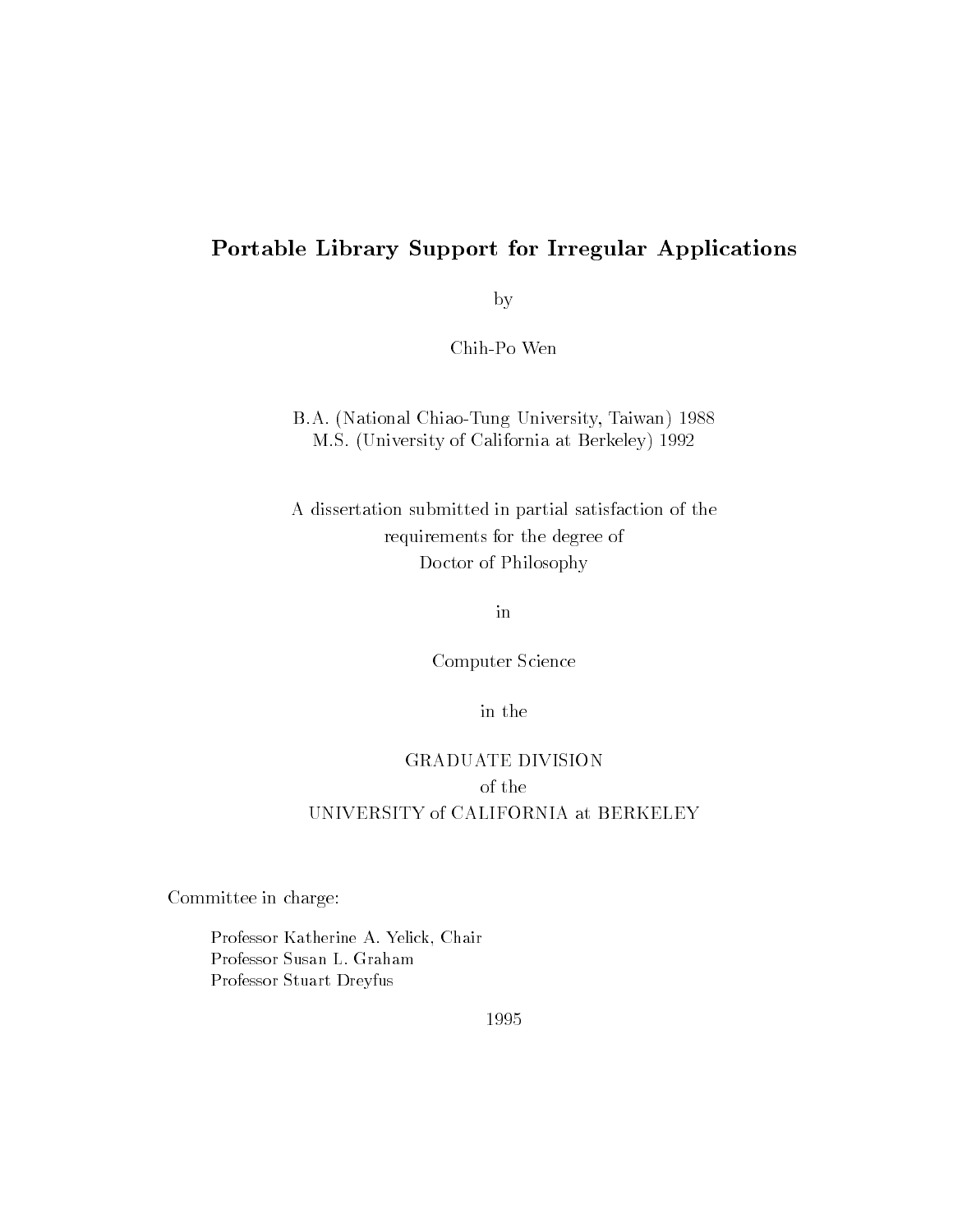## Portable Library Support for Irregular Applications

Copyright 1995byChih-Po Wen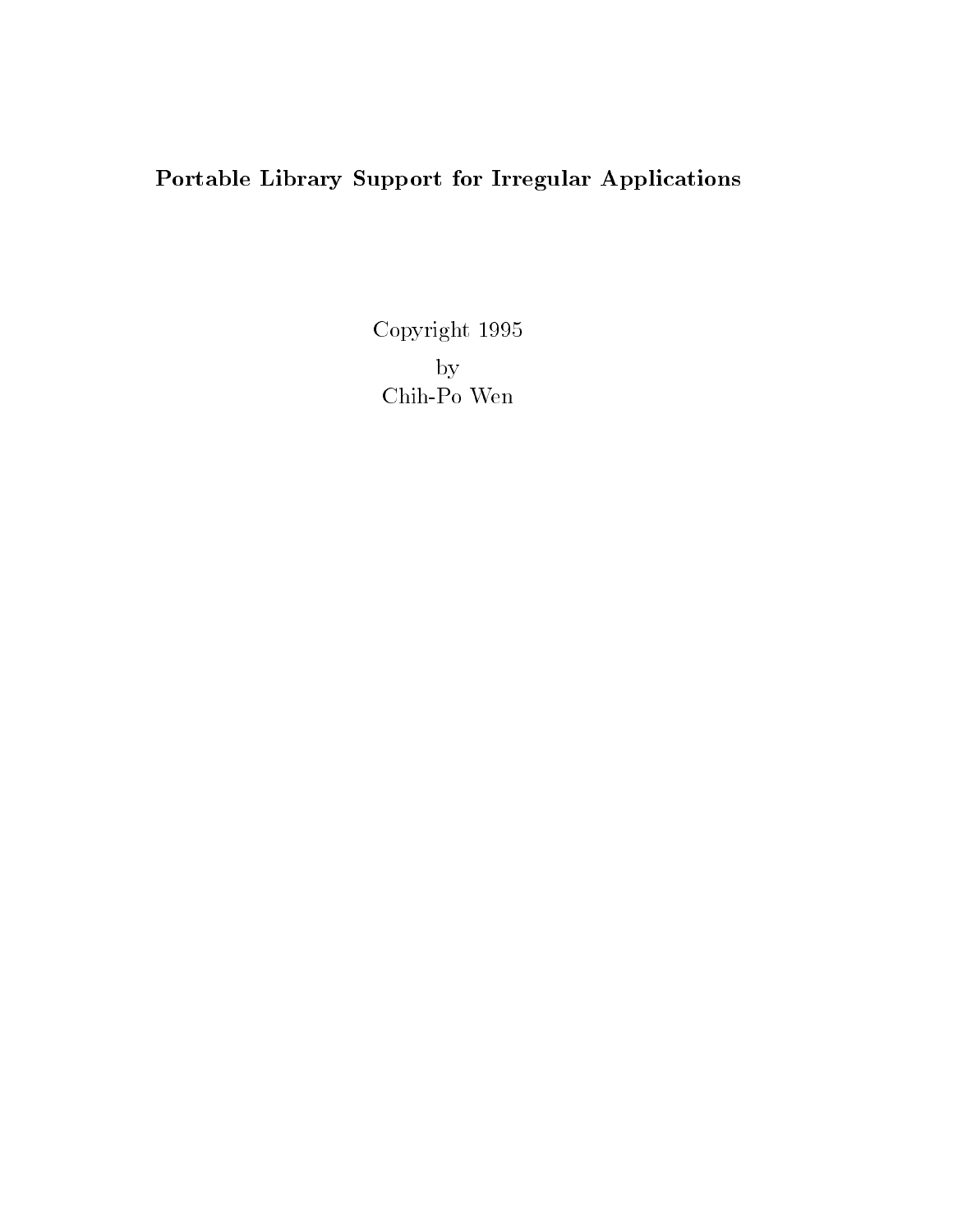#### Abstract

Portable Library Support for Irregular Applications

by

Chih-Po Wen Doctor of Philosophy in Computer Science University of California at Berkeley Professor Katherine A. Yelick, Chair

Building portable parallel programs on distributed memory multiprocessors and workstation networks is a complex task that is greatly facilitated by powerful infrastructure. In this dissertation, we develop important components of that infrastructure, focusing on irregular applications such as unstructured mesh computations, search problems, and discrete event simulation. We use a library-based approach to building such applications. The library provides a uniform programming interface on multiple platforms and has highly tuned implementations developed by the library programmer. Therefore, applications built on the library can be portable both in functionality and in performance.

We describe the major components of our parallel data structure library called Multipol, including two of the more irregular data structures and one application. The two data structures are a task stealer for dynamic load balancing and an event graph for discrete event simulation. The application is a timing-level circuit simulator for combinational circuits. We analyze the workloads of several applications built by the Multipol group and quantitatively characterize their irregularities.

The Multipol library is built on a runtime layer consisting of threads as well as communication mechanisms. The thread layer supports a basic computational abstraction called *fibers*, which are code sequences that appear to execute atomically. The fiber abstraction enables a portable multithreading execution environment for latency hiding. The thread layer also allows the programmer to supply *customized schedulers* to enforce application-specific scheduling policies. The communication layer provides portable primitives for expressing irregular communication. It uses a technique called *message aggregation*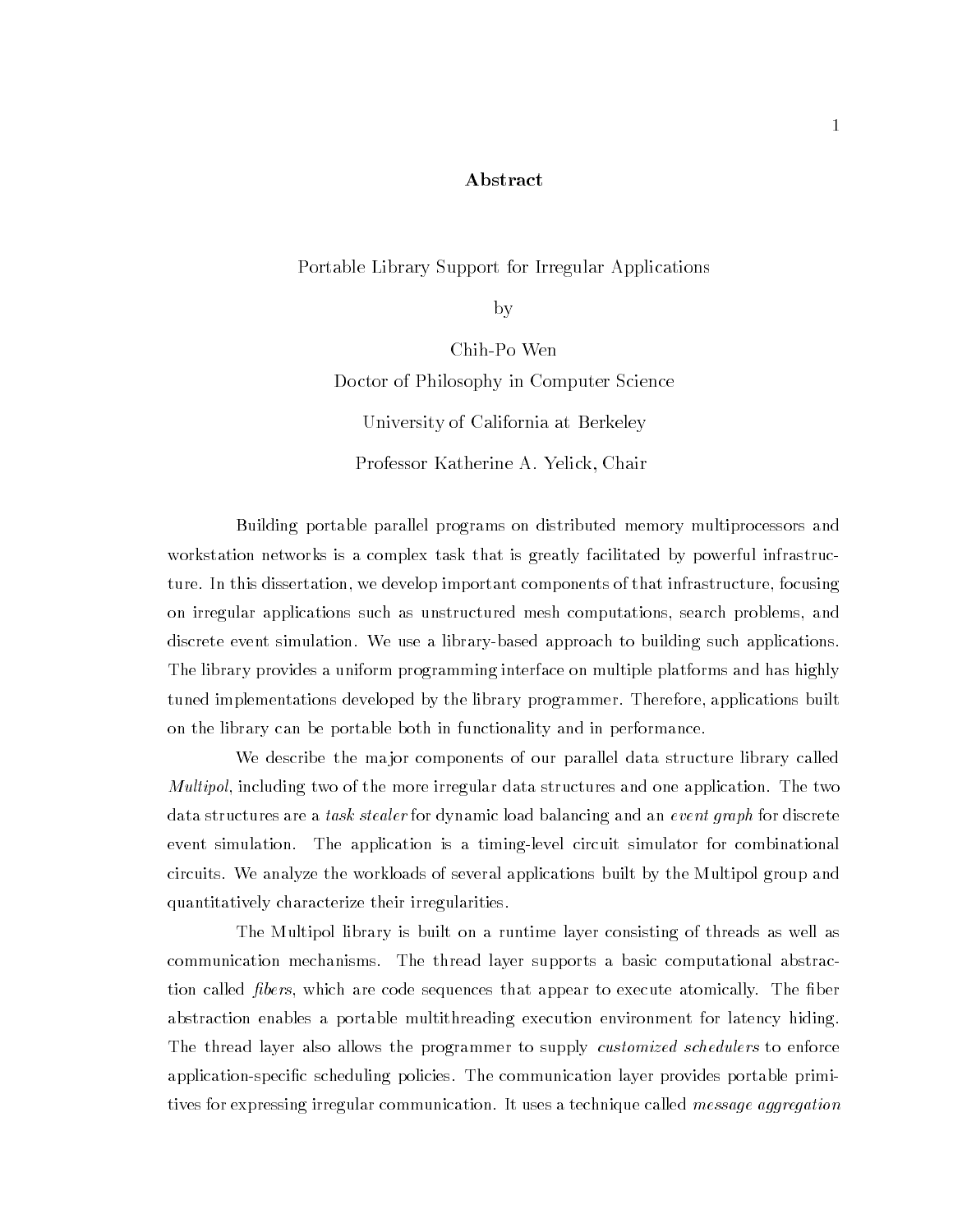to trade the excess parallelism in the application for better communication bandwidth.

We provide a new performance profiling toolkit called *Mprof* to help tune the performance of irregular parallel programs. Mprof identifies two major sources of performance inefficiency: overhead and insufficient parallelism. It uses statistical modeling to extract reusable cost models from benchmark executions. The cost models are combined with high-level statistics collected from an actual execution to provide low-overhead profiling information. Mprof also provides a performance interface for the library programmer to customize the profiling information and thereby preserve the library abstraction. Using information from Mprof, we optimize the performance of several irregular applications and demonstrate the performance portability of the Multipol library and runtime layer.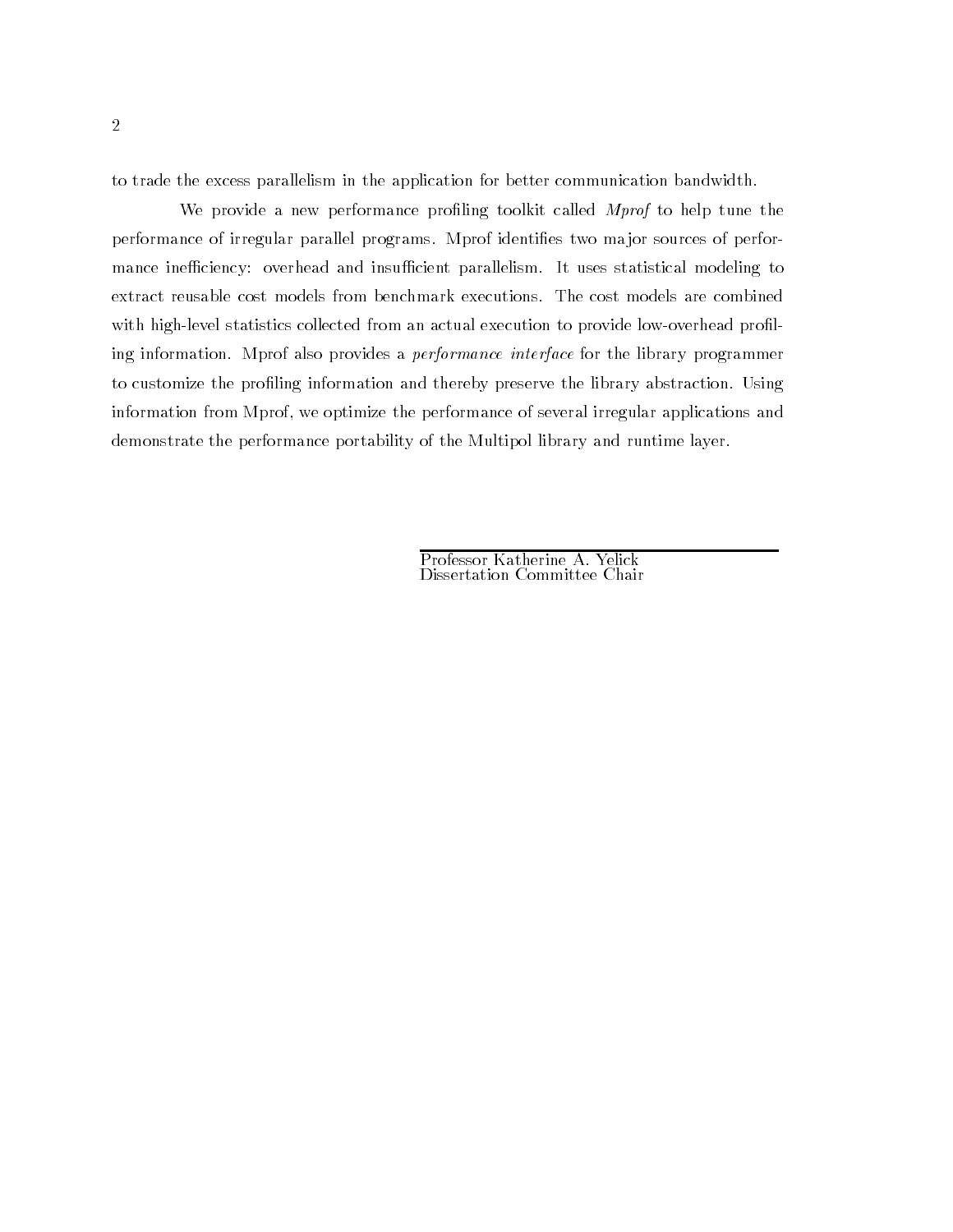To my parents,

Chih-Huang Wen and Shiao-Lien Tsai,

and my brother,

Chung-Yao Wen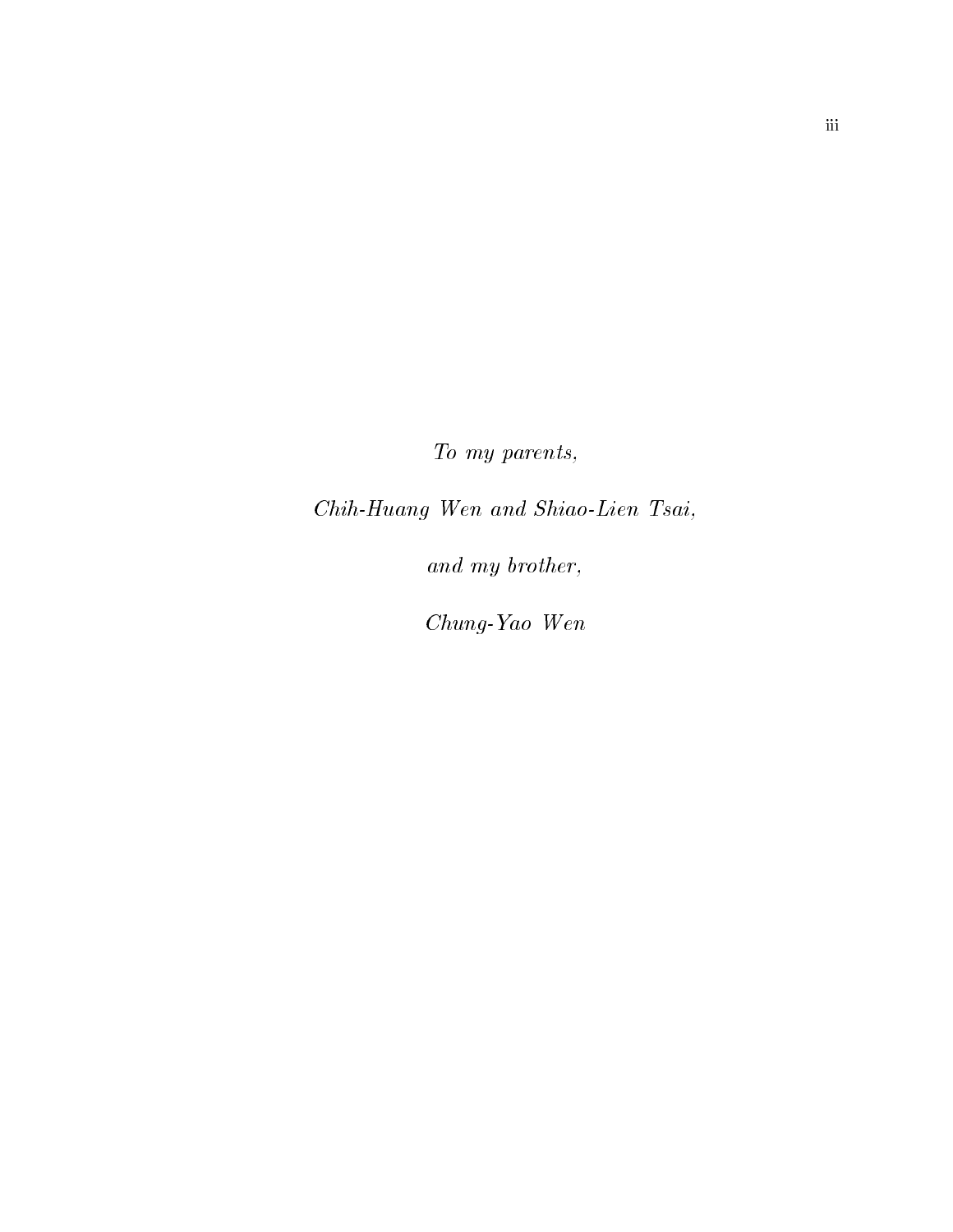# **Contents**

|                | List of Figures<br>vii |                                                                  |                |  |  |
|----------------|------------------------|------------------------------------------------------------------|----------------|--|--|
| $\mathbf{1}$   |                        | Introduction                                                     | 1              |  |  |
|                | 1.1                    | Overview of Results                                              | 3              |  |  |
|                |                        |                                                                  |                |  |  |
| $\overline{2}$ |                        | Building Irregular Applications with Distributed Data Structures | $\overline{5}$ |  |  |
|                | 2.1                    |                                                                  | $\,6$          |  |  |
|                | 2.2                    |                                                                  | 8              |  |  |
|                |                        | Bipartite Graph<br>2.2.1                                         | 9              |  |  |
|                |                        | 2.2.1.1<br>Interface                                             | 9              |  |  |
|                |                        | 2.2.1.2                                                          | 10             |  |  |
|                |                        | Example Application $-$ EM3D $\ldots$<br>2.2.1.3                 | 10             |  |  |
|                |                        | Hash Table<br>2.2.2                                              | 14             |  |  |
|                |                        | 2.2.2.1<br>Interface                                             | 14             |  |  |
|                |                        | 2.2.2.2                                                          | 15             |  |  |
|                |                        | Example Application - Tripuzzle<br>2.2.2.3                       | 15             |  |  |
|                |                        | Task Stealer<br>2.2.3                                            | 17             |  |  |
|                |                        | 2.2.3.1<br>Interface                                             | 17             |  |  |
|                |                        | 2.2.3.2                                                          | 19             |  |  |
|                |                        | Example Application - Eigenvalue<br>2.2.3.3                      | 20             |  |  |
|                |                        | Example Application $-Phylogeny$<br>2.2.3.4                      | 24             |  |  |
|                |                        | 2.2.4<br>Event Graph                                             | 28             |  |  |
|                |                        | 2.2.4.1                                                          | 29             |  |  |
|                |                        | 2.2.4.2                                                          | 30             |  |  |
|                |                        | Example Application – CSWEC<br>2.2.4.3                           | 31             |  |  |
|                | 2.3                    |                                                                  | 34             |  |  |
|                |                        | 2.3.1                                                            | 36             |  |  |
|                |                        | 2.3.2                                                            | 38             |  |  |
|                | 2.4                    |                                                                  | 38             |  |  |
|                |                        |                                                                  |                |  |  |
| 3              |                        | <b>Multipol Runtime Layer</b>                                    | 41             |  |  |
|                | 3.1                    | Overview                                                         | 42             |  |  |
|                |                        | Characteristics of Distributed Memory Architectures.<br>3.1.1    | 42             |  |  |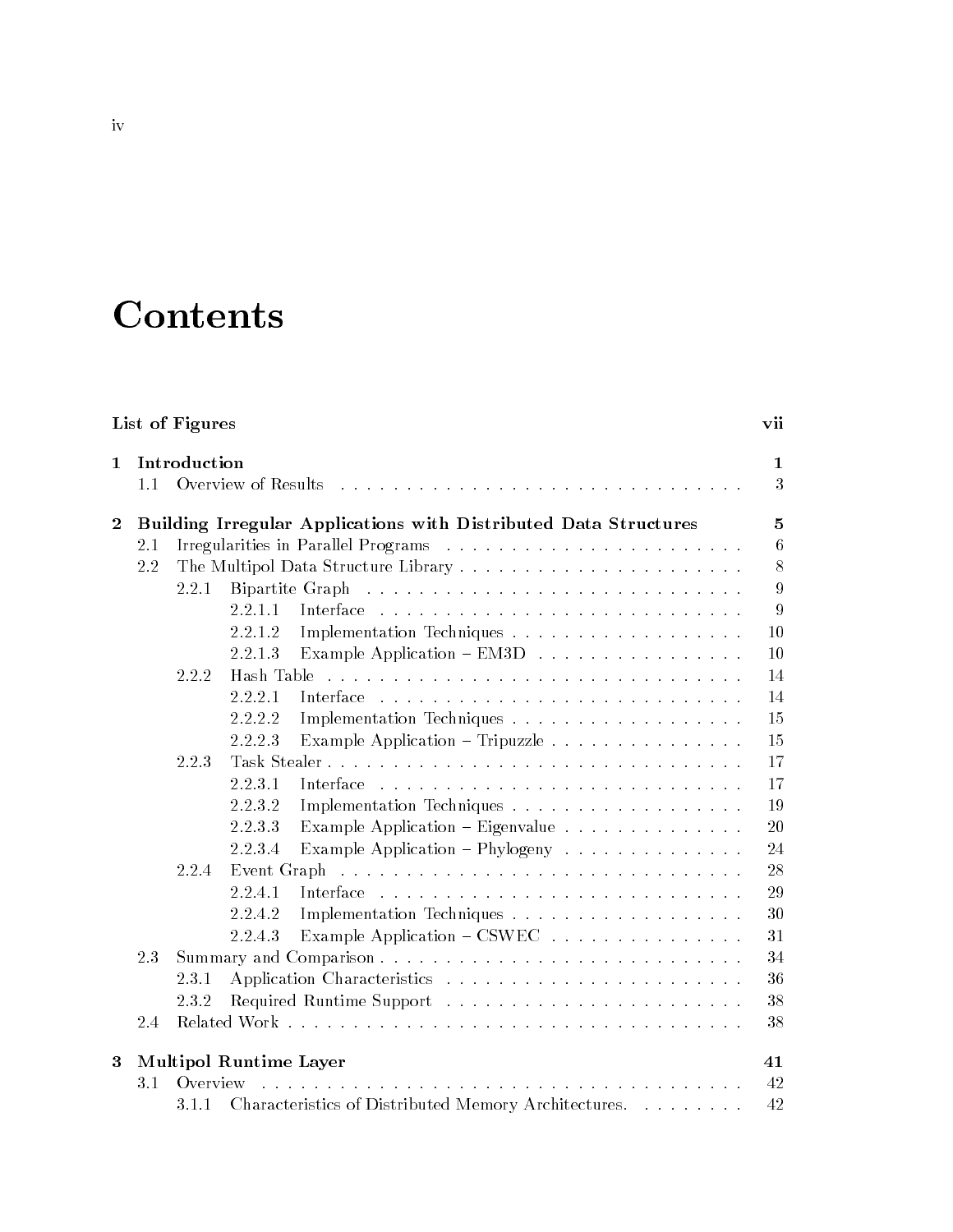|                         |     | 3.1.2                                                                   | 43 |
|-------------------------|-----|-------------------------------------------------------------------------|----|
|                         | 3.2 |                                                                         | 47 |
|                         |     | 3.2.1                                                                   | 47 |
|                         |     | 3.2.2<br>Synchronizing with Split-phase Operations                      | 48 |
|                         |     | 3.2.3                                                                   | 49 |
|                         |     | 3.2.4                                                                   | 50 |
|                         | 3.3 | The Communication Layer                                                 | 52 |
|                         |     | Asynchronous Communication Primitives<br>3.3.1                          | 52 |
|                         |     | 3.3.2                                                                   | 54 |
|                         |     | 333                                                                     | 54 |
|                         | 3.4 |                                                                         | 56 |
|                         |     | 3.4.1                                                                   | 57 |
|                         |     | 3.4.2                                                                   | 58 |
|                         | 3.5 | Implementation of the Communication Layer                               | 61 |
|                         |     | 3.5.1                                                                   | 62 |
|                         |     | 3.5.2                                                                   | 62 |
|                         |     | 3.5.3                                                                   | 63 |
|                         | 3.6 |                                                                         | 63 |
|                         | 3.7 |                                                                         | 64 |
|                         |     |                                                                         |    |
| $\overline{\mathbf{4}}$ |     | Mprof: a Performance Profiling Toolkit for Multipol Programs            | 66 |
|                         | 4.1 |                                                                         | 67 |
|                         |     | 4.1.1                                                                   | 67 |
|                         |     | 4.1.2                                                                   | 68 |
|                         | 4.2 |                                                                         | 69 |
|                         | 4.3 |                                                                         | 72 |
|                         | 4.4 |                                                                         | 74 |
|                         |     | Characterizing Costs with High-level Statistics.<br>4.4.1               | 74 |
|                         |     | 4.4.2                                                                   | 76 |
|                         |     | 4.4.3                                                                   | 80 |
|                         |     | An Example: Instantiating the Cost Models of the PIPE program.<br>4.4.4 | 81 |
|                         | 4.5 | Identifying the Dependences between Data Structures                     | 86 |
|                         |     | 4.5.1                                                                   | 86 |
|                         |     | 4.5.2                                                                   | 88 |
|                         |     | 4.5.3                                                                   | 89 |
|                         |     | 4.5.4                                                                   | 90 |
|                         |     | 4.5.4.1                                                                 | 91 |
|                         |     | 4.5.4.2                                                                 | 91 |
|                         |     | Selective Flushing of Messages<br>4.5.4.3                               | 94 |
|                         | 4.6 |                                                                         | 94 |
|                         | 4.7 |                                                                         | 96 |

v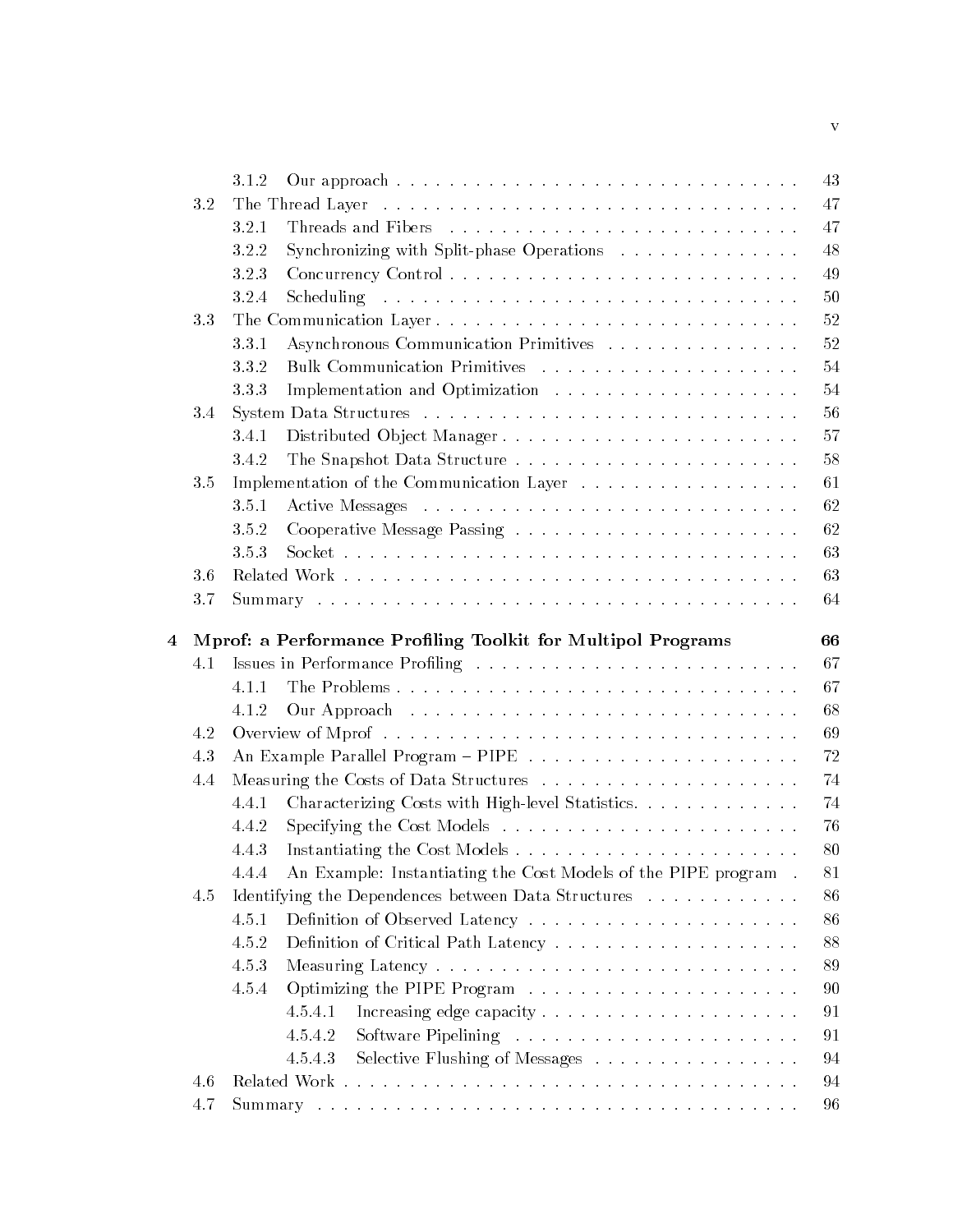|   |     |                     | 5 Performance Results                                                                                                                                                                                                         | 98    |
|---|-----|---------------------|-------------------------------------------------------------------------------------------------------------------------------------------------------------------------------------------------------------------------------|-------|
|   |     |                     |                                                                                                                                                                                                                               | - 98  |
|   |     | 5.1.1               |                                                                                                                                                                                                                               | - 99  |
|   |     | 5.1.2               |                                                                                                                                                                                                                               | -100  |
|   |     | 5.1.3               |                                                                                                                                                                                                                               | - 102 |
|   |     | 5.1.4               |                                                                                                                                                                                                                               | -103  |
|   |     |                     |                                                                                                                                                                                                                               | -105  |
|   | 5.2 |                     |                                                                                                                                                                                                                               | -108  |
| 6 |     |                     | <b>Summary and Conclusions</b>                                                                                                                                                                                                | 112   |
|   | 6.1 |                     | Future Work response to the contract of the contract of the contract of the Future of the Contract of the Contract of Turking and Turking and Turking and Turking and Turking and Turking and Turking and Turking and Turking | - 113 |
|   |     |                     |                                                                                                                                                                                                                               |       |
|   |     | <b>Bibliography</b> |                                                                                                                                                                                                                               | 116   |

Bibliography 116

vi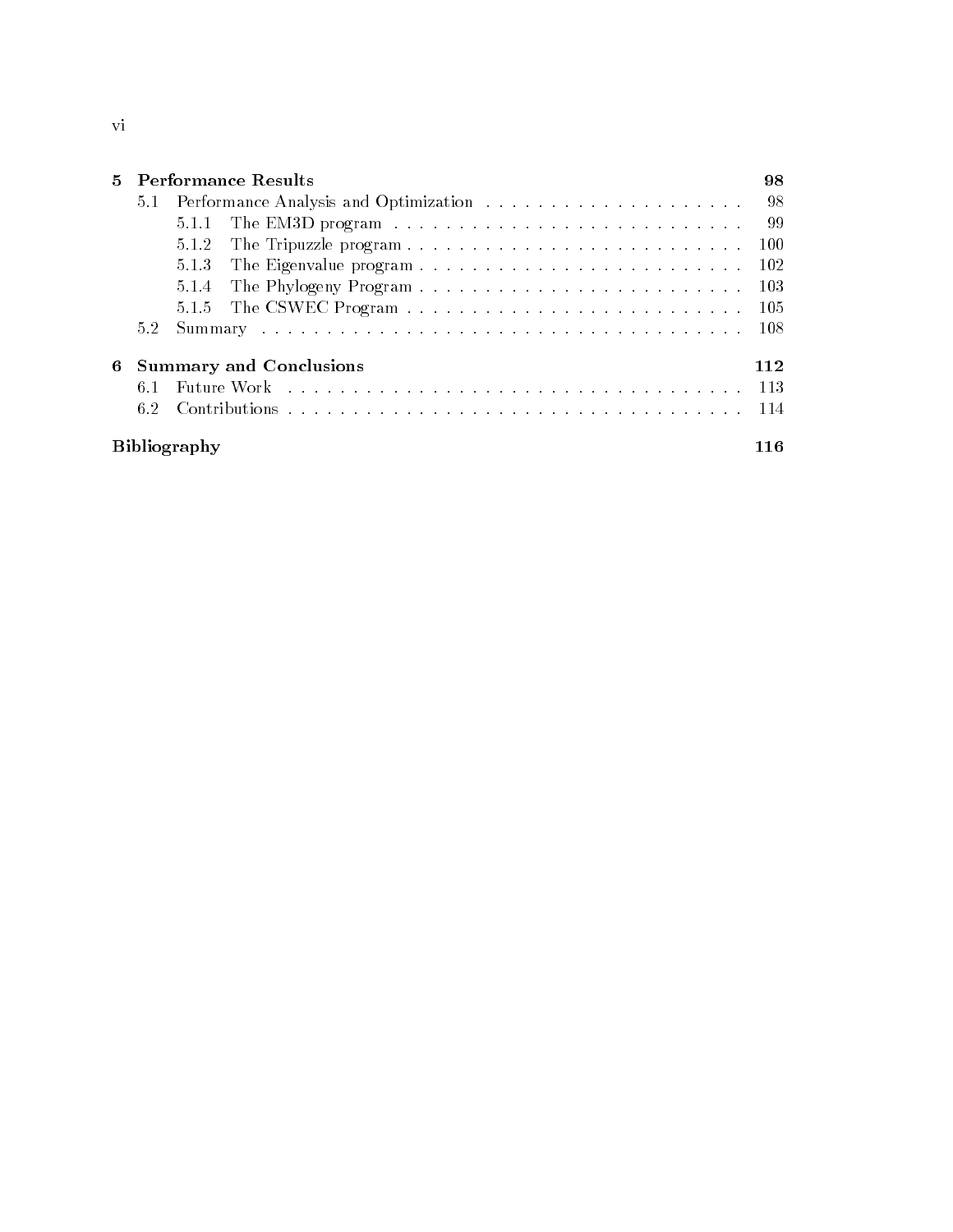# List of Figures

| 2.1 |                                                                          | 11 |
|-----|--------------------------------------------------------------------------|----|
| 2.2 |                                                                          | 12 |
| 2.3 | Distribution of fibers and communication events for EM3D                 | 13 |
| 2.4 |                                                                          | 16 |
| 2.5 |                                                                          | 17 |
| 2.6 | Distribution of fibers and communication events for Tripuzzle            | 18 |
| 2.7 |                                                                          | 22 |
| 2.8 |                                                                          | 22 |
| 2.9 | Distribution of fibers and communication events for Eigenvalue           | 23 |
|     |                                                                          | 26 |
|     |                                                                          | 26 |
|     | 2.12 Distribution of fibers and communication events for Phylogeny.      | 27 |
|     |                                                                          | 33 |
|     |                                                                          | 34 |
|     | 2.15 Distribution of fibers and communication events for CSWEC           | 35 |
|     | 2.16 Effect of reducing memory allocation on simulation                  | 36 |
|     |                                                                          | 36 |
|     |                                                                          | 37 |
| 3.1 | Communication characteristics of 4 distributed memory machines           | 43 |
| 3.2 | Improving efficiency with multithreading and message aggregation         | 45 |
| 3.3 | Portability layers in the Multipol runtime layer                         | 46 |
| 3.4 | Scheduler hierarchy of the runtime layer                                 | 51 |
| 3.5 |                                                                          | 55 |
| 3.6 | Effect of message aggregation on the Sparc cluster and the CM5 $\dots$ . | 57 |
| 3.7 |                                                                          | 60 |
| 4.1 |                                                                          | 70 |
| 4.2 |                                                                          | 71 |
| 4.3 | Structure of the PIPE program                                            | 72 |
| 4.4 |                                                                          | 73 |
| 4.5 |                                                                          | 75 |
| 4.6 | Cost models for the PIPE computational kernel                            | 78 |
|     |                                                                          |    |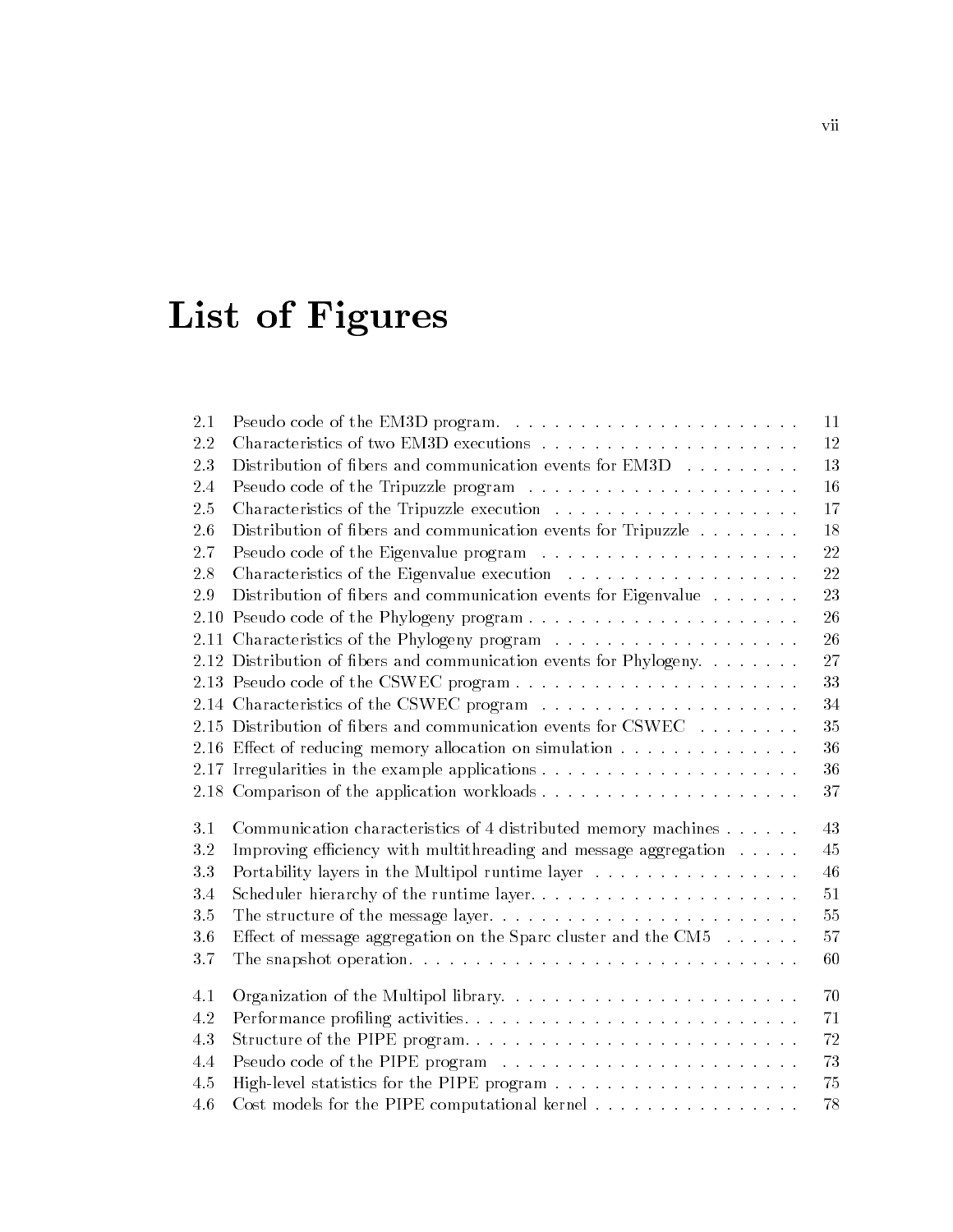| 4.7  |                                                                                                                      | 79  |
|------|----------------------------------------------------------------------------------------------------------------------|-----|
| 4.8  | Cost models for the event graph data structure                                                                       | 79  |
| 4.9  | Sample script for instantiating the cost models                                                                      | 82  |
| 4.10 |                                                                                                                      | 83  |
|      |                                                                                                                      | 84  |
|      |                                                                                                                      | 85  |
|      |                                                                                                                      | 87  |
|      | 4.14 Definition of critical path latency                                                                             | 88  |
|      | 4.15 Profiling the dependencies in the PIPE execution.                                                               | 91  |
|      | 4.16 Effect of increasing event graph capacity on the PIPE program                                                   | 92  |
|      | 4.17 Software pipelining implementation of the PIPE program.                                                         | 93  |
|      | 4.18 Effect of software pipelining                                                                                   | 93  |
|      |                                                                                                                      | 94  |
|      |                                                                                                                      |     |
| 5.1  |                                                                                                                      | 100 |
| 5.2  |                                                                                                                      | 101 |
| 5.3  | Performance profiles of the initial implementation of the Tripuzzle Program<br>Running time of the Tripuzzle program | 101 |
| 5.4  | Performance profiles of the initial implementation of the Eigenvalue program. 102                                    |     |
| 5.5  |                                                                                                                      | 103 |
| 5.6  | Performance profiles of the initial implementation of the Phylogeny program. 104                                     |     |
| 5.7  |                                                                                                                      | 105 |
| 5.8  | Performance profiles of the initial implementation of the CSWEC Program                                              | 106 |
| 5.9  | Running time of the CSWEC program on the C2670 circuit                                                               | 108 |
| 5.10 | Impact of graph capacity on the performance of the CSWEC program                                                     | 109 |
| 5.11 |                                                                                                                      | 110 |
|      |                                                                                                                      | 111 |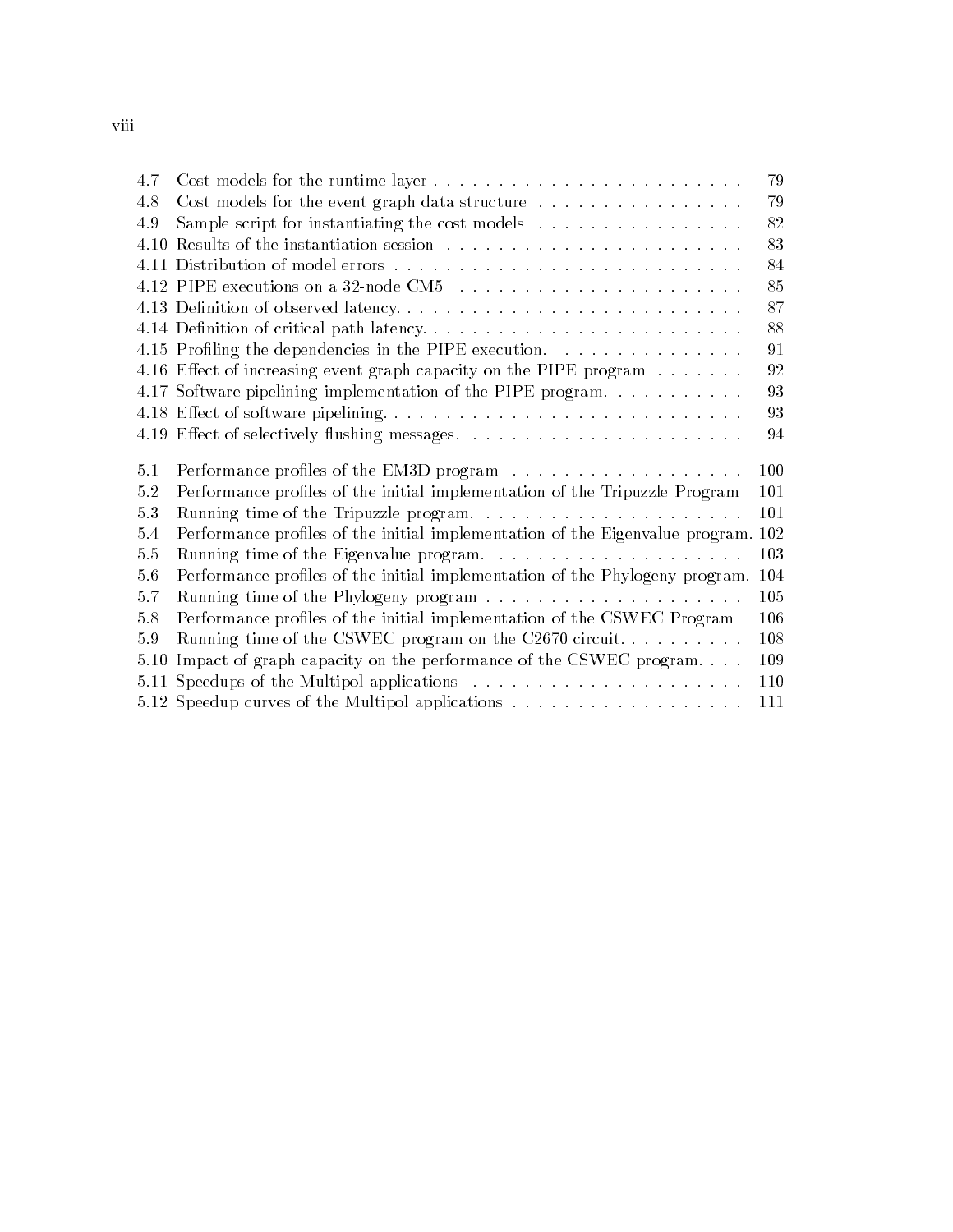#### Acknowledgements

I would like to thank my research advisor, Professor Katherine Yelick, for her constant guidance and support since I joined her group. Kathy is the nicest professor I have ever met. She helped improve my presentation skills tremendously. She also played an important role in shaping the direction of my research.

I gratefully acknowledge contributions from other members of the Multipol group. They are Soumen Chakrabarti, Etienne Deprit, Eun-Jin Im, Jeff Jones, and Arvind Krishnamurthy. Etienne and Soumen participated in the initial design of the Multipol runtime layer. I thank Professor James Demmel, Professor Stuart Deryfus, and Professor Susan Graham for serving on my qualifying exam and for reading this dissertation. I also thank Professor C. V. Ramamoorthy for his support during my first year at Berkeley.

My life at Berkeley would have been dull without the friendship of other EECS graduate students. They are Claudia Chandra, Wan-Teh \Wonton" Chang, Szu-Tzong Cheng, Sean Huang, Han-Gyo Kim, Joe King, Luis Miguel, Yung-Chul Shim, Huey-Yih Wang, and Robert Wang. Hanging out with them is a lot of fun. Special thanks go to Yochai Konig for being my pal and my partner in numerous projects.

Finally,Iwould like to dedicate this work to my parents, Chih-Huang Wen and Shiao-Lien Tsai, and my brother, Chung-Yao Wen. Without their encouragement and sacrifice this dissertation would not have been possible.

This work was supported in part by the Advanced Research Projects Agency (DOD) under contract no. DABT63-92-C-0026, by the Department of Energy grant no. DE-FG03-94ER25206, by the National Science Foundation grant no. CCR-9210260 and NSF Infrastructure grant nos. CDA-8722788 and CDA-9401156. The information presented here does not necessarily reflect the position or the policy of the Government and no official endorsement should be inferred.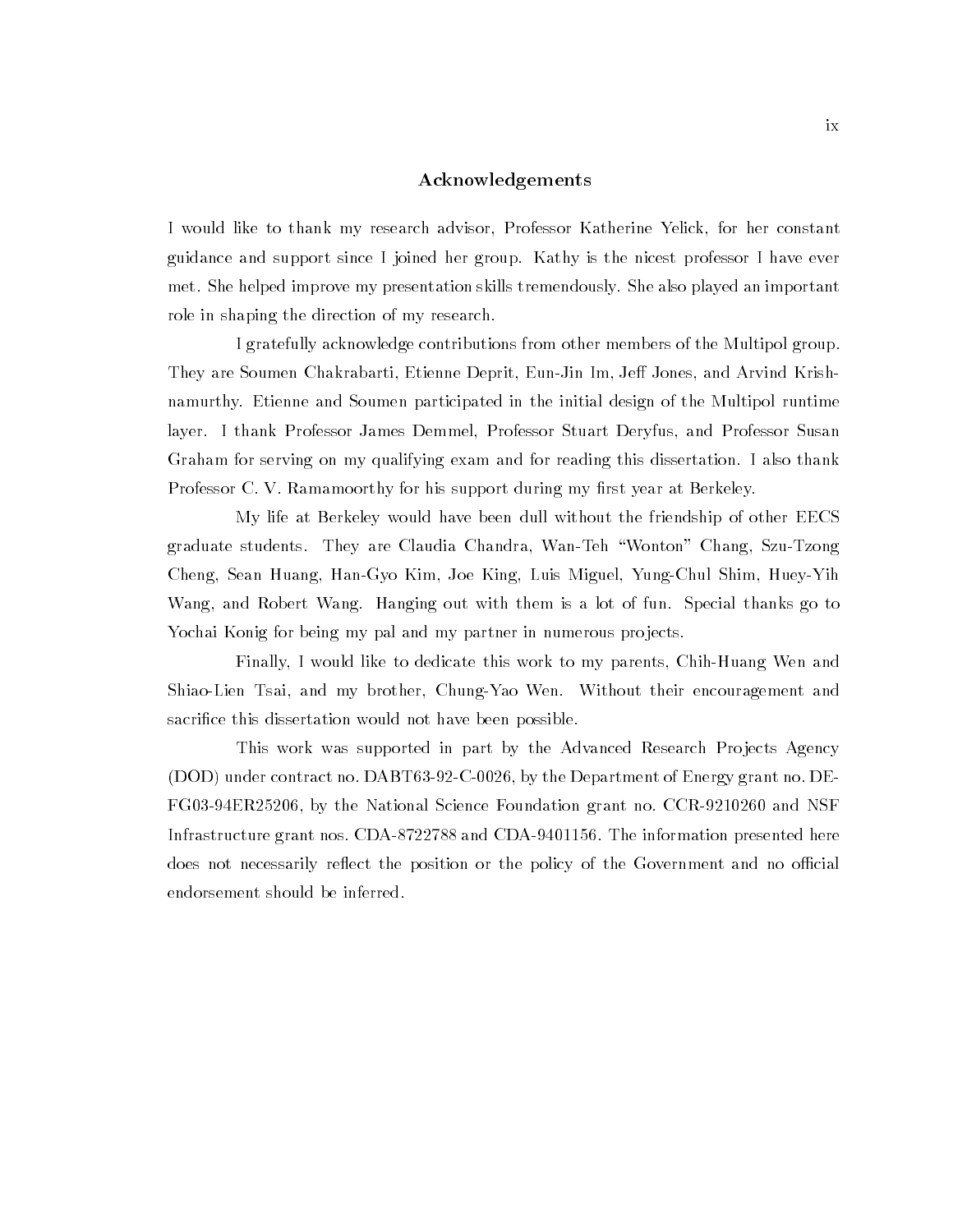## Chapter <sup>1</sup>

# Introduction

Recent research and commercial development efforts have produced a multitude of distributed memory parallel machines in the form of dedicated multiprocessors and networks of workstations. However, there has been a lack of consensus on their programming interface, and the parallel programming primitives often vary with the machine platform. Due to the rapid advances in hardware technology, the users of non-portable applications are often faced with the dilemma of staying with a stale platform or re-developing the applications for more powerful platforms.

One approach to parallel programming that addresses the portability problem is to use so-called "neroic" compilers such as parallelizing Fortran compilers [HKT91, ABC+88, ] PGH+ 90] or optimizing compilers for data parallel languages [CMF92, Hig92]. The programmer relies on the compiler to discover parallelism and to schedule communication and computation. This approach has had some success on problems such as dense matrix algorithms and regular grid computations, but there are many irregular applications that do not lend themselves to automatic parallelization or to array-based data parallelism. Examples of these irregular applications include unstructured mesh computations, divide and conquer algorithms, and discrete event simulation.

Another approach to parallel programming involves explicit message passing with message passing layers such as PVM [BDG+ 91] and MPI [For94]. Such message passing layers are often used when performance is the most important concern, because they allow the programmer to have complete control over parallelism and communication. However, the programming is fairly low-level, and the primitives are designed for cooperative message passing which makes irregular communication patterns awkward. In addition, although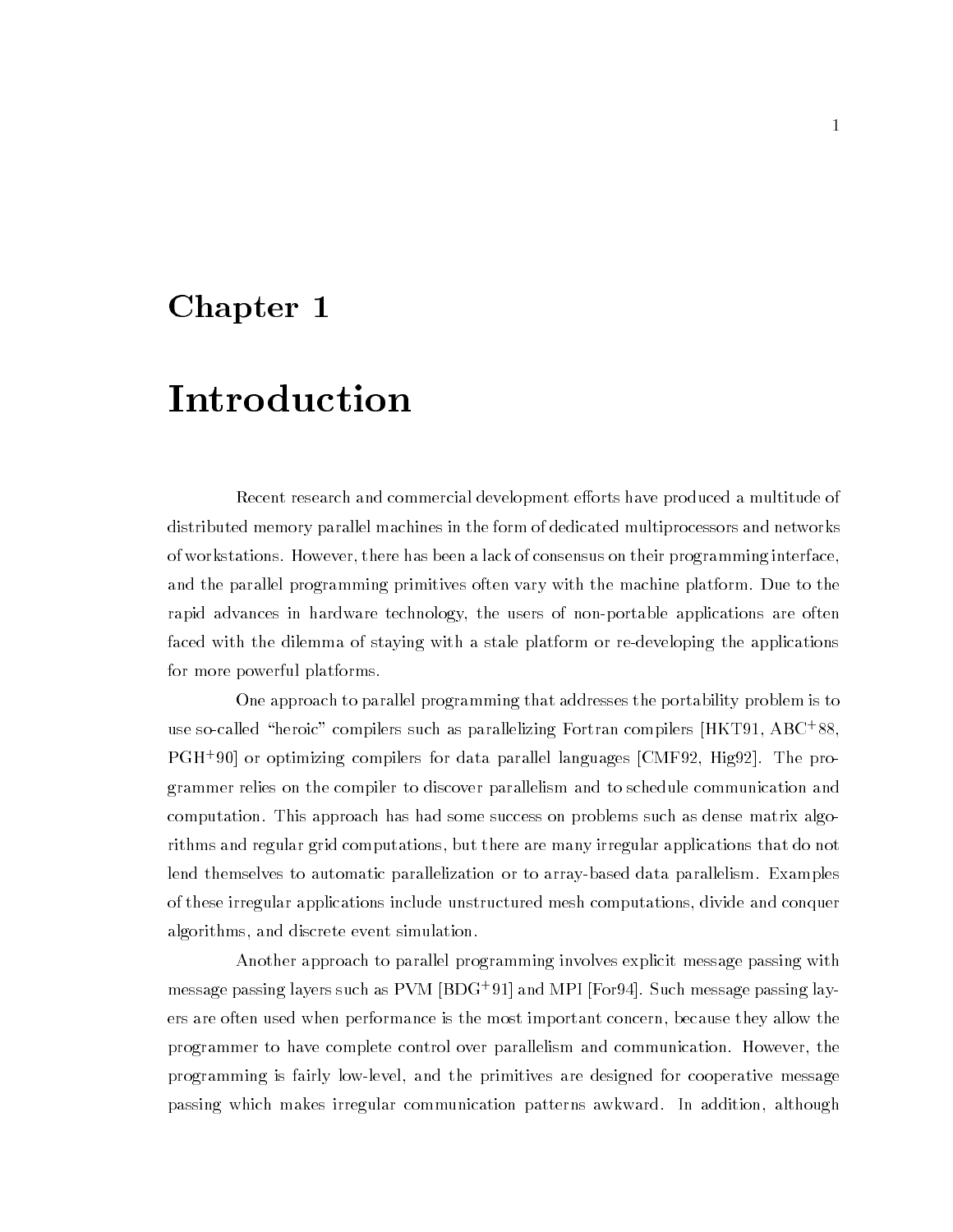message passing provides functional portability, they do not provide performance portability, because the application programs contain implementation details that should vary with the machine for performance.

Parallel libraries offer a promising alternative by providing some of the programmability of high-level languages with the performance of message passing. A library may consist of portable communication primitives and computational abstractions, standalone algorithms, or encapsulated data structures. Applications built on the libraries can be portable without sacricing performance, because the library has a uniform programming interface on multiple platforms, and it has highly tuned implementations developed by the library programmer. The library is also extensible and can provide domain-specic abstractions. This approach has been used successfully in several areas including dense matrix algorithms [Dem89, ABB+ 92, CDPW92], unstructured mesh computation [DHU+ 93, DUSH94, MSH+ 95], and adaptive mesh computation [KB95]. While their applications include some degree of irregularity, these libraries do not handle task parallelism or asynchronous communication.

*multipol* [YCD+95] is a parallel data structure library designed for irregular applications with pointer-based data structures, asynchronous communication, and unpredictable task dependences or computation times. Multipol applications include unstructured mesh computations, search problems, discrete event simulation, and symbolic algebra problems. In this dissertation, we address several components in the design and implementation of Multipol. First, we give an overview of Multipol and its applications, including two data structures developed by the author, a *task stealer* for dynamic load balancing and an event graph for discrete event simulation. Second, we present the design and implementation of a portable runtime layer on which the library is built. The runtime layer runs on several distributed memory multiprocessors and networks of workstations, and it provides functional portability as well as performance portability across platforms. Third, we present *Mprof*, a performance profiling toolkit for Multipol which detects both overhead and insufficient parallelism in Multipol applications. Finally, we evaluate the performance of Multipol and identify several performance tuning techniques for Multipol applications, using the profiling information from Mprof.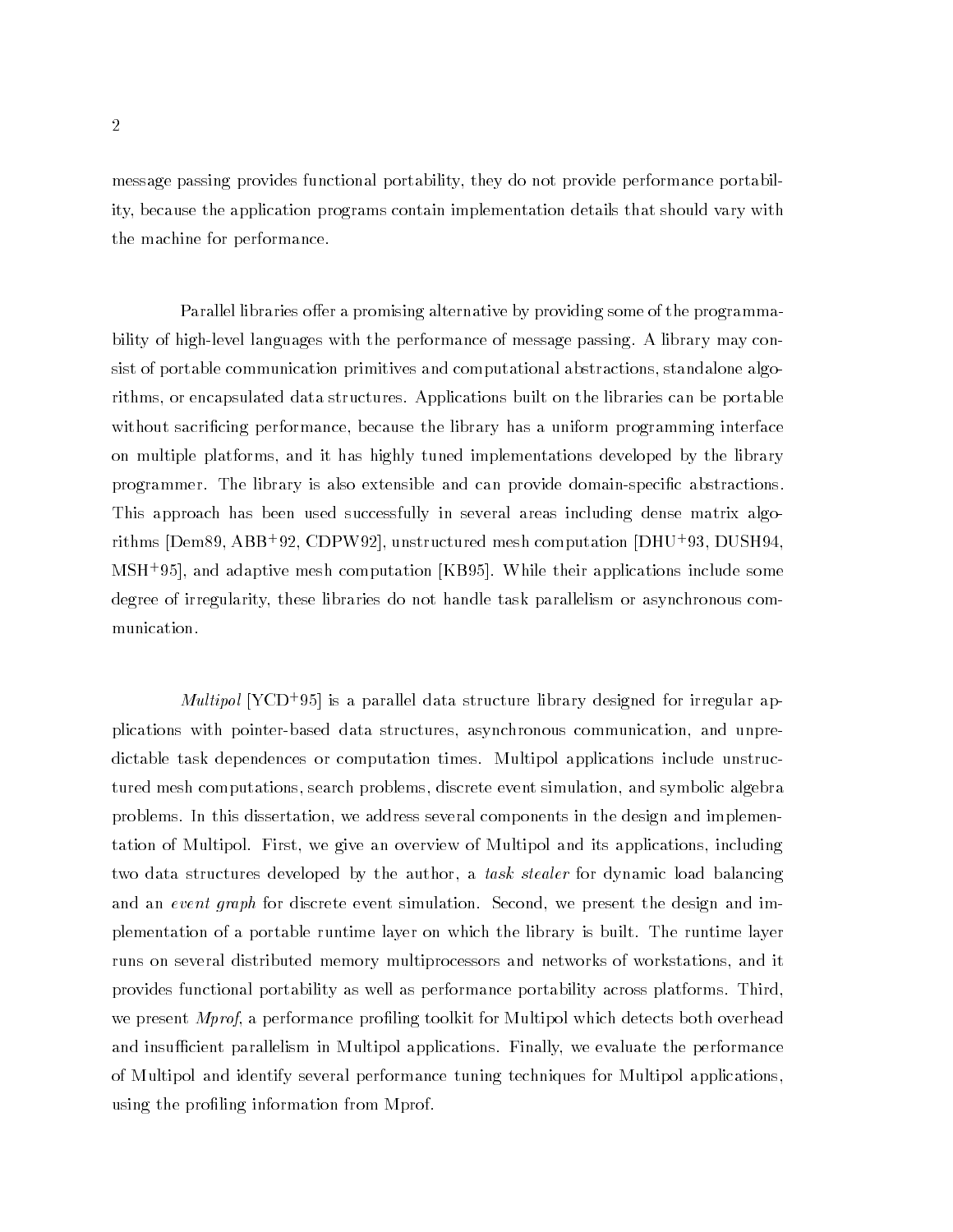### 1.1 Overview of Results

This dissertation addresses the following three questions:

- What programming interface should be used for building irregular applications?
- How should irregular computation and communication patterns be supported on distributed memory platforms?
- What profiling information is useful for detecting performance inefficiencies in irregular parallel programs and how can such information be collected efficiently?

We begin in Chapter 2 by examining the programming abstractions and execution behaviors of irregular applications. Several non-trivial applications built by members of the Multipol group are used to illustrate irregularities in parallel programs and the primary data structures within them. The applications include examples from bulk-synchronous simulation, divide and conquer algorithms, search problems, and discrete event simulation; their workload gives a quantitative characterization of the irregularities in parallel programs. The data structures perform functions such as data distribution, load balancing, scheduling, communication and synchronization; they suggest the common programming abstractions used in irregular applications.

We then present the Multipol runtime layer, which provides infrastructure for building distributed data structures and irregular applications. The runtime layer consists of threads as well as communication mechanisms. The thread layer supports a basic computational abstraction called *fibers*, which are code sequences that appear to execute to completion without preemption or suspension. The ber abstraction enables a portable multithreading execution environment for latency hiding. The thread layer also provides mechanisms for enforcing application-specific scheduling policies using *customized sched*ulers. The communication layer provides a machine-independent interface for expressing irregular communication. It also optimizes irregular communication workloads for efficient execution on distributed memory architectures, using a technique called *message aggrega*tion, in which several small messages are packed into one larger message. In asynchronous applications, message aggregation trades excess parallelism for communication bandwidth, a tradeoff that we show is essential for performance on platforms with high communication start-up overhead. The design and the implementation of the Multipol runtime layer is presented in Chapter 3.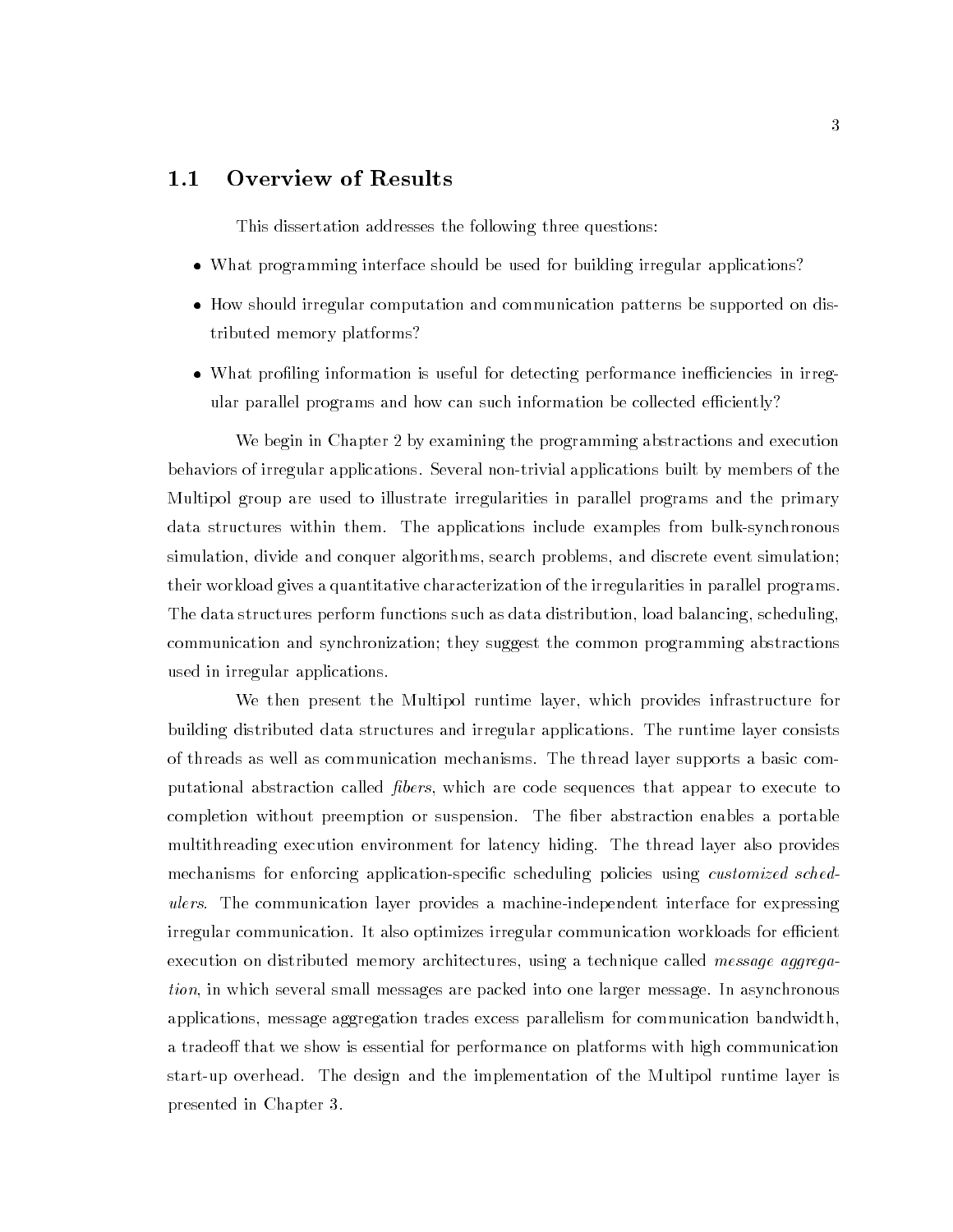Multithreaded programs with unpredictable communication and synchronization patterns are difficult to performance tune. We provide a performance profiling toolkit called Mprof to help the programmer tune the parallel program. We identify two common sources of performance inefficiency: overhead and insufficient parallelism. Mprof reports on the execution costs of data structures and the runtime layer to expose overhead, and it measures the latency of synchronization events to expose insufficient parallelism. Mprof uses statistical modeling to extract reusable cost models from benchmark executions. The cost models are combined with high-level statistics collected from an actual execution to provide low-overhead proling information. The use of high-level statistics is particularly important for profiling multithreaded programs, where direct measurement methods are difficult to implement and incur high runtime overhead. To profile programs built from Multipol and other data structure libraries, Mprof provides a performance interface which the library programmer can use to customize the profiling information for a particular data structure. The design and implementation of Mprof is described in Chapter 4 using a simple running example.

In Chapter 5, we evaluate the effectiveness of our performance tools and the Multipol library using several applications. We show how profiling information provided by Mprof can be used to identify performance ineciencies and optimize the applications from Chapter 2.

Finally, in Chapter 6, we summarize the results in this dissertation and highlight our contributions. We also draw conclusion about the generality of our work and discuss future research directions.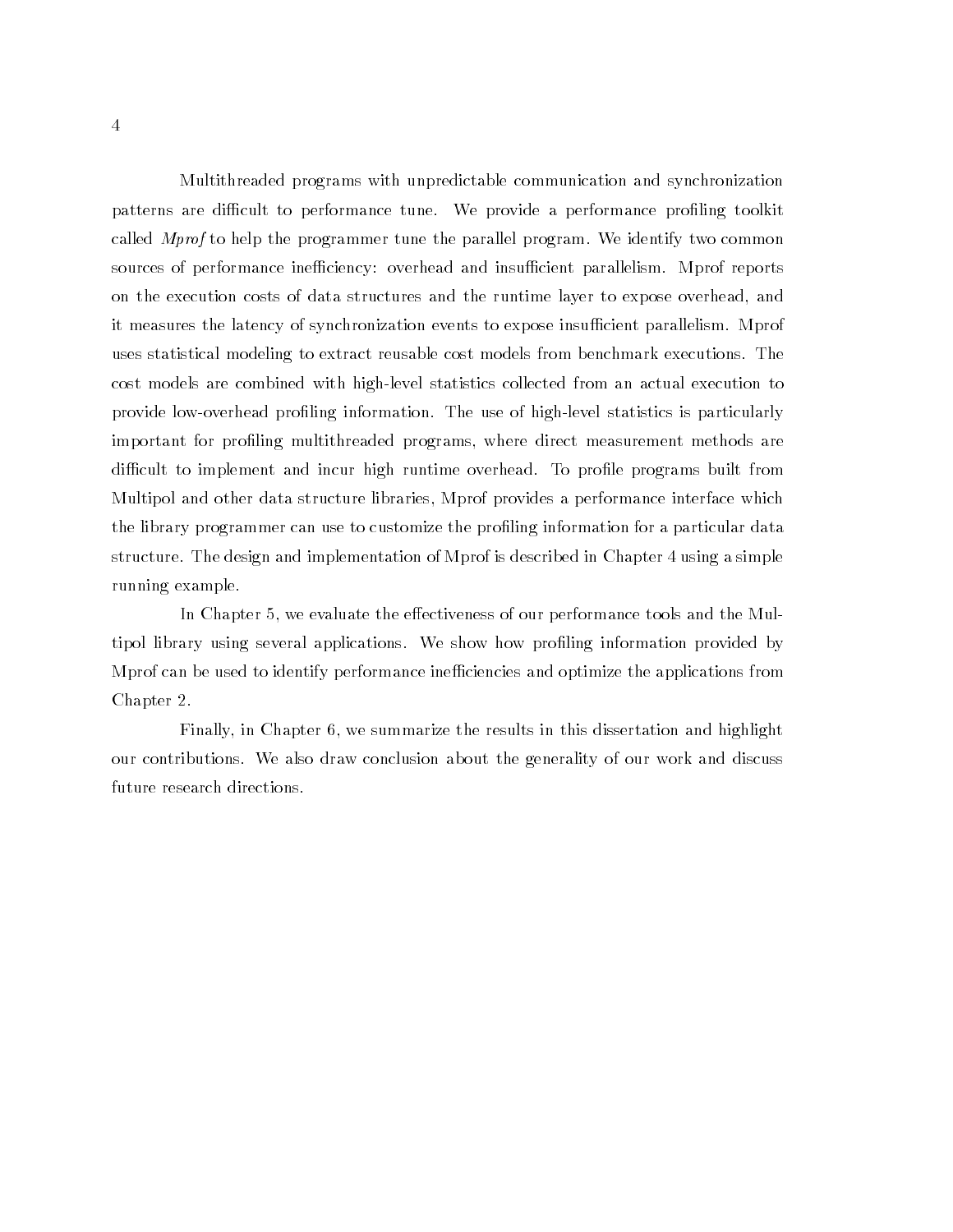## Chapter <sup>2</sup>

# Building Irregular Applications with Distributed Data Structures

There is no silver bullet to the parallel programming problem. Different types of applications require different programming primitives and optimization techniques. Instead of providing a fixed set of abstractions and optimizations in the form of a language, we adopt a library-based approach to building irregular applications, in which an extensible library of data structures is provided along with some basic communication and synchronization primitives. The use of a library allows for portability, because the high-level programming interface provided by the library shields the application programmers from the implementation details. The library approach has been adopted by PARTI [BSS91], CHAOS [DHU+ 93, DUSH94, MSH+ 95] and LPARX [KB95], which are specialized libraries for unstructured and adaptive mesh applications. They handle certain irregular data structures, but are limited to bulk synchronous computation patterns.

In this chapter, we present an overview of the Multipol data structure library and some of the applications that use the library. The data structures and applications were developed by members of the Multipol group, including the author. The purpose of the chapter is two-fold. First, we give a quantitative characterization of irregular applications to justify the design of the runtime layer, which is discussed in detail in Chapter 3. The example applications are also used to evaluate the performance of our runtime library in Chapter 5. Second, we describe two of our own data structures that are interesting in their own right: the task stealer and the event graph. For each of the data structures, we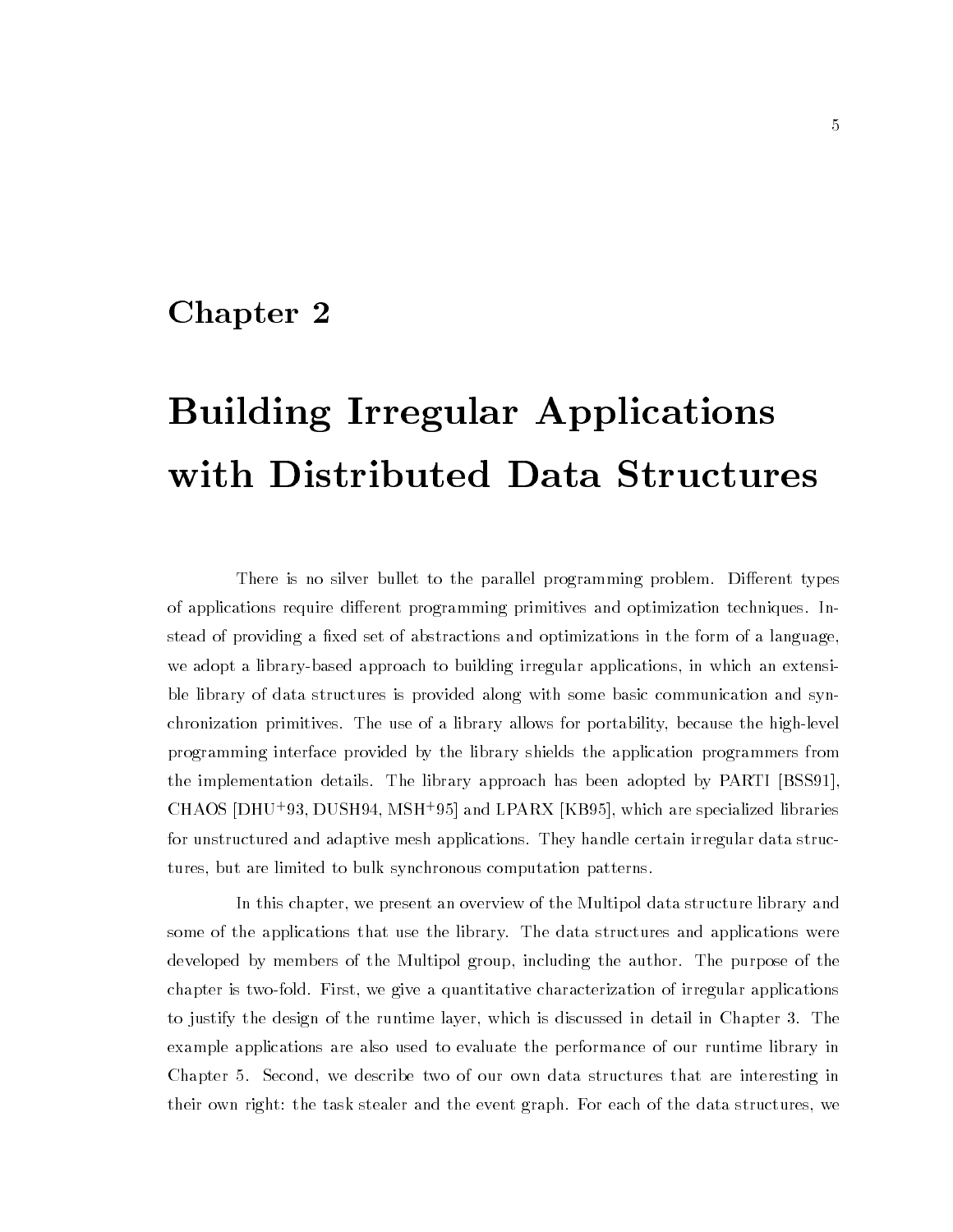describe its programming interface and the implementation techniques used to address the irregularities arising in its use.

The rest of the chapter is organized as follows. Section 2.1 describes the characteristics of irregular parallel programs. Section 2.2 presents four Multipol data structures and their applications. Two of the data structures and four of the applications are written by other members of the Multipol group. Section 2.3 summarizes the application characteristics and runtime requirements, and Section 2.4 describes related work.

### 2.1 Irregularities in Parallel Programs

We call an application "irregular" if it exhibits at least one of the following five characteristics:

- irregular data layout
- an unpredictable communication schedule
- dynamic computation granularities
- unpredictable synchronization patterns
- speculative parallelism

Irregular data layout refers to the use of pointer-based data structures. For example, irregular meshes and sparse matrices are often stored in compact pointer-based representation instead of arrays with simple layout parameters. Irregular data layout creates problems for compile-time analysis of access dependencies and data distribution, because the layout is dependent on the input data. Therefore, optimizing applications with irregular data layout is often performed manually by the programmer. If the communication schedule of the application is static or changes infrequently, runtime preprocessing tools such as PARTI or CHAOS can be used to automate data distribution and optimize communication performance. These tools use an inspector primitive to analyze the data layout and produce an optimal communication schedule, which is then used by the *executor* primitive to perform the actual communication. The inspector/executor model depends on having long running computations to amortize the cost of running the inspector.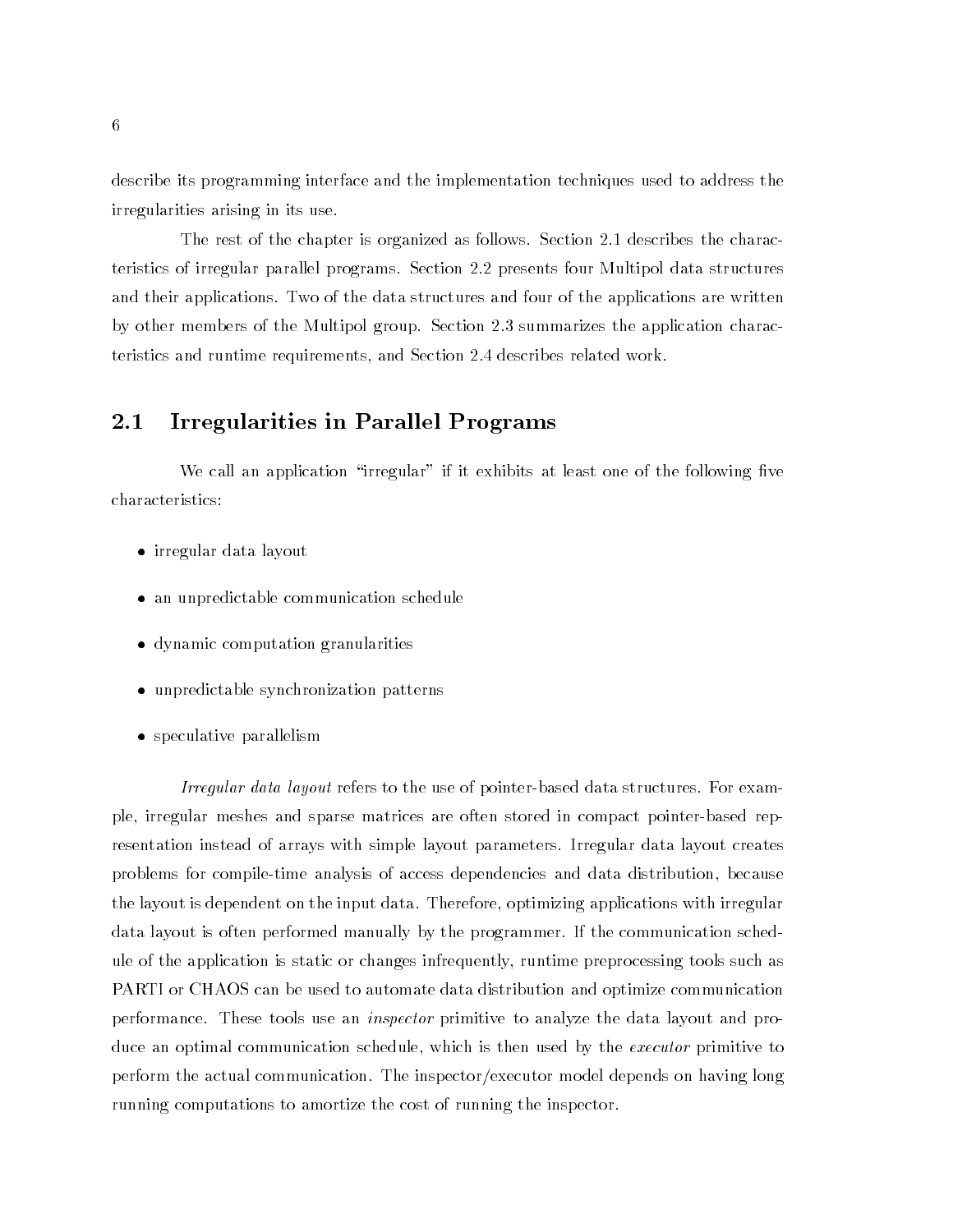An application has an *unpredictable communication schedule* if the occurrences of communication events change frequently during its execution. For example, a program that performs dynamic updates on a distributed hash table may generate an unpredictable number of hash table accesses that require communication. In contrast, a program that simulates an irregular mesh generates a fixed communication schedule while the mesh structure is unchanged. Unpredictable communication schedules are expensive to implement because they require hand-shaking between the sender and the receiver for each communication event. Furthermore, on distributed memory architectures with large per-message overheads, an irregular communication schedule makes it impossible to apply compile-time loop transformations such as *message vectorization* [HKT91] or runtime preprocessing techniques such as the inspector primitive to reduce communication overhead.

Dynamic computation granularities arise when the control structure of the computation is highly dependent on the data. For example, in heuristic search problems, a node in the search space may generate an unpredictable number of child nodes, depending on the scheduling and pruning policies. In discrete event simulation, the amount of computation required to simulate an entity may depend on the state of simulation. Dynamic computation granularities create load imbalance, and therefore often require dynamic load balancing to sustain processor efficiency.

An application has a *unpredictable synchronization pattern* if the processors are synchronized dynamically, depending on the state of computation. For example, in discrete event simulation, the simulation of an entity may wait for external conditions such as the arrival of new events and the availability of message buffers. In contrast, in uniform time-step simulation, all entities can proceed independently between barrier synchronizations. Unlike bulk-synchronous applications, asynchronous applications cannot be clearly divided into global synchronization phases, which can be synchronized and load balanced more efficiently. Programming and optimizing such applications is also considerably more difficult.

Finally, applications that exploit *speculative parallelism* may perform redundant computation. For example, a search application using imperfect heuristics may explore parts of the search space that do not contribute to the solution [JY95], and an optimistic discrete event simulator [Jef85, WY93] may waste time on computations that use stale data. Redundant computation presents a tradeoff between parallelism and overhead, because an optimization that increases parallelism may not necessarily improve performance due to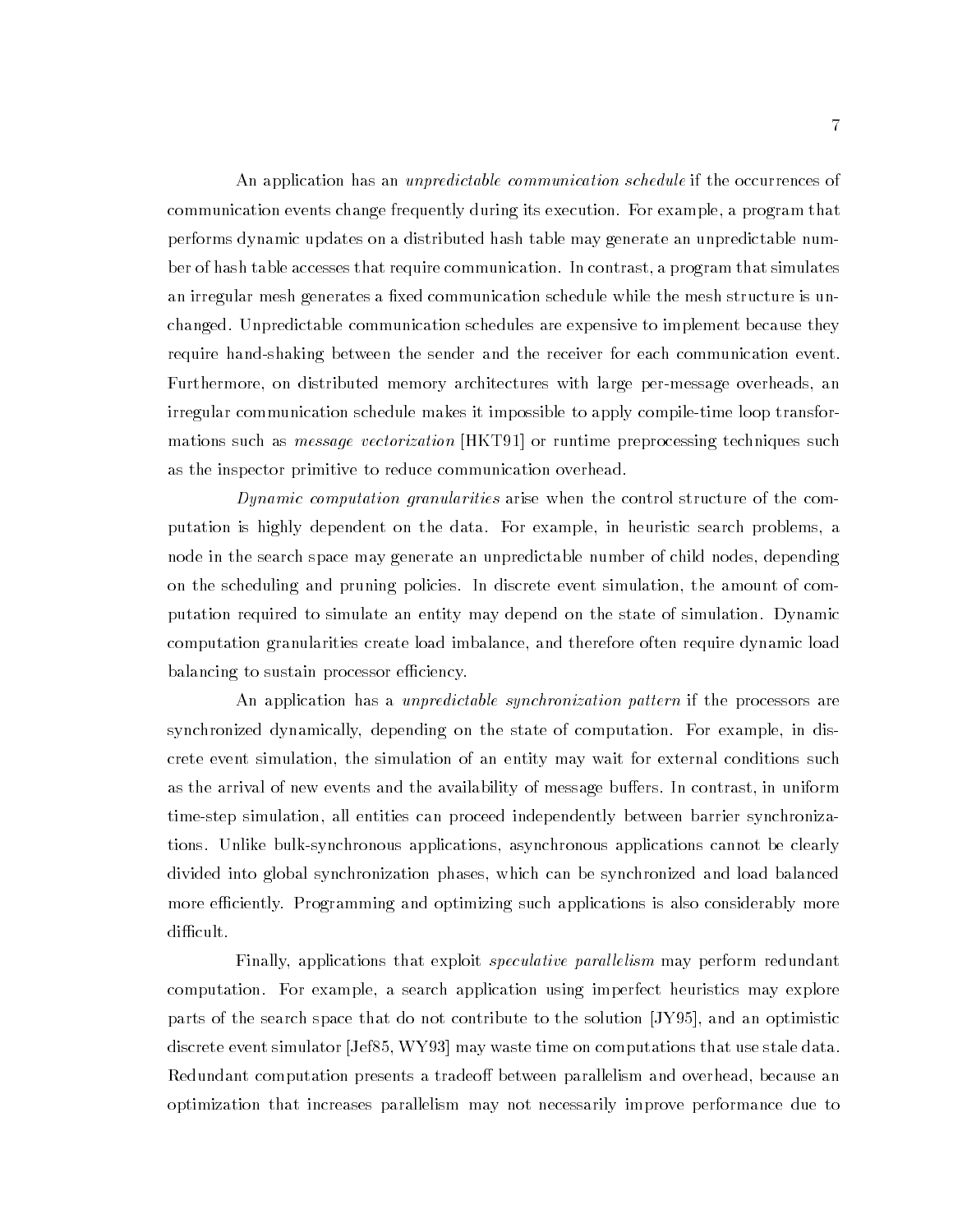a proportional increase in redundant work. Understanding and tuning such applications requires extensive knowledge of the problem.

#### 2.2 The Multipol Data Structure Library

In this section, we present an overview of four data structures in the Multipol library. For each data structure, we describe the programming interface, the implementation techniques, and the driving applications. For each example application, we describe its irregularities and execution behaviors using measurements from parallel executions. Several of the applications are described more completely elsewhere [CDG+ 93, DDR94, JY95, WY95]. The data structures and applications are then summarized and compared in Section 2.3.

We examine four data structures in increasing "degree of irregularity" of their driving applications: the bipartite graph data structure for bulk-synchronous computation over an irregular mesh, the hash table data structure for distributed set accesses, the task stealer data structure for dynamic load balancing, and the event graph data structure for asynchronous computation over irregular graphs. Five applications are examined: a 3D electro-magnetic field solver (EM3D), a search algorithm solving the tripuzzle game (Tripuzzle), an eigenvalue solver for symmetric tridiagonal matrices (Eigenvalue), a program for building phylogeny trees (Phylogeny), and an event-driven timing simulator (CSWEC). These applications range from the straightforward, bulk-synchronous EM3D program to the completely asynchronous CSWEC program. We implemented the task stealer data structure, the event graph data structure, and the CSWEC application, while other data structures and applications are adapted from the code written by other members of the Multipol group. These data structures and applications provide a fairly complete picture of the target applications of the Multipol library, since their workload covers all the irregularities described in the previous section.

We now introduce some concepts in the Multipol execution model that are used to characterize the behavior of the application. The Multipol runtime layer supports a MIMD programming model. The computation on each processor is decomposed into a collection of independently scheduled threads. The threads can initiate a variety of communication events such as transferring blocks of memory between processors or starting a thread on a remote processor. Each thread is constructed from a collection of *fibers*, each of which appears to execute to completion without preemption or suspension. Put simply, a ber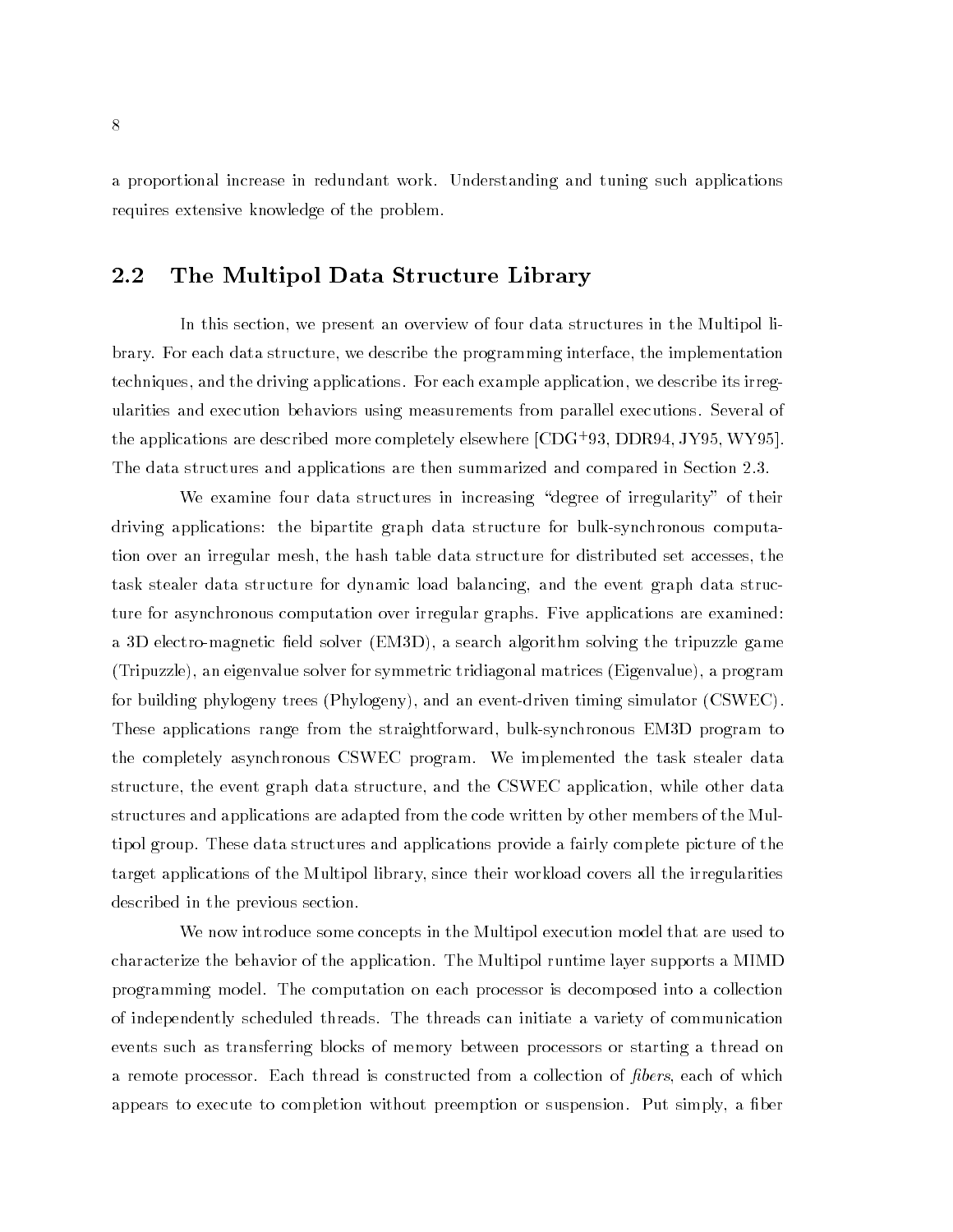is the segment of code executed by a thread between two synchronization events. When a thread suspends to wait for a synchronization event, the runtime layer can schedule another thread to hide the synchronization latency. Thread suspension is implemented as a fiber continuation which is triggered by the completion of a synchronization event. To allow latency hiding, many data structure operations have a split-phase interface to separate the issue and completion of remote operations; each of the two or more phases executes as a fiber.

Threads, bers, and communication events are described in detail in Chapter 3. For this chapter, it is sufficient to observe the pattern of their occurrences such as the distribution of the fiber running times, which is a measure of the time between synchronization events, and the frequency and quantity of data communication. In the sections that follow, we use these statistics to characterize the application workload.

#### 2.2.1 Bipartite Graph

The bipartite graph data structure was implemented by Etienne Deprit [YCD+ 95] based on an implementation by the Split-C group [CDG+ 93]. It is used to perform bulksynchronous computation over an unstructured mesh. Each node in the graph has a color, which is either red or black and, by construction, edges only connect nodes of different colors. The state of a node depends on its own state and the states of its neighboring nodes that have a different color. The application consists of bulk-synchronous iterations that compute the states of the red nodes and the black nodes in alternate steps. The data structure can be used in red-black simulation algorithms such as the simulation of electro-magnetic fields described in Section 2.2.1.3.

#### 2.2.1.1 Interface

The bipartite graph data structure allows the programmer to build arbitrary subgraphs on each processor and then connect them to form a distributed graph. Each node in the graph has a user-defined state. Each directed edge contains a weight and a pointer to a copy of the state of its source node. The state of a node can be computed as a function of its own state, the states of its neighboring nodes, and the weights on the edges.

The data structure provides iterators over the nodes and edges for updating of the node states. After an update, the states modified by one processor may not be visible to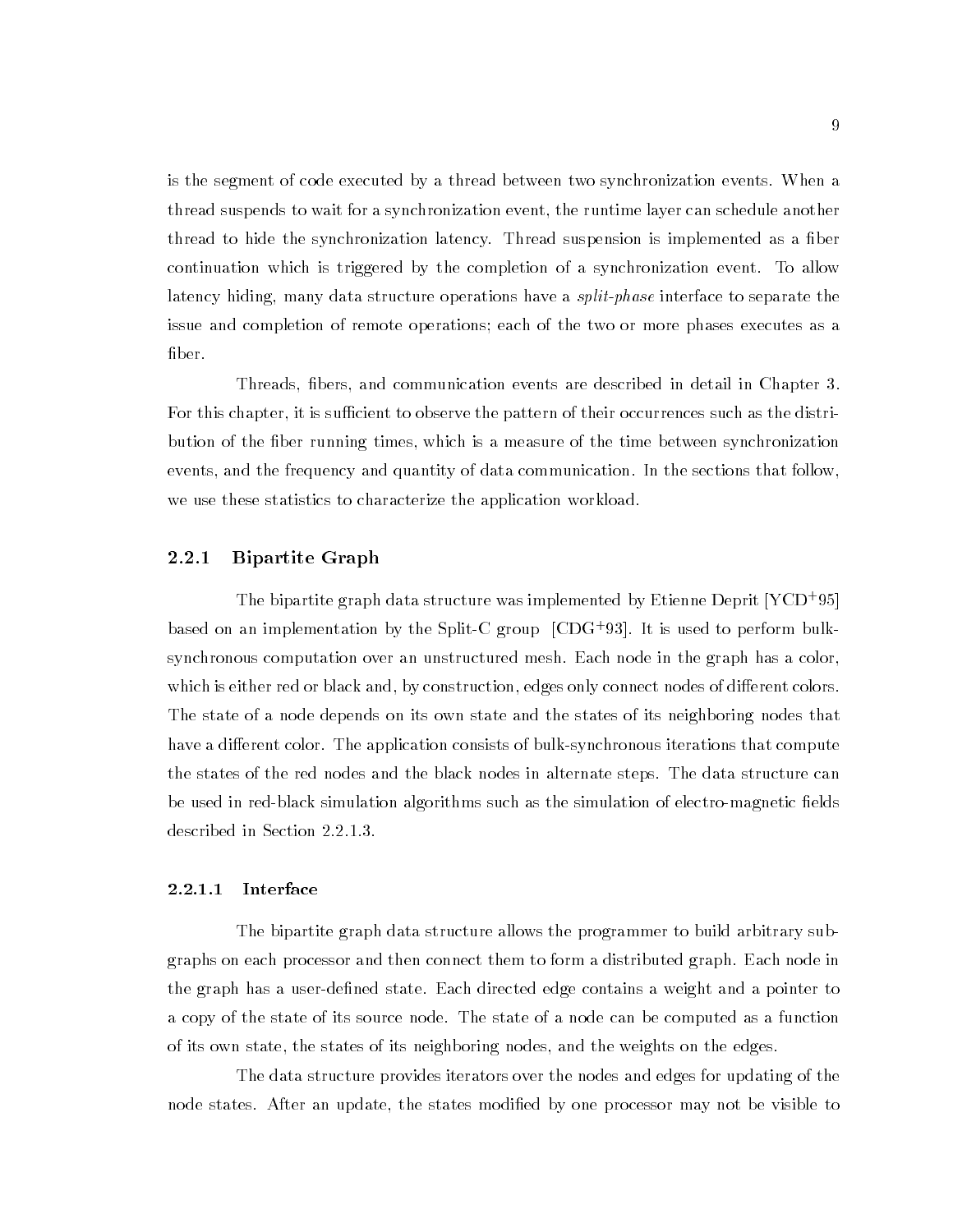the other processors. To force a consistent view of the data structure, the programmer must explicitly "validate" the edges by calling a split-phase data structure primitive. When the validation operation completes, all processor views of the graph are up to date.

#### 2.2.1.2 Implementation Techniques

The bipartite graph uses replication to reduce the amount of communication in accessing the node states. A "ghost node" is allocated on each processor for each node that has cross-processor edges. The ghost node has a replica of the node state, and all reads are handled locally using the replica. After a node's state has been updated, the program must call the validate primitive to ensure consistency of the ghost nodes. The data structure assumes a bulk-synchronous computation model, so all processors call the validate operation only after all updates in a phase have been performed. Because of the presence of ghost nodes, the number of messages for validating a node is bounded by the number of processors instead of the number of fanout nodes.

The data structure also takes advantage of the structure of the graph to optimize communication performance. Instead of validating the node states individually, the data structure packages all the validations from a processor to another processor in one physical message. The aggregation overhead is justied by the reduction in communication startup overhead and message dispatching overhead. Although the Multipol runtime layer is capable of aggregating messages in an application transparent manner, aggregating at the application level may lead to better performance, because the aggregated messages tend to be more compact. The graph structure is assumed to be static, and the implementation techniques are similar to those used in an inspector/executor model.

#### 2.2.1.3 Example Application  $-$  EM3D

The EM3D program computes the flow of electro-magnetic waves through a threedimensional ob ject. Each ob ject is modeled by an unstructured three-dimensional grid of convex polyhedral cells, which is called the "primary grid." A dual grid is defined with respect to the primary grid having grid points at the centers of the primary grid's cells. The electric field is evaluated for the faces of the primary grid, while the magnetic field is evaluated for the faces of the dual grid. The faces form nodes in a bipartite graph, because the computation of a face uses data only from the faces of a different grid. The structure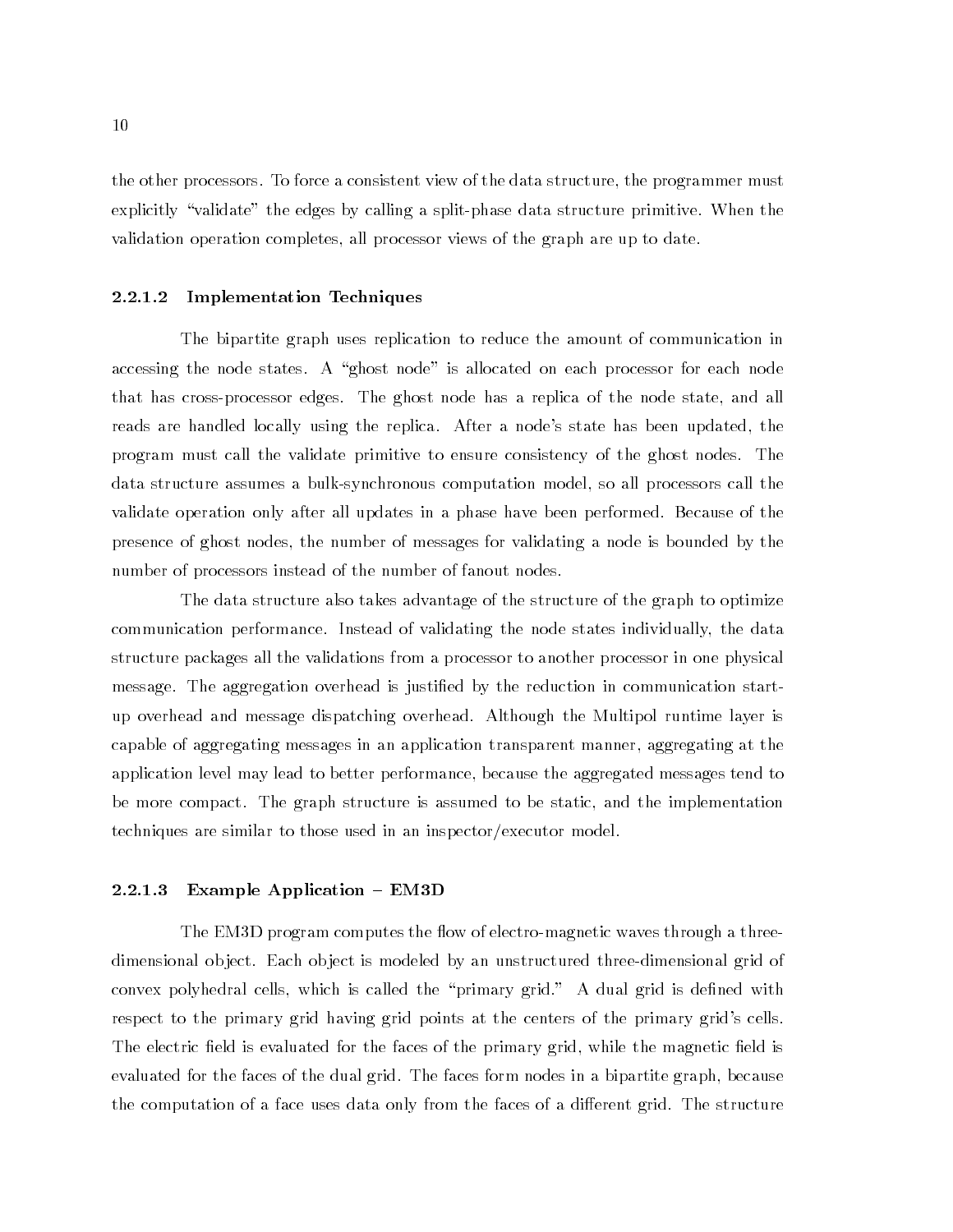Create a thread on each processor: For all time steps: Iterate over all local red nodes: Compute new state of node. [ Validate red nodes ] [ Barrier synchronization of all processors ] Iterate over all local black nodes: Compute new state of node. [ Validate black nodes ] [ Barrier synchronization of all processors ]

Figure 2.1: Pseudo code of the EM3D program. The statements enclosed in square brackets are long latency operations that require synchronization.

of the bipartite graph remains static throughout the computation.

The sequential algorithm consists of a series of alternating steps for computing the electric field and the magnetic field on the bipartite graph. The change in the electric field of a node is a linear combination of the magnetic field of its neighboring nodes. It is calculated during the first step of an iteration. Similarly, the change in the magnetic field of a node is a linear combination of the electric field of its neighboring nodes, and it is calculated in the second step of an iteration. Since the electric field and the magnetic field are calculated in different steps, dependencies exist only between steps and never within a step.

The Multipol implementation of the EM3D program is simply a sequence of bulksynchronous phases that alternately compute the states of the two parts of the bipartite graph. Each phase iterates over all nodes in one part in parallel to update their electric or magnetic field. The update of a node uses the local replica of its neighboring nodes. The communication and synchronization required for validating the replica are encapsulated in the bipartite graph. Figure 2.1 shows the pseudo code for the EM3D program.

We ran the Multipol implementation of the EM3D program on a 32 processor CM5 to collect the statistics shown in Figures 2.2 and 2.3 The computation is performed on a random bipartite graph with the percentage of cross-processor edges specied by the user. We tried two settings: 10% and 20% remote edges among all edges in the graph.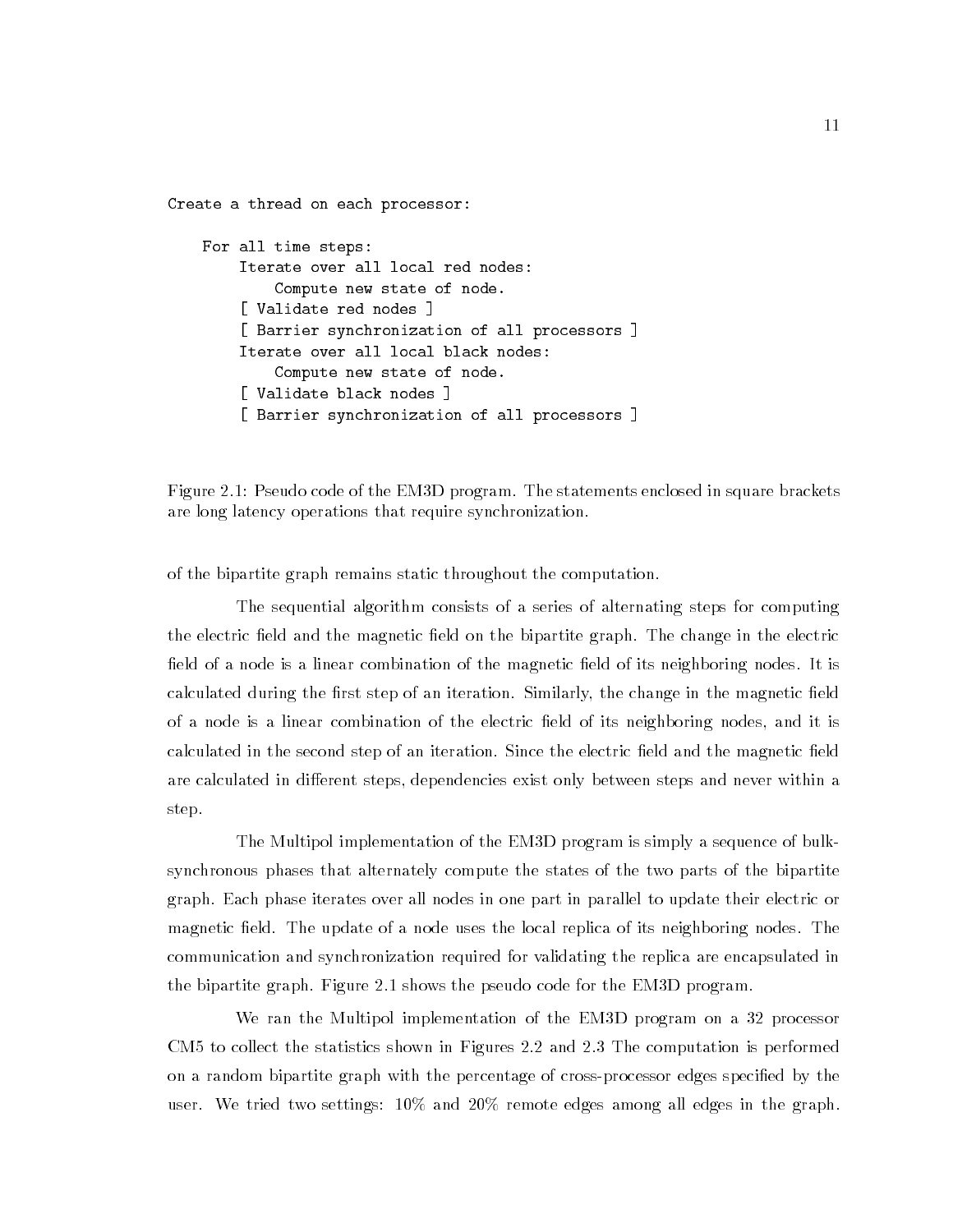| Remote |         | Number of | Total         |        |         |  |
|--------|---------|-----------|---------------|--------|---------|--|
| Edge   | Threads | Bibers 1  | Communication |        |         |  |
|        |         |           | Events        | Events | Volume  |  |
| 10%    | 1401    | 1801      | 601           | 1584   | 2.75 MB |  |
| 20%    | 1357    | 1730      | 582           | 1539   | 4.59 MB |  |

Figure 2.2: Characteristics of two EM3D executions on the CM5. The numbers shown are the averages over 32 processors.

Each processor has 1000 graph nodes with 20 outgoing edges per node. The processors are logically arranged as a linear array, and each edge may adjoin nodes that are at most 3 processors away. The computation is performed for 100 iterations. The statistics collected exclude the construction and preprocessing times of the bipartite graph.

The program features relatively large computations between synchronization events, which are common in bulk-synchronous applications. Although  $80\%$  of the fibers execute in 100 microseconds or less, they consume only a small fraction of the total running time. 80% of the execution time is spent in bers that execute for more than 30 milliseconds. These large fibers compute the new states of the bipartite graph. The rest of the time is spent in bers running for several milliseconds which are used to validate the node replicas.

The communication traffic consists mainly of large messages. When  $10\%$  of the edges are remote, more than 70% of the messages have size greater 2K bytes, and they contribute to almost all the communication traffic. Similarly, when  $20\%$  of the edges are remote, the communication traffic is dominated by messages larger than 3.5K bytes. There are relatively few synchronization events in the program.

In summary, the EM3D program is a bulk-synchronous program with irregular data layout. It has a predictable synchronization pattern consisting of bulk-synchronous phases. The communication schedule is also predictable, because it depends only on the structure of the graph which remains static throughout the execution. The application is the least irregular of the five applications we examine. Because all accesses to the graph can be statically predicted, the bipartite graph data structure is able to apply runtime preprocessing to optimize the communication schedule.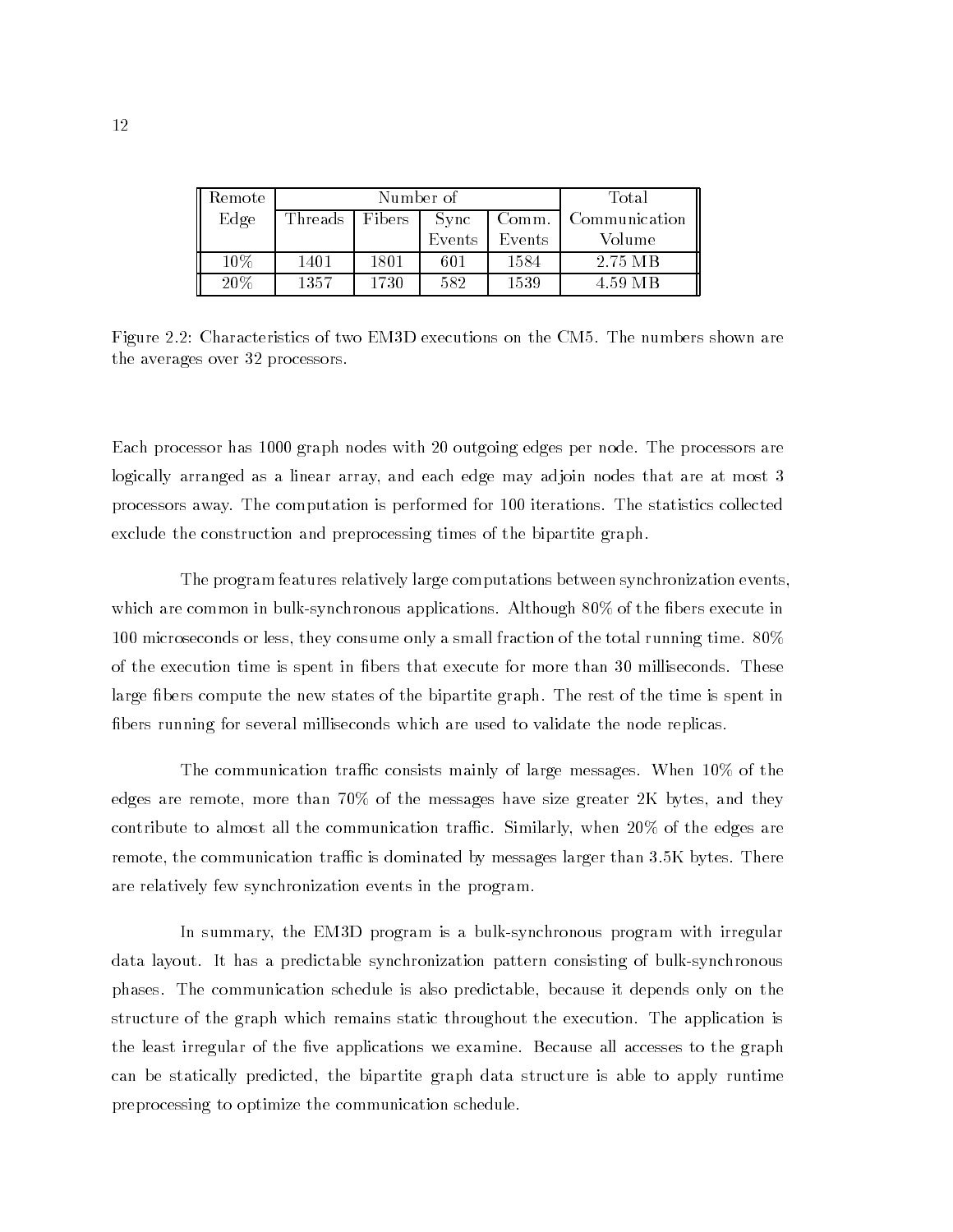

Figure 2.3: Distribution of bers and communication events for EM3D. The resolution used for profiling the fiber granularity is 100 microseconds, and the resolution for the communication event size is 16 bytes.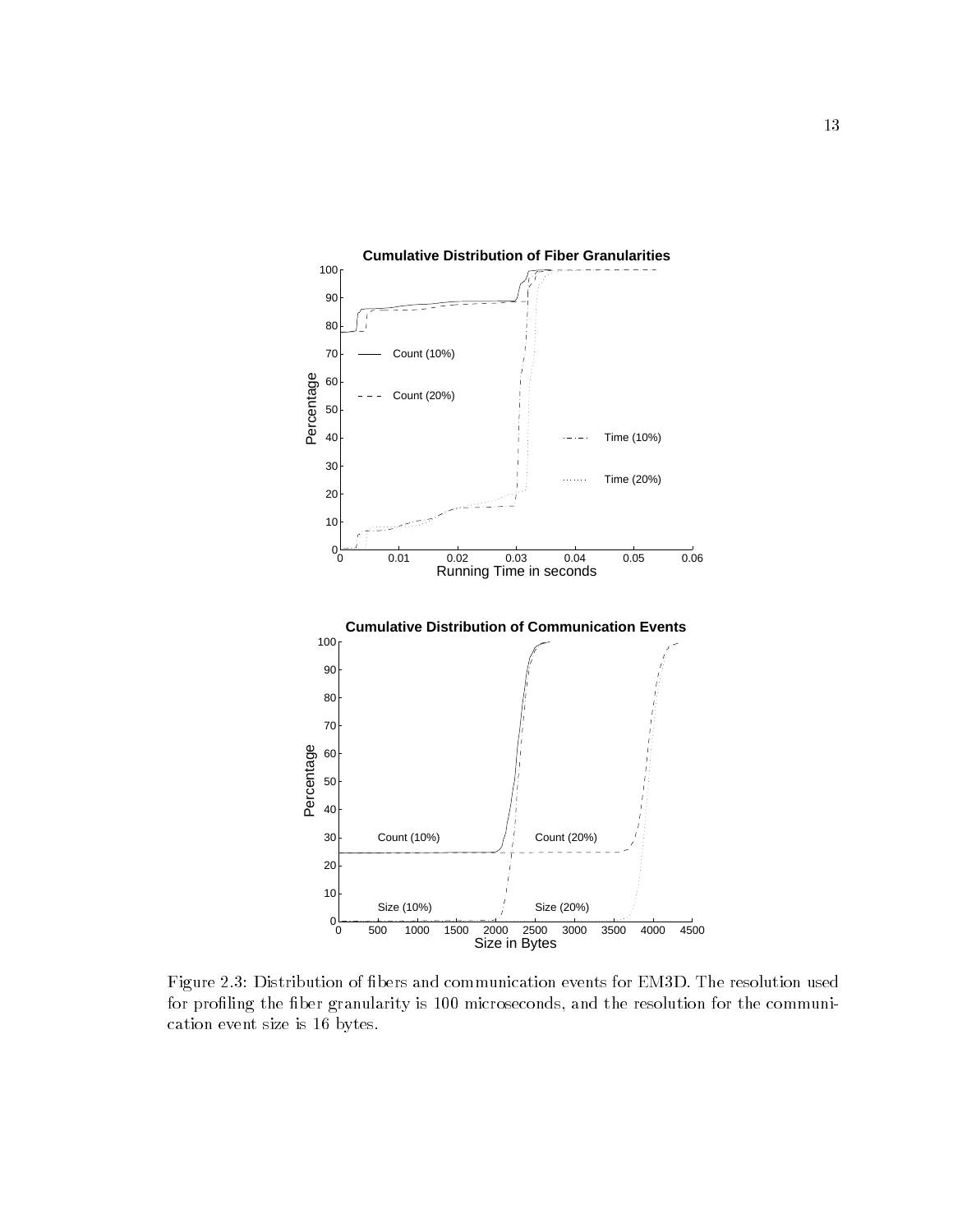#### 2.2.2 Hash Table

The hash table data structure was implemented by Etienne Deprit [YCD+ 95]. The data structure is used to implement a distributed set of key/value pairs. A set can be used to cache the result of computation or to guarantee the uniqueness of data elements. Its applications include logic verication algorithms [BRB90] and path counting problems such as the Tripuzzle application described in Section 2.2.2.3.

#### $2.2.2.1$ Interface

A hash table contains a collection of bins for storing distinct data entries. The assignment of entries to bins and the distribution of bins among the processors are based on a hash function specied by the programmer.

The data structure supports the standard insert, delete, and lookup operations for a dictionary-like ob ject. The programmer may also specify a duplicate handler function, which is invoked when the program attempts to insert an existing item. For example, the program can keep track of the number of duplicates using a duplicate handler which increments a integer counter in the hash table entry.

There are two versions of the insert and delete operations: acknowledged and unacknowledged. An acknowledged access suspends the caller until the access has taken effect, while an unacknowledged one returns control to the caller immediately after the operation is issued. The data structure guarantees that unacknowledged accesses take effect eventually, but not immediately upon their return. For example, a lookup operation following an unacknowledged insert operation may not see the inserted item. Unacknowledged accesses can be used if data races between the mutator and observer accesses cannot happen, or if they do not affect the correctness of the program. The programmer may use a sync operation provided by the data structure to force unacknowledged accesses to take effect. The implementation of the sync operation uses the snapshot mechanism provided by the Multipol runtime layer, which is described in Section 3.4.2.

The data structure also provides iterators over the hash table entries for scanning the set. Because the hash table is physically partitioned among all processors, different processors may iterate over different partitions independently to exploit data parallelism over the set elements.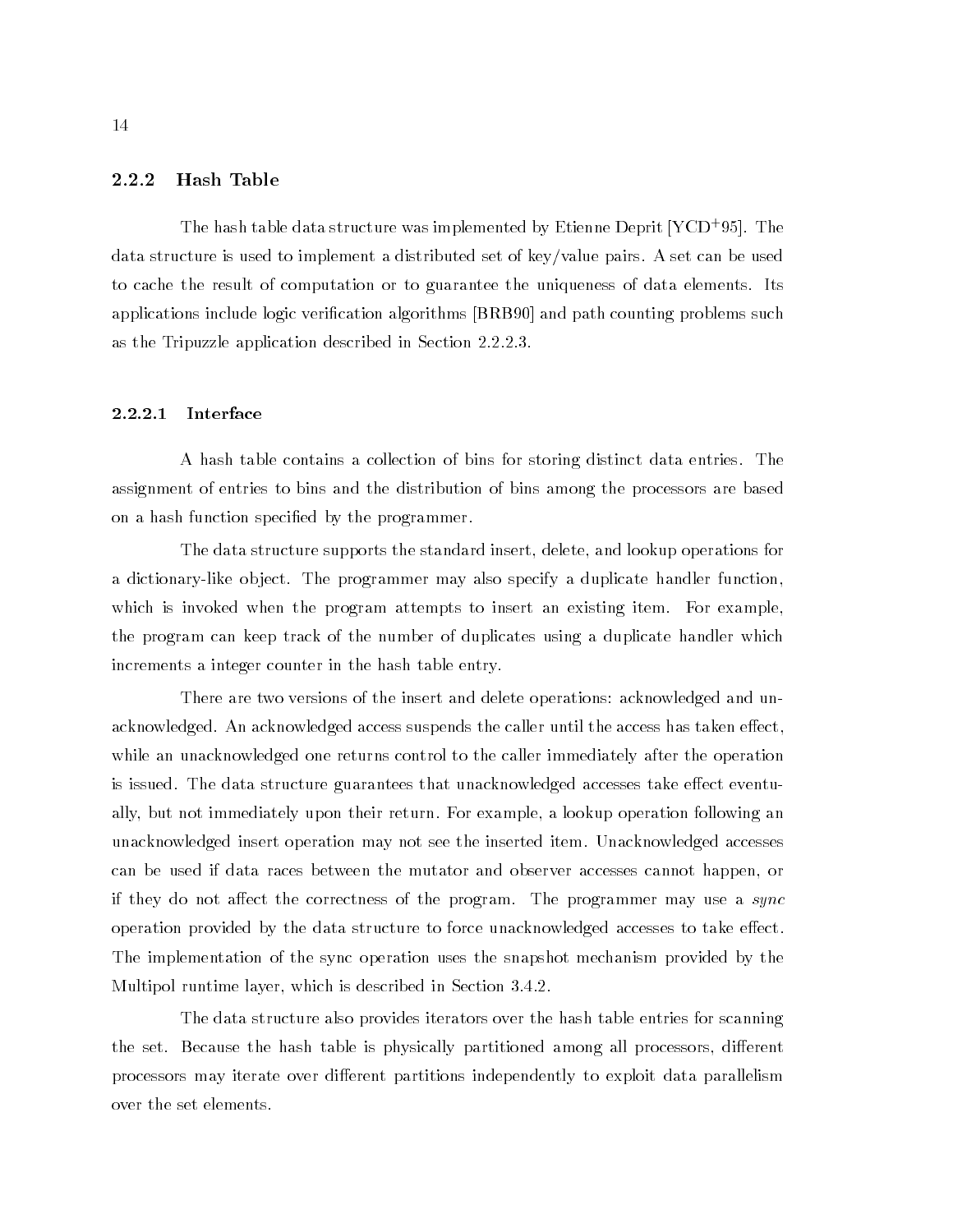#### 2.2.2.2 Implementation Techniques

The weak semantics of the unacknowledged accesses is designed to reduce synchronization overheads. It eliminates the hand-shaking for the individual insert or delete operations between the calling processor and the processor containing the bin. A group of such operations can be acknowledged efficiently using the sync operation.

#### $2.2.2.3$  Example Application  $-$  Tripuzzle

The Tripuzzle program computes the number of distinct solutions to the tripuzzle game. A tripuzzle of size N is a triangular board with N rows. The number of columns in each row ranges from 1 in the top row to N in the bottom row. Initially, the board is filled with pegs in all but one position. A legal move may move a peg 2 positions away in a row, column, or diagonal direction, as long as the new position is empty and there is a peg between the old and the new positions. After the move, the peg crossed over by the moved peg is taken out of the board. A solution is a sequence of legal moves that leads to a board configuration with only one peg.

The Multipol implementation of the Tripuzzle program was written by Etienne Deprit [YCD+ 95] based on a CM-5 implementation by Kirk Johnson [Joh93]. The program performs an exhaustive, breadth-first search to count all possible solutions. The search space is a graph of board configurations where each directed edge represents a legal move. The graph is acyclic because all moves are irreversible (pegs taken out of the board are never put back). It is not necessarily a tree because the same board may be obtained from different boards with more pegs.

The program consists of a series of bulk-synchronous phases. Each phase enumerates all the board configurations that can be reached via a legal move from the boards obtained in the previous phase. That is, each phase traverses one level of the search graph. The program takes advantage of the symmetry of the board to prune the search space by a constant factor. To further prune the search space, the program uses a hash table to eliminate duplicate board congurations and thus avoid searching from the same board twice. Consequently, the number of paths leading to each board configuration needs to be recorded to keep track of the number of solutions. This is achieved by the custom duplicate handler function which accumulates the number of paths for all duplicates in the hash table entry that represents them.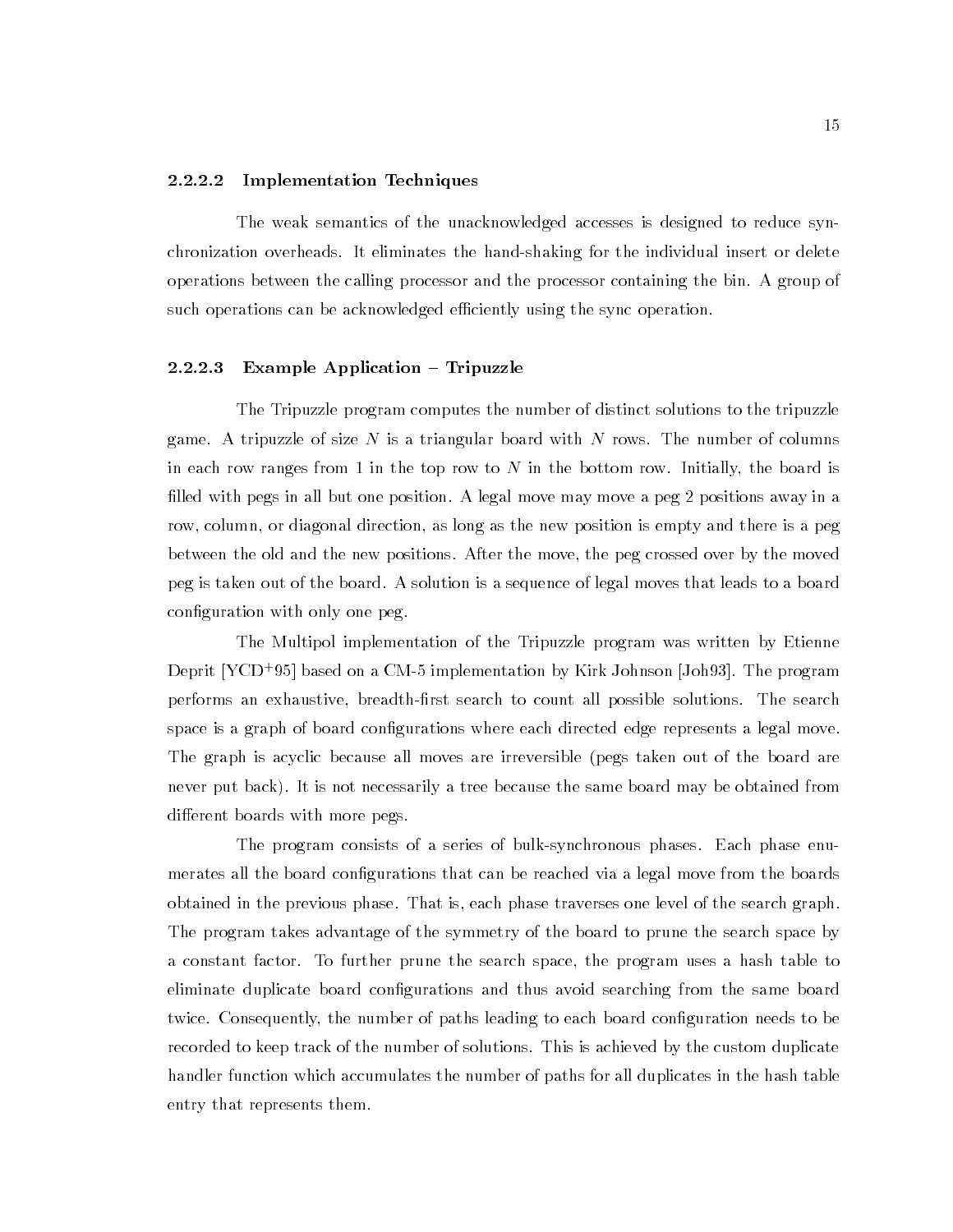Create a thread on each processor: Create two empty hash tables called A and B, respectively. Insert the initial board in A. Set the variable "previous" to A, and the variable "current" to B. Set N to the number of pegs in the initial board. While N is greater than one: Iterate over all boards in the "previous" hash table: For all possible moves: Insert the resulting board in the "current" hash table. Clear all local entries in the "previous" hash table. [ Sync all insert operations on the "current" hash table ] Swap the values of the variables "previous" and "current". Decrement N.

Iterate over all boards in the "previous" hash table to count solutions.

Figure 2.4: Pseudo code of the Tripuzzle program. The statements enclosed in square brackets are long latency operations that may require synchronization.

Figure 2.4 shows the pseudo code of the Tripuzzle program. Two hash tables are used to hold the board configurations enumerated in the previous phase and the current phase, respectively. Only two hash tables are required for the computation, because there is no need to keep track of the old states except for those generated in the previous phase. Unacknowledged insert operations can be used for performance, because all insert operations commute and the same hash table is obtained regardless of the order of insertions. The program uses the sync operation to force all insertions to take effect before entering the next iteration.

We ran the Multipol implementation of the Tripuzzle program on a 32 processor CM5 to collect the statistics shown in Figures 2.5 and 2.6. We use a initial board containing 7 rows of pegs with an empty position in the middle of the 5th row. The results show that the program is dominated by small bers for handling the hash table insert operations. Over  $80\%$  of the fibers executes for less than 200 microseconds, and over  $80\%$  of the total fiber running time is contributed by fibers smaller than 600 microseconds. The communication traffic in the program is also dominated by messages carrying less than 32 bytes

16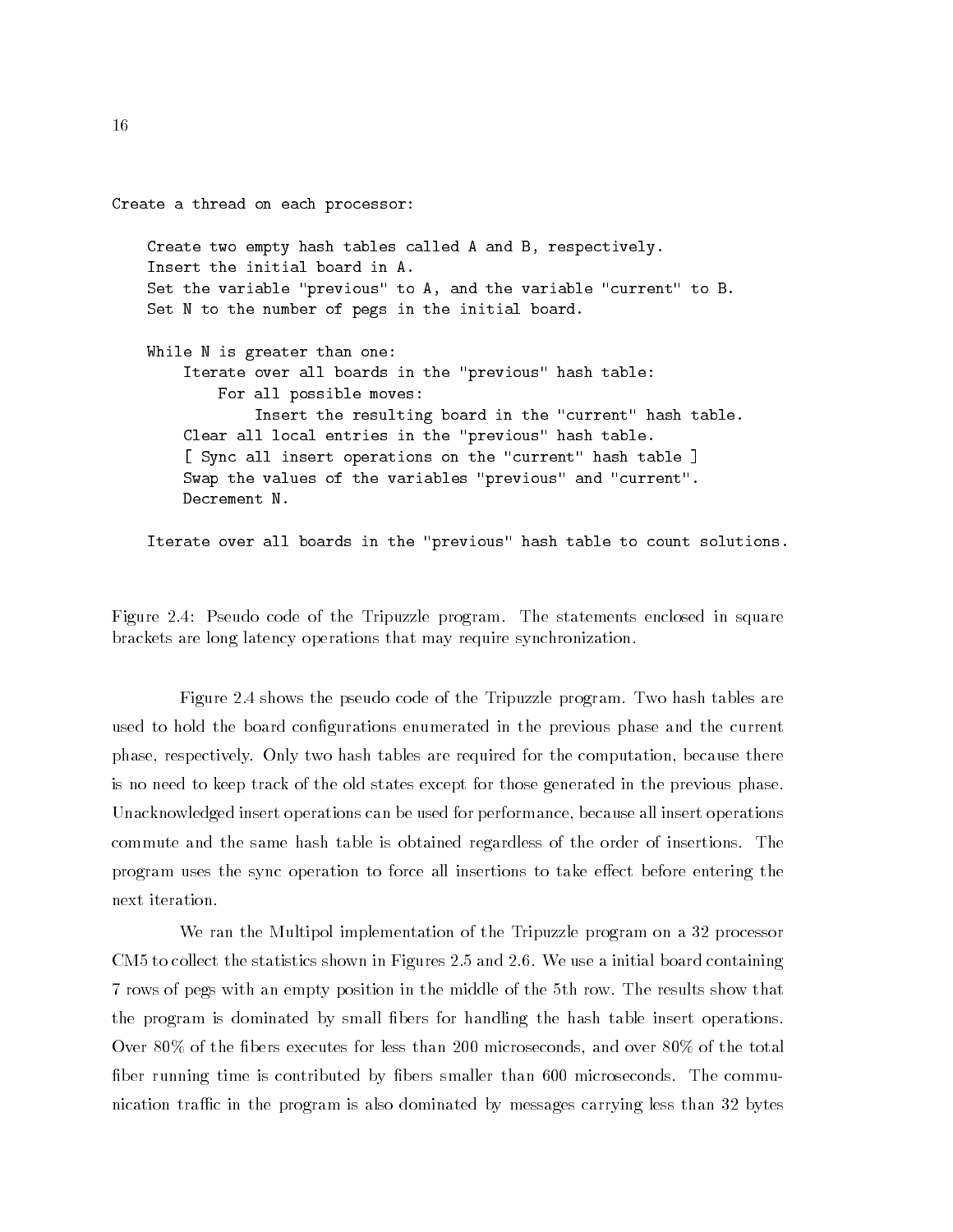|                  | Number of | Total                        |                 |        |
|------------------|-----------|------------------------------|-----------------|--------|
| Threads   Fibers |           | r Comm. '<br>l Communication |                 |        |
|                  |           |                              | Events   Events | Volume |
| 22034            | 27494     | 1424                         | 19279           | 0.52MR |

Figure 2.5: Characteristics of the Tripuzzle execution. The numbers shown are the averages over 32 processors.

of data. Finally, the program has a clear phase structure which is delimited by the global synchronization events for draining the insert accesses using the sync operation. The sync operations account for almost all of the synchronization events.

In summary, the Tripuzzle program is similar to the EM3D program in that they are both bulk-synchronous. However, the Tripuzzle program is more irregular because the communication schedule for accessing the hash tables is unpredictable.

#### 2.2.3 Task Stealer

The task stealer data structure was implemented by the author. It performs dynamic load balancing, scheduling, and termination detection. It serves as a common repository for parallel tasks which are represented by a user-defined data structures. The program starts with some initial tasks, which may generate more tasks when processed. The data structure hands off tasks to processors until all scheduled tasks have finished execution and there are no tasks left in the data structure. The data structure also attempts to preserve locality by keeping the tasks on the processors that created them. This is important for applications where migrating a task incurs signicant computation or communication overhead. This data structure can be used in applications with dynamic computation granularities, such as divide and conquer algorithms or heuristic search problems.

#### 2.2.3.1 **Interface**

The task stealer data structure is a collection of task pools, one for each processor in the system. Tasks may be migrated between different task pools to keep the processors busy. Although the data structure represents a single logical pool of tasks, in the implementation the logical task pool is distributed over the processors. This distribution shows through the interface because scheduling is performed separately by the processors, and a processor can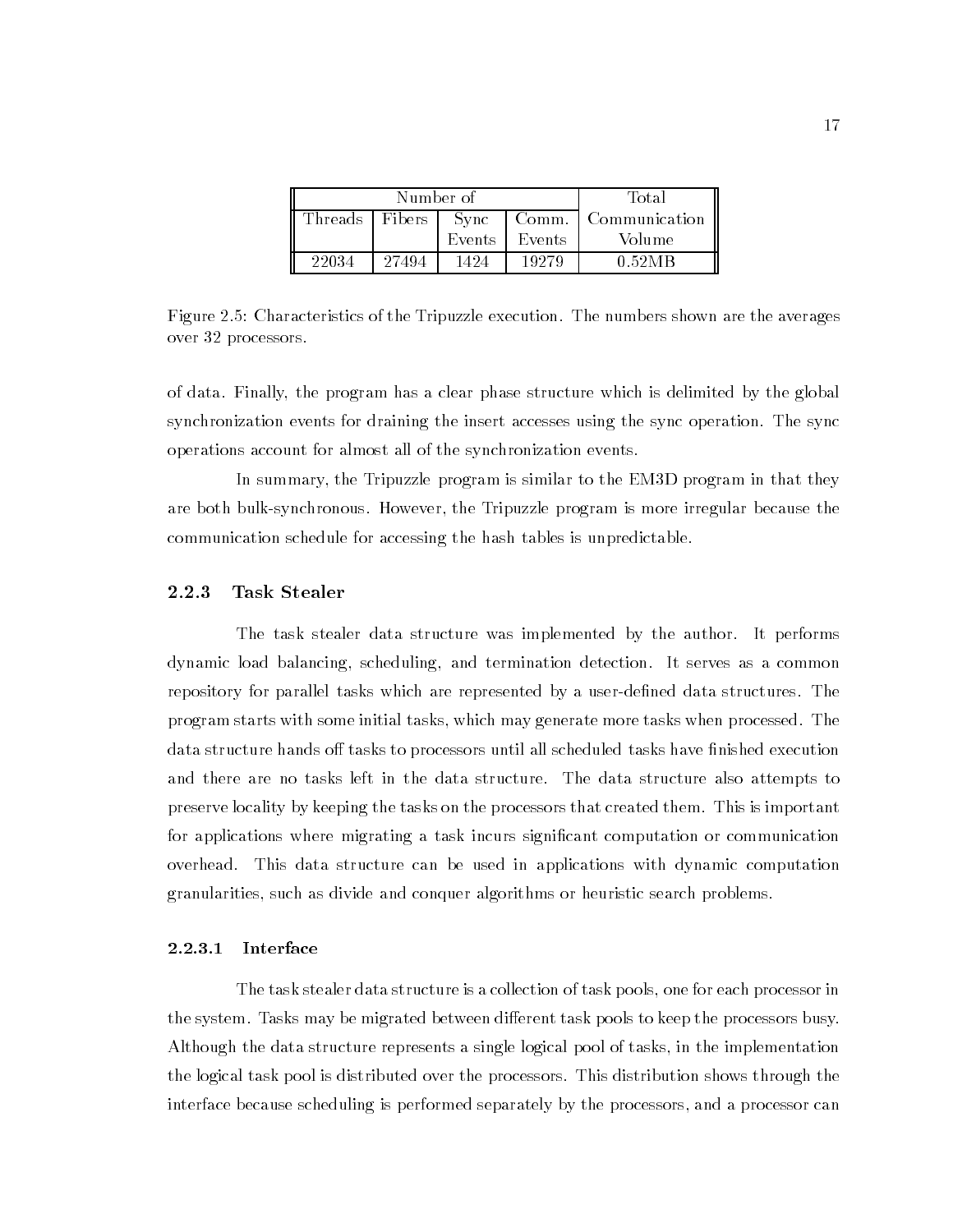

Figure 2.6: Distribution of bers and communication events for Tripuzzle. The resolution used for profiling the fiber granularity is 100 microseconds, and the resolution for the communication event size is 16 bytes.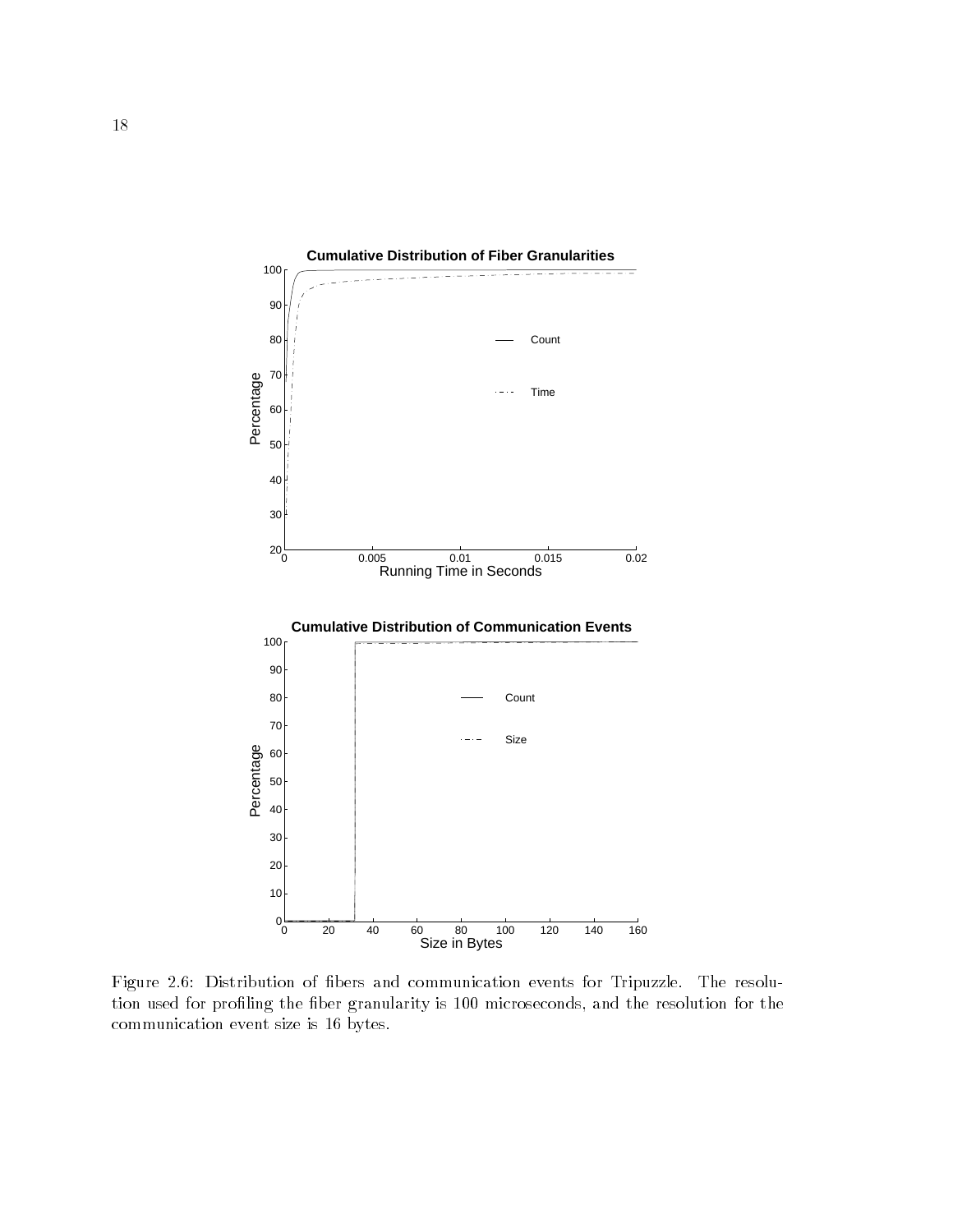be out of work when there is still task in the system. The interface is different from the sequential interface proposed by Ho for task parallelism [Ho94].

An application can add and remove tasks in the task pools. Along with the content of the task, the user may also provide hints for scheduling and load balancing. The hints include the local scheduling priority of the task, the estimated amount of computation performed by the task, and the estimated amount of penalty incurred when the task is migrated. The load balancer uses the latter two estimates to determine what tasks to migrate. Addition of a task is by default to the local task pool, but the programmer may also explicitly specify the destination task pool. Tasks are always removed from the local task pool. If the local task pool is empty, the data structure suspends the calling thread until more tasks are generated by the local processor or migrated from other processors. This suspension, like all suspensions in the Multipol runtime layer, is implemented as a fiber continuation.

The data structure also provides primitives for detecting termination in a multithreaded execution environment. Termination is established when all task pools are empty and no tasks are in progress. The former condition is automatically determined by the data structure, but the programmer must explicitly establish the second condition by registering the completion of every task obtained from a given task stealer ob ject. The registration is performed by calling a notication primitive on the ob ject. By appropriate use of the notification primitive, termination detection can be performed over multiple task stealer ob jects.

#### 2.2.3.2 Implementation Techniques

Although the task stealer data structure uses a priority based scheduler for each task pool, the semantics of priorities is weakened to increase parallelism. Priorities are used as a scheduling hint instead of a synchronization mechanism for tasks, since strict enforcement of priorities would imply centralization and thus limits scalability.

The load balancer attempts to preserve locality by migrating tasks on demand, that is, when requested by an idle processor. When there is sufficient parallelism in the system, the processor can retrieve tasks from its local task pool without requiring synchronization. When the load of a processor drops below a certain threshold, the data structure attempts to " steal" tasks from its neighboring processors. To enhance locality, tasks with low migrating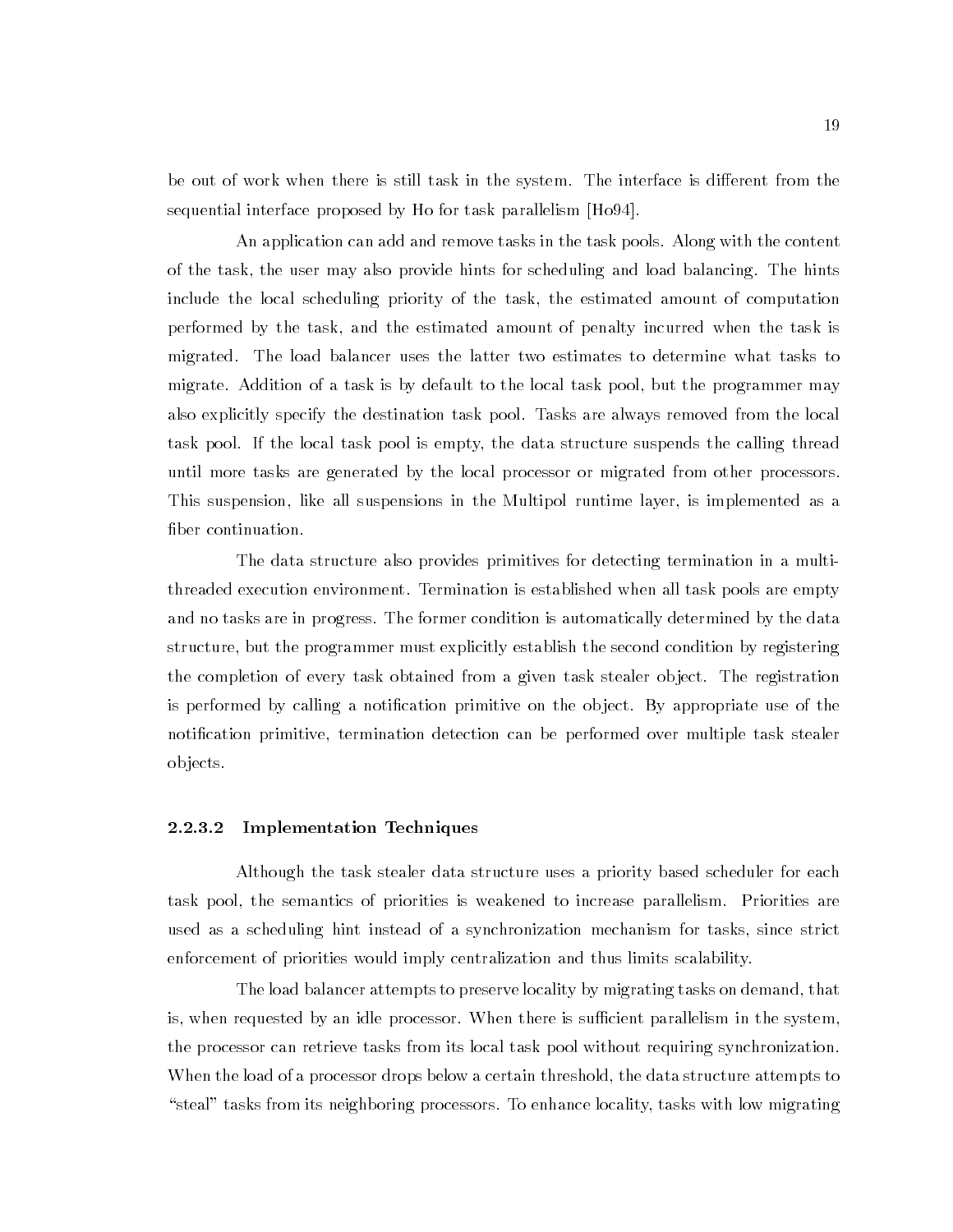penalty or tasks that have been migrated at least once are the preferred targets to steal. The load balancing protocol is completely distributed and thus avoids hot spots.

The programmer can specify a logical network between the task pools for task migration purposes. For example, the task pools in the system can form a ring, a hypercube, or a complete crossbar. Tasks migrate only between neighboring processors. Network topologies with high connectivities may lead to better load balance, but they introduce more overhead in the load balancing protocol.

If locality is not essential, the programmer may also select a randomized load balancer that randomly "pushes" tasks to task pools as they are added to the data structure. Task pushing has been found to achieve better load balance for certain applications we encountered (such as the Eigenvalue program described below). However, the theoretical optimality of both types of load balancing protocols have been reported [BL94, CRY94].

Task migration creates problems for termination detection, because some migrated tasks may be in transit in the network layer when all local task pools are empty. To perform termination detection, the data structure first performs a snapshot on the collection of task pools by temporarily suspending task migration and forcing the delivery of all migrated tasks. The state of the individual task pools can then be probed and combined to determine global termination. If tasks become available when termination detection is taking place, they can be processed immediately without delay. Although our termination detection protocol is not fully incremental [CL85] in that it blocks task migration, it does not impact performance in practice because the protocol is rarely invoked. The snapshot mechanism used for suspending task migration is described in Section 3.4.2.

#### 2.2.3.3 Example Application  ${\bf - Eigenvalue}$

The Eigenvalue program computes the eigenvalues of an  $N$  by  $N$  symmetric tridiagonal matrix, which is known to have  $N$  real eigenvalues. The program uses the bisection algorithm [DDR94] to approximate the eigenvalues to an arbitrary precision. Given an input matrix, it first computes an initial interval of real numbers that contains all possible eigenvalues for the matrix. The interval is then divided into two half-intervals (hence the name bisection), and the number of eigenvalues in each half is computed. The half-intervals that do not contain any eigenvalue are discarded. The program then performs bisection recursively on the useful half-intervals until the desired precision is achieved.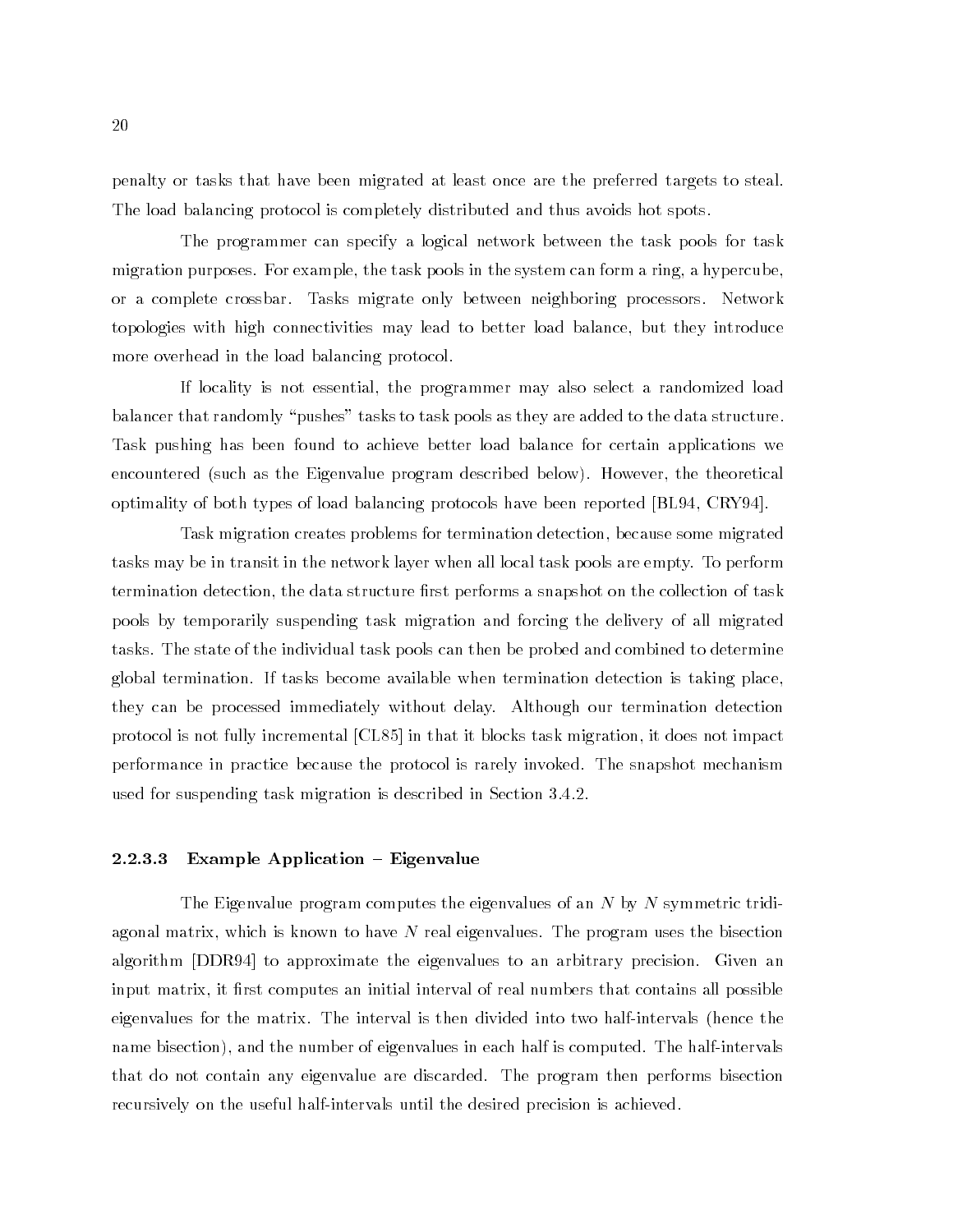The bisection of different intervals can proceed in parallel. The processing of an interval completes when it produces two useful sub-intervals or when it becomes a leaf interval. Because the amount of computation required to process an interval is unknown, the program uses the task stealer data structure to dynamically assign the intervals to processors. Pointers to the intervals are placed in the task stealer data structure. The processors repeatedly retrieve pointers from the data structure, fetch the interval, and perform bisection. Each task repeatedly performs bisection on its interval until two useful sub-intervals are obtained. The input matrix is replicated on all processors, so the bisection computation is local once the interval is obtained. The computation kernel of the Eigenvalue program was written by Soumen Chakrabarti [YCD<sup>+</sup> 95]. Inderjit Dhillion implemented a CM5 version of the bisection algorithm prior to the Multipol implementation [DDR94].

Figure 2.7 shows the pseudo code of the Eigenvalue program. A main thread is used to set up the initial interval and perform post-processing after the computation. A computation thread is created on each processor to process the intervals. Either task pushing or task stealing can be used to perform dynamic load balancing. For task pushing, new tasks are added to a random task pool. For task stealing, new tasks are added to the local task pool.

We ran the program using a 1000 by 1000 random matrix on the CM5 to obtain the statistics shown in Figures 2.8 and 2.9. We compare two different load balancing strategies: task pushing and task stealing. The statistics expose the non-uniformity in task granularities. Although fewer than 5% of the bers run for more than 50 milliseconds, they contribute to more than  $90\%$  of the running time. The larger fibers are for intervals where multiple bisections need to be performed to obtain two useful sub-intervals. Their granularities vary between 50 milliseconds and 160 milliseconds.

Most messages generated by the program are small, and their sizes range from 16 to 144 bytes. For task pushing, the program generates a couple communication events per task for randomly distributing the task and fetching the intervals. For task stealing, the program generates slightly more communication because of the task migration protocol. Detailed performance comparison of the two load balancing strategies is given in Chapter 4.

In summary, the Eigenvalue program consists of a collection of parallel tasks that can execute independently without communication. However, the tasks have dynamic computation granularities, and the program requires a dynamic load balancer to sustain pro-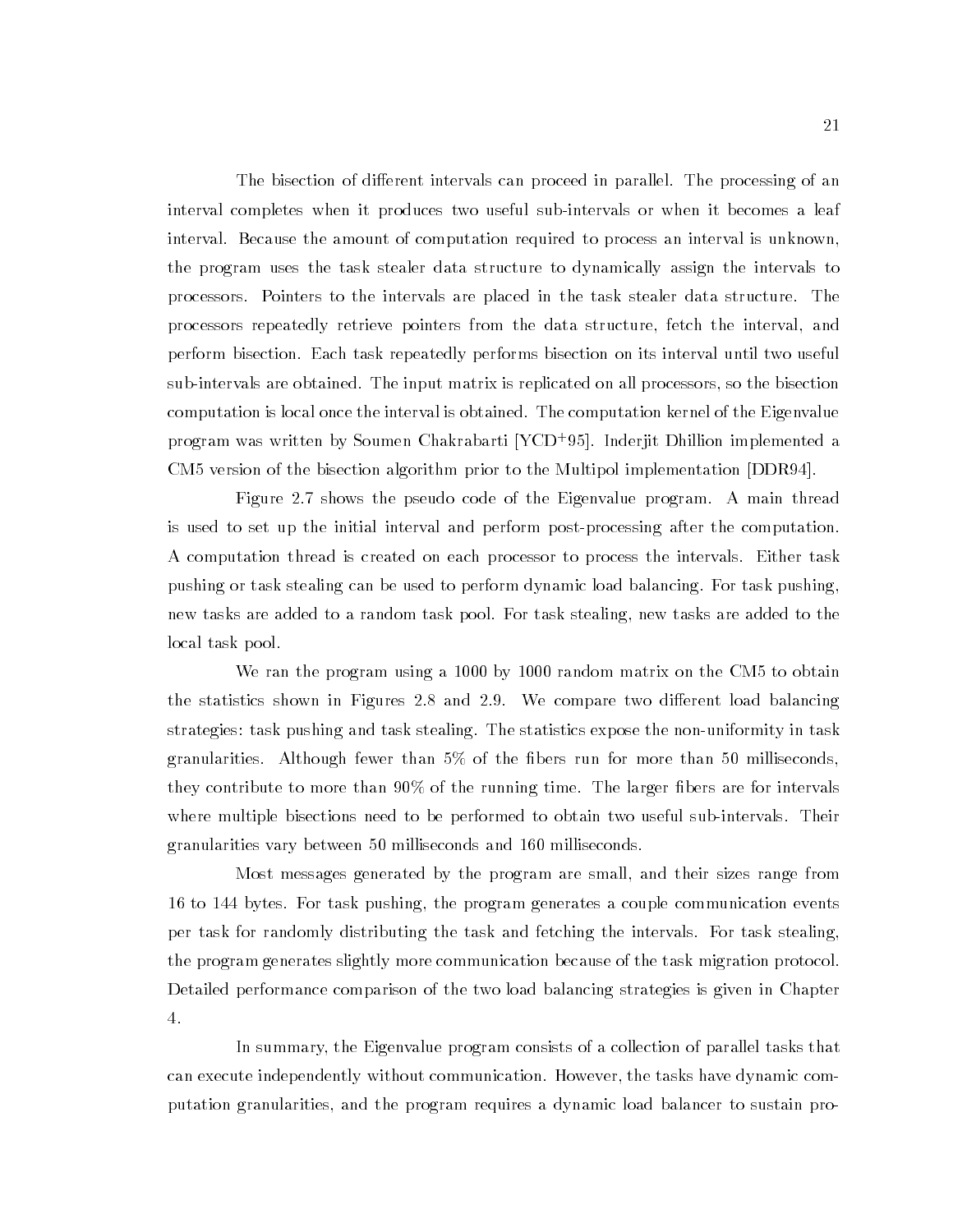```
Create a "main" thread on processor 0:
    Compute initial interval
    Add pointer to initial interval to local task pool.
    [ Wait until termination ]
    Collect and print solutions ...
Create a "compute" thread on each processor:
   Repeat
        [ Remove a task from local task pool ]
        If task is not generated locally:
            [ Fetch the interval ]
        Repeat
            Perform bisection on interval.
        Until two half intervals are obtained or interval is a leaf.
        If size of interval is within tolerance
            Record solution ...
        Flse
            Add pointers to half intervals to some task pool.
```
Figure 2.7: Pseudo code of the Eigenvalue program. The statements enclosed in square brackets are long latency operations that may require synchronization.

| ll Strategy | $\rm{Tasks}$ |                                      | Number of | Total  |        |               |
|-------------|--------------|--------------------------------------|-----------|--------|--------|---------------|
|             |              | Threads<br>  Fibers<br>Sync<br>Comm. |           |        |        | Communication |
|             |              |                                      |           | Events | Events | Volume        |
| Stealing    | 33           | 421                                  | 663       | 212    | 163    | 4.5KB         |
| Pushing     | 33           | 321                                  | 531       | 187    | 135    | 4.1KB         |

Figure 2.8: Characteristics of the Eigenvalue execution on the CM5. The numbers shown are the averages over 32 processors.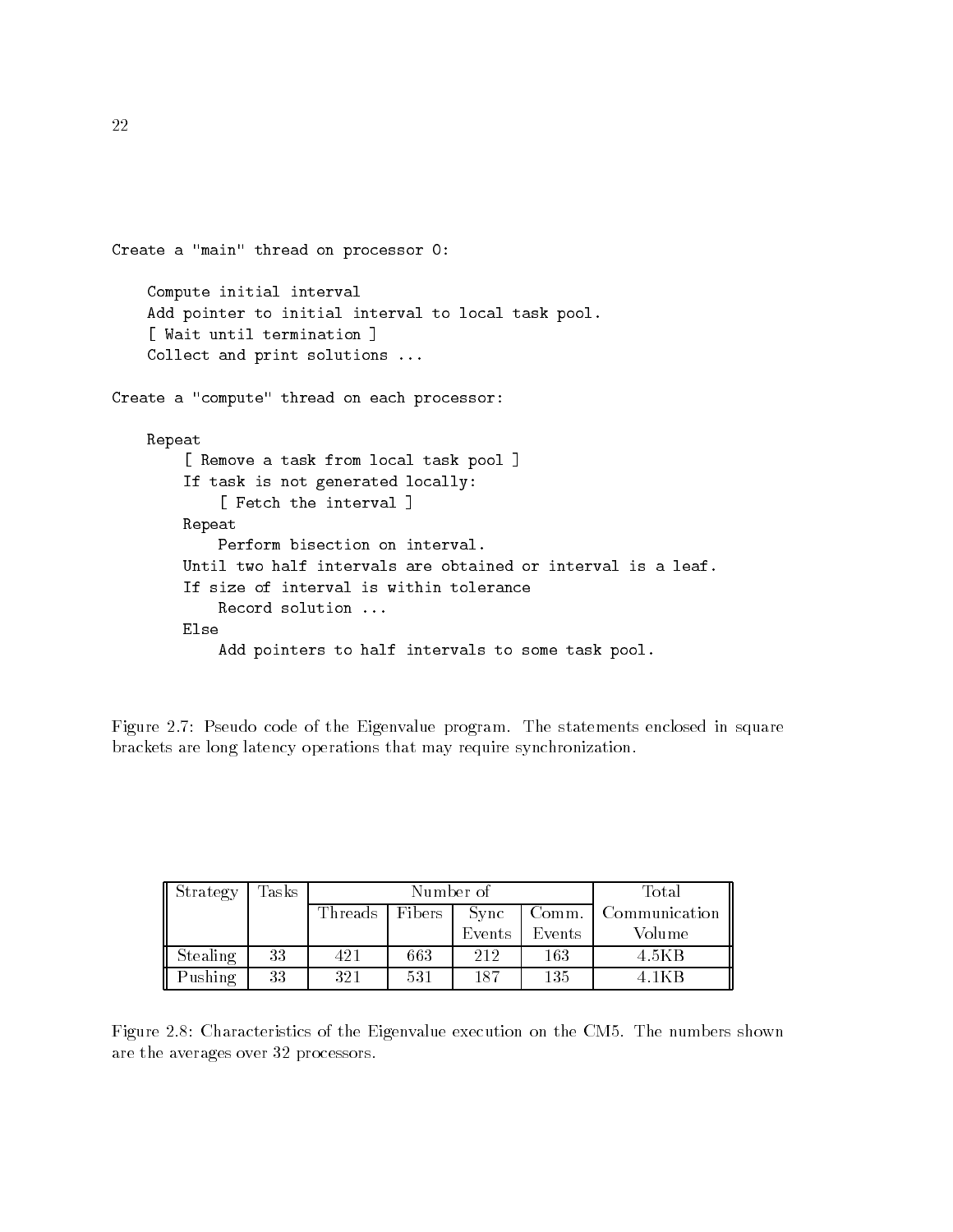

Figure 2.9: Distribution of bers and communication events for Eigenvalue. The resolution used for profiling the fiber granularity is 1 milliseconds, and the resolution for the communication event size is 16 bytes.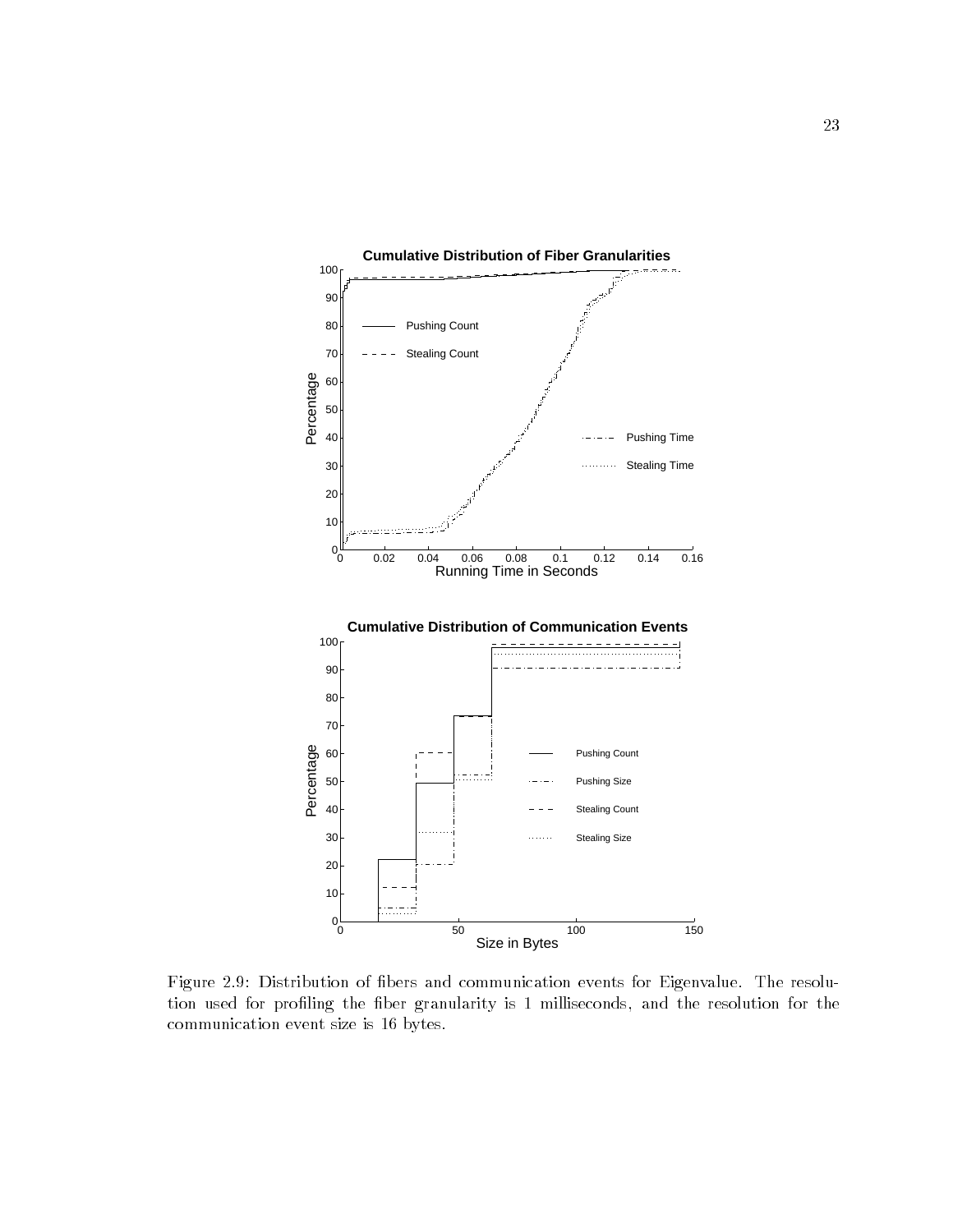cessor efficiency. The program generates a moderate number of messages which are small in size. The program contains independent synchronization events and does not have a clear phase structure. There are only a few global synchronization events which are used for termination detection.

#### 2.2.3.4 Example Application  $-$  Phylogeny

A phylogeny tree for a set of species describes the evolutionary history of the species. Each species is described by a vector of character values called traits. Each character describes an attribute of the species such as its skeletal structure or coloring or a DNA sequence. A perfect phylogeny tree is a special phylogeny tree where no traits in a path arise more than once. That is, once a species loses a certain trait, its descendent species can never regain it. The Phylogeny program finds the maximal character subsets that have a perfect phylogeny tree for a given set of species. The problem is important to a branch of biology known as systematics [JY95].

The Multipol implementation of the Phylogeny program is based on the CM-5 implementation written by Jeff Jones  $[JY95]$ . The program performs a search on the space of character subsets to find the subsets that have a perfect phylogeny tree. The program takes advantage of two properties of perfect phylogeny trees in pruning the search space. First, if a set of characters does not have a perfect phylogeny tree (called a failure), none of its supersets have a perfect phylogeny tree. Second, if a set of characters has a perfect phylogeny tree (called a success), all of its subsets have a perfect phylogeny tree. The program maintains a "success store" and a "failure store" of explored character subsets to prune the search space using the above properties. Each store forms a trie, which is built using bit strings representing the subsets.

The root of the search tree is the null character subset. Child nodes are formed by adding one character to their parent node. When exploring a character subset, the stores are first checked to determine if the search subtree rooted at the node can be pruned. If the node survives pruning, the program attempts to construct a perfect phylogeny tree for it. If the attempt is successful, the node is added to the success store, and all its child nodes are generated and scheduled for exploration, since we are interested in the maximal subsets. Otherwise, the node is added to the failure store and its subtree is pruned from the search tree. The maximal subsets can be found in the success store when the search completes.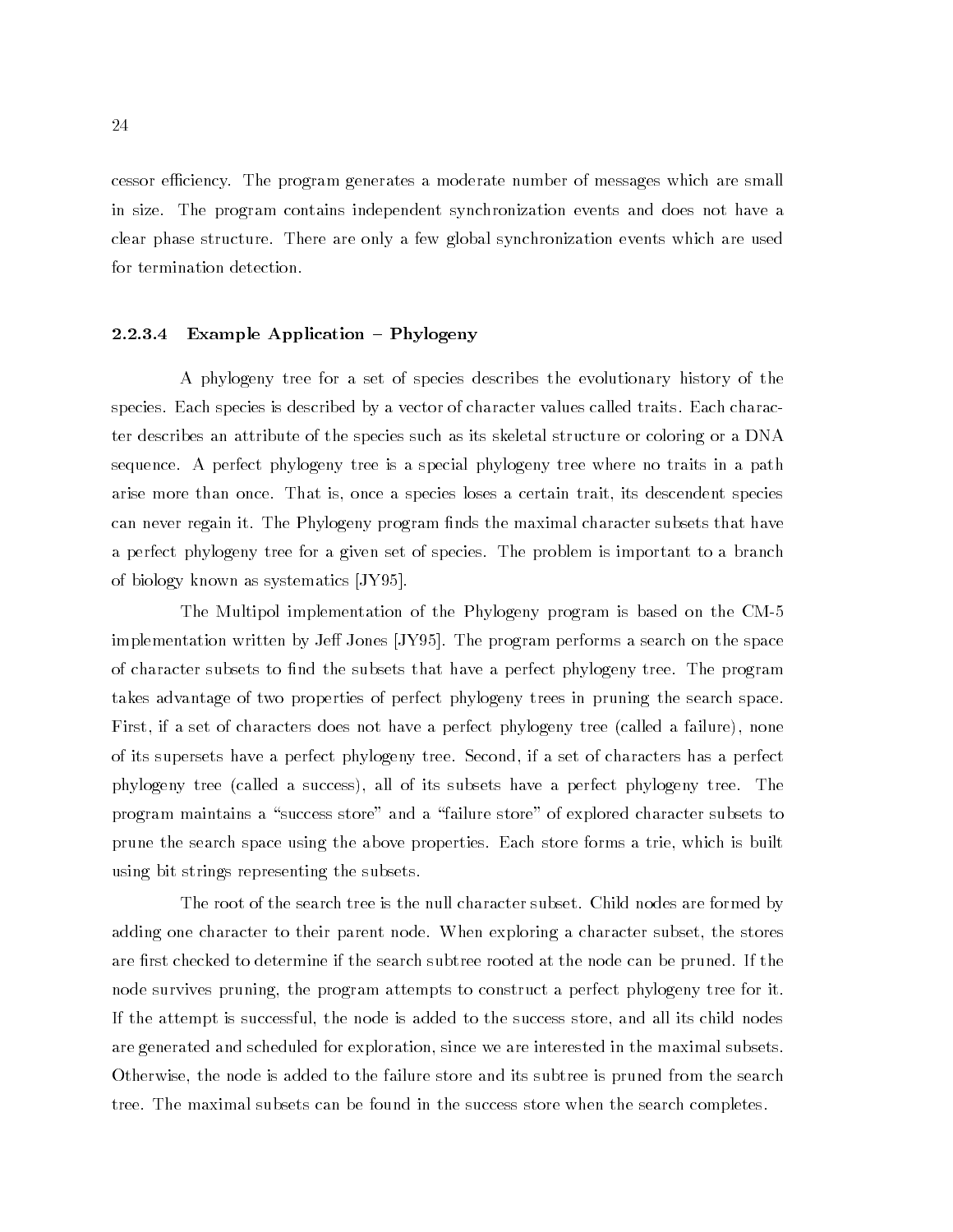The program is similar to the Eigenvalue program except that tasks are not completely independent. Each character subset is a parallel task. Because the number and granularities of the tasks cannot be predicted, the program uses the task stealer data structure to dynamically assign the tasks to the processors. Pointers to the character subsets are placed in the data structure, and the processor may need to fetch the subset from a remote processor to process a task. Each processor maintains its own success and failure stores to prune the assigned tasks.

The salient feature of the program is the impact of locality on the amount of redundant computation. Task locality is very important for effective pruning. For example, a failure in the first child of a node may help eliminate the nodes in the second subtree that are supersets of the first child. By keeping the tasks local, nodes in the same subtree stay on the same processor and thus share the same failure store.

The speculative nature of the search algorithm also suggests that combining the stores on different processors may make pruning more effective and thereby reduce redundant computation. The program periodically combines the failure stores by performing a global reduction of the stores on all processors.

Figure 2.10 shows the pseudo code of the Phylogeny program. A main thread is used to set up the initial tasks and perform post-processing after the computation. A compute thread is created on each processor to process the tasks. Either task pushing or task stealing can be used to perform dynamic load balancing. For task pushing, new tasks are added to a random task pool. For task stealing, the tasks are added to the local task pool.

The compute thread periodically creates a combining thread to combine the failure stores. The combine threads first perform a barrier among themselves to ensure all processors are ready to combine the failure stores. The barrier is used to mimic a "consensus" protocol, and its latency can be overlapped with useful work. When the barrier completes, all processors suspend their compute threads to perform the combination synchronously. The combination consists of  $log(P)$  iterations, where P is the number of processors in the system. Each iteration progresses one level up the reduction tree.

We ran the Phylogeny program on a 32 processor CM-5 using an input with 50 characters and 14 species. Figures 2.11 and 2.12 shows the results of two executions which used task stealing and task pushing, respectively. For task stealing, the computation time is dominated by fibers running for 10 to 50 milliseconds. For task pushing, almost all fibers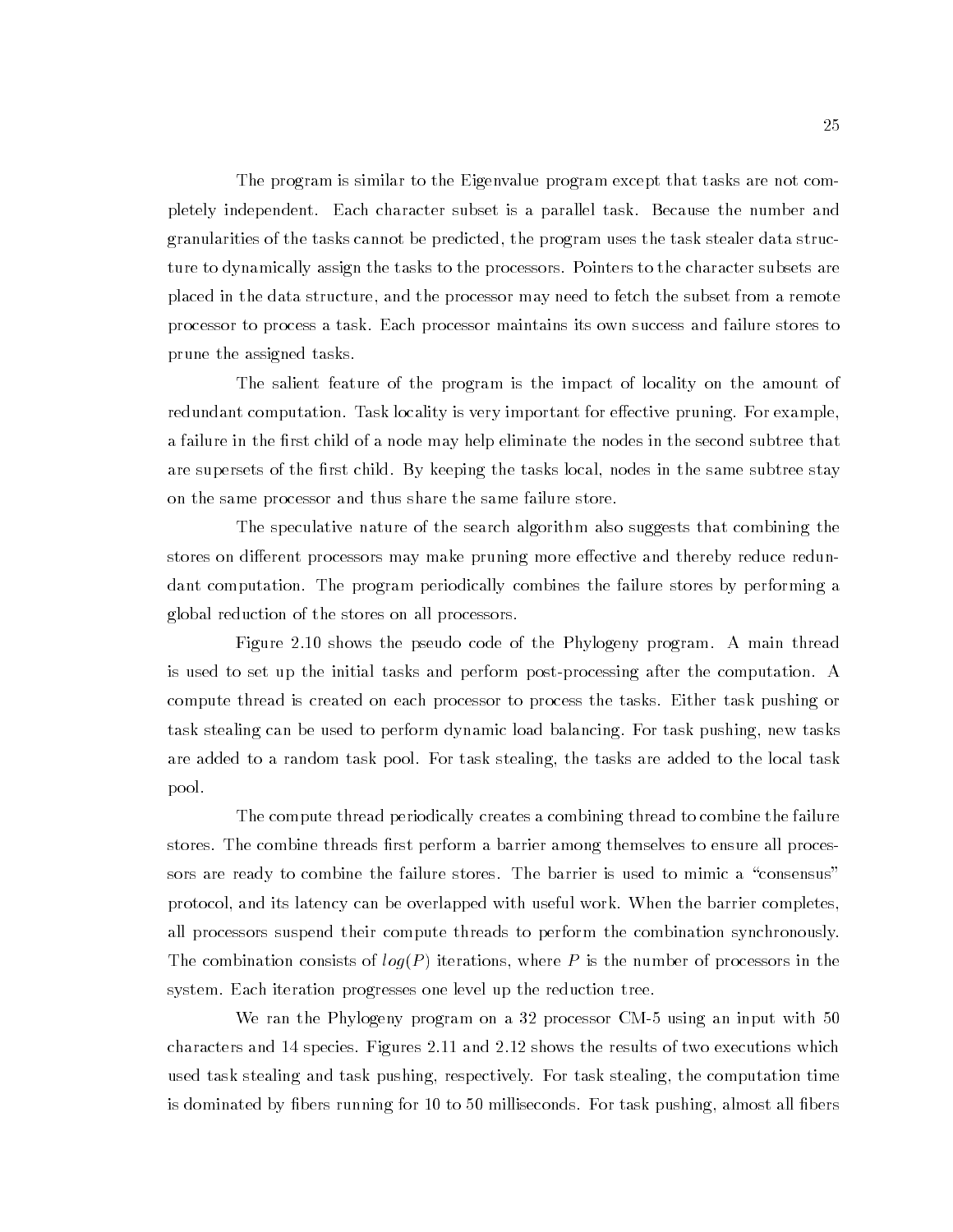```
Create a "main" thread on processor 0:
    Add all single-character subsets to some task pools.
    [ Wait until termination ]
    Collect and print solutions.
Create a "compute" thread on each processor:
    Repeat
        Create a combine thread if necessary.
        If combination is in progress
            [ Wait until combination completes ]
        [ Remove a task from the local task pool ]
        If task is not generated locally:
            [ Fetch the character subset ]
        Process the subset (using the success and failure stores).
        If the subset is a success:
            Form supersets of current subset by adding one character.
            Add supersets to some task pool.
Each "combine" thread does:
    [ Perform global barrier on all "combine" threads ]
    /* Combination in progress */
```

```
[ Perform global reduction on all failure stores ]
/* Combination completes */
```
Figure 2.10: Pseudo code of the PHYLOGENY program. The statements enclosed in square brackets are long latency operations that may require synchronization.

| Strategy | $\rm{Tasks}$ |                   | Number of | Total  |        |               |
|----------|--------------|-------------------|-----------|--------|--------|---------------|
|          |              | Threads<br>Fibers |           | Sync   | Comm.  | Communication |
|          |              |                   |           | Events | Events | Volume        |
| Stealing | 2838         | 6636              | 11694     | 3288   | 2609   | 2.0MB         |
| Pushing  | 2862         | 24856             | 38319     | 12795  | 9139   | 1.9MB         |

Figure 2.11: Characteristics of the PHYLOGENY program on the CM5. The numbers shown are the averages over 32 processors.

26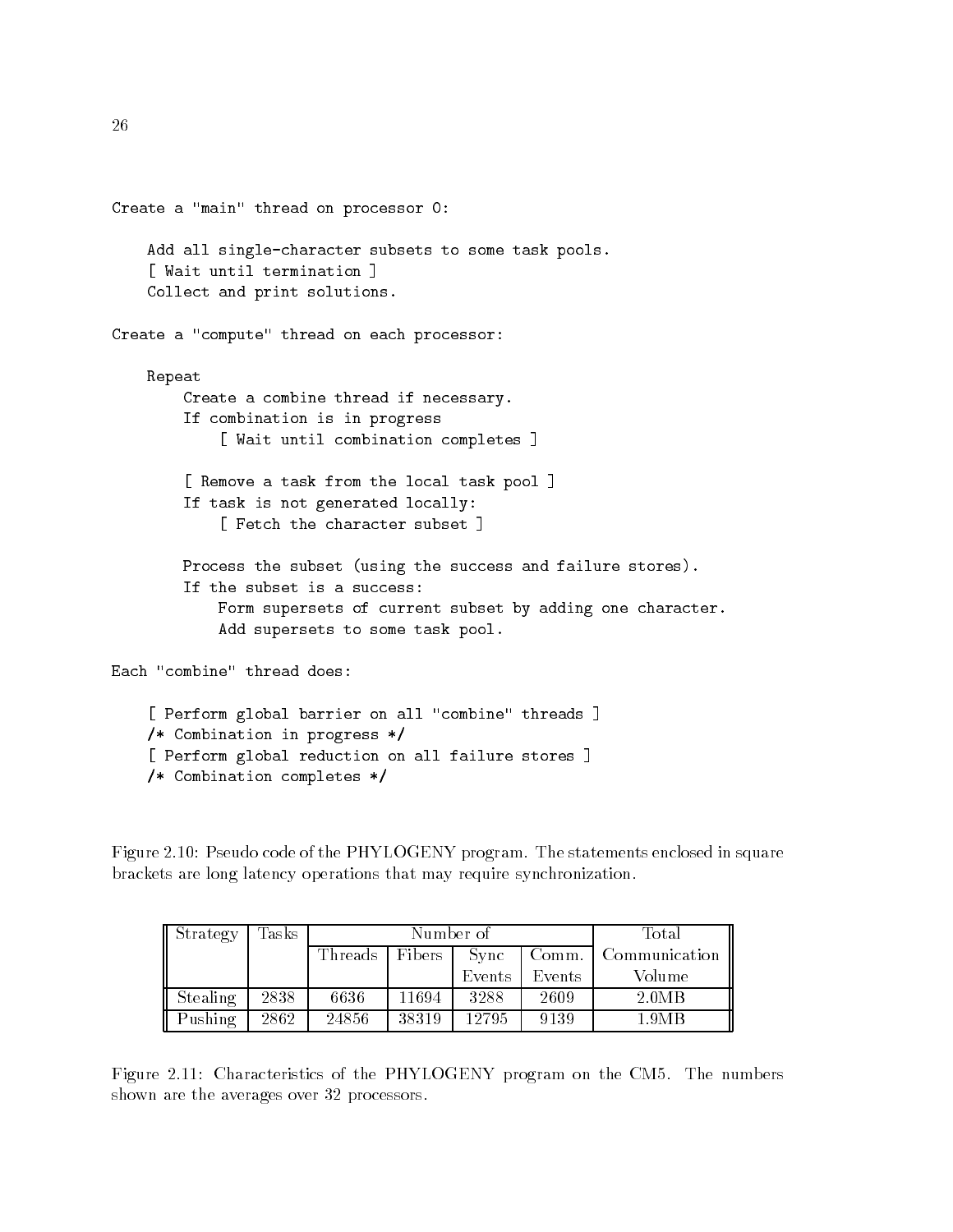

Figure 2.12: Distribution of bers and communication events Phylogeny. The resolution used for profiling the fiber granularity is 1 millisecond, and the resolution for the communication event size is 128 bytes.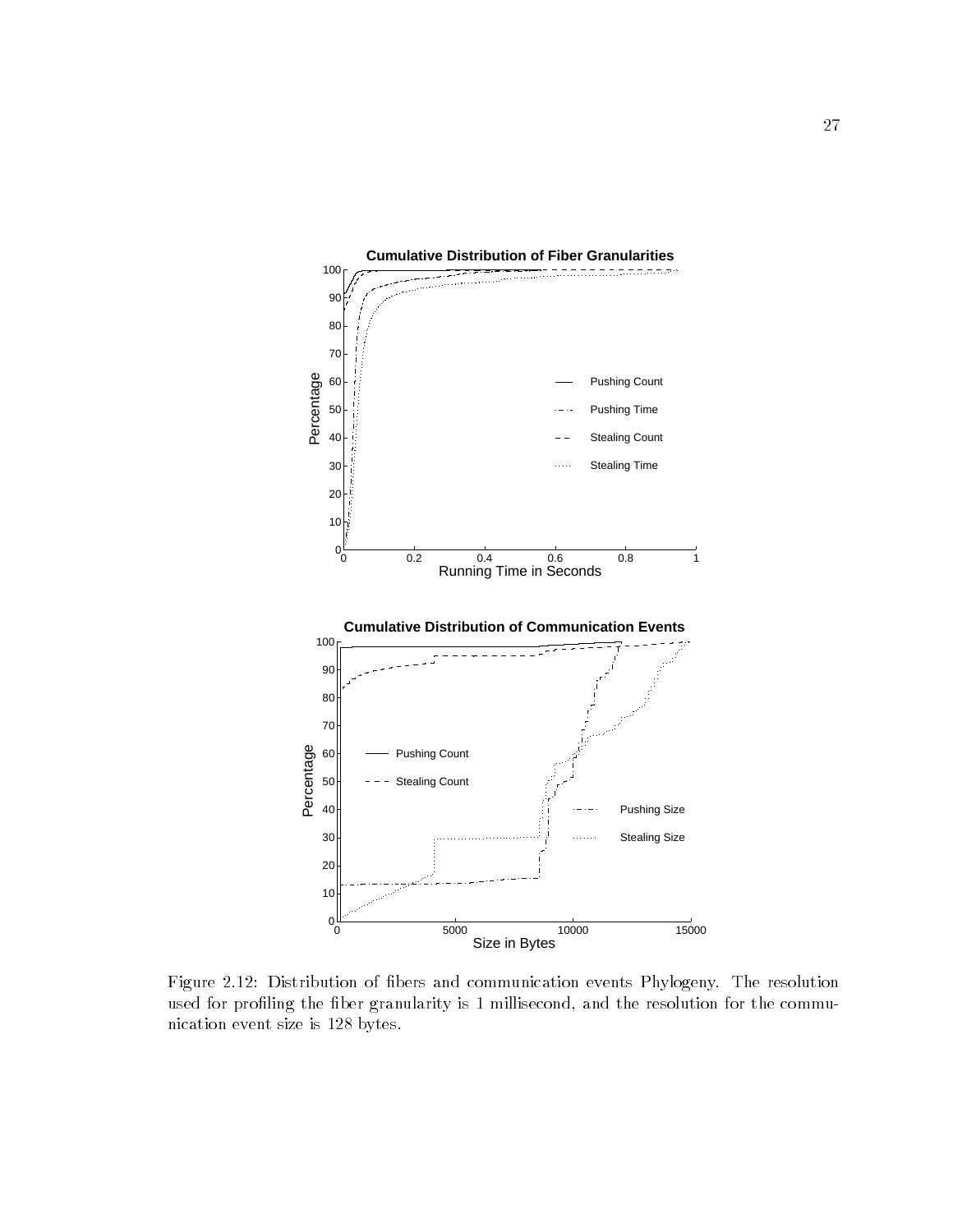run for less than 1 millisecond. The task pushing version generates more fibers with smaller granularities primarily because most tasks are remote, and more synchronization events are required for fetching the character subsets for the tasks. The task pushing version execute more tasks than the task stealing version because of the lack of locality in task pushing.

The ma jority of the communication events are small, but the large messages contribute to most of the communication cost. Over 90% of the messages are less than 128 bytes for task pushing, and over 80% of the messages are less than 128 bytes for task stealing. These messages include those generated by the task stealer for dynamic load balancing and termination detection, those generated by the application for fetching remote character subsets, and those used for coordinating the combination of the failure stores. The task stealing version generates some 4K byte messages for migrating the tasks in batches. Messages larger than 8.5K bytes are used to fetch the failure stores, and they account for more than 85% and 70% of the total communication volume for task pushing and task stealing, respectively. Overall, the tasking stealing version generates fewer small messages because most tasks can be processed locally.

The program contains independent synchronization events for accessing the task pool and fetching the character subsets. The program also contains bulk synchronization events for coordinating the combination of failure stores.

In summary, the Phylogeny program consists of a collection of parallel tasks that can be scheduled independently, but are most efficient if they share information. The tasks have unpredictable quantity and granularity, and the program requires a dynamic load balancer to sustain processor efficiency. Some of the tasks are speculative, and the load balancer must attempt to preserve locality to reduce the amount of communication and redundant work. The program has a irregular communication schedule which contains both small and large messages; the ma jority of the communication events are small, but large messages contribute to most of the communication cost. The program contains both independent synchronization events and global synchronization events.

#### 2.2.4 Event Graph

The event graph data structure was implemented by the author. It is used to perform asynchronous parallel computation on a irregular graph. Unlike the bipartite graph data structure where the nodes synchronize in a bulk-synchronous manner, nodes in the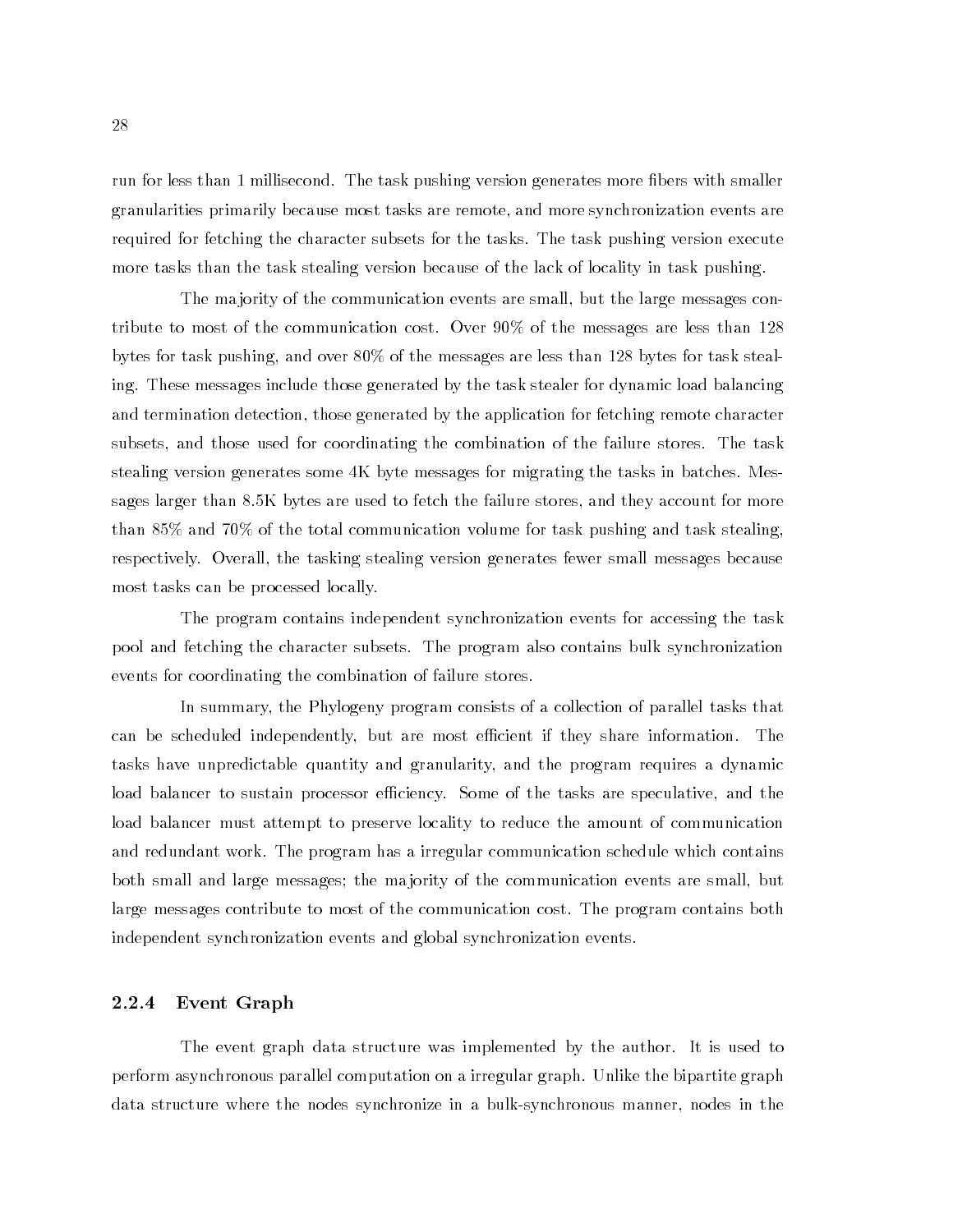event graph synchronize independently. Each directed edge in the event graph is essentially a communication channel for passing *event messages* from the source node to the sink node. We use the term event messages to refer to the application-level messages in the event graph, which are different from the physical messages in the network layer. The data structure guarantees the event messages are delivered in the order sent, and the maximum number of outstanding event messages do not exceed a specied threshold (called the capacity). It also enforces data dependencies and resource dependencies by suspending threads that attempt to send an event message that overflows the capacity of an edge or threads that attempt to retrieve an event message from an empty edge. The data structure can be used in applications that have pipelined or producer/consumer parallelism such as discrete event simulation.

#### Interface 2.2.4.1

The edges of the event graph can be thought of as fixed-sized FIFO buffers with which the nodes send and receive event messages. The size of the buffers is called the capacity of the graph, and is specified by the programmer upon creation of the graph. The setting of capacity determines the tradeoff between parallelism and memory overhead. The higher the capacity, the fewer the synchronization events for flow control and the higher the parallelism between the sending and receiving nodes. However, if the capacity is too high, thrashing in the memory hierarchy may occur when the amount of allocated memory exceeds the physical memory of the system. See Section 5.1.5 for an example.

The nodes in the graph are the end points of communication in the program. They also represent the units of computation required to process the communication events. The nodes are statically distributed among the processors by a partitioner function supplied by the programmer. The partitioner encapsulates the programmer's knowledge of the application on the tradeoff between load imbalance and communication overhead.

After the graph is created on all processors, the program can issue four types of operations: send an event message, examine and/or remove a event message, wait for a new event message, and take a snapshot of the state of the graph.

When a node sends an event message, the message is multicast along all outgoing edges of the node. The data structure suspends the sender if any of the outgoing edges runs out of capacity. When the call returns, the data structure guarantees that the event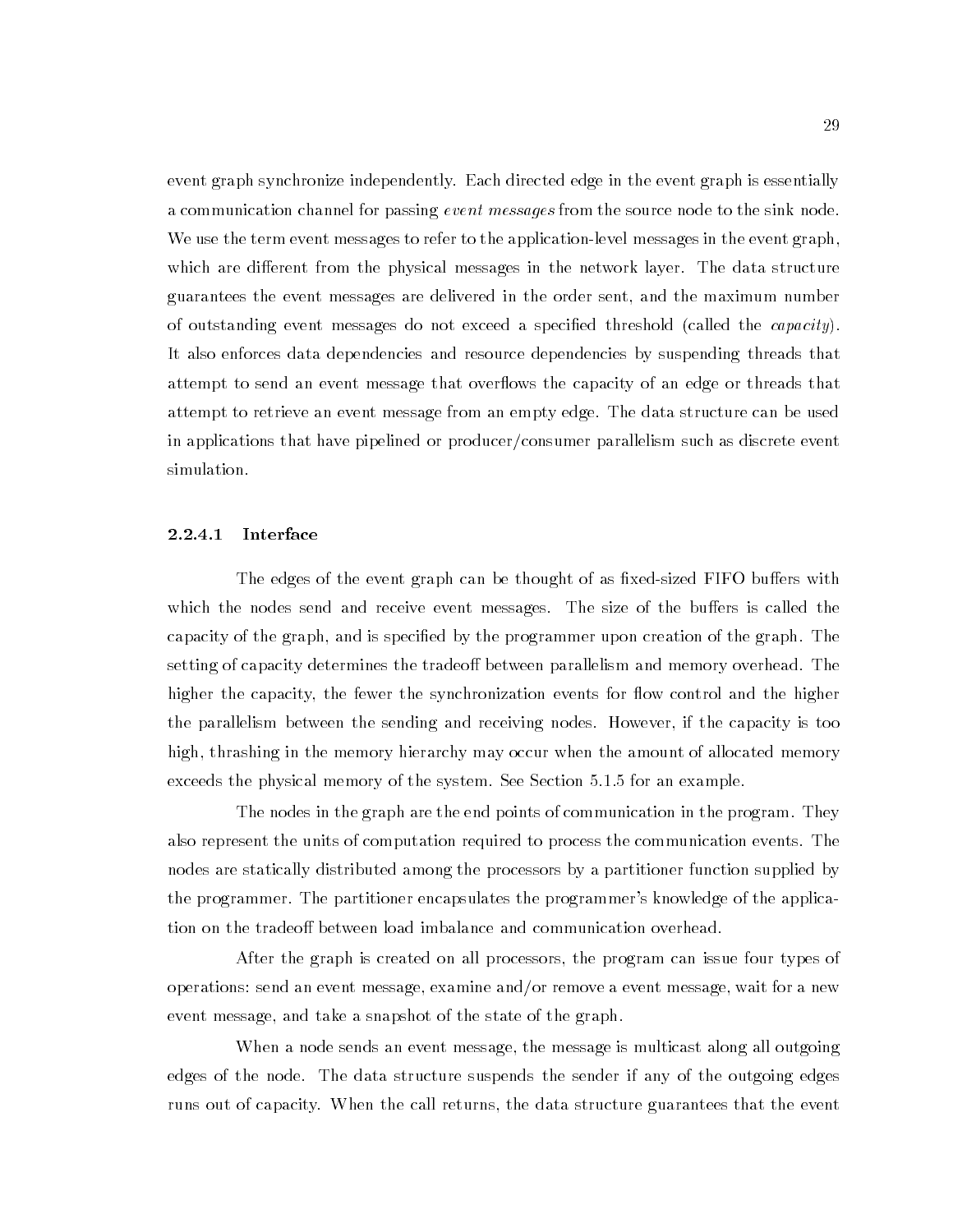message will eventually be delivered, and the order of arrival will match the sending order. The completion of the call does not necessarily imply that the event message has been received.

The receiving node sees a FIFO queue of event messages for each incoming edge. The received messages can be examined out of order, but they must be removed in the order they are sent. The receiving node may suspend itself until some event message is available. The programmer has the option of resuming the receiver when a message arrives at an empty edge, or when a message arrives at any edge. The former generates fewer synchronization events, and it can be used in applications where the event messages must be processed in order, such as in the CSWEC program described in Section 2.2.4.3.

Because the event graph is distributed, there is no way for a single processor to determine when the graph is in a globally consistent state, that is, when all event messages have been received. Certain applications require a consistent snapshot of the graph state to compute global properties, such as the presence of deadlock or the progress of computation. To support such applications, the data structure provides a pair of primitives called freeze and unfreeze, which are used to create a window of time when the state of the graph is globally consistent. After invoking the freeze operation, the program can examine the individual node states in an arbitrary order and obtain the same snapshot. The snapshot mechanism is a component of the runtime layer and is described in detail in Section 3.4.2.

#### 2.2.4.2 Implementation Techniques

The event graph data structure uses the following techniques to improve performance. First, like the unacknowledged accesses in the hash table data structure, the semantics of a send operation is weakened to reduce synchronization overhead. The weak semantics eliminates the hand-shaking between the sending and the receiving nodes for acknowledging event messages. The application can call the freeze primitive to force the delivery of all event messages, for example, when taking a snapshot of the graph.

The data structure takes advantage of the graph structure to optimize communication performance. For example, identical event messages that are sent to different nodes on the same processor are collapsed into one physical message to reduce communication. The control messages for managing message buffers are also collapsed in a similar manner. The collapsing of messages signicantly reduces the amount of communication if the nodes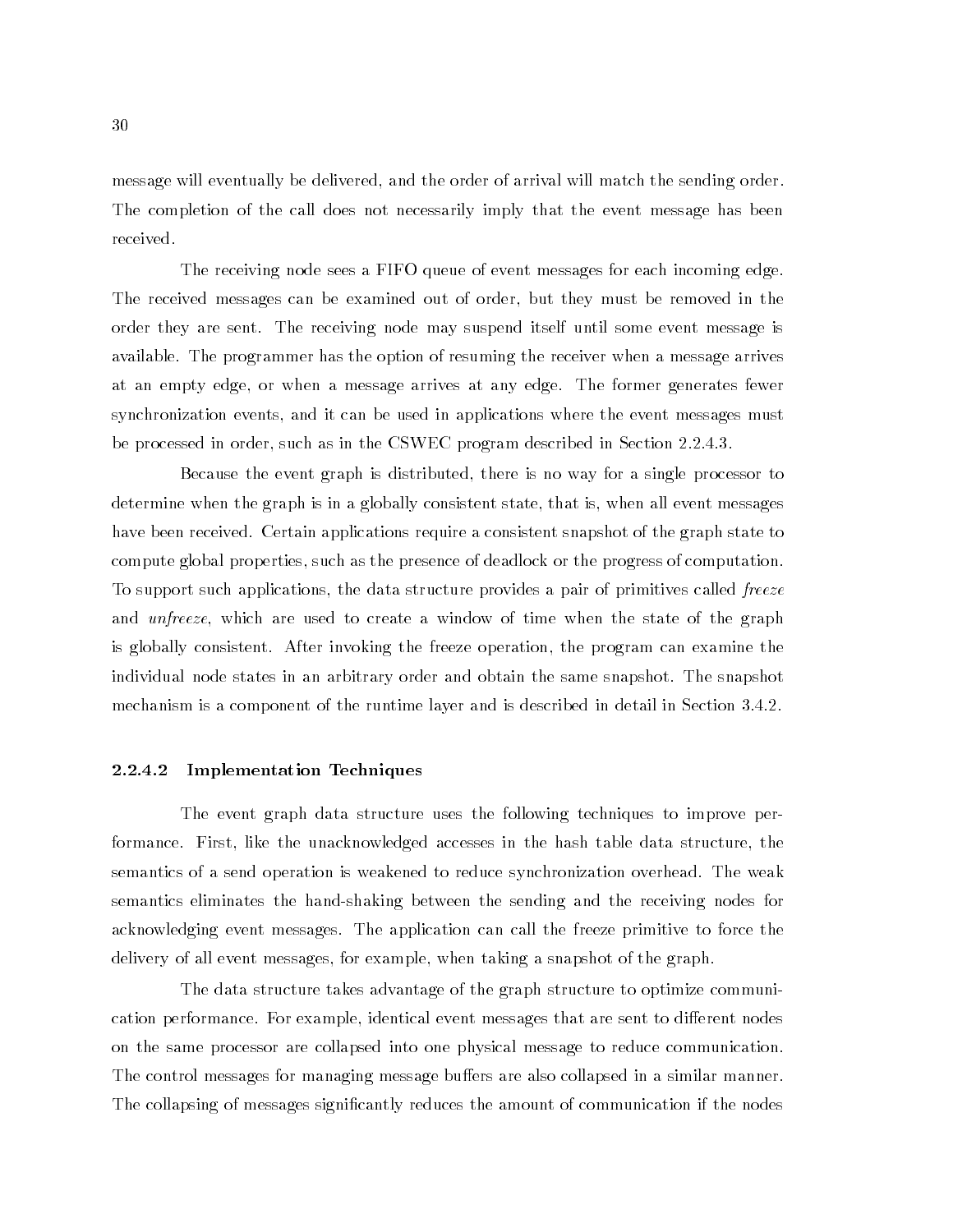have a large number of fanouts, such as in the CSWEC program described below.

#### 2.2.4.3 Example Application  $-$  CSWEC

The CSWEC program was implemented by the author, based on the sequential SWEC program written by Lin [LMSK91]. The program simulates the voltage output of combinational digital circuits, that is, circuits without feedback signal paths. The program partitions the circuit into loosely coupled subcircuits that can be simulated independently within a time step. The time step size is determined independently for each subcircuit based on its current state. Longer time steps are used for subcircuits that have infrequent activities, while shorter time steps are used for highly active subcircuits to maintain the desired precision. At the end of a time step, if the subcircuit's state cannot be extrapolated linearly from its previous state within some error margin, the new state is propagated to its fanout subcircuits. The propagation of subcircuit state is called an *event*. The event-driven approach signicantly reduces computation because digital signals change infrequently. The simulation algorithm has been shown to be both accurate and efficient in the work by Lin et al. [LMSK91].

The parallel implementation of the CSWEC program is a classical example of parallel discrete event simulation. We adopt the *conservative* approach to parallelizing asynchronous simulation [CM81]. A graph node is allocated for each input signal port and each voltage point of a subcircuit. A thread is created for each subcircuit to simulate its time-varying state. The threads communicate and synchronize via the event graph data structure, which encapsulates the connectivity structure of the circuit.

A thread suspends until all the required inputs are present, that is, when the minimum time of the input events is no less than the next time step of the subcircuit. The thread then simulates the subcircuit for a time step, and if the new state needs to be propagated, it sends the new state via the event graph. The event graph ensures all events are properly ordered at the receiving end and the memory used by the simulation is bounded.

Since we target combinational circuits, the data dependence graph of the subcircuits is acyclic, and deadlock due to the lack of global information cannot occur. However, because the event graph places a upper bound on the number of outstanding event messages, subcircuits sending new events may wait for its fanout subcircuits to release the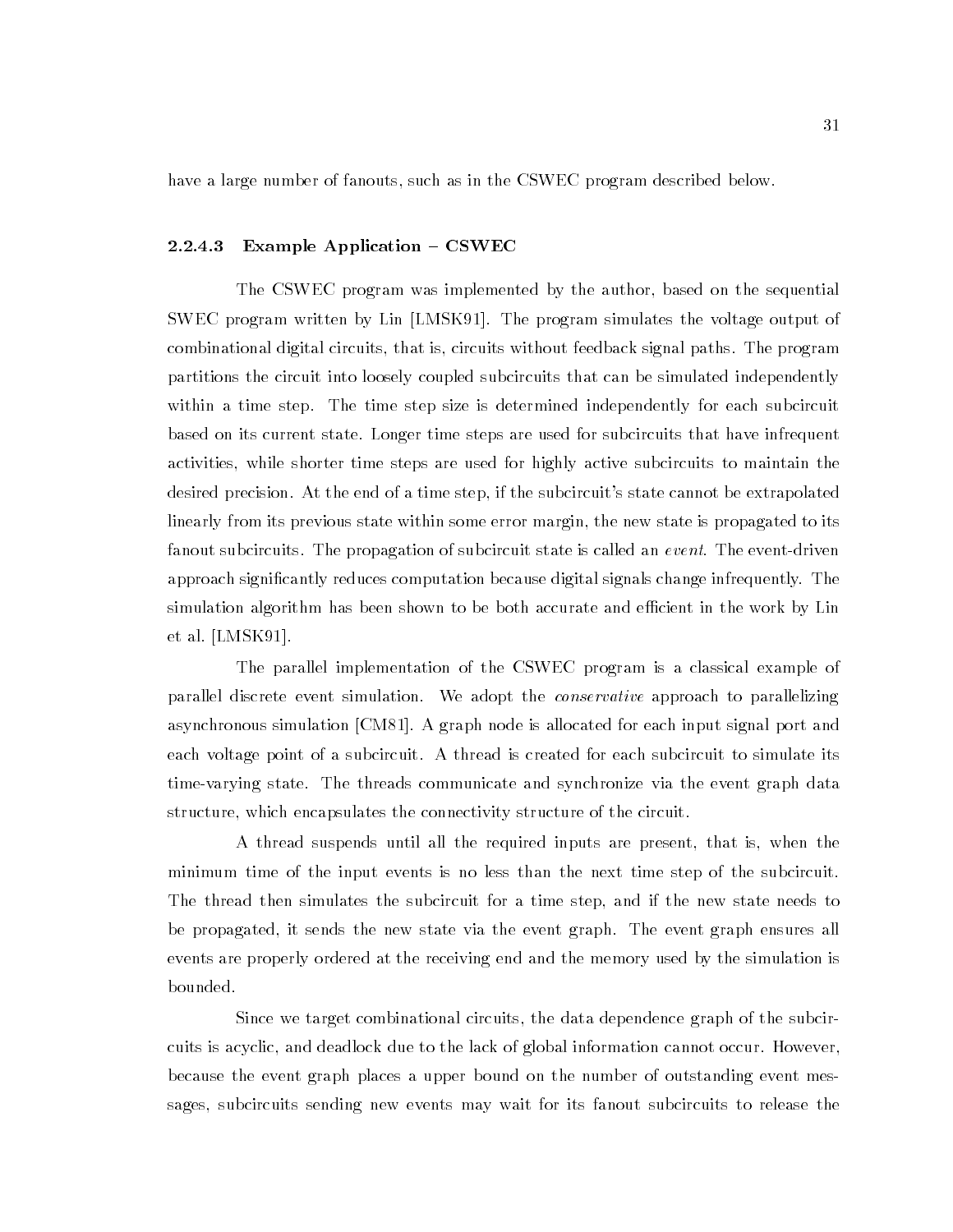required buffer space, creating resource dependencies. The overall dependence graph of the subcircuits may have cycles and therefore deadlock due to both data dependencies and resource dependencies. To ensure the progress of simulation, we use both *null messages* and deadlock recovery. Anull message is an event that carries only the simulation time. A subcircuit sends a null message if it progresses for several time steps without producing any event. Deadlock recovery is used to ensure correctness, but in practice our heuristics generates enough null messages to eliminate the need for deadlock recovery.

Figure 2.13 shows the pseudo code of the CSWEC program. The event graph data structure propagates both event and null messages. The compute thread may suspend to wait for new event messages, for buffer space to send event messages, or for buffer space to send null messages. The latency of these operations can be overlapped with the simulation of other subcircuits. The recovery thread remains inactive until the processor runs out of compute threads to execute. The thread then performs a global barrier operation to synchronize with all deadlock recovery threads. If some subcircuit threads become available for execution, they can be scheduled to overlapped the latency of the barrier, and thus temporarily suspend the deadlock recovery process which has become unnecessary. If all processors are out of work, deadlock recovery takes place eventually to unblock the simulation.

We ran the CSWEC program on a 32 processor CM5 with two input circuits: a 32 bit register file (called REGFILE) and an unknown circuit from the ISCAS benchmark suite (called C2670). The REGFILE circuit has 325 subcircuits and 4832 transistors, and the C2670 circuit has 2033 subcircuits and 5364 transistors. The results are shown in Figures 2.14 and 2.15.

The computation granularities for the REGFILE circuit follow a bimodal distribution. 70% of the bers ran for less than 100 microseconds, while the total running time is dominated by the remaining 30% of the bers which ran for more than 5 milliseconds. The non-uniformity of computation granularity comes from the irregularities in subcircuit size  $-$  the circuit contains 32 large subcircuits that take up most of the transistors. The C2670 circuit also has non-uniform computation granularities.  $70\%$  of the fibers run for 100 microseconds or less, and they contribute to only 10% of the total time. The rest of the time is contributed by fibers running between 0.1 to 10 milliseconds.

Although the fiber granularities are non-uniform for both circuits, they are roughly proportional to the sizes of the subcircuits they simulate. Therefore, we statically assign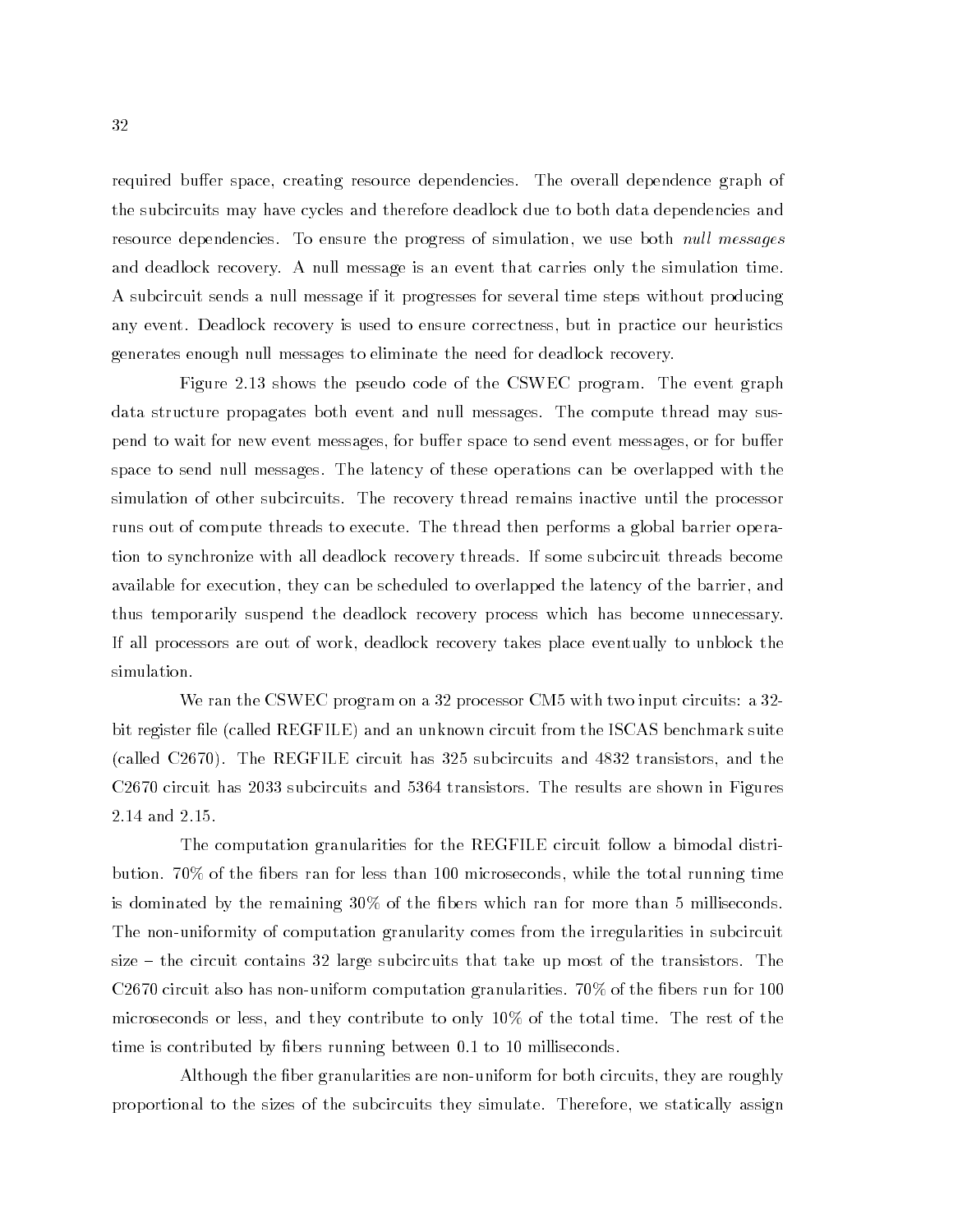```
1. Create a "compute" thread for each subcircuit to simulate its state:
   Repeat
     [ Wait until a new event message arrives at an empty edge ]
     While the minimum time event message has time less than next time step:
         Incorporate the fanin subcircuit state carried by the message.
         Decrease next time step to maintain accuracy.
         Advance edge time to message time.
         Remove message.
     While minimum edge time is no less than next time step:
         Compute new state of subcircuit at next time step.
         Advance next time step.
         If new state cannot be linearly extrapolated from old state:
             Send new state to all fanout subcircuits 1
             \mathbb{R}^3 state to all fanout subcircuits \mathbb{R}^3 subcircuits \mathbb{R}^3 subcircuits \mathbb{R}^3If subcircuit has advanced without generating events:
         [ Send null messages to all fanout subcircuits ]
   Until simulation is done.
2. Create a "recovery" thread on each processor for deadlock recovery:
   Repeat
     [ Wait until no subcircuit on the processor can progress ]
     [ Perform global barrier among all deadlock recovery threads ]
     Find minimum time of all local subcircuits
     [ Perform reduction to find globally minimum time ]
     For all local subcircuits:
         Advance edge time to globally minimum time if applicable.
   Until simulation is done.
```
Figure 2.13: Pseudo code of the CSWEC program. The statements enclosed in square brackets are long latency operations that may require synchronization.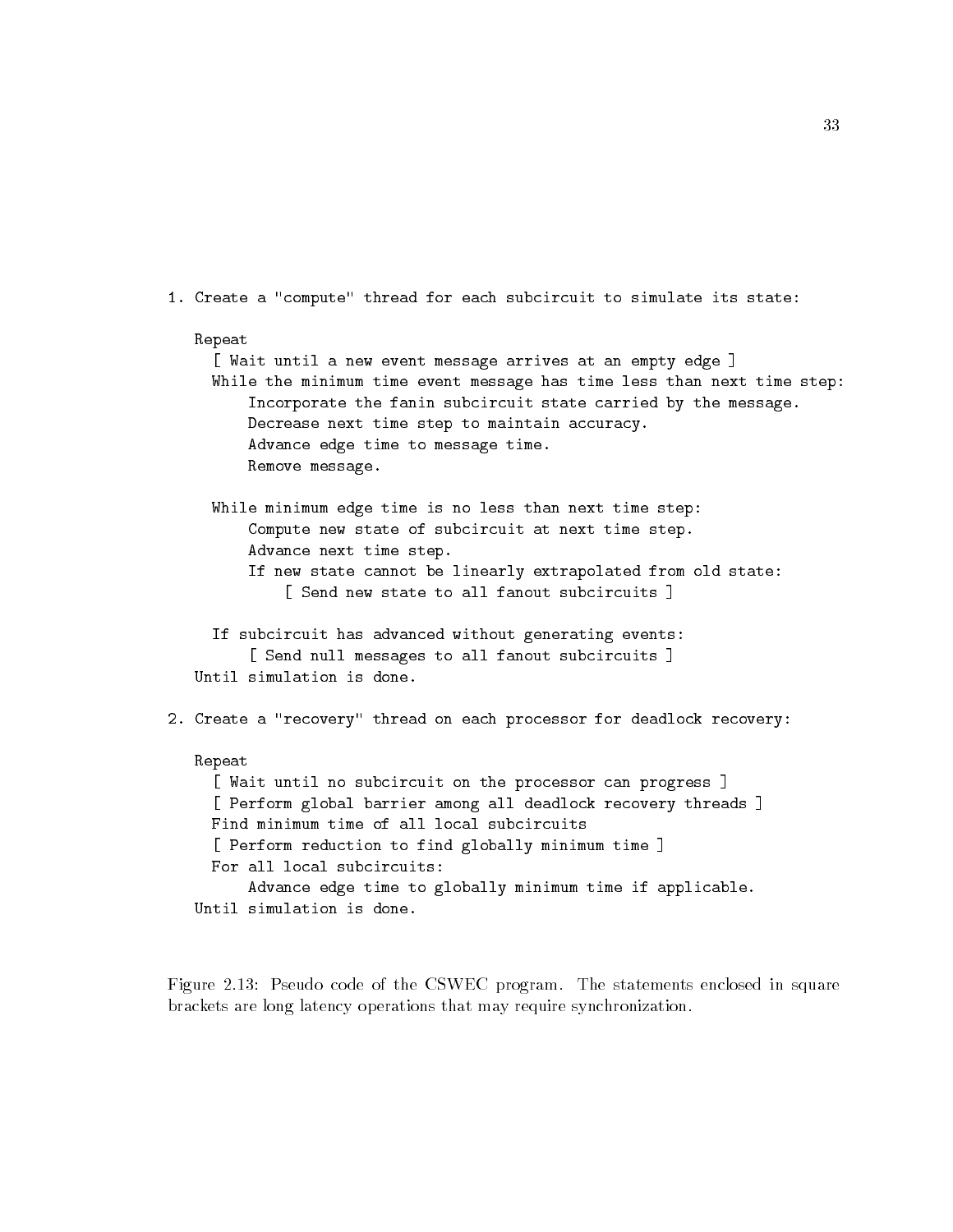| Circuit           |                   | Number of | Total  |        |               |  |
|-------------------|-------------------|-----------|--------|--------|---------------|--|
|                   | Threads<br>Fibers |           | Sync   | Comm.  | Communication |  |
|                   |                   |           | Events | Events | Volume        |  |
| <b>REGFILE</b>    | 2376              | 5656      | 463    | 1720   | 40KB          |  |
| C <sub>2670</sub> | 73111             | 113148    | 10363  | 59009  | 1.38MB        |  |

Figure 2.14: Characteristics of the CSWEC program on the CM5. The numbers shown are the averages over 32 processors.

the subcircuits to the processors based on their sizes. Although the actual amount of computation required by the subcircuits is dependent on the input signals, we chose not to use a dynamic load balancer because each subcircuit has a substantial amount of state, and the communication penalty for migrating subcircuits is high.

Almost all communication events are between 16 to 32 bytes in size, and they are generated by the event graph data structure. By eliminating redundant event messages, the data structure successfully reduces the number of event messages by more than 95% for both circuits.

The number of synchronization events depends on the amount of memory allocated for the simulation. Figure 2.16 shows the characteristics of the executions when the amount of memory allocated is only  $1/4$  of that in Figure 2.14. The results show a significant increase in synchronization events due to the decrease in the parallelism between the sender and receiver subcircuits.

In summary, the CSWEC program is highly irregular because it exhibits irregularities in data layout, communication schedule, computation granularities, and synchronization pattern. The communication traffic is dominated by small messages, and the program contains independent synchronization events whose number decreases as the amount of memory allocated increases. The asynchronous structure of the program also requires a multithreaded execution model for scheduling and latency hiding. The CSWEC program is the most challenging application we have examined.

#### 2.3 **Summary and Comparison**

In this section, we summarize our experiences with the Multipol library and point out the runtime support required to build irregular applications. We first give an reca-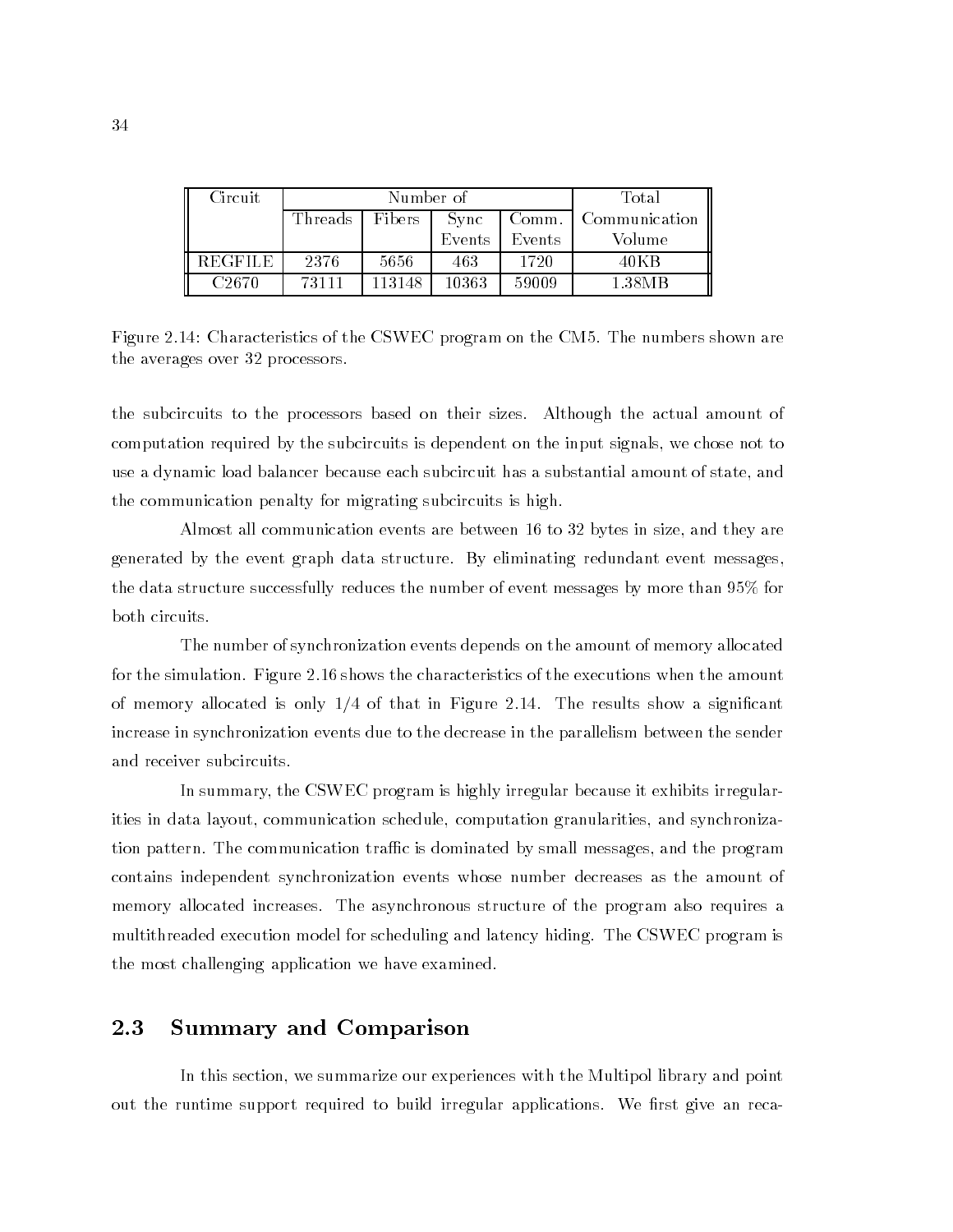

Figure 2.15: Distribution of bers and communication events for CSWEC. The resolution used for profiling the fiber granularity is 100 microseconds, and the resolution for the communication event size is 16 bytes.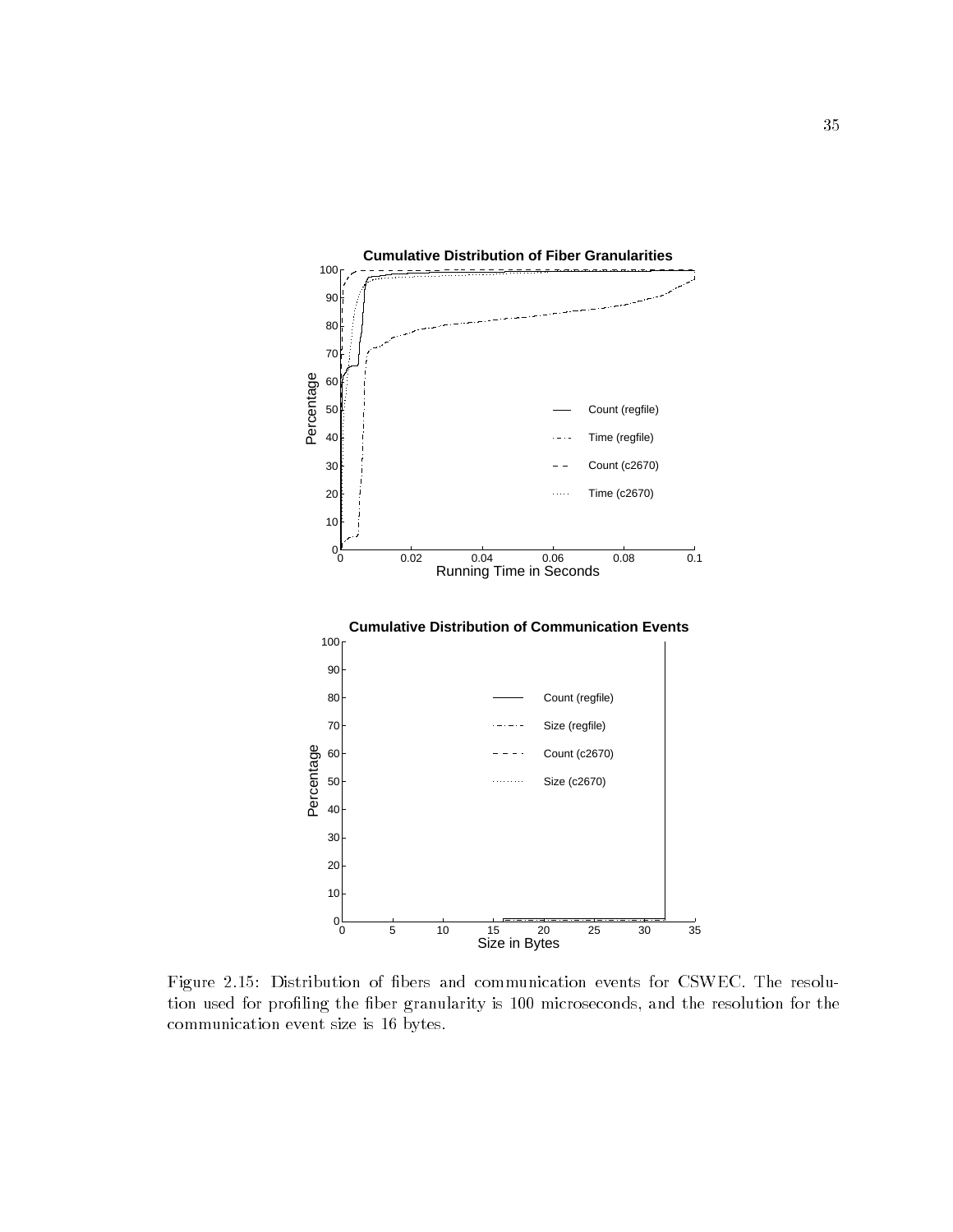| Circuit                      |                                    | Number of | Total         |        |        |
|------------------------------|------------------------------------|-----------|---------------|--------|--------|
|                              | Threads<br>Fibers<br>Comm.<br>Sync |           | Communication |        |        |
|                              |                                    |           | Events        | Events | Volume |
| REGFILE (small)              | 3815                               | 7920      | 1405          | 1959   | 45K B  |
| C <sub>2670</sub><br>'small) | 109937                             | 169567    | 32200         | 68719  | 1.59MB |

Figure 2.16: Effect of reducing the memory allocation on simulation. The amount of memory is reduced to 1/4 of the original size.

| Irregularities            | Applications      |           |            |           |              |  |  |  |
|---------------------------|-------------------|-----------|------------|-----------|--------------|--|--|--|
|                           | EM <sub>3</sub> D | Tripuzzle | Eigenvalue | Phylogeny | <b>CSWEC</b> |  |  |  |
| Data Layout               | Yes               | Yes       |            |           | Yes          |  |  |  |
| Communication schedule    |                   | Yes       | Yes        | Yes       | Yes          |  |  |  |
| Computation granularities |                   | Some      | Yes        | Yes       | Yes          |  |  |  |
| Synchronization pattern   |                   |           | Some       | Some      | Yes          |  |  |  |
| Speculative parallelism   |                   |           |            | Yes       |              |  |  |  |

Figure 2.17: Irregularities in the examp le applications.

pitulation of the irregularities arising in the five example applications. We then compare their work load and discuss the performance implication. Finally, we suggest the runtime infrastructure required to build such applications.

#### 2.3.1 Application Characteristics

Figure 2.17 gives a summary of the irregularities arising in the five example applications. It shows that the data structures in the Multipol library cover a wide range of irregular applications. Figure 2.18 compares the application workload in the following three aspects: computation, communication, and synchronization.

The computations in an application can be statically balanced if their granularities can be predicted (such as in the EM3D program) or reasonably estimated using applicationspecic heuristics (such as in the Tripuzzle and CSWEC program). Otherwise, a dynamic load balancer should be used. Choosing the load balancing strategy involves a tradeoff between load balance and locality. For example, locality has little impact on the Eigenvalue program with its replicated matrix, so randomized task pushing can be used to improve load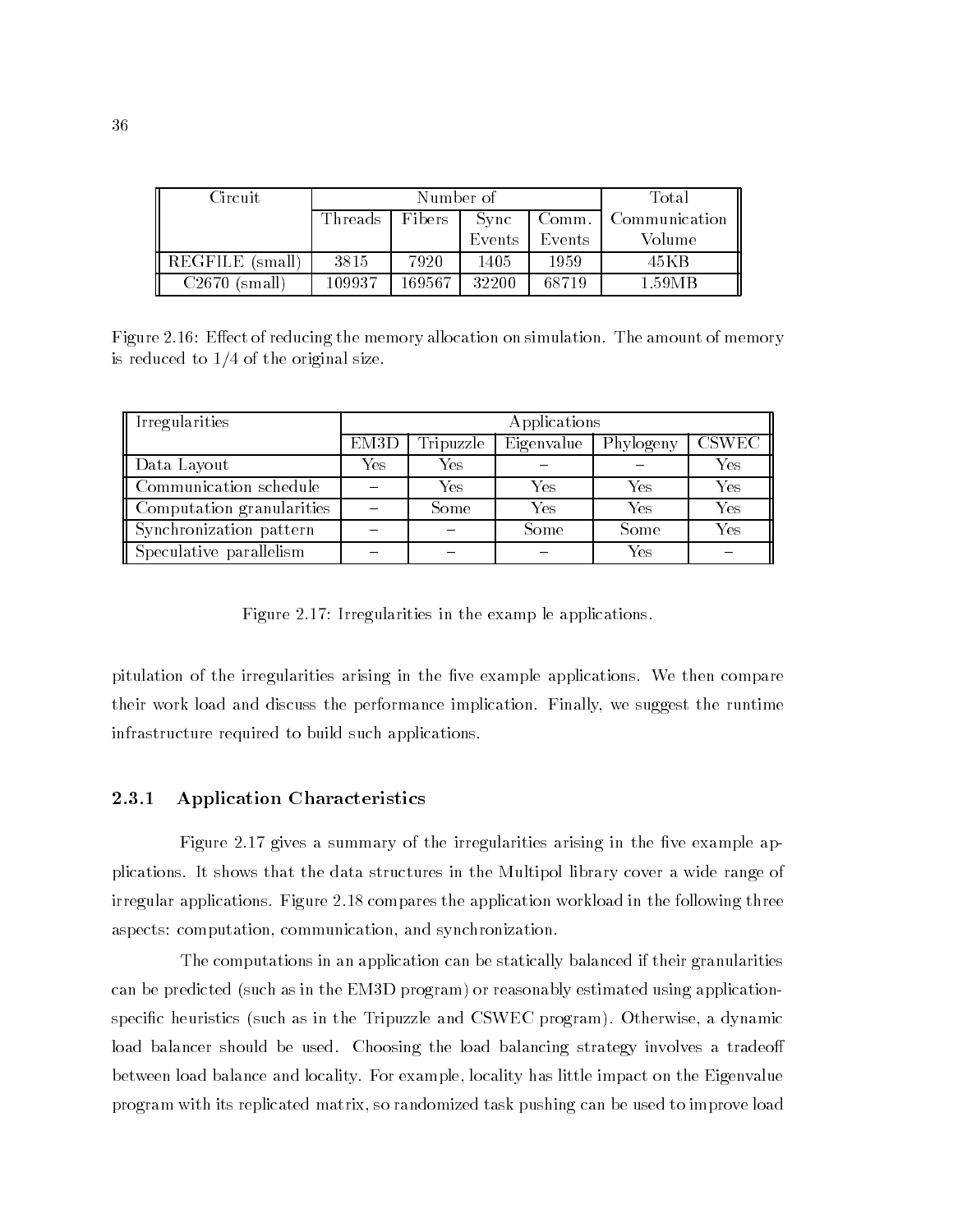| Applications | Workload                 |                      |                   |  |  |  |  |
|--------------|--------------------------|----------------------|-------------------|--|--|--|--|
|              | Computation              | Communication        | Synchronization   |  |  |  |  |
| EM3D         | Statically balanced      | Some large           | Predictable       |  |  |  |  |
|              | using knowledge of input | predictable events   | global events     |  |  |  |  |
| Tripuzzle    | Statically balanced      | Mostly small         | Predictable       |  |  |  |  |
|              | by randomization         | unpredictable events | global events     |  |  |  |  |
| Eigenvalue   | Dynamically balanced,    | Some small           | Independent       |  |  |  |  |
|              | locality not important   | unpredictable events | events            |  |  |  |  |
| Phylogeny    | Dynamically balanced,    | Some small and large | Independent       |  |  |  |  |
|              | locality is important    | unpredictable events | and global events |  |  |  |  |
| <b>CSWEC</b> | Statically balanced      | Many small           | Independent       |  |  |  |  |
|              | using heuristics         | unpredictable events | events            |  |  |  |  |

Figure 2.18: Comparison of application work loads.

balance. However, the Phylogeny program performs better with task stealing, because it preserves locality and thereby reduces the amount of communication and redundant work.

Communication performance is affected by the the total volume of communication and the nature of the communication events. Communication overhead is less pronounced if the volume of communication per event is large, as in the EM3D program. The performance of such applications are limited only by the network bandwidth. In comparison, small, unpredictable communication events incur more overhead, because they require additional hand-shaking between the sender and the receiver to set up the communication. For applications with many small unpredictable communication events, such as the Tripuzzle program and the CSWEC program, the performance is likely to be limited by the communication start-up overhead.

Synchronization events can take place independently for the individual accesses, or globally for a collection of accesses. Global synchronization events has less performance impact if their overhead can be amortized over a large number of accesses. Bulk synchronous applications such as the EM3D program and the Tripuzzle program are more likely to take advantage of global synchronization events.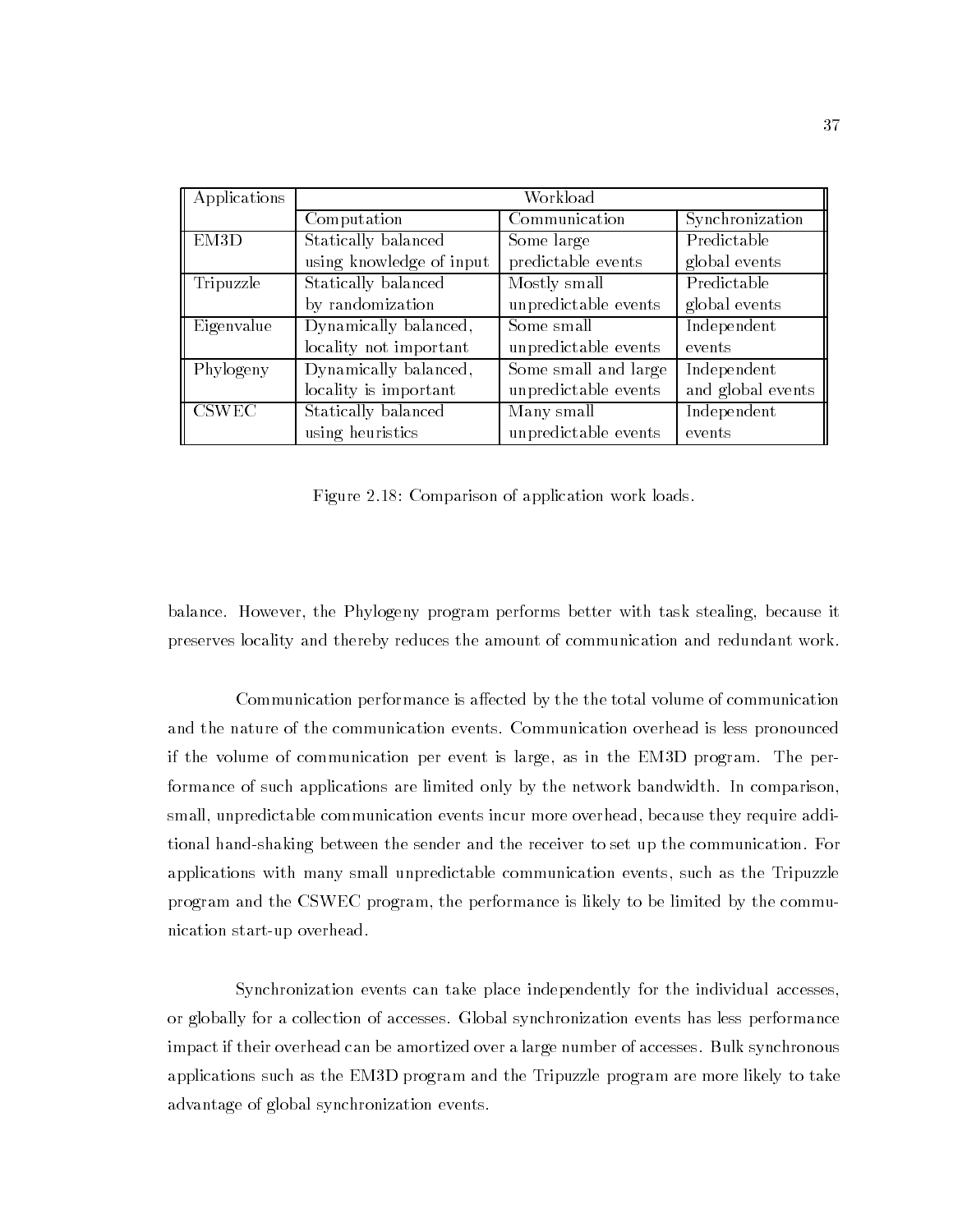#### 2.3.2 Required Runtime Support

Our experiences with the Multipol library and applications suggest the following runtime infrastructure for building irregular parallel programs.

First, a multithreading execution environment is required for hiding the communication and synchronization latency. In addition to simple reads and writes, distributed data structures may perform arbitrary computations on a remote processor, such as a dictionary lookup. Remote accesses may also wait for synchronization events that have indefinite latency, such as waiting for event messages or remote buffer space in the CSWEC program. Multithreading can be used to hide the latency of such operations.

Second, the overhead of small unpredictable communication events needs to be addressed. In addition to the hand-shaking overhead involved in setting up an unpredictable message, most distributed memory architectures have poor bandwidth characteristics for small messages. To improve performance, the communication workload of applications such as Tripuzzle and CSWEC must be transformed into a workload that can be efficiently supported by the machine platform, using techniques such as automatic message aggregation, which is discussed in the next Chapter.

Finally, all distributed data structures share the same split-phase interface, which separates the issue and completion of remote accesses to hide latency. The implementation of the data structures can also share the infrastructure for naming, data distribution, concurrency control, and synchronization.

Although none of the applications described in this work make use of dynamic caching, the Multipol library contains a data structure called the weakly consistent ob ject layer, which has successfully applied caching to a Gröbner basis program. The program uses a kind of speculative parallelism that is similar to a search problem, but with more subtle forms of pruning [CY93].

#### 2.4 Related Work

Fox [Fox92] classied parallel applications based on their temporal structures. He put all applications in three categories: synchronous, loosely synchronous, and asynchronous. He described example applications in each category and discussed their degree of irregularity. Instead of directly classifying applications, we enumerate the common sources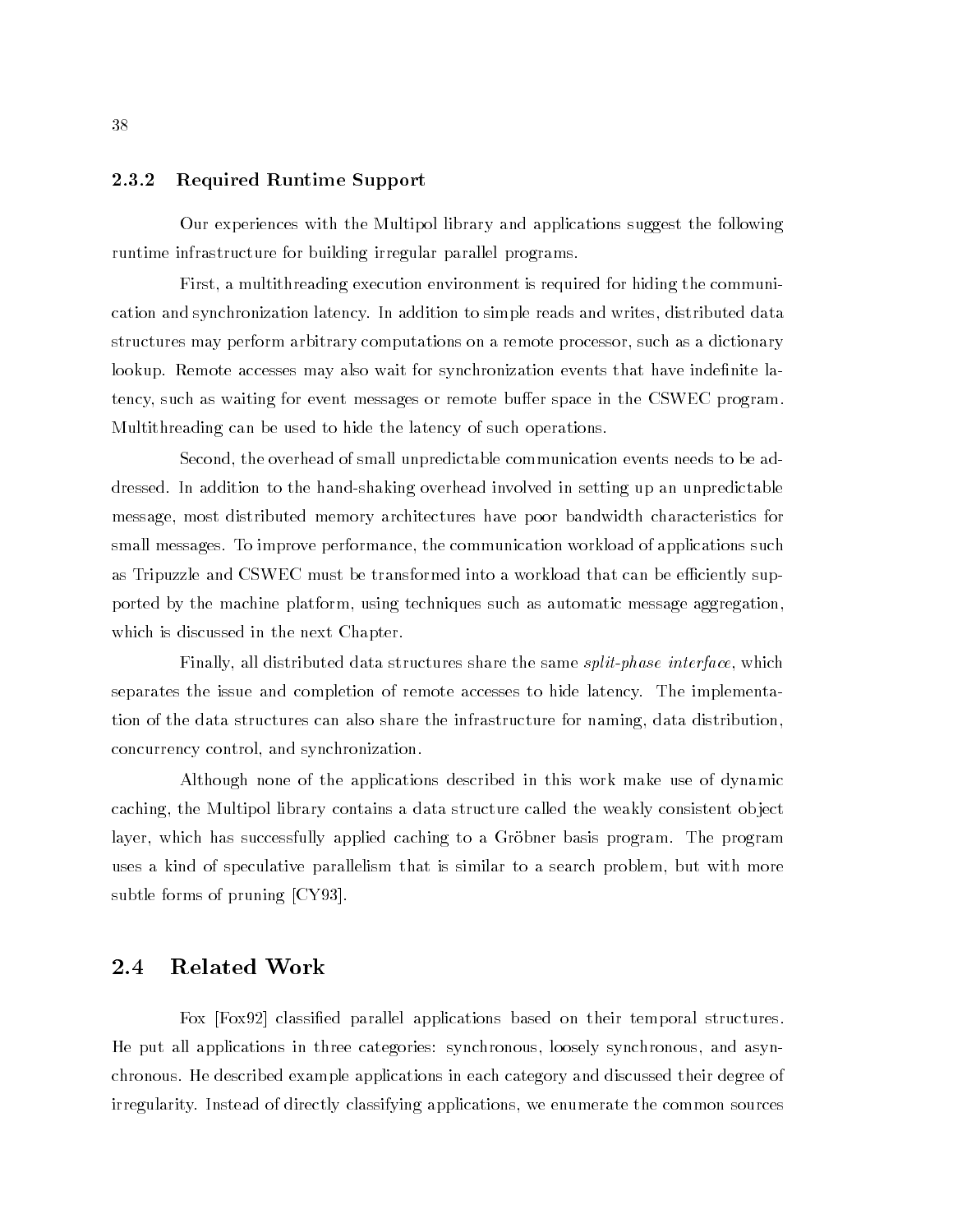of irregularities and use the application workload to quantitatively characterize them. Our approach provides more insight into the techniques for optimizing irregular applications.

There has been a great deal of work on specialized libraries for scientic applications. Examples include LAPACK [Dem89, ABB+ 92] and ScaLAPACK [CDPW92], which are libraries of SPMD algorithms for solving linear algebra problems such as matrix multiplication, matrix factorization, and eigenvalue computations. Unlike the Multipol library, they contain standalone procedures rather than data structures and they solve mostly regular problems.

PARTI [BSS91] and CHAOS [DHU+ 93, DUSH94, MSH+ 95] (an enhanced version of PARTI) are runtime layers designed to support simulations on spatially irregular data structures. They generate optimized *communication schedules* to reduce the overhead of accessing such data structures. LPARX [KB95] is a library for adaptive mesh computation. It provides primitives for building adaptive meshes, partitioning the computation, and accessing the mesh state. These libraries use various optimization techniques to resolve the performance inefficiencies due to irregular data layout and uneven computation granularities, but they are limited to bulk-synchronous algorithms and numerical applications. In contrast, Multipol is designed for a more general class of irregular problems which includes asynchronous algorithms. Out of the five applications we examined, only the EM3D application can be optimized using libraries such as CHAOS or LPARX.

Ho [Ho94] developed a toolbox for parallelizing symbolic applications in Lisp. His toolbox provides two types of abstractions: parallelism and data sharing abstractions. The parallelism abstraction is similar to our task stealer data structure. The data sharing abstractions include automatically locked ob jects and speculative read-modify-write operations. The toolbox is similar to the Multipol data structure library in that they both support irregular, asynchronous applications. However, Ho's toolbox is designed for shared-memory platforms and emphasizes the importance of a single-threaded, sequential interface for programmability. Some of the data structures in the Multipol library relax the consistency requirements and sacrifice the sequential interface to allow for more efficient implementations. For example, the task stealer data structure has a termination detection interface that exposes the multithreaded execution model.

Many load balancing protocols for distributed memory platforms have been proposed. Their major differences are not in the algorithms, but in the surrounding software support. Languages and runtime layers such as Charm [SK91, KK93] and Cilk [BJK+ 95]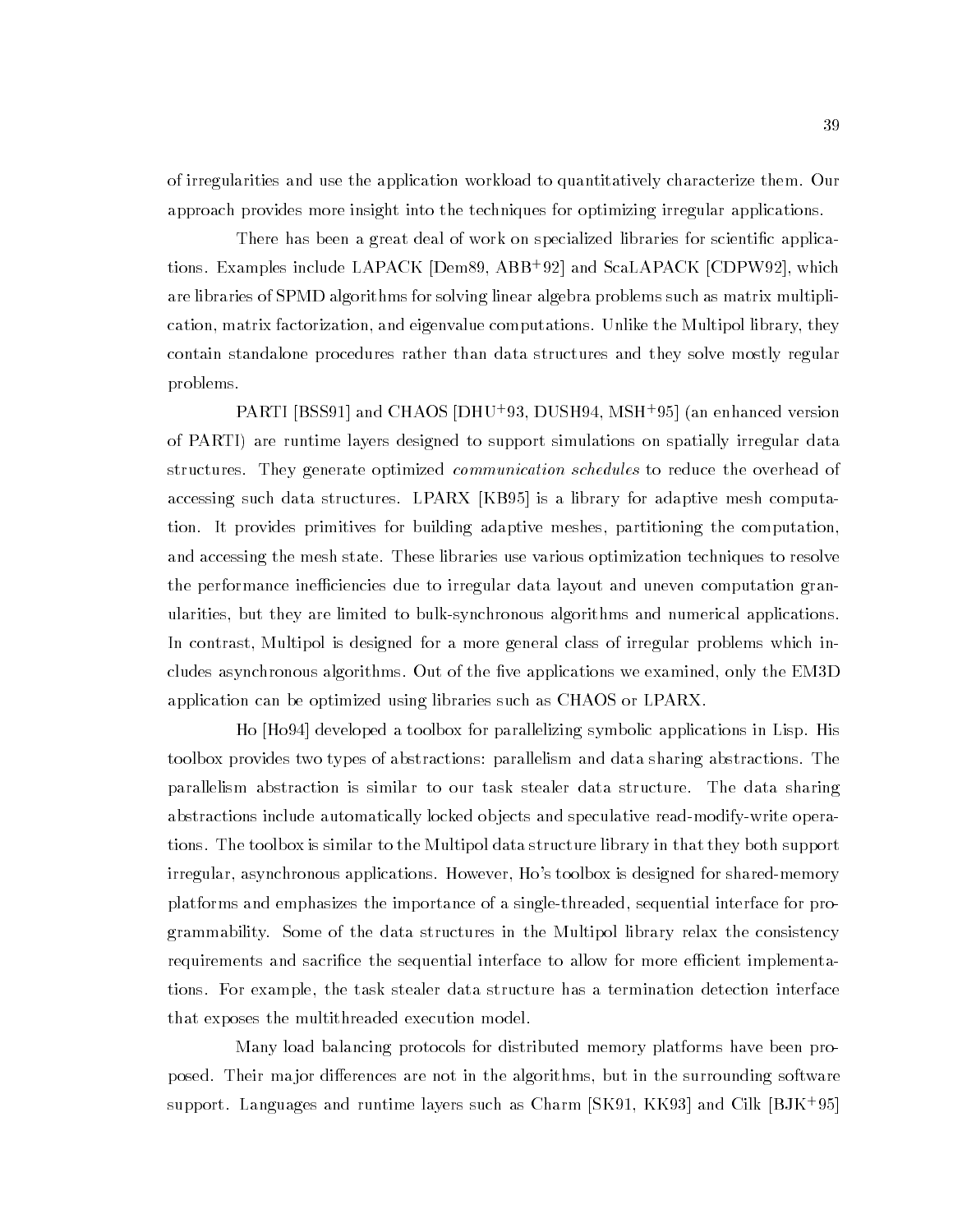have built-in language mechanisms to allocate parallel tasks that are automatically migrated by a embedded load balancer. These systems have a fixed set of load balancing and scheduling policies that cannot be easily customized for a particular application. Our experiences with irregular applications indicate that it is essential to use different load balancing and scheduling policies for different applications. For example, the Eigenvalue program performs better with task pushing, while the Phylogeny program performs better with task stealing. Static load balancing is sometimes better, even for problems with unpredictable task times, as in the CSWEC program where migrating the subcircuits incurs high penalty. In Multipol, we use the library data structures to perform load balancing. The programmer can choose from a variety of load balancing policies provided by the library or implement a customized load balancing policy for a particular application.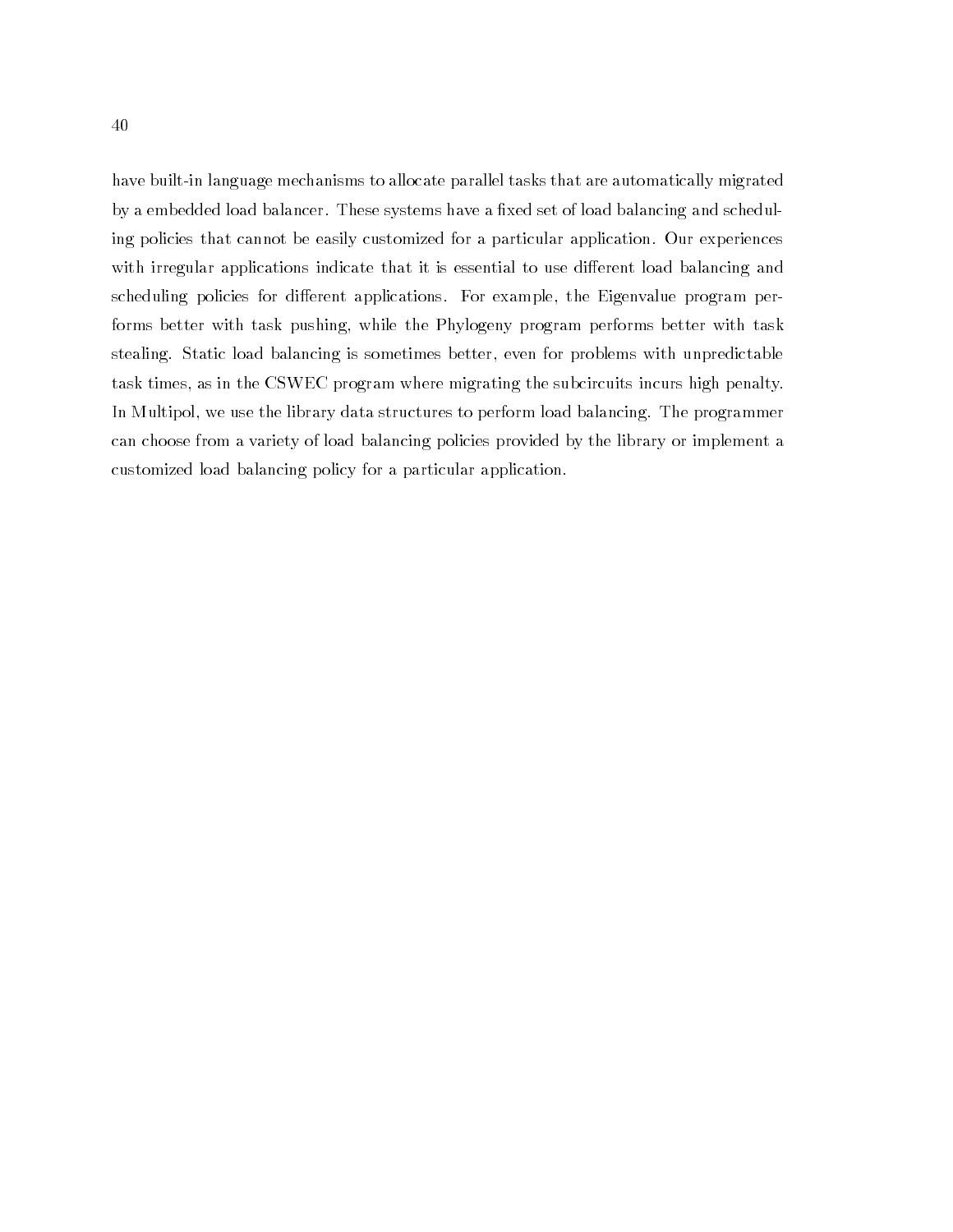## Chapter <sup>3</sup>

# Multipol Runtime Layer

Distributed memory multiprocessors have been the dominant architecture for medium to large scale parallel computing. Workstations connected by high bandwidth networks are also gaining popularity. However, such architectures tend to encourage programs with bulk, predictable communication patterns. They do not match the characteristics of irregular applications with ne-grained, asynchronous communication. Direct mapping of irregular communication patterns on distributed memory machines often leads to poor performance.

Portability is also a concern in developing irregular applications. Irregular parallel programs are mostly written with explicit communication primitives from the vendor's communication library, which varies with the machine. The differences in programming environments create problems for code sharing across machines. MPI [For94] is a message passing standard which provides a uniform communication interface on distributed memory platforms. But the MPI primitives are designed for cooperative message passing and therefore do not support irregular communication patterns well.

In this chapter, we describe the Multipol runtime layer for building irregular applications on distributed memory architectures. The runtime layer underlies the data structures described in Chapter 2, but it can also be used directly by the application programmer. It has two main components: a thread layer and a communication layer. The thread layer addresses the performance issue by allowing the programmer to overlap the latency of remote accesses with local computation. It also simplies programming by providing a remote invocation mechanism. The communication layer addresses the portability issue by providing the programmer with a uniform programming interface on machines with different native communication mechanisms. It also optimizes irregular communication schedules for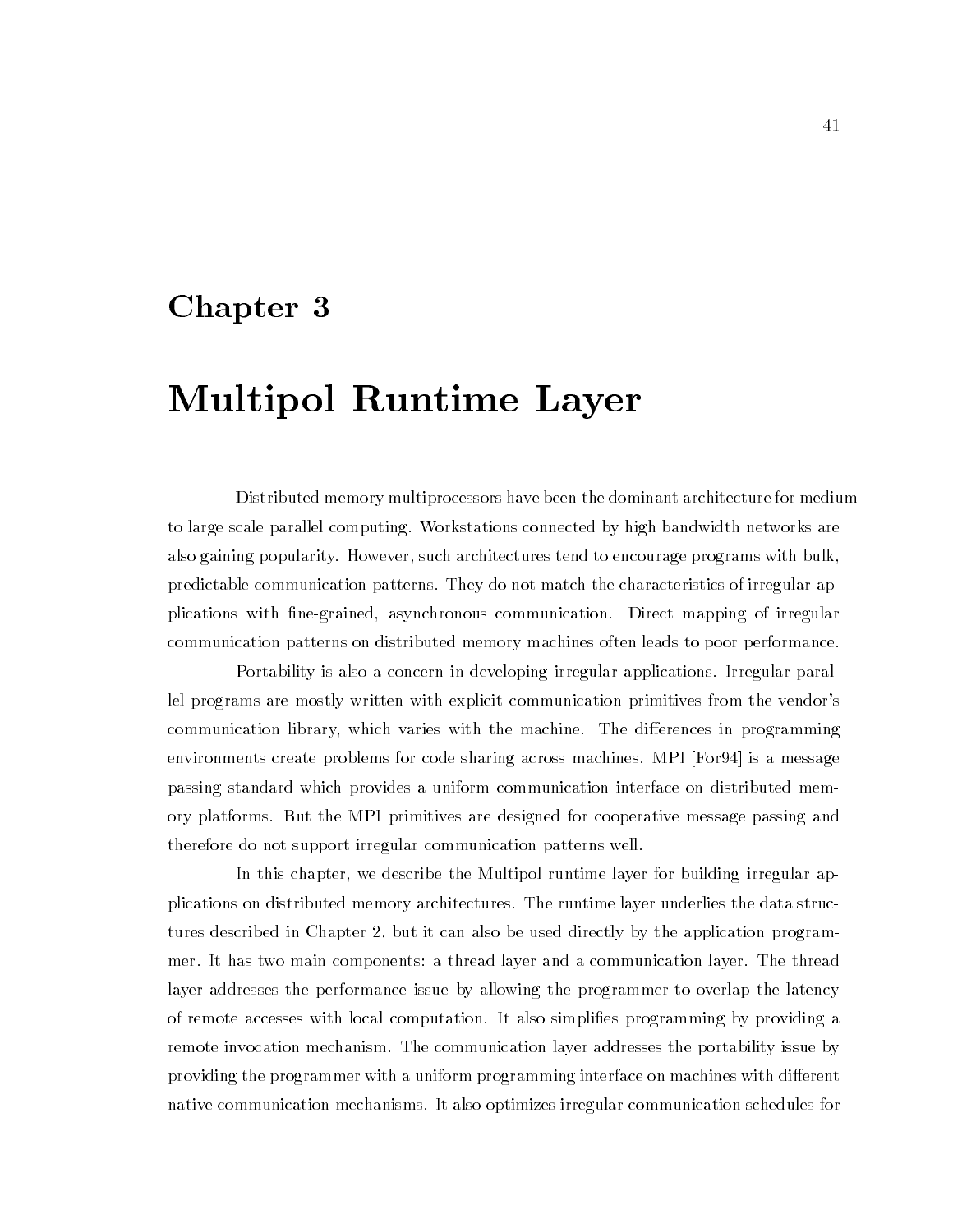efficient execution on distributed memory platforms with different computation to communication cost ratios.

The thread layer and the communication layer are tightly integrated to facilitate concurrency control and scheduling. The thread system provides a basic programming abstraction called bers which have guaranteed atomicity. Communication events take place asynchronously in the form of remote ber invocation without disrupting concurrency control. The fibers can be scheduled using the default schedulers provided by the runtime layer or the customized schedulers written by the programmer. The runtime layer takes advantage of semantics of the schedulers to optimize performance.

The runtime layer also provides some system data structures for managing the distribution of data structures and performing distributed snapshots. They are the basic build blocks for other higher-level data structures.

The rest of the chapter is organized as follows. Section 3.1 gives an overview of our approach. Section 3.2 presents the thread layer, covering issues in concurrency control, scheduling, and programming. Section 3.3 describes the interface and implementation of the communication layer. Section 3.4 describes the data structures provided by the runtime layer. Section 3.5 describes the implementation of the runtime layer on different types of machines. Section 3.6 describes related work, and Section 3.7 summarizes the chapter.

### $3.1$

In this section, we point out the mismatch between the characteristics of distributed memory architectures and the workload of irregular applications. We then describe our approach to resolving this mismatch.

#### 3.1.1 Characteristics of Distributed Memory Architectures.

A distributed memory machine consists of a collection of processors, each of which has its own memory module. Without a shared address space, accessing remote memory requires executing code on the processor owning the memory. The accesses can be performed by cooperative message passing or active messages [vECGS92]. To support messages of an arbitrary size, the buffer space used for each message must be explicitly allocated before the communication takes place.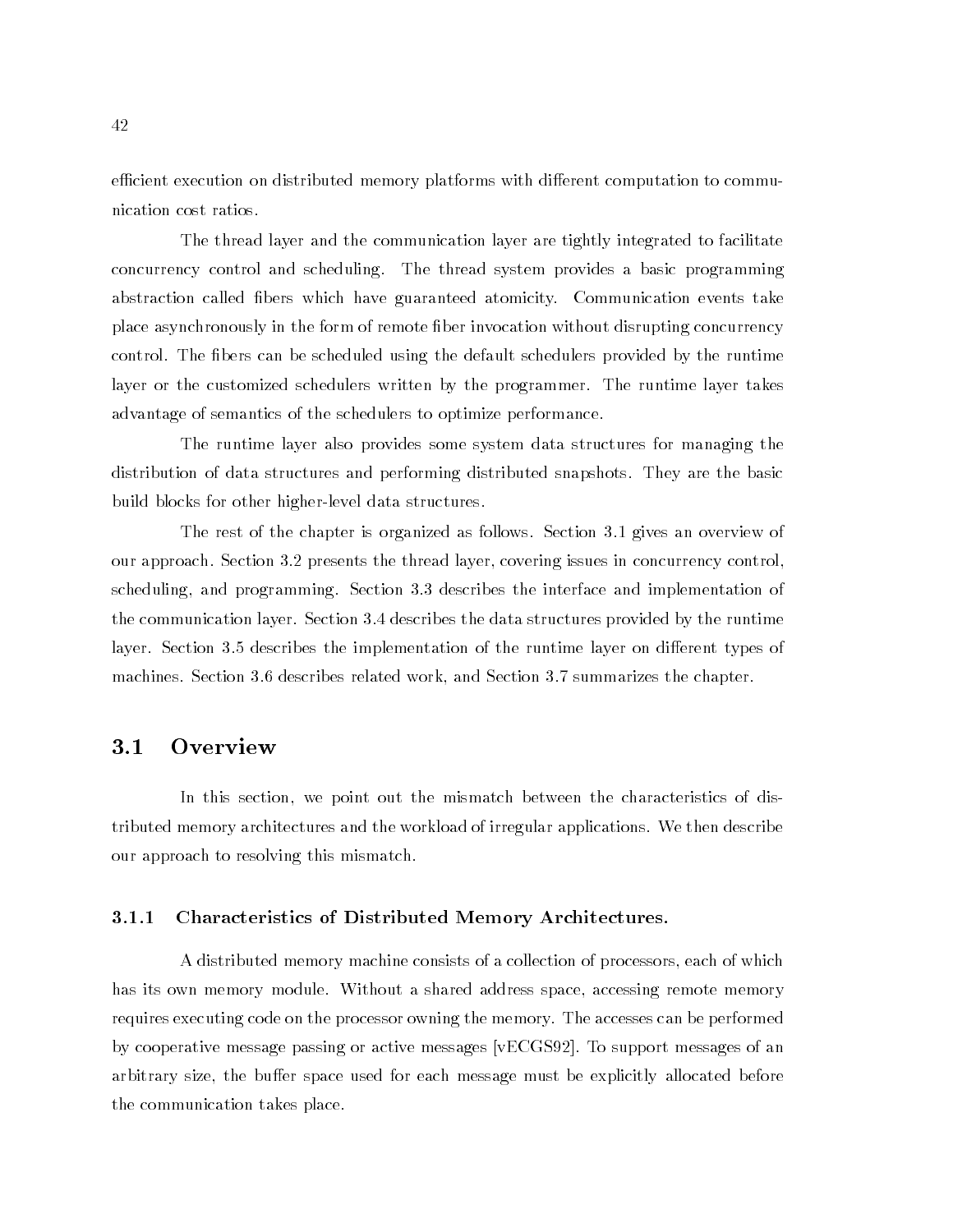| Machine             | Network     | Nodes | Comm. Laver | Overhead        | Latency          | Bandwidth |
|---------------------|-------------|-------|-------------|-----------------|------------------|-----------|
| $\parallel$ CM5     | Fat-tree    | 32    | CMAML       | 4.3 us          | $14.5$ us        | 10 MB     |
| $\parallel$ Paragon | Mesh        |       |             | 91 us           | $164$ us         | 39 MB     |
| $ $ SP1             | Multi-stage |       | <b>MPLp</b> | 44.8 us         | 68.3 us          | 8.5 MB    |
| Sparc cluster       | Crossbar    |       | TCP/IP      | $\simeq 0.8$ ms | $\approx 1.6$ ms | 9 MB      |

Figure 3.1: Communication characteristics of 4 distributed memory machines. The overhead is the processor time for sending and receiving a 0-byte message. The latency is the round-trip time (including overhead) between sending a request message and receiving a reply message. The bandwidth is the peak point-to-point bandwidth attainable by the communication library.

The processors can be connected by a variety of networks such as the fat-tree interconnect of the CM5  $|{\rm LAD+92}|$ , the mesh interconnect of the Paragon  $|{\rm LC95}|$ , and the switched LAN (e.g., Myrinet [BCF+ 95]) of the Sparc cluster built by the NOW [CLMY96] group at Berkeley. The native communication libraries on these machines typically have high start-up overhead, and therefore bandwidth increases with the size of the physical message. Communication latency varies with the physical distance between the nodes, but the difference is usually negligible compared to the communication overhead.

Figure 3.1 shows the communication performance of the machines used in this work. For portability, we use the communication libraries provided by the vendors instead of the research prototypes such as the generic active messages (GAM) [CKK+ 94] developed by the NOW group. The measurements for the CM5, the Paragon, and the SP1 are from Luna [Lun94], and the measurements for the Sparc cluster are from Keeton et al [KAP95]. On every machine, the communication time for small messages is entirely dominated by the send and receive overheads on each end.

#### 3.1.2 Our approach

Although distributed memory architectures provide high performance and scalability, they do not provide an adequate programming model for irregular applications. Two issues arise from the distributed memory model, namely the latency of remote operations and the overhead of communication. As described in Chapter 2, accesses to distributed data structures are often performed by invoking computation on a remote processor, and the latency observed by the processors for these accesses can be high. Many irregular applications also generate unpredictable communication events that are small in size, a communication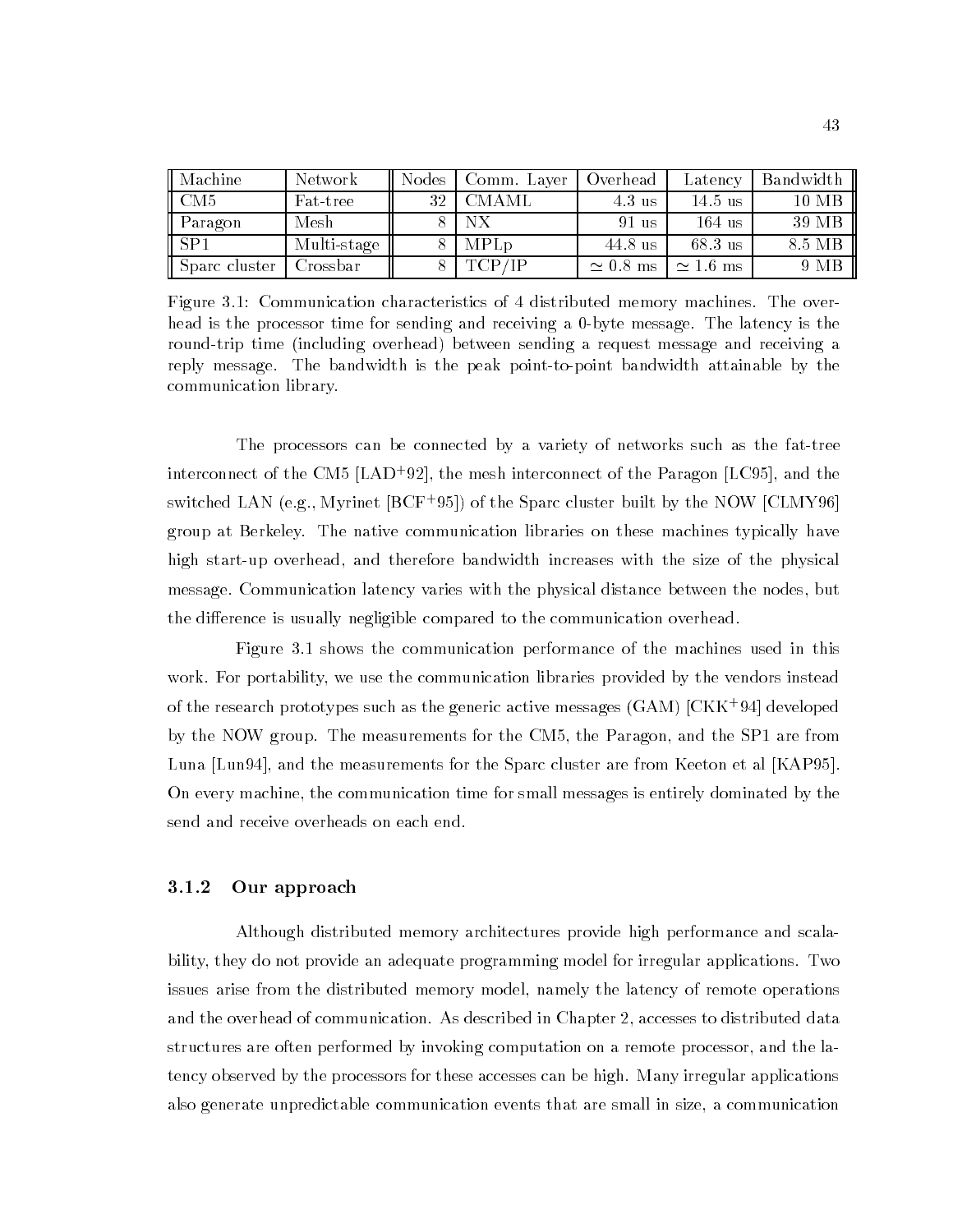pattern that cannot be supported efficiently by most message passing libraries. To address these two issues, the Multipol runtime layer uses the following two techniques: multithreading and message aggregation. Both techniques reply on the availability of excess parallelism in the application.

The runtime layer provides a simple user-level thread layer for hiding the latency of remote operations. Instead of waiting for a remote operation to complete, the processor simply switches to another available thread to continue execution. The threads are built on an abstraction called *fibers* which appear to execute without interruption until completion. Fibers can be scheduled freely to fill latency gaps.

The runtime layer also performs automatic *message aggregation* to accumulating small, asynchronous messages into large physical messages. Message aggregation improves communication efficiency by amortizing the communication start-up overhead over a larger amount of payload. The optimization trades the excess parallelism from the multithreaded execution model for higher communication bandwidth.

Figure 3.2 illustrates our approach. The left side of the figure represents the workload of a conventional single-threaded program which features many small messages and synchronization events. The right side of the figure represents the desirable workload for distributed memory architectures, which favors bulk communication and synchronization. The mismatch between the two workloads causes the program to run with poor efficiency. The goal of the Multipol runtime layer is to provide the mechanisms for dynamically transforming the program workload into a workload that can be executed efficiently on conventional distributed memory machines.

The Multipol runtime layer also enables the same program to execute on a variety of distributed memory machines. Figure 3.3 illustrate the portability layers in the runtime layer. The applications and data structures are built on a portable programming interface provided by the runtime layer. The runtime layer itself is also built on a common machine interface to facilitate porting. The multithreaded execution model and the optimized communication layer enable Multipol programs to have performance portability, that is, a single application implementation may be used without changes to achieve high performance across platforms.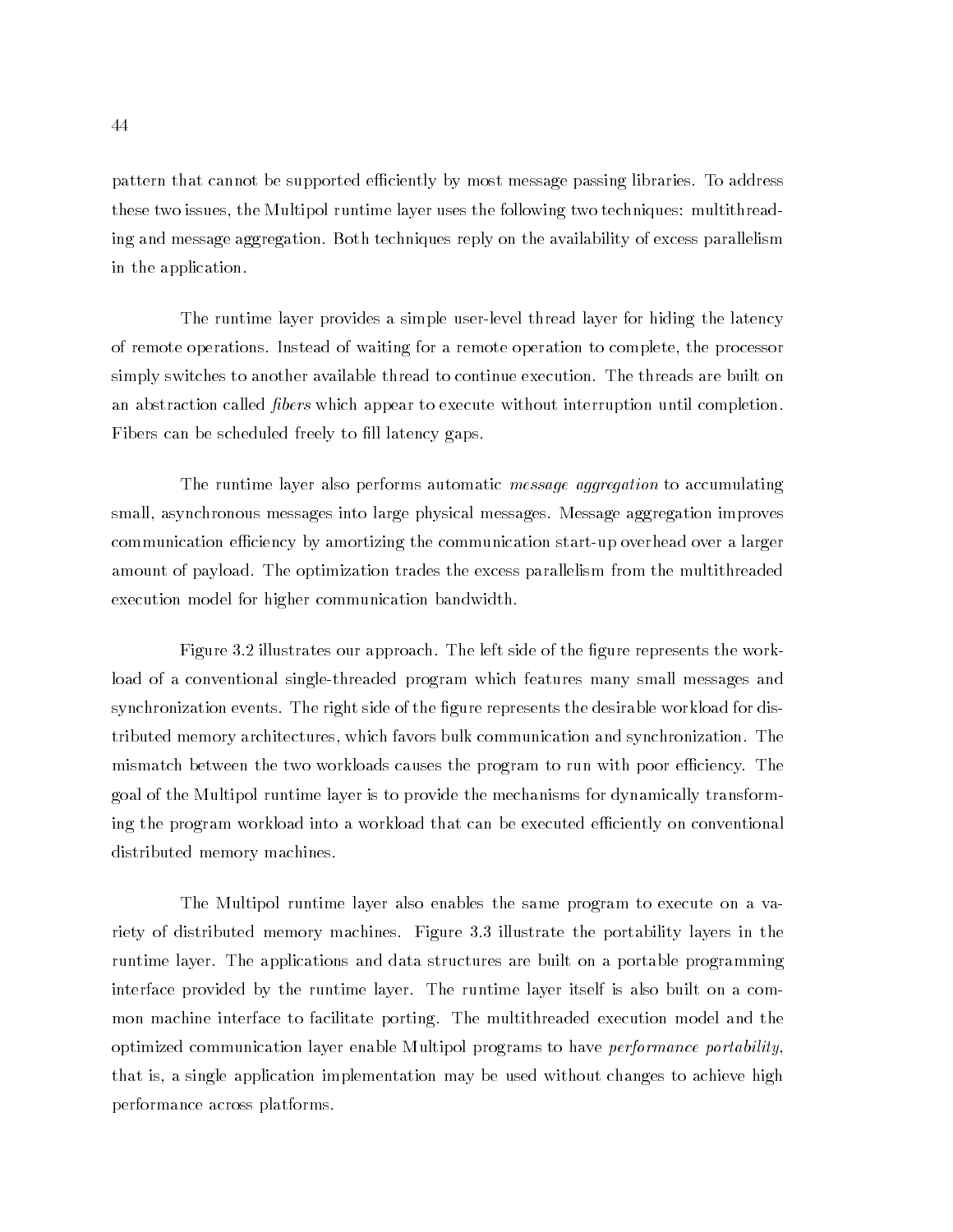

Figure 3.2: Improving efficiency with multithreading and message aggregation. Multithreading hides the latency of synchronization events (the white area in the left figure), and message aggregation reduces the communication start-up overhead (the dark gray area). The result is the more efficient workload shown in the right figure.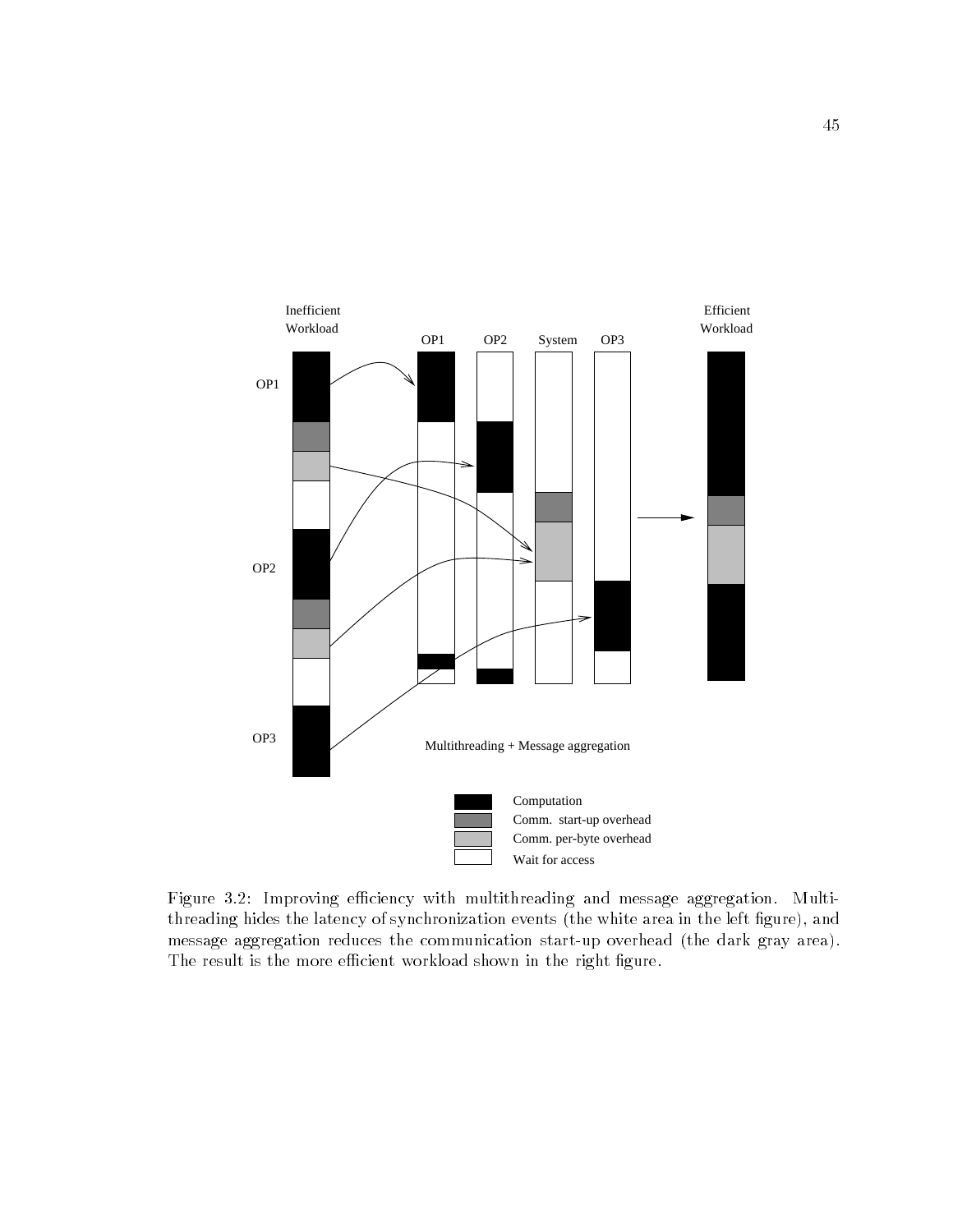

Figure 3.3: Portability layers in the Multipol runtime layer.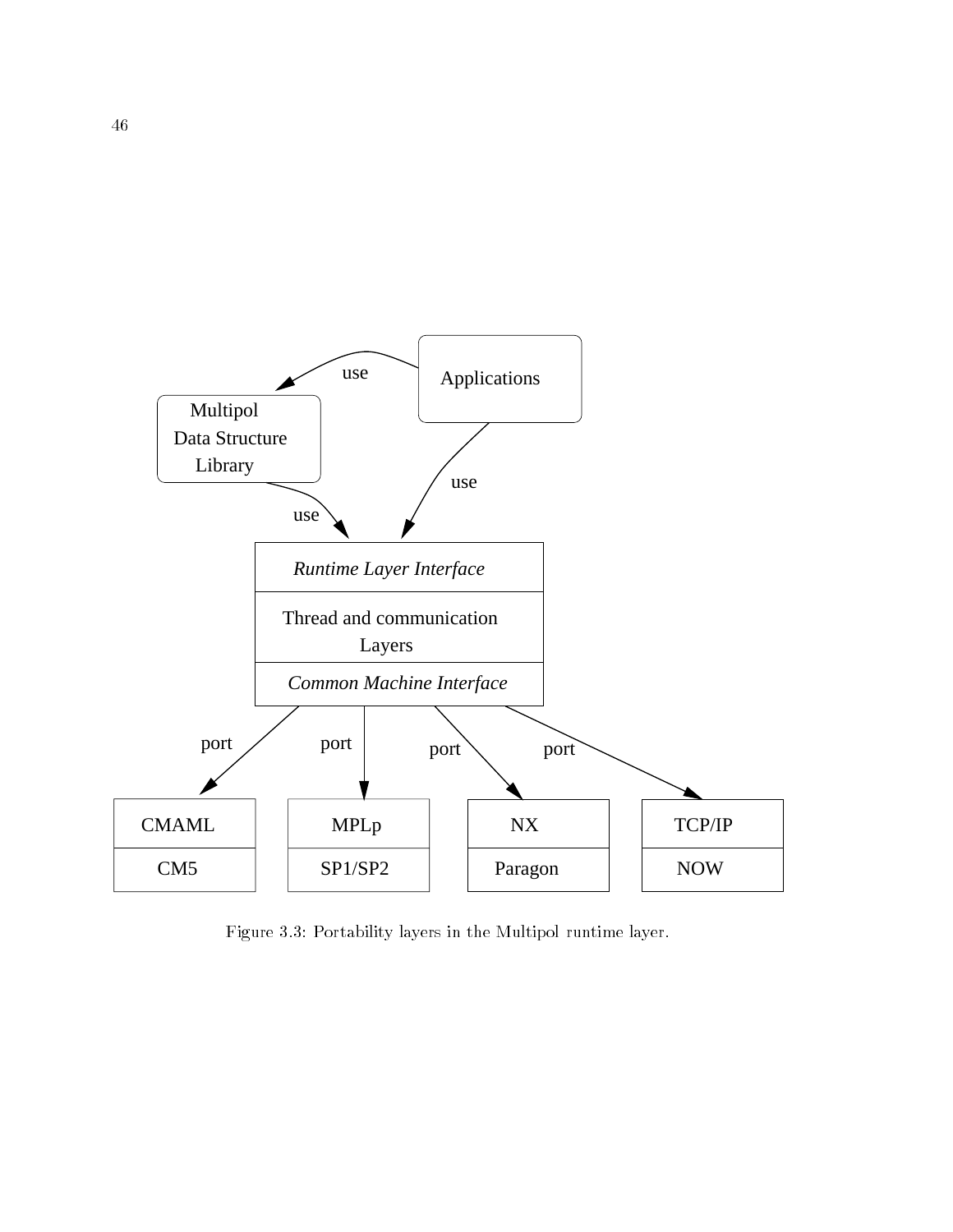## 3.2 The Thread Layer

In this section, we present the Multipol thread layer and illustrate its use in implementing distributed data structures.

#### 3.2.1 Threads and Fibers

The Multipol runtime layer supports a MIMD programming model. The computation on each processor proceeds by spawning threads that are used for simulated parallelism on that processor. When a thread suspends to wait for a synchronization event, the runtime layer schedules another available thread for execution to keep the processor busy.

Threads are not directly supported by the runtime system, but are built from bers. Fibers provide the programmer with a computational abstraction that appears to execute atomically. Each thread then consists of a sequence of bers separated by synchronization events, with the invocation of a fiber in the sequence acting as a continuation of the thread. The atomicity of bers helps concurrency control for accessing data structures that are distributed over the processors; different fibers can update different partitions of the data structure concurrently without requiring locking, because each fiber has exclusive access to its partition when it executes. The non-blocking semantics of bers also facilitate scheduling and performance proling. Although the runtime layer does not provide internal support for thread context management, we provide a set of macros to help the construction of threads from the bers. A prototype compiler was developed by Jones and Papavassiliou [JP95] to automatically converts programs with blocking accesses into programs with only split-phase accesses and bers, but in this thesis, all of our programs use hand-coded fibers or fibers generated by the macros.

To create a ber, the programmer species a function and its actual arguments. Once scheduled, the fiber executes the function with the arguments. Besides a few words of data for book-keeping purposes," the function and the arguments comprise the entire state of a fiber. Stack frames needed by a fiber are allocated as normal function calls on the program stack; because bers run to completion, the registers and stack frames associated with a fiber never need to be saved. Therefore, the fiber abstraction provides a light-weight thread layer without requiring machine-dependent code for managing processor states.

Creating a ber involves allocating its state and copying the input arguments.

 $1$ <sup>1</sup>These include the total size of the arguments and a few integers for profiling purposes.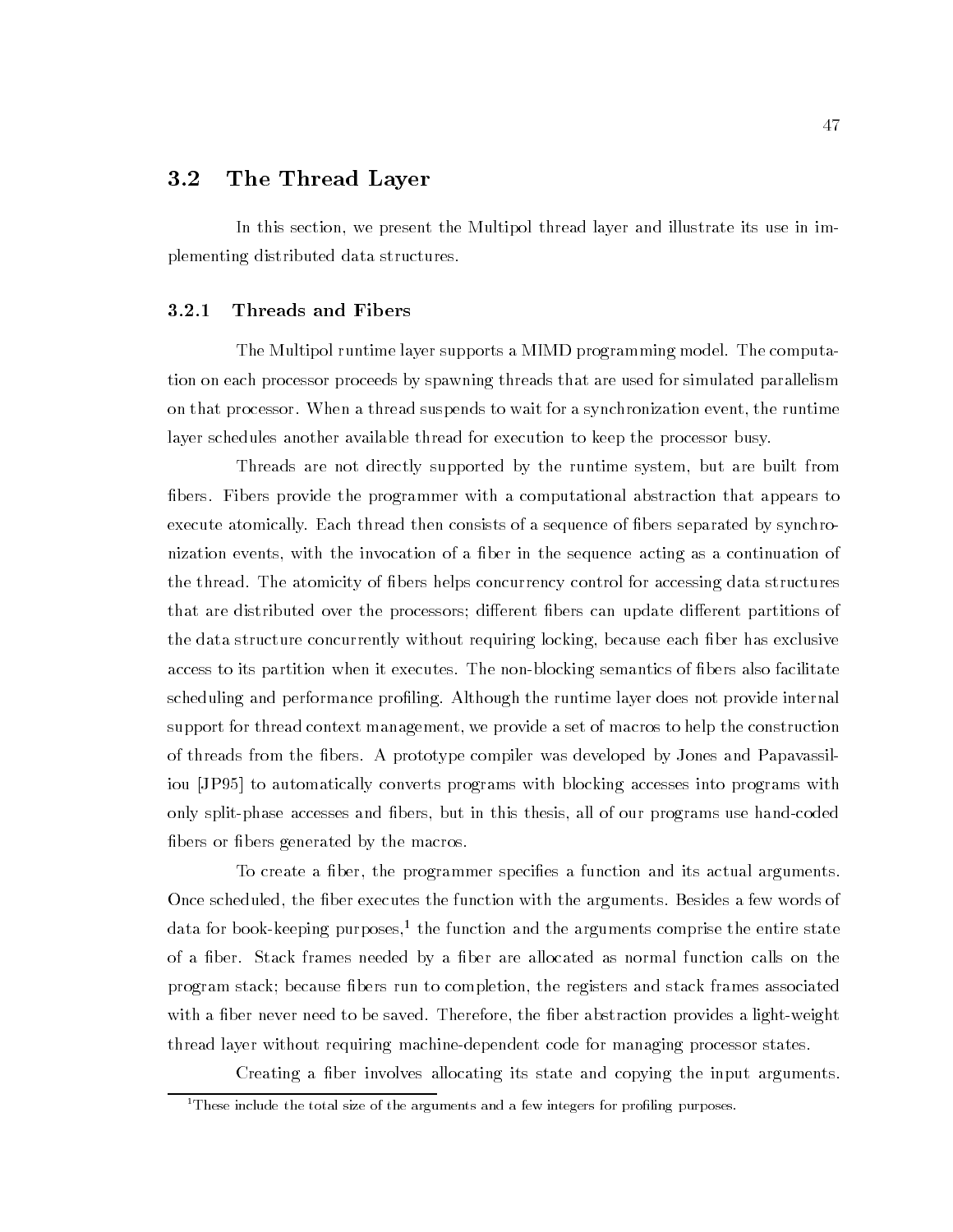Since many fibers are used to implement thread continuations, the runtime layer allows a executing fiber to directly pass on its state to a new fiber upon termination. Creating a continuation fiber incurs lower overhead because the new fiber simply reuses the space of the terminated fiber without requiring buffer allocation or copying.

During the life-time of a fiber it can be in one of three stages  $-$  created, enabled, and executing. Typically, a fiber in the created stage is waiting for a synchronization event. It has its associated state allocated, but is not eligible for execution until it is explicitly enabled. A fiber in the enabled stage may be scheduled for execution at any time.

Threads and bers are used only for latency hiding. They are not meant to be used as units of true parallelism or load balance and they do not migrate across processors. Unlike other compilers or runtime systems with built-in load balancers [SK91, BJK+ 95, GSC95, MKH91, CR95], load balancing mechanisms are left out of the Multipol runtime layer so that the programmer can have more control over locality and scheduling. Load balancing can be performed by the task stealer data structure or other data structures implemented by the user. The programmer can reduce the runtime overhead for managing parallelism by creating parallel tasks only when necessary.

#### 3.2.2 Synchronizing with Split-phase Operations

Fibers have names called *handles* that are generated by the runtime layer at creation time. A fiber handle can be stored in user data structures to implement any synchronization mechanism. The runtime layer provides one such synchronization data structure called a counter.

A counter has a current value that can be set or incremented by the fibers. A fiber can "wait" for a counter to reach a certain value by registering its handle and the desired value with the counter. The fiber is immediately enabled if the counter's value reaches the desired value. Whenever the counter value is updated, the system checks and enables the fibers that are eligible for execution. The runtime layer does not allow a fiber to wait on multiple counters, so the checking can be implemented inexpensively.

Counters are used to implement split-phase operations. Every split-phase operation takes a counter argument, which is incremented upon the completion of the operation. To wait for a split-phase access to complete, a thread creates a ber as its continuation and registers the fiber handle with the counter used by the operation. A thread can also wait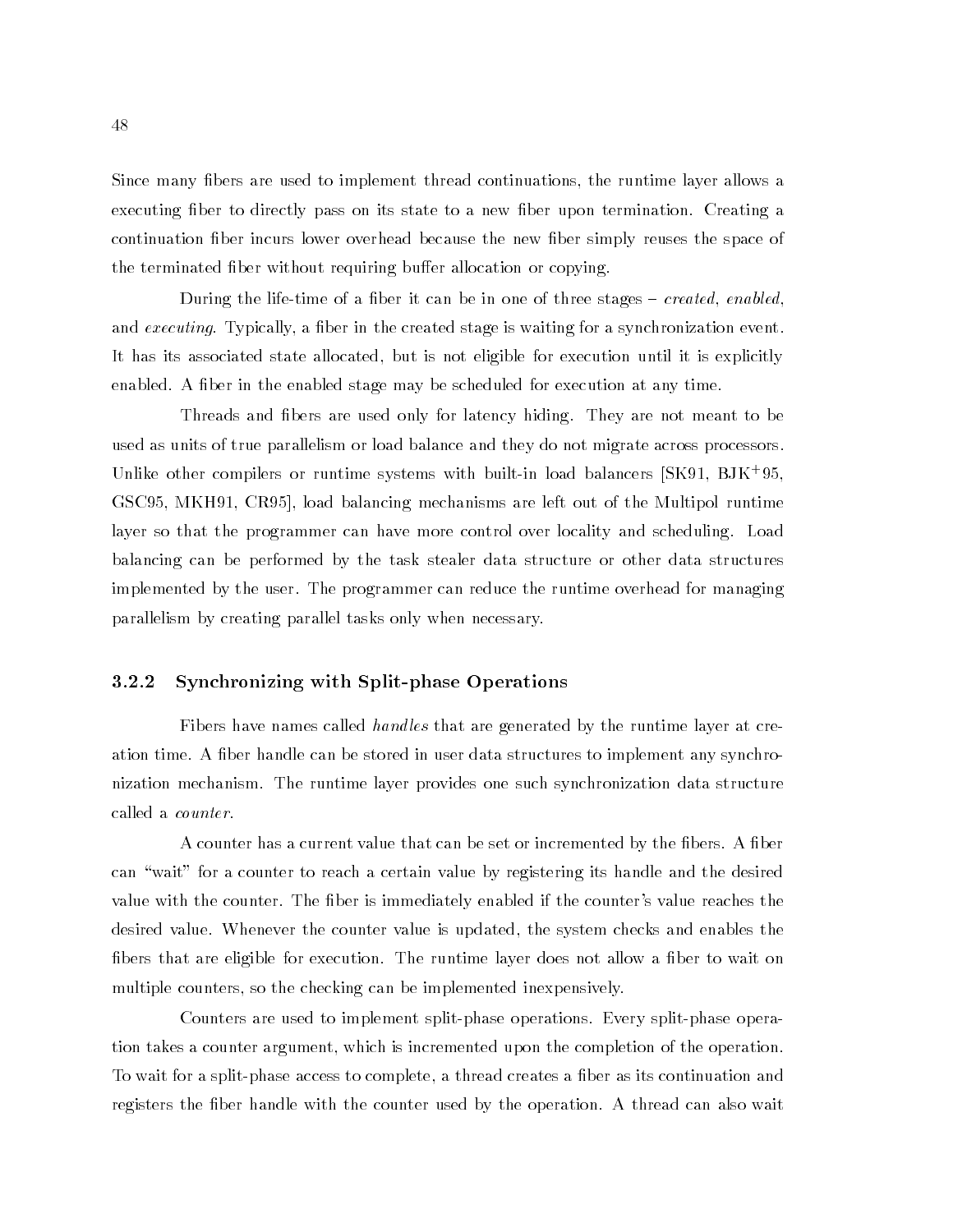for the completion of multiple accesses by using an appropriate wait value.

The interface of a split-phase operation provides a "shortcut" synchronization mechanism when the operation is local. Every split-phase operation returns a status code which is OK, WAIT, or FAIL. When a split-phase operation can be processed locally, it simply executes to completion and returns the OK status. If communication is required, it starts the communication and returns the WAIT status. Otherwise, it returns the FAIL status indicating an exception. If the return status is WAIT, the calling thread creates a continuation ber to perform any remaining computation and synchronization.

#### 3.2.3 Concurrency Control

The fiber abstraction simplifies concurrency control by reducing locking and avoiding certain deadlock scenarios. The atomicity of ber executions allows many operations to be implemented without explicit locks. A remote operation on a distributed data structure is often a simple read-modify-write operation on one part of the data structure. Such an operation can be implemented in a single fiber with no locking, because the fiber is the only observer and mutator of the part when it executes.

The use of fibers also eliminates, by fiat, deadlock due to spin-waiting, because no fiber is allowed to spin on external conditions. For multithreaded programs comprising multiple data structures, it is generally unsafe to spin-wait. For example, an event graph send operation cannot spin-wait on the availability of buffer space, because it may depend on the execution of another event graph receive operation on the same processor. Programs with spin-waiting also have lower performance portability, because spin-waiting is a scheduling policy whose benefits vary with the machine and the workload. For these reasons, we require that the fibers complete once they start executing.

The fiber executions need only "appear" atomic, meaning that the result of a concurrent execution is equivalent to some sequential execution. Preemption can in fact occur as long as atomicity is preserved at the abstract level. For example, a task stealer operation may preempt an event graph operation, since they update different data sets and the result is equivalent to some sequential ordering of their executions. Preemption can be used to reduce the number of bers and their associated overheads. Section 3.2.4 discusses fiber preemption in detail.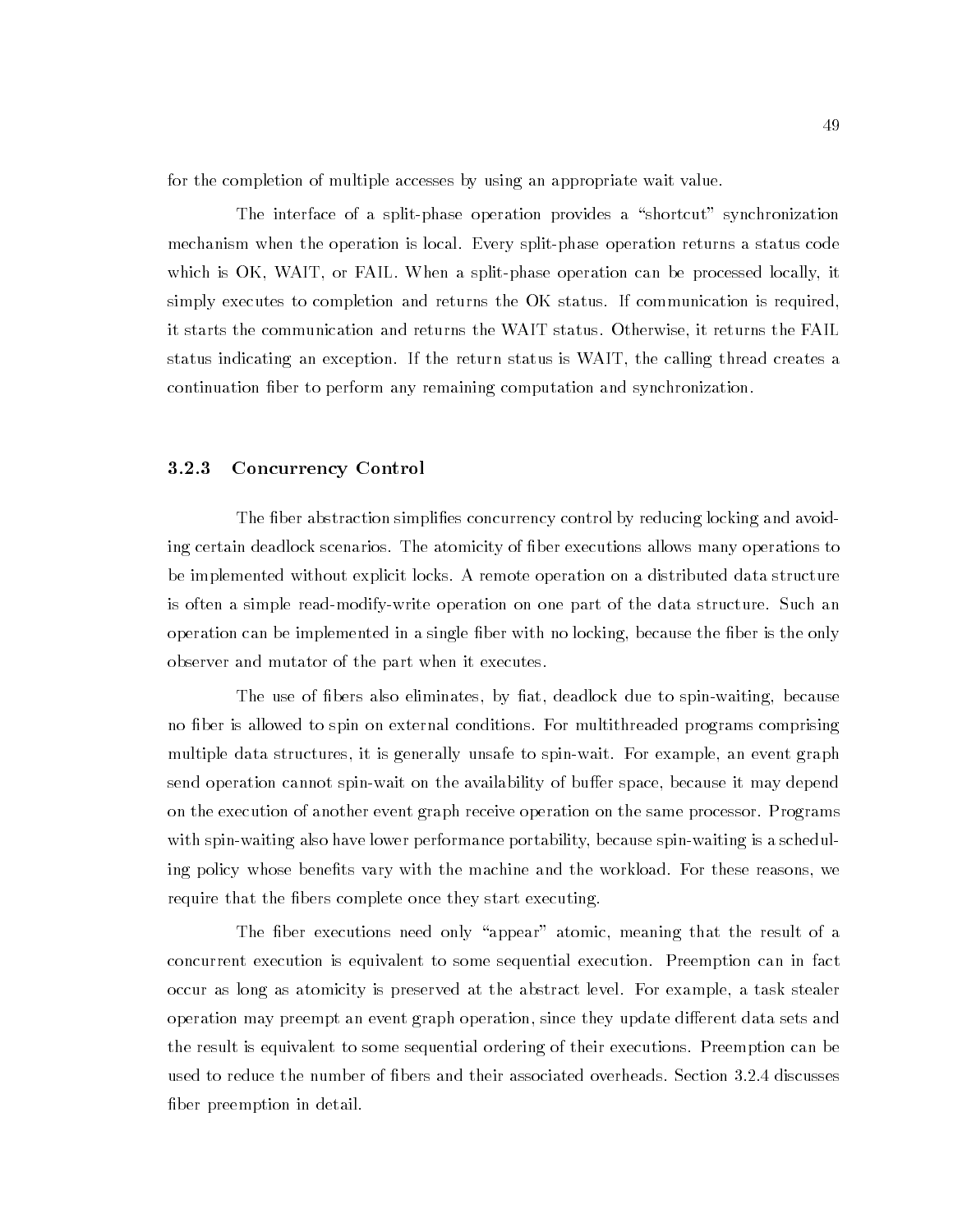#### 3.2.4 Scheduling

The best scheduling policy for the fibers depends on the workload. For example, in speculative computations, bers that are more likely to lead to useful work should be scheduled in preference to other bers to avoid redundant work. In dynamically load balanced applications, bers requesting work for idle processors should be given higher scheduling priority than local computation fibers. Instead of providing the programmer with a fixed set of scheduling policies, the runtime layer provides the mechanisms that allow the programmer to write *customized schedulers*. For example, in the CSWEC program, the customized scheduler can examine the state of simulation to determine when deadlock detection should take place.

Figure 3.4 depicts the scheduling hierarchy of the runtime layer. The top-level scheduler is responsible for dispatching the fibers for executions. It selects the next fiber by making queries to the customized schedulers. The programmer specifies the customized scheduler to use for a fiber upon its creation. When a fiber is enabled, the runtime layer simply hands off the fiber handle to its designated scheduler. The customized scheduler enforces its own scheduling policy by giving back the fiber handles to the top-level scheduler in the appropriate order. Multiple customized schedulers can be present at the same time to schedule different types of fibers.

A customized scheduler is an arbitrary data structure with two required operations: deposit and select. The deposit operation takes a fiber handle and stores it in the scheduler's internal data structure such as a FIFO or a priority queue. The select operation chooses a fiber handle and deletes it from the data structure. The programmer specifies the deposit operation for use when creating a ber. The programmer also registers the select operation with the runtime layer so that it is invoked periodically by the top-level scheduler.

In addition to the user-defined schedulers, the runtime layer provides three default schedulers: *urgent, FIFO*, and *preemptive*. The top-level scheduler always pick fibers from the urgent scheduler if available. The urgent scheduler is used for system threads such as the message handlers and other high-priority application threads such as those that migrate work to idle processors. The FIFO scheduler is a simple first-in-first-out scheduler for use as the default when the fiber does not require sophisticated scheduling. The preemptive scheduler is used for fibers that can preempt the executing fiber.

Preemption is used primarily as a performance optimization. When a preemptive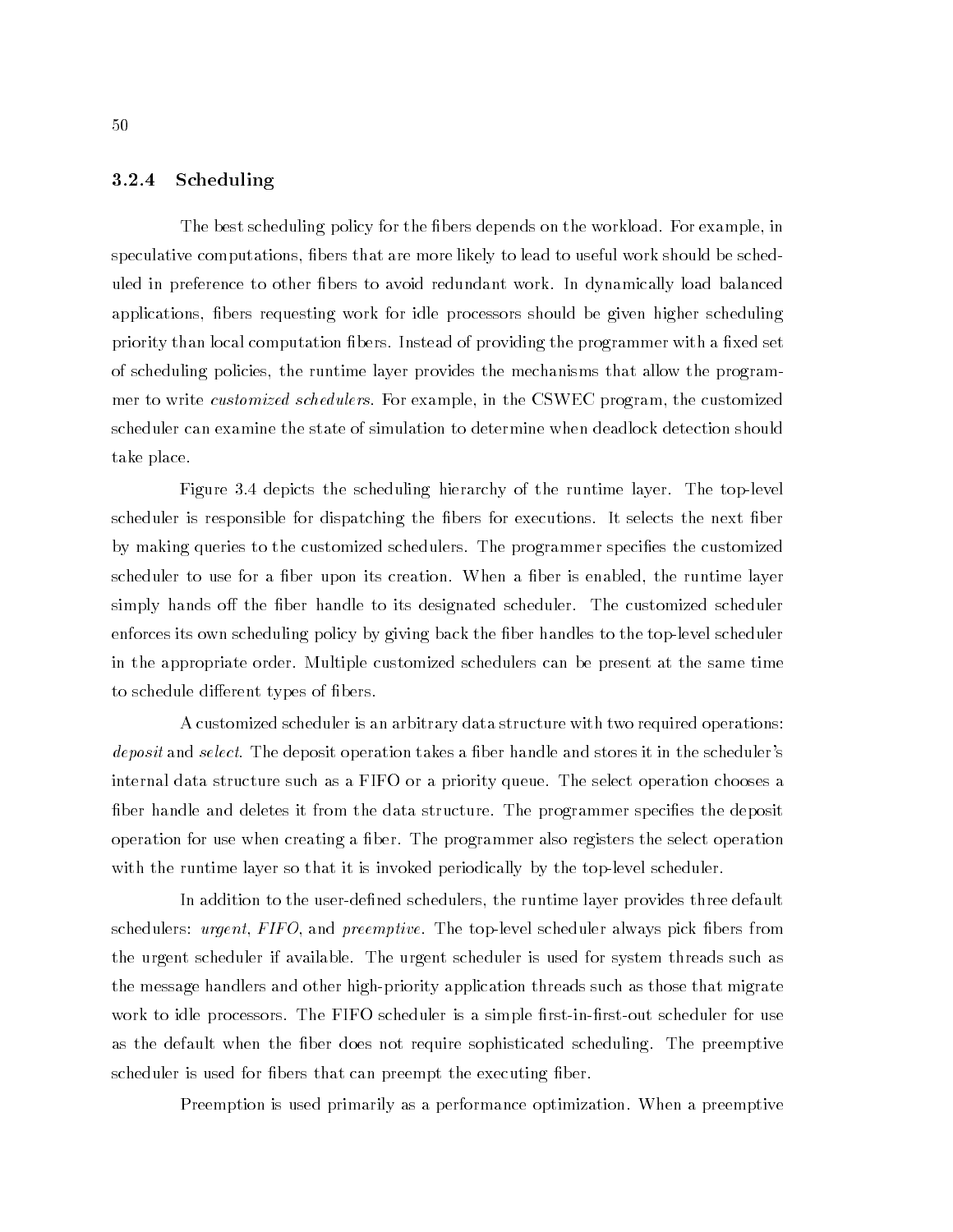

Figure 3.4: Scheduler hierarchy of the runtime layer.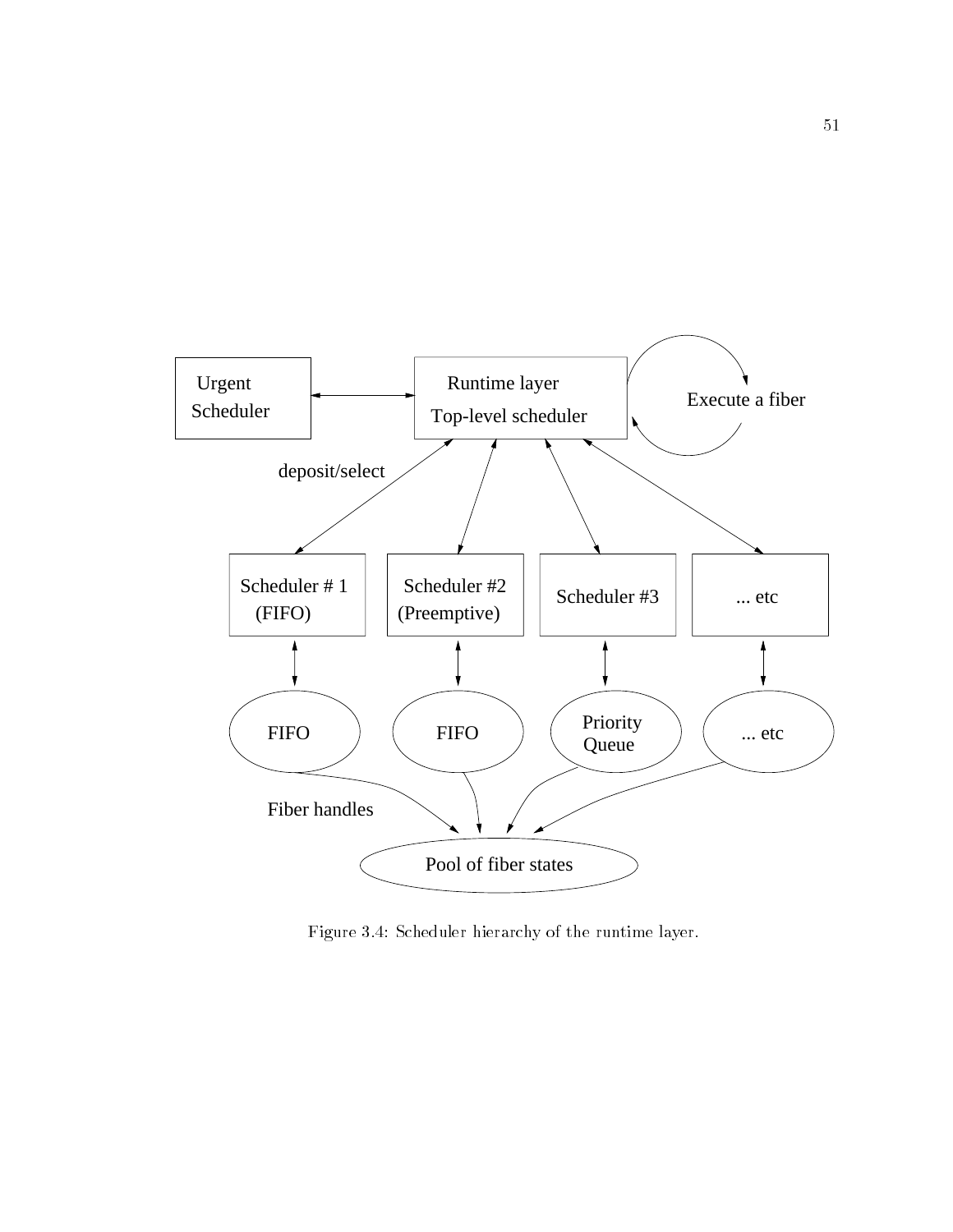fiber is enabled, it simply starts executing in the enabling fiber's context without requiring state allocation and dispatching. A few restrictions are made to make this optimization possible while preserving the fiber semantics: the preemptive fiber cannot modify its arguments, cannot have continuations, cannot cause starvation of other fibers, and cannot disrupt the atomicity of the executing fiber. The first two restructions are easily enforced in programming the fiber. The third restriction states that number of preemptive fibers cannot grow indefinitely and requires the programmer to check for recursive fiber invocations. The last restriction is more subtle. It requires the programmer to know when a preemptive fiber may execute<sup>2</sup> and carefully code the related fibers to preserve atomicity. Because of the sophistication of use, preemptive fibers are mostly used by the library programmer in highly optimized data structures. Sections 5.1.2 and 5.1.5 demonstrate the use of the preemptive scheduler.

When the urgent scheduler has no fibers, the top-level scheduler picks fibers from the other schedulers in a round-robin manner. If a fiber is scheduled by a fair scheduler, the runtime layer guarantees that it executes eventually unless the program terminates, as long as the number of urgent and preemptive fibers does not grow indefinitely,

Summarizing the above, the Multipol runtime layer decouples scheduling policies from the main application code by localizing scheduling in the implementation of the customized schedulers. The programmer can tune the scheduling policies for performance without restructuring the main application code.

#### $3.3$ 3.3 The Communication Layer

The runtime layer provides a variety of portable communication primitives for expressing irregular communication patterns. We classify the primitives into asynchronous communication primitives, which are used in asynchronous applications such as the CSWEC timing simulator and the Phylogeny program, and bulk communication primitives, which are used in bulk synchronous applications such as the EM3D program.

#### 3.3.1 Asynchronous Communication Primitives

The runtime layer allows the program to invoke an arbitrary fiber on a remote processor. The primitive is similar to creating a local fiber, except that no fiber handle is

 $2$ To be precise, a preemptive fiber may execute whenever it is enabled or when the network is serviced.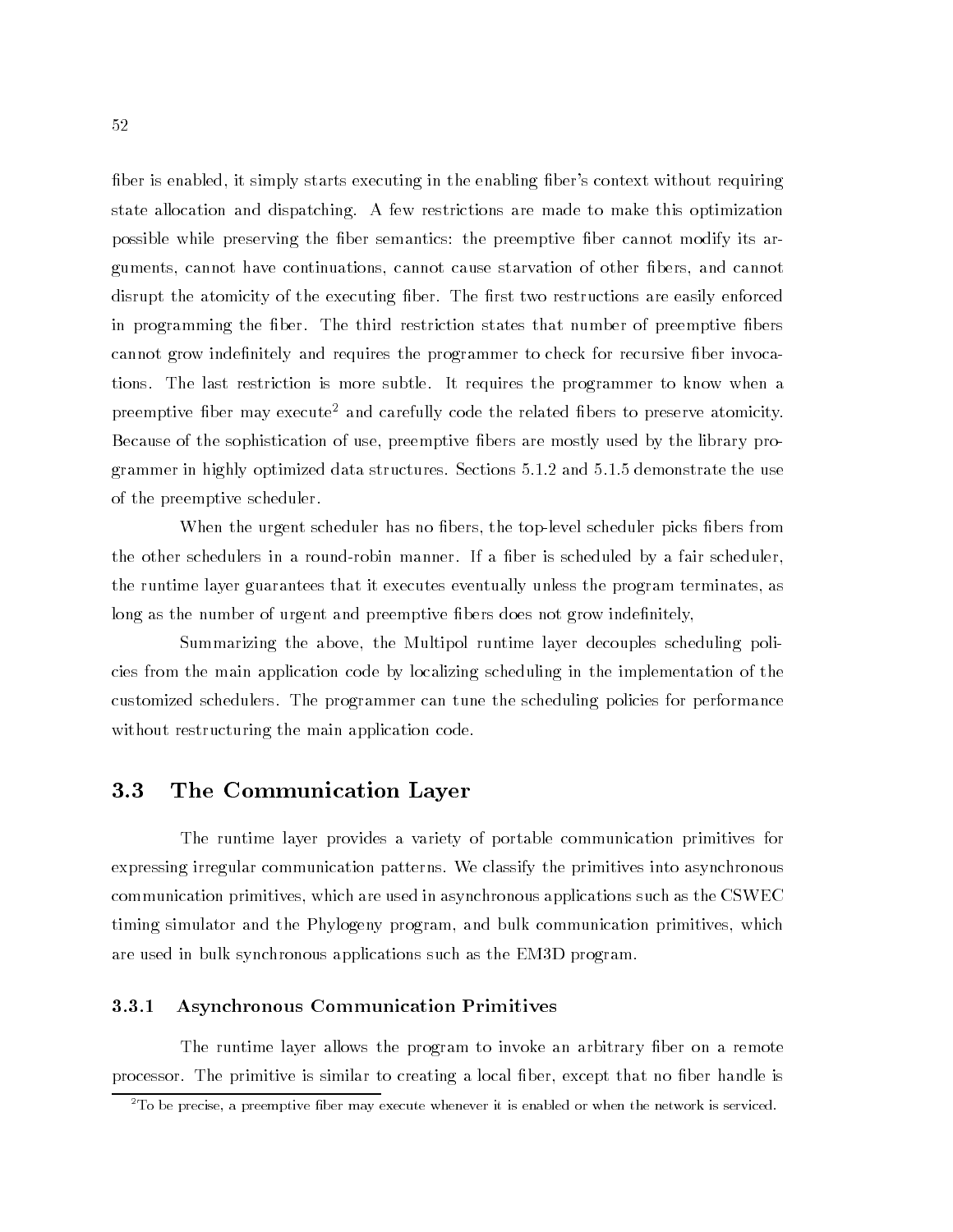returned and the fiber is enabled immediately upon its arrival at the processor. The fiber invocation does not require any acknowledgement from the remote processor. It returns immediately after the fiber state is copied into an internal message buffer so that the caller can proceed with other computation. The runtime layer guarantees that the fiber invocation takes place eventually unless the program terminates.

A split-phase operation can be implemented by a sequence of local and remote fiber invocations as follows. First, the interface function of the operation takes the user arguments and computes the processor partition with the requested data. If the access can be satisfied locally, the function synchronizes with the caller as describe in Section 3.2.2. Otherwise, it creates a continuation ber and forwards the request and the continuation to the remote processor by invoking a fiber. The remote fiber accesses the data and replies with the result by invoking another fiber on the requesting processor, which synchronizes with the continuation fiber to resume the remainder of the operation.

Remote fiber invocation is similar to the notion of an active message, in that both allow the programmer to start computation on a remote processor. Other than that basic similarity, the two mechanisms are quite different. Active messages are designed as an efficient network layer, not as a computational abstraction [vECGS92], and are insucient for implementing remote operations in the follow respects. First, active messages take a fixed number of arguments (typically 4 words) for efficiency, and leave the problems of buffer allocation and fragmentation to the upper-level software. A later version of active messages called generic active messages (GAM) [CKK+ 94] allows the programmer to invoke the message handler with an arbitrary number of arguments, but the upper-level software is still required to allocate the storage prior to the communication. Second, the handler code must follow a request/reply protocol to avoid network level deadlock [vECGS92]. For example, a handler invoked by a request message cannot send another request message. The protocol limits the types of accesses that can execute in a handler. Finally, the scheduling of the handler code is coupled with the delivery of the message, which makes it difficult to implement other scheduling policies. Because active message handlers may execute whenever the network is serviced, it is also difficult to enforce concurrency control. For example, local computation may be preempted by an arbitrary active message handler when it polls the network. Buffering of messages is often required to enforce atomicity without causing network congestion, due to disabled interrupts or insufficient polling.

The runtime layer separates the use of remote fibers and network handlers such as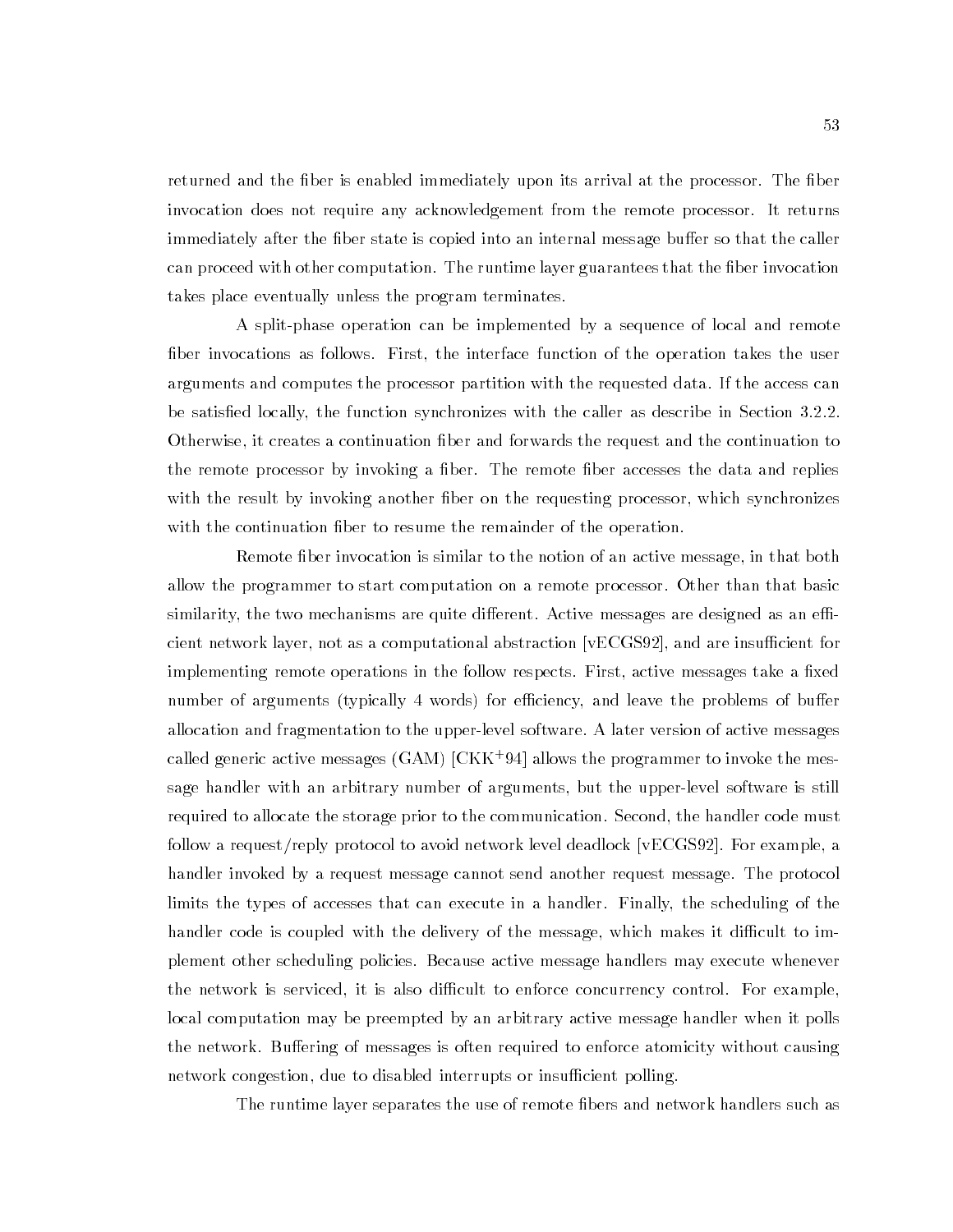active messages. Remote bers are used to perform computation, while network handlers are used to efficiently transfer data between processors and post fibers. Interrupts or polling need be disabled only in a small set of system routines such as memory allocation and ber manipulation. The fibers can send or receive arbitrary messages without compromising atomicity or causing network deadlock.

#### 3.3.2 Bulk Communication Primitives

Bulk communication primitives such as bulk read, bulk write, and bulk store transfer blocks of memory between the processors. They provide a global address space on a distributed memory machine, where a memory location is uniquely identied by its local address and its processor identifier.

The read and write accesses are split-phase, and they increment a counter when the transfer is completed. The store access returns immediately without waiting for the transfer to take place, and it increments a counter when the source memory can be safely reused. Upon completion of the transfer, a fiber is invoked on the receiving processor with the destination address. The fiber may reply to the sender with an acknowledgement message, although a more typical scenario is to acknowledge multiple store operations at the end of a phase, such as in the EM3D program. The bulk accesses in our runtime layer are modeled after the Split-C [CDG+ 93] bulk accesses and the GAM [CKK+ 94] store operation, except that our primitives have a split-phase interface that is integrated with the Multipol thread layer.

#### 3.3.3 Implementation and Optimization

The communication primitives are translated into the machine primitives by the communication layer, which handles buffer allocation and flow control. The communication layer also attempts to optimize the handling of the messages based on their sizes and scheduling semantics.

All messages generated by the communication primitives are put into four categories depending on their sizes and the underlying machine characteristics. They are handled differently by the communication layer as shown in Figure 3.5.

Large messages are those that transfer more data than the aggregation threshold, the desired physical message size for achieving good communication bandwidth. Because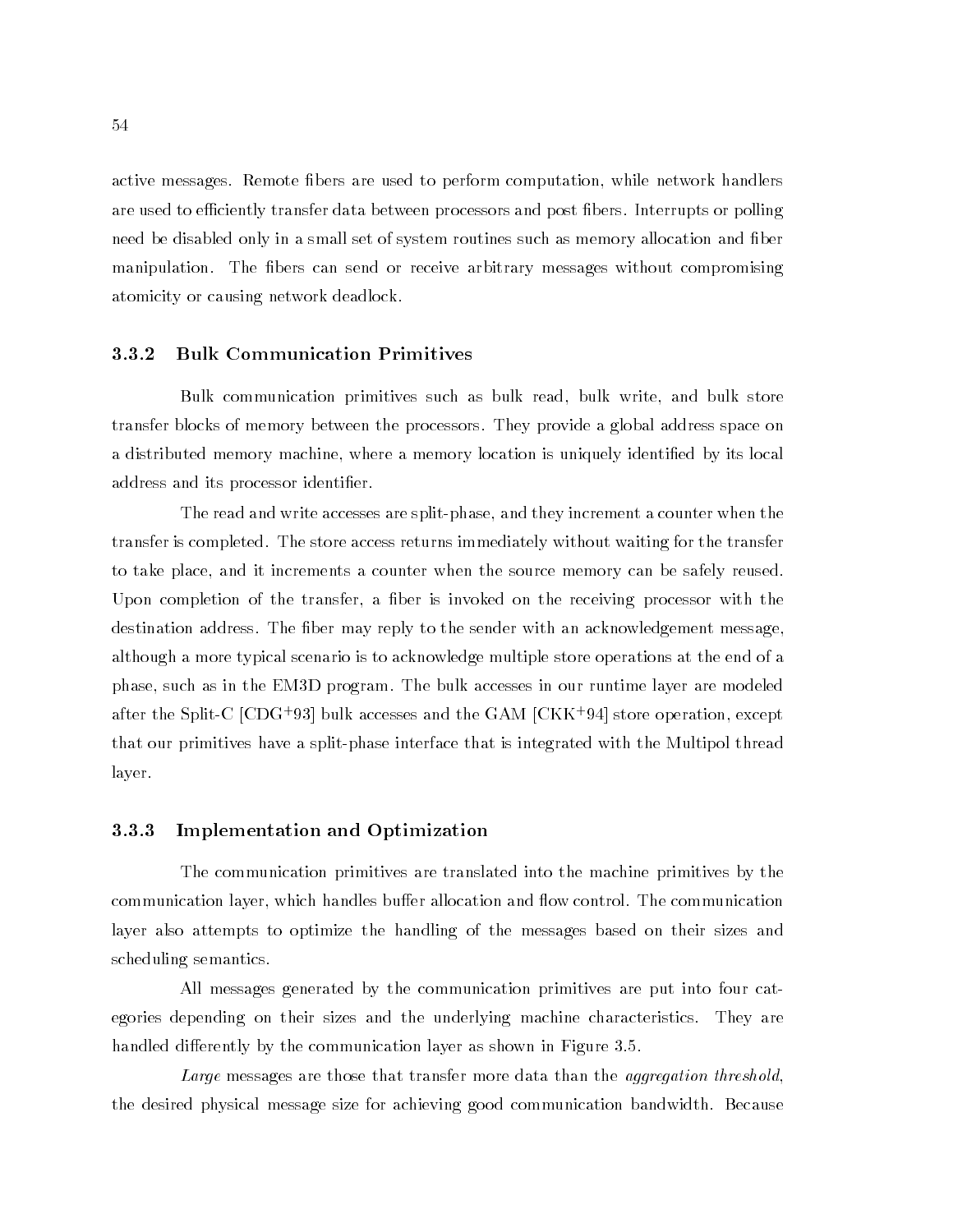

Figure 3.5: The structure of the message layer.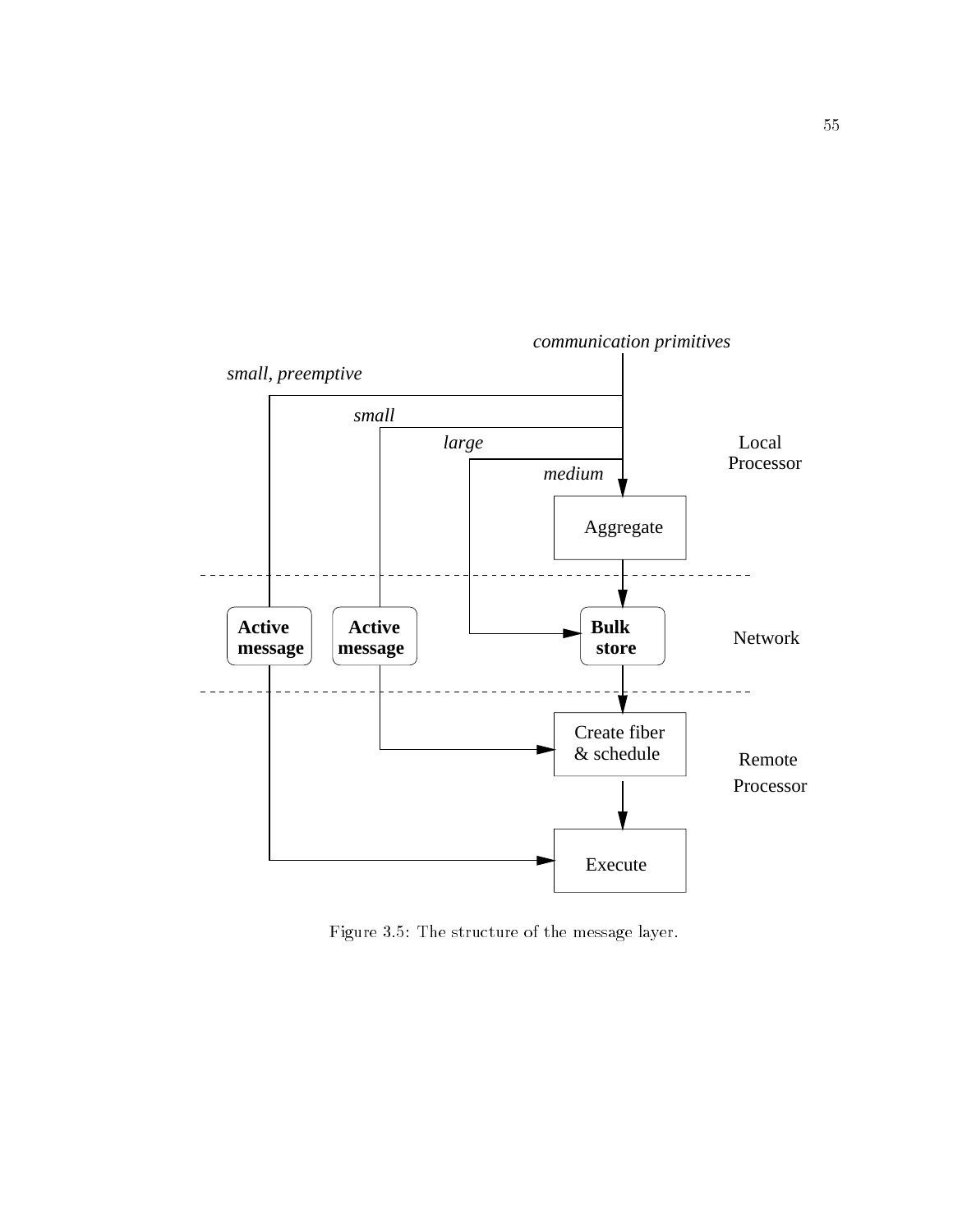large messages have good overhead-to-payload ratios, they are sent immediate without further aggregation. For example, the EM3D program contains mostly large messages and it would achieve the same performance with or without message aggregation.

*Medium* messages are those smaller than the aggregation threshold but larger than an active message (e.g., 4 words). Such messages have poor overhead-to-payload ratio if they are sent separately. Therefore, the communication layer accumulates medium messages in a internal buffer and sends the aggregated message in bulk when the size of the buffer exceeds the aggregation threshold. The runtime layer guarantees the messages are delivered eventually by flushing the buffer to the network when the processor runs out of fibers to execute, or when a certain number of bers have executed since the last communication event. The programmer may also flush the message buffer explicitly.

Message aggregation uses excess parallelism to reduce the communication startup overheads. Figure 3.6 shows the effect of message aggregation on the performance of the CSWEC program running on the Sparc cluster and the CM5. The results shows that message aggregation can have a signicant impact on machines with large communication start-up overhead, such as the Sparc cluster, but it has a much smaller effect on machines with low communication start-up overhead like the CM5. Aggregating messages may increase the latency of synchronization events and even increase total running time. This tradeoff between overhead and latency will be discussed further in Chapter 5.

A small message fits in an active message. On machines that support efficient active messages, small messages are sent directly as active messages to save the buffer allocation and flow-control overhead. For remote fiber invocations, the active message handler simply creates the fiber and deposits the arguments into the fiber's state. If the fiber is scheduled by the preemptive scheduler (called a small preemptive message), the active message handler may directly execute the fiber code to avoid the costs of creating a new ber. This optimization is similar to the idea of optimistic active messages [WHJ+ 95].

### 3.4 System Data Structures

The runtime layer provides two system data structures: the distributed ob ject manager for naming distributed objects and the snapshot data structure for taking snapshots of distributed ob jects.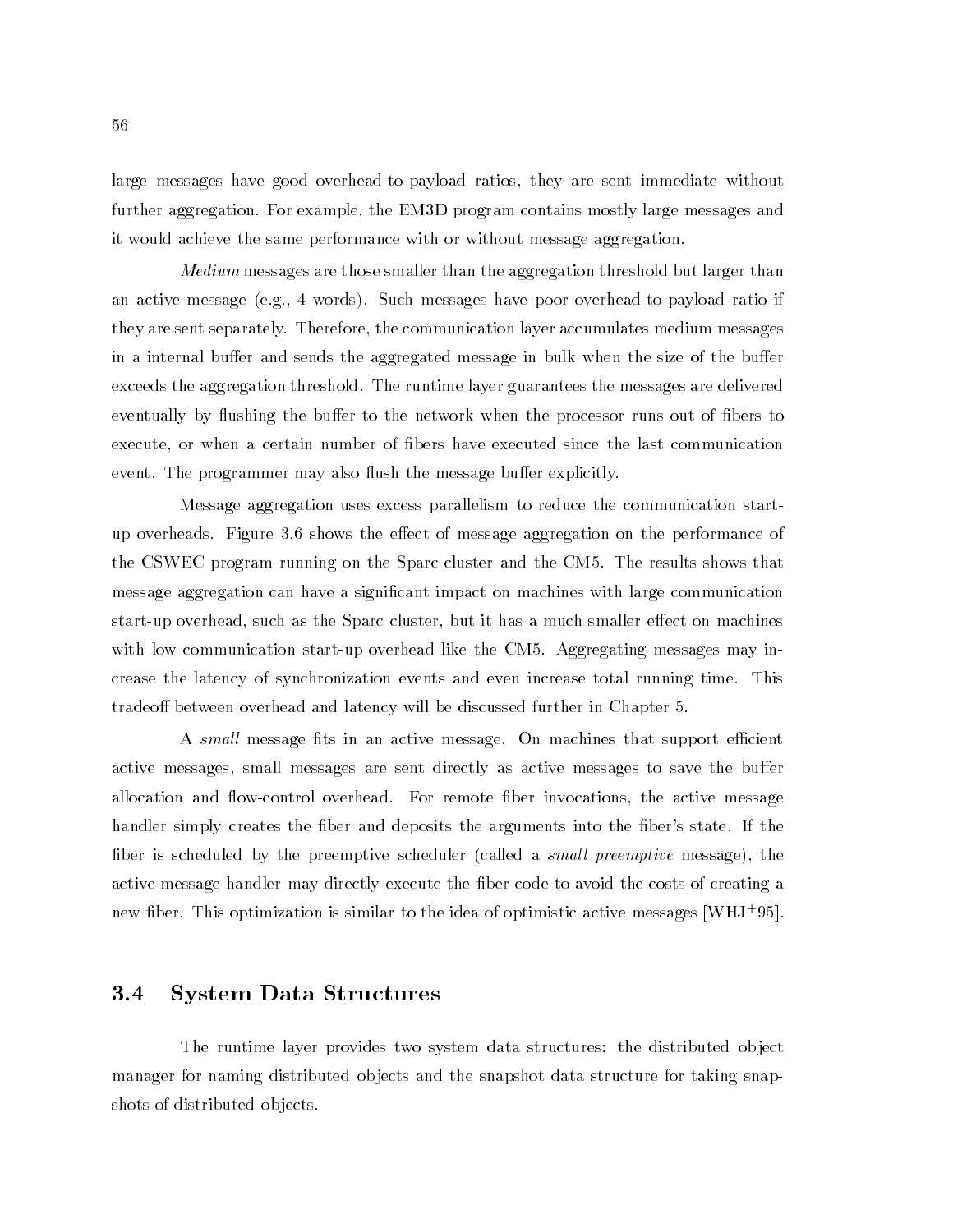

Figure 3.6: Effect of message aggregation on the Sparc cluster and the CM5. The graph shows the reduction of running time (percentage) due to message aggregation.

#### 3.4.1 Distributed Ob ject Manager

The distributed object manager provides primitives for naming, creating, and accessing data structures that are distributed over multiple processors.

An instance of a distributed data structure is called an *object*. The storage for an ob ject is partitioned over all the processors in the system. The partitions are logically strung together by the ob ject's unique name, which is allocated by the distributed data manager.<sup>3</sup> The data structure also provides primitives for mapping an object name to its partition address on the local processor.

The data structure also provides global operations on the partitions of an ob ject, such as split-phase barrier and reduction. The global operations are used to synchronize the threads that access different parts of the the same object. Multiple global operations on different objects can take place at the same time, which makes it easy to compose data structures. For example, in the Phylogeny program, a barrier operation can be performed on the task stealer ob ject to detect termination when another barrier operation for combining the failure stores is taking place.

 $3$ The distributed object manager reserves a collection of names for direct allocation by the application programmer.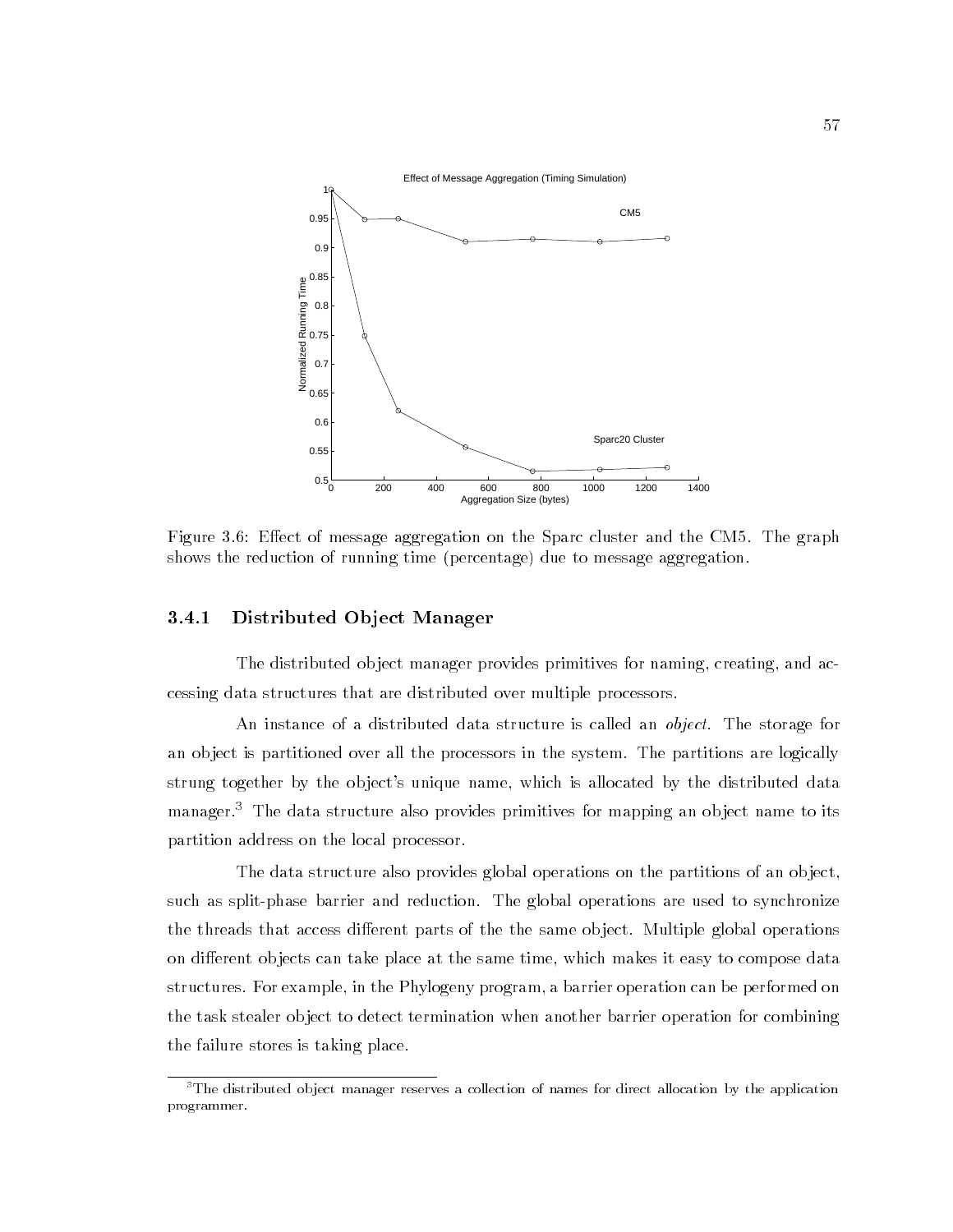#### 3.4.2 The Snapshot Data Structure

The snapshot data structure provides a uniform interface for taking "consistent" snapshots on the states of distributed ob jects. The snapshot of a distributed ob ject is consistent if it corresponds to some state of the ob ject when no mutating accesses are in progress: all mutators have either completed or have been suspended before causing any side-effect.

Because the processors are independently scheduled, taking a consistent snapshot requires coordinating the accesses issued by different processors. The snapshot data structure provides a general coordination mechanism that creates a window of time when the ob ject state is guaranteed to be consistent. The mechanism can be applied to any type of ob ject. It can also be used for the snapshot of the collective state of multiple ob jects.

The definition of a mutator access is dependent on the data structure and the property of interest. For example, in detecting the termination of a task stealer ob ject, the only mutator access is the task migration operation. The task add operation, task remove operation, and other local computation can proceed concurrently with the snapshot operation without disrupting termination detection as described in Section 2.2.3.

The interface of the snapshot data structure allows the programmer to define mutator accesses as follows. First, one snapshot ob ject is associated with each property to be detected, such as the termination of a task stealer ob ject or the completion of all insert accesses of a hash table object. The name of the snapshot object is then used by its corresponding mutator accesses to register their state of execution. Those accesses that do not use the snapshot ob ject are classied as non-mutators, and they can executely concurrently with an on-going snapshot operation. For example, to detect termination, the task migration operations must register their status with their associated snapshot ob ject, while the task add and remove operations can proceed as usual. The same snapshot ob ject can be used by different objects to glue together their states. For example, two hash tables can share the same snapshot object, so that their sync operations return when the insert accesses on both hash tables have completed.

To guarantee the progress of a snapshot operation, each mutator access must obey the following protocol. Before an access causes any side-effect on the property of interest, it must call the *query* operation on the snapshot object to determine if it can proceed with the mutation. If the return value is OK, the access calls the *execute* operation on the snapshot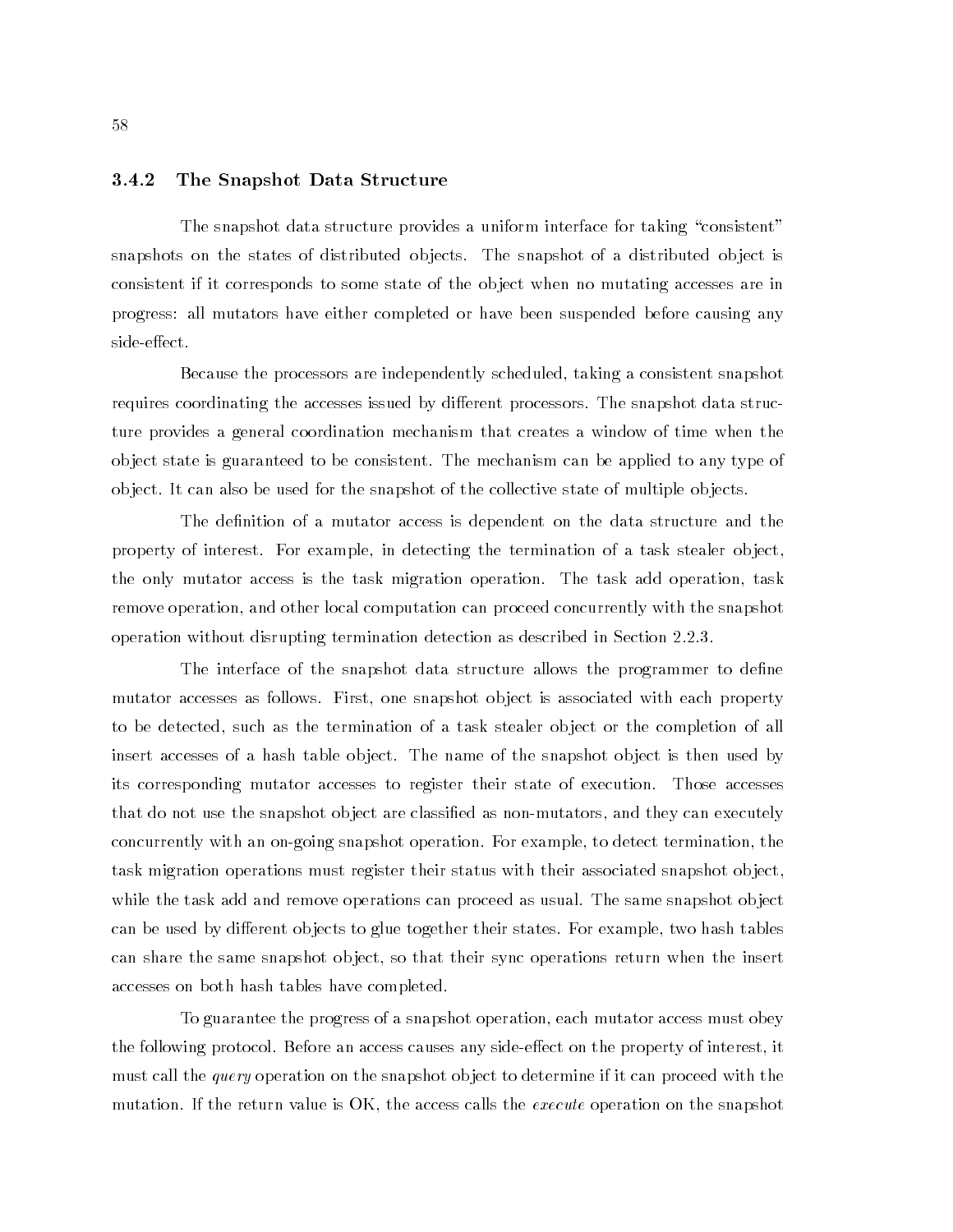object and resumes execution. The *execute* operation informs the snapshot object that a mutator access is in progress. Once the access starts to mutate the ob ject, it must guarantee to complete in finite time. When an access completes, it calls the *complete* operation on the snapshot object to declare its completion. The execute and complete operations may be called by different processors if the access involves remote computation.

If the query operation returns WAIT, a snapshot operation is already in progress and the access must suspend itself by creating a continuation ber. The access then calls the *suspend* operation on the snapshot object with the fiber handle. The snapshot object automatically resumes the suspended access when the snapshot operation completes by enabling the continuation ber. When an access is resumed in this manner, it must repeat the protocol by issuing the query operation again.

When the client application needs to perform a snapshot, it does so in three stages. First, the client invokes the *freeze* operation on the snapshot object to temporarily "freeze" the ob jects in a consistent state. The freeze operation has a split-phase interface, which completes when all mutators that have called the execute operation on the snapshot ob ject have also called the complete operation. The client then reads the states of the objects to obtain the snapshot. The same snapshot is obtained regardless of the order in which the partitions are read, because no mutator access can modify the ob ject states when a snapshot operation is in progress. Finally, the program invokes the unfreeze operation on the snapshot ob ject to allow resumption of all suspended mutators. Figure 3.7 illustrates the three stages of a snapshot operation. The snapshot data structure handles all but the second stage, which requires client-specific code to interpret the object state.

The implementation of the freeze operation uses the global operations provided by the distributed object manager. The operation first performs a global reduction on the snapshot ob ject to compute the number of mutator accesses that have started executing. Each processor then uses a separate counter to wait for the completion of all its mutator accesses. Because the freeze operation completes as soon as the calling processor completes its share of mutator accesses, the programmer may need to perform a barrier operation after the freeze operation to ensure all processors have left the freeze stage.

The snapshot operation can also be used to perform group acknowledgement in bulk synchronous programs such as the Tripuzzle program. The snapshot data structure provides a sync operation, which waits for the completion of all previously issued accesses. The sync operation is simply a sequence of the three operations: freeze, barrier, and un-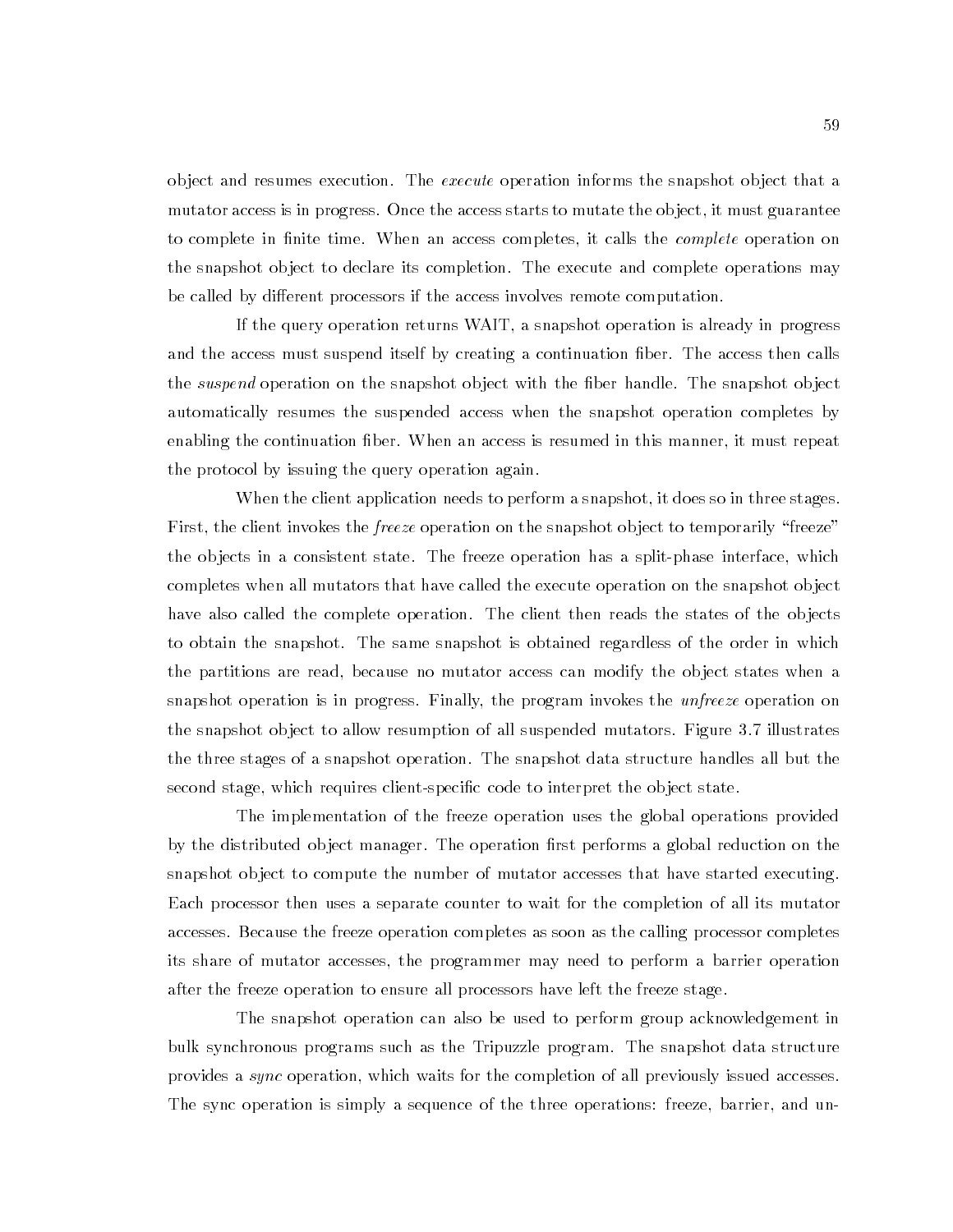

Figure 3.7: The snapshot operation. The dashed arrows string together the continuations of the same thread. The solid arrows denote the dependencies between threads. The snapshot obtained is the ob ject state after access A completes but before access B takes place.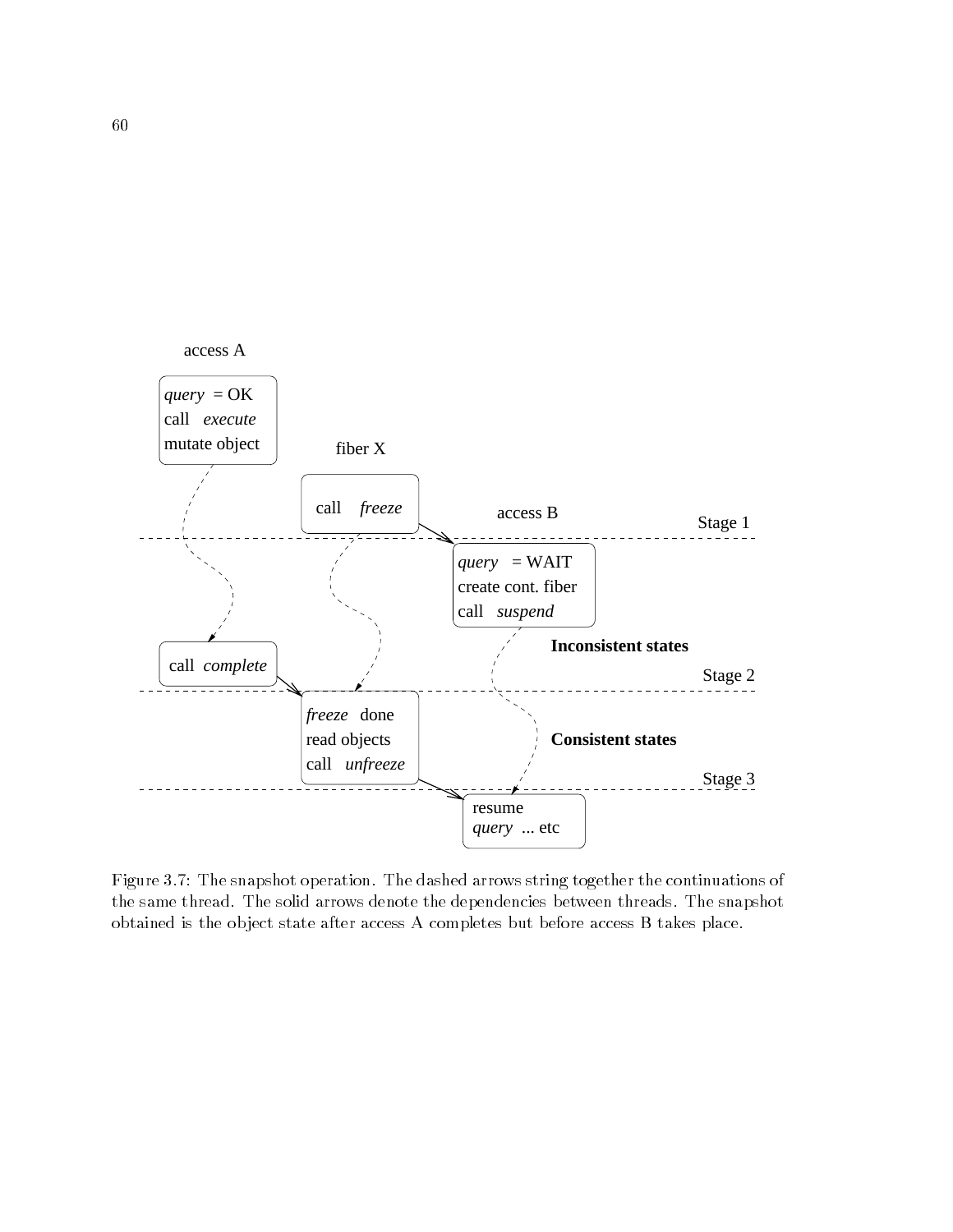freeze.

Many distributed snapshot algorithms have been proposed, notably the algorithm by Chandy and Lamport [CL85] for distributed FIFO channels. The Multipol snapshot data structure is different from these algorithms in that it has stronger semantics. The data structure does not simply return an arbitrary snapshot; it returns a unique snapshot which corresponds to the state of the distributed object when the freeze operation is invoked plus the updates performed by the mutators that have started execution before the freeze operation. The data structure is also more versatile in that it allows the programmer to take a snapshot of the high-level state of the object by defining the appropriate mutator accesses. However, the stronger semantics prevents the snapshot algorithm from being incremental - all new mutator accesses are suspended when a snapshot operation is taking place. The data structure also imposes more restrictions on its use to ensure progress.

## 3.5 Implementation of the Communication Layer

The runtime layer is highly portable because it is built on a common machine interface. Porting the runtime layer to a new machine involves implementing a *main* procedure for starting up the processor programs, defining a few runtime constants, and implementing a small set of bulk communication primitives such as barrier, read, write, and store. Most of the communication primitives are themselves built on the bulk store primitive.

The machine interface also defines some "short-cut" primitives for implementing the optimizations described in Section 3.3.3. The communication layer calls these primitive to determine if a message can be sent efficiently as a small or preemptive message. The shortcut primitives encapsulate knowledge of the underlying machine, so the communication layer is free of any machine-dependent code.

The runtime layer has been ported on three types of communication libraries: active messages (CMAML), cooperative message passing (MPLp, NX), and BSD sockets using the TCP/IP protocol stack. We reuse code from GAM [LC95, CKK<sup>+</sup> 94] and libsplitc [Lun94], the communication library for the Split-C language [CDG+ 93]. Most modications to their code are for integrating the the communication primitives with the Multipol thread layer. In the paragraphs that follow, we sketch the implementation of these ports and describe the source of their overheads. We only present the store primitive, because read and write are implemented in terms of store.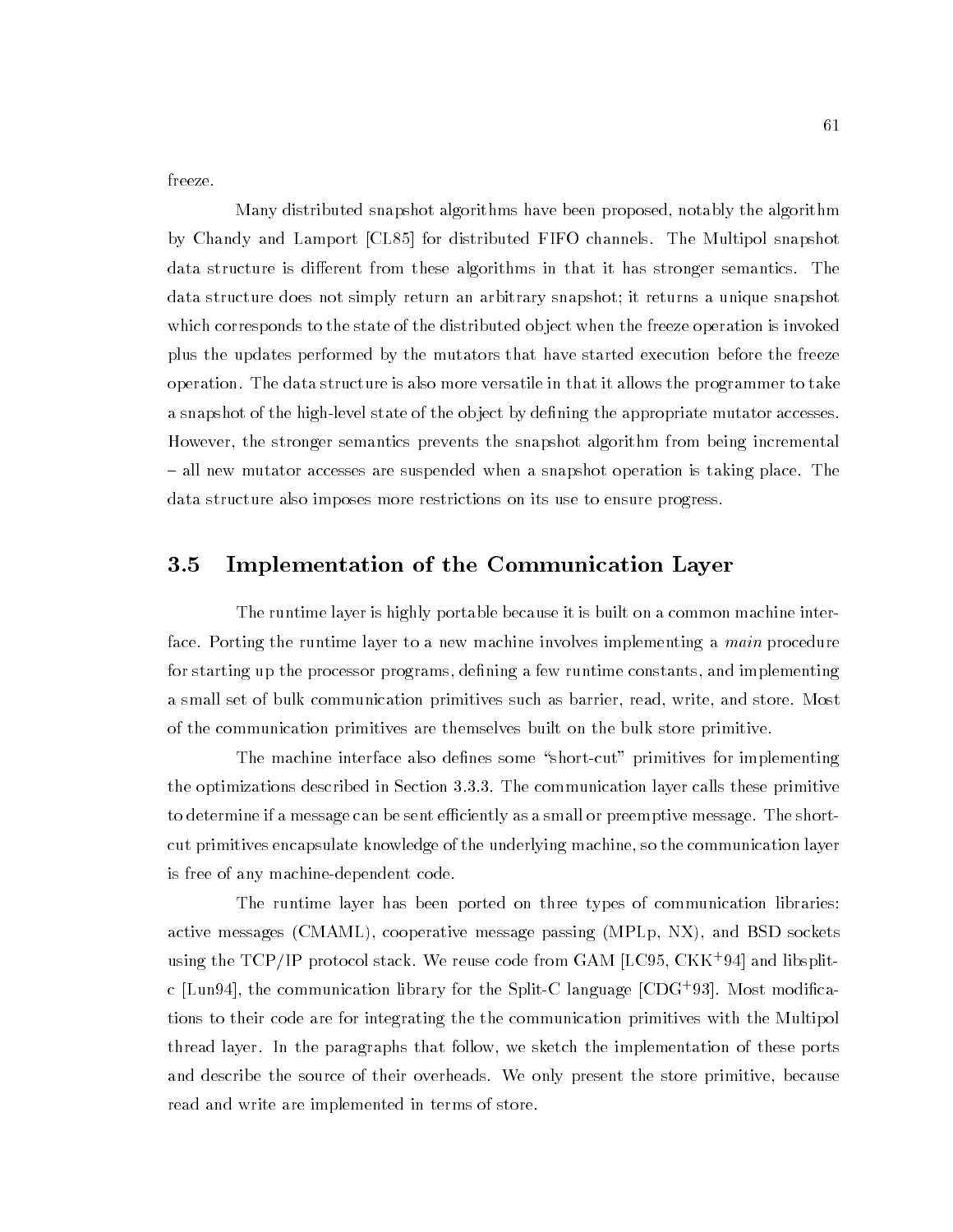#### 3.5.1 Active Messages

We implemented the store primitive on top of the CMAML active messages. Performing a store operation requires the following steps. First, the sending processor sets up the local state for the transfer and sends an active message to open a "segment" on the receiver processor. The segment is used to check the completion of the transfer because the network may reorder active messages. The store operation then returns immediately so that the program can proceed with other computation. The segment implementation is modeled after the implementation of active messages by Thorsten von Eicken [vECGS92].

Upon receiving a send request, the receiver sets up a segment and replies the sender with the address of the segment using another active message. When the sender receives the reply, it fragments the message into 4-word packets and injects them into the network. After the network has received the entire message, the sender synchronizes with the caller so that the send buffer can be reused. When the receiving processor receives the entire message, it creates the specified fiber and frees the segment.

The communication start-up overhead of the store operation is from the active messages used to set up the segments.

#### 3.5.2 Cooperative Message Passing

In the cooperative message passing model, both the sender and the receiver are required to initiate the communication, because the receiver determines the destination address of the message. The model creates difficulties for implementing one-way communication such as the store operation.

We reuse most of the libsplit-c code for NX and MPLp. The implementation is similar to the CM5 implementation, except that a receive message must be explicitly posted when setting up a segment. Because of the multithreaded execution model, a Multipol programs may have multiple store operations outstanding between the same pair of processors. To match the send operation with the appropriate receive operation, we use the *message* tags provided by the native communication libraries. A receive operation always removes the message posted by a send operation with the matching tag.

The communication start-up overheads includes the active messages for setting up the segment and the inherent start-up overhead in the underlying libraries.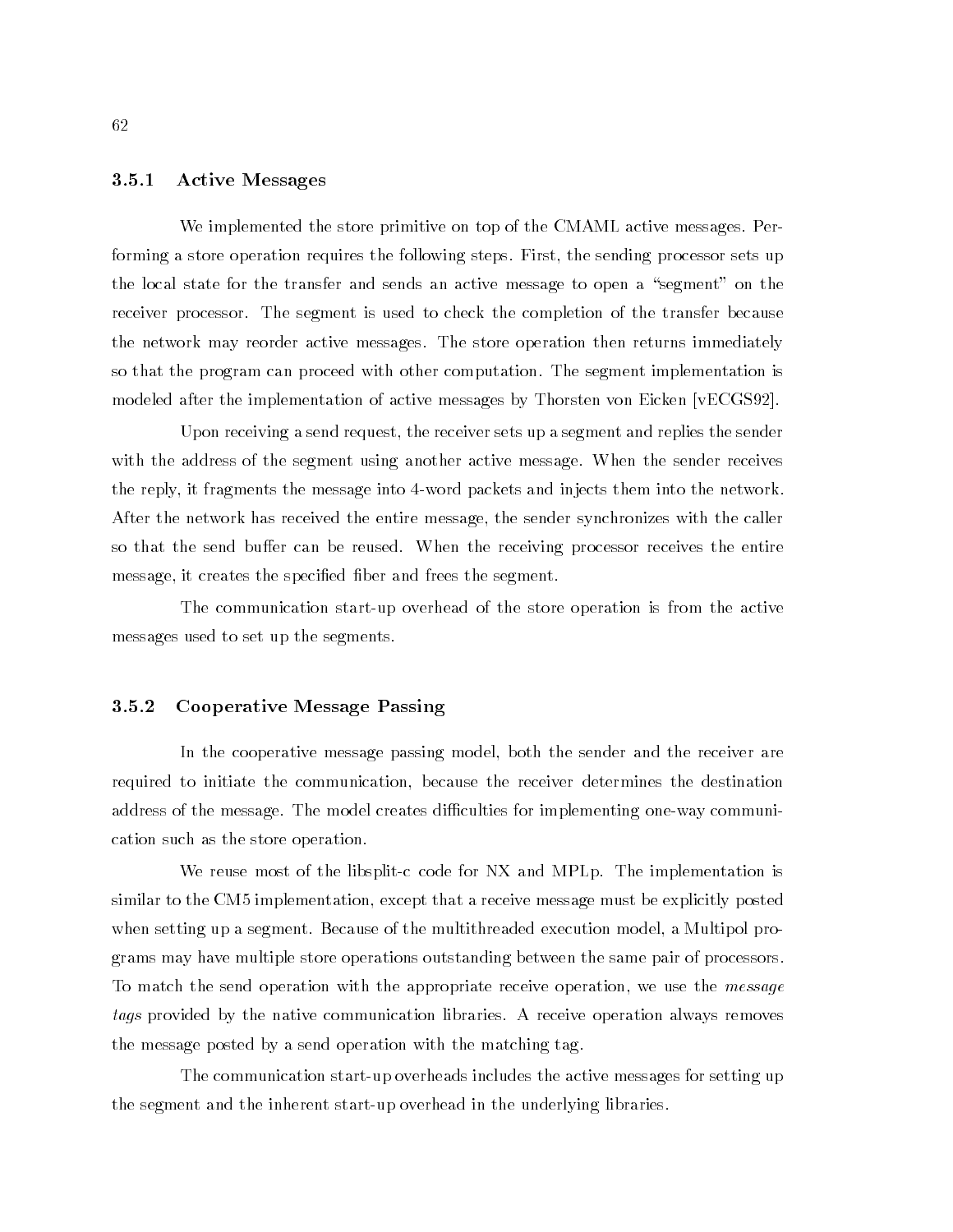#### 3.5.3 Socket

The socket implementation is based on the GAM implementation by Lok Tin Liu, where communication takes place via TCP/IP streams. The port can be used for almost any UNIX workstation. However, sockets are rather heavy-weight, and sending a message incurs at least 800 microseconds of overhead on the Sparc cluster.

## 3.6 Related Work

The fiber abstraction in the Multipol runtime layer is similar to the thread abstraction in TAM [CSS+ 91], Cilk [BJK+ 95], and Nexus [FKOT91], and the chare abstraction in  $Charm++$  [SK91, KK93]. TAM is a threaded abstraction machine for data-flow computation. TAM threads are nonblocking units of computation for latency hiding which are generated by a compiler (each thread corresponds to a basic block in the data-flow graph of a function). TAM threads also have fixed scheduling and synchronization mechanisms that are tailored to data-flow computation. In comparison, Multipol fibers are higher-level abstractions used by the programmer. They have more flexibility in scheduling and use.

Cilk threads are also nonblocking and are generated explicitly by the programmer, but they are mainly used for load balancing instead of latency hiding. The Cilk runtime layer uses a fixed load balancing and scheduling policy based on task stealing, which is similar to the works on lazy task creation [MKH91] and stacklet [GSC95]. In contrast, Multipol bers are used for latency hiding and do not migrate across processors. Furthermore, the scheduling policies for Multipol bers can be customized for a particular application. For example, the CSWEC program uses a customized scheduler that inspects the state of simulation to determine if a deadlock detection thread should be scheduled.

Nexus threads are POSIX threads that can block on synchronization events or voluntarily yield control of the processor. An arbitrary Nexus thread can be invoked on a remote processor (called remote service request), which is similar to remote fiber invocation. Nexus targets heterogeneous computing environments and has additional overhead in the implementation, such as the packing and unpacking operations for placing data in message buffers. Nexus also has little provision for customized scheduling policies.

The chare abstraction in Charm has entry functions that can be invoked by other chares on a remote processor. Like Multipol bers, the entry functions must contain non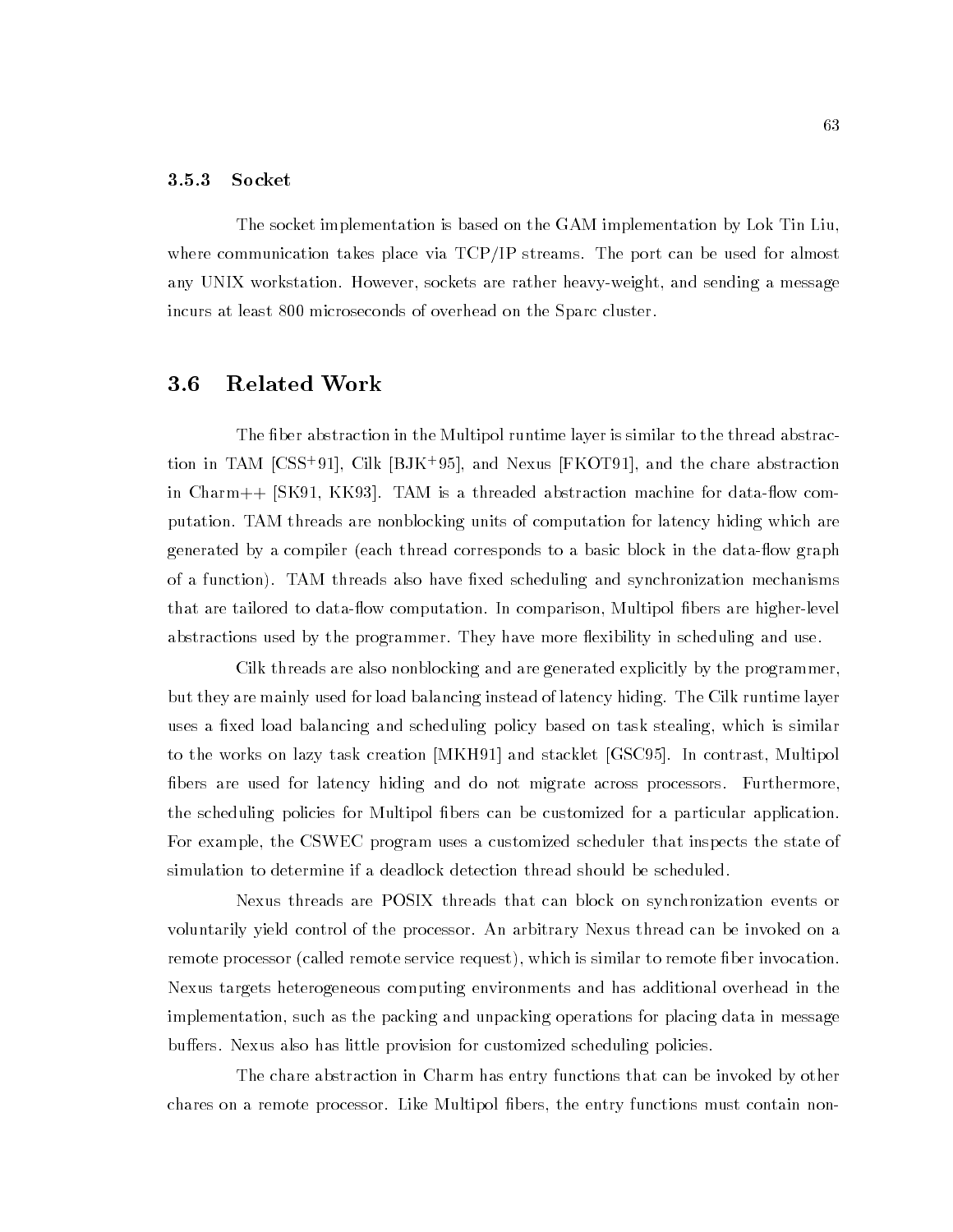blocking code. Like Cilk threads, Charm chares are also units of load balance and they may migrate across processors. The Charm system provides little support for using customized scheduling policies for the entry function invocations.

There exist many portable communication layers such as MPI (Message Passing Interface [For94] and active messages [vECGS92]. MPI provides cooperative message passing primitives for point-to-point and group communication. However, it does not provide irregular communication primitives such as remote ber invocation. Active messages are similar to remote fiber invocation, but impose more restrictions (see section 3.3.1 for detailed comparison). Neither MPI nor active messages have an integrated thread layer.

Optimistic active messages [WHJ<sup>+</sup> 95] are similar to the small preemptive messages in Multipol in that they both reduce the thread creation overhead. An optimistic active message executes as an active message until it blocks on a synchronization event, in which case a continuation thread is created to execute the remainder of the message handler. Although optimistic active messages permit the message handlers to execute arbitrary code, they do not permit the programmer to use application-specic scheduling policies.

#### $3.7$ **Summary**

The Multipol runtime layer provides infrastructure for building irregular applications on distributed memory platforms. It addresses the following issues: programmability, portability, and performance.

For programmability, the runtime layer provides the fiber abstraction for implementing distributed data structures. The atomicity of bers facilitates concurrency control, scheduling, and performance profiling. The programmer can also supply customized schedulers to enforce application-specific scheduling policies for the fibers. In addition to the basic computational abstractions and communication primitives, the runtime layer also provides infrastructure for naming, accessing, and taking snapshots of distributed ob jects.

For portability, the runtime layer provides a uniform programming interface on distributed memory platforms. Applications built from the runtime layer can run without change on a variety of machines including the CM5, SP1, Paragon, and workstation clusters. The implementation of the runtime layer is also highly portable because it is built on a common machine interface.

For performance, the runtime layer uses the excess parallelism in the application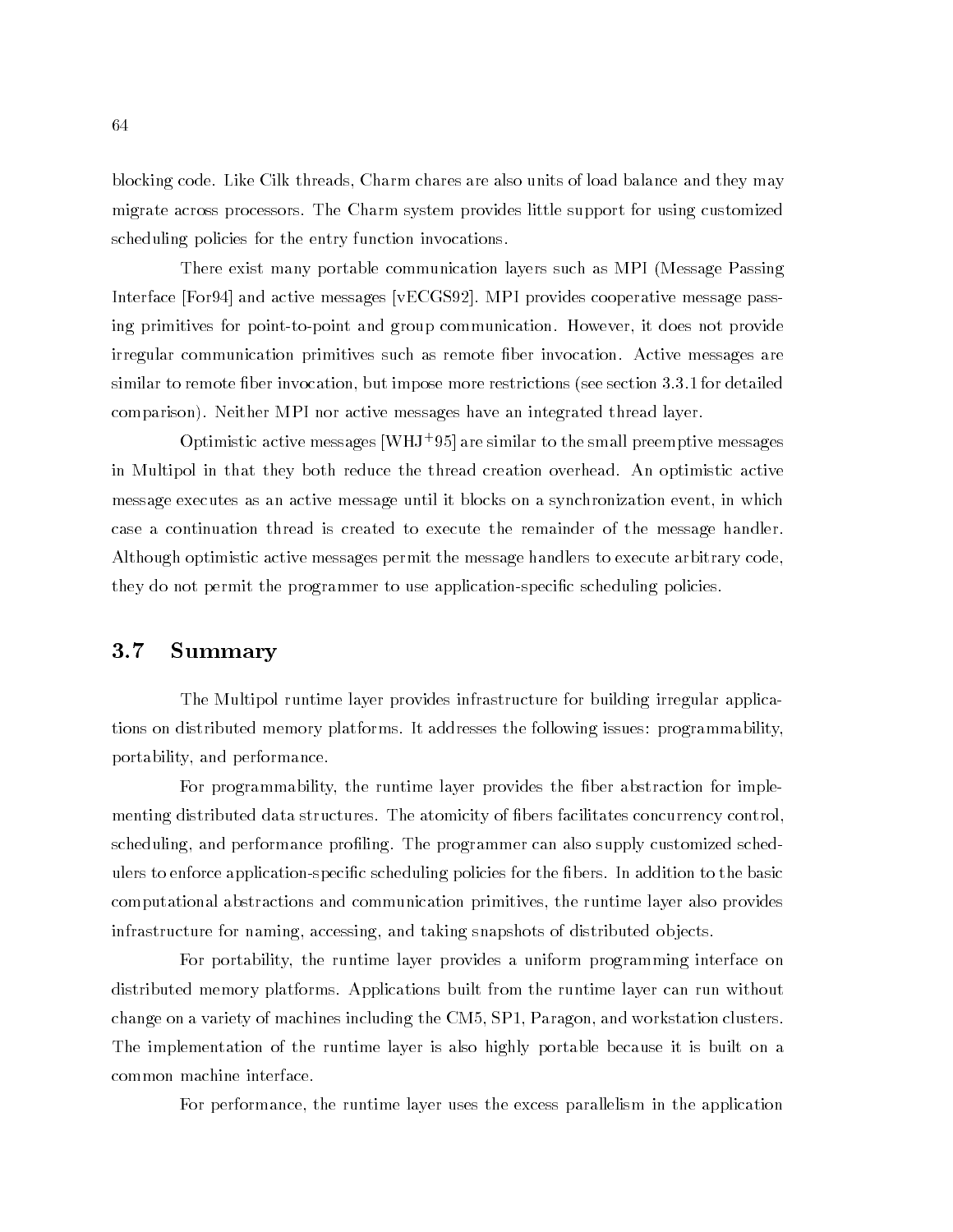to hide latency and reduce overhead. It provides a multithreaded execution model in which the latency of remote operations can be overlapped with useful computation. It also takes advantage of the scheduling semantics of the communication events and the machine characteristics to optimize communication performance. For platforms with high communication start-up overhead, the runtime layer performs automatic message aggregation to improve communication bandwidth.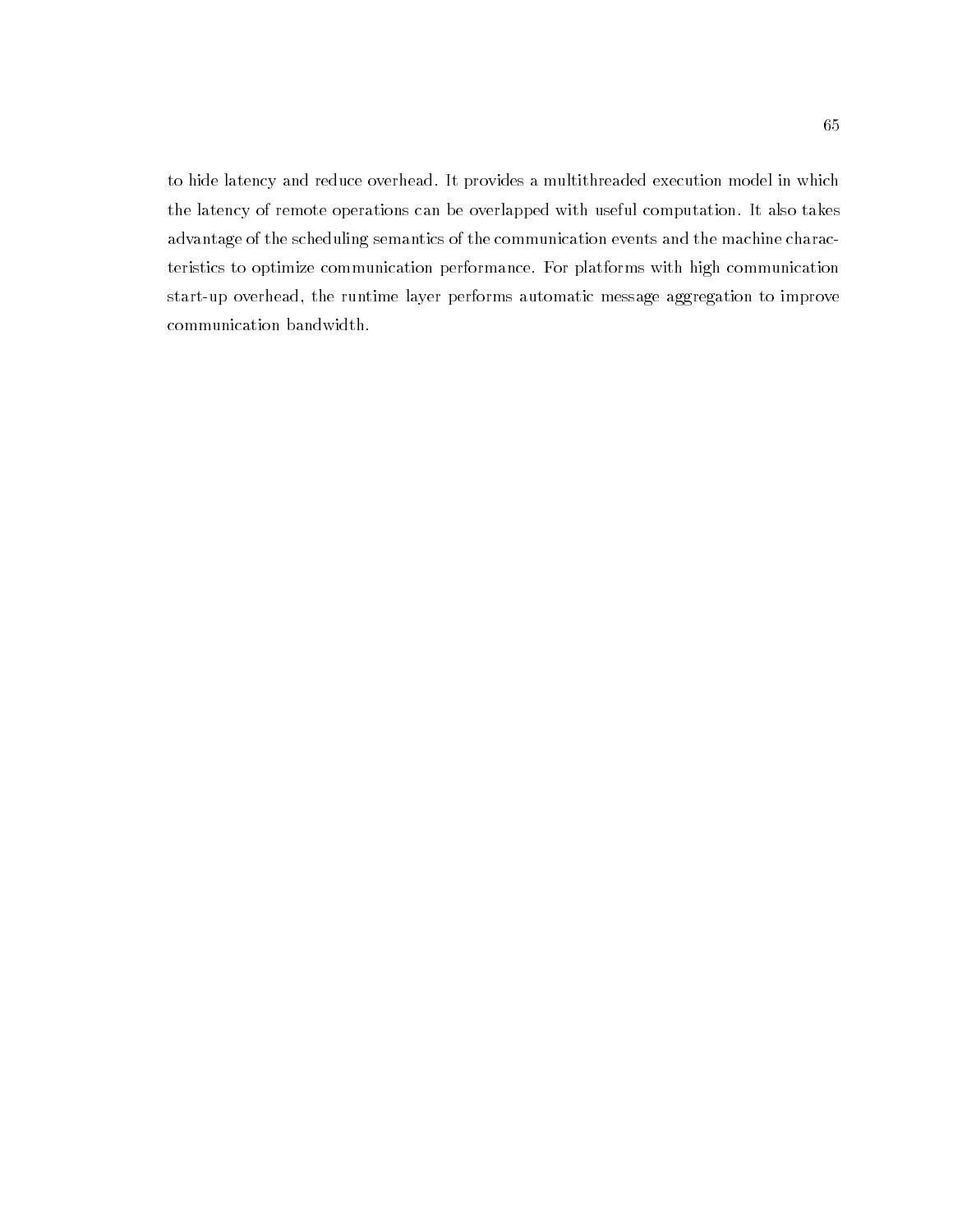## Chapter <sup>4</sup>

# Mprof: a Performance Profiling Toolkit for Multipol Programs

After the pain-staking process of debugging and testing a parallel program, the programmer's task is only half-done. To justify the additional investment in processors and networks, the parallel program must also run efficiently. Therefore, a significant amount of time spent in developing parallel programs is in performance tuning. At this stage of program development, the programmer performs experiments, analyzes the outcomes, and modifies the program to improve performance. The tuning process is especially burdensome for irregular parallel programs, because they often have unpredictable communication schedules and synchronization patterns that are difficult to characterize. To increase productivity, it is important to provide sufficient profiling information to help the programmer detect and analyze performance inefficiencies.

In this chapter, we describe a toolkit called *Mprof* for profiling the performance of Multipol applications. Our toolkit identifies the two major sources of performance inefficiency: overhead and insufficient parallelism. Overhead is measured as busy processor cycles that are unnecessary or redundant. Insufficient parallelism manifests itself in the amount of idle time caused by dependencies between the program components. Mprof provides information on the cost of data structure accesses to detect overheads. It also identifies long latency synchronization events to detect the lack of parallelism.

Mprof uses proling data from benchmark executions in modeling the performance of data structures. Specically, we estimate the performance of a data structure using its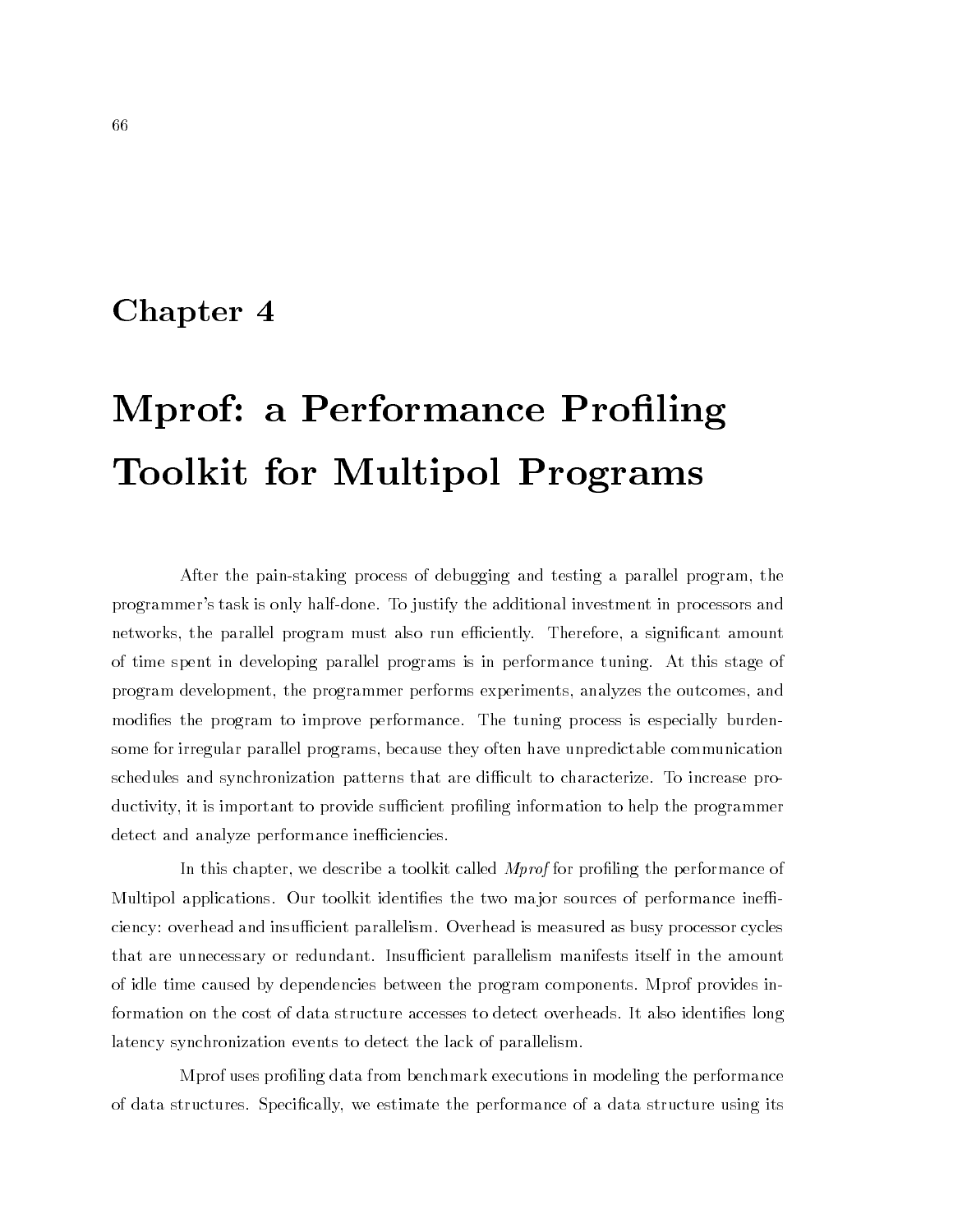runtime access pattern and the unit cost of each access. The access pattern is characterized by a small set of *high-level statistics* collected during the execution. The cost of each access is obtained by statistical modeling based on a *parameterized cost model* specified by the library programmer. Although the values of the statistics vary with the executions, the cost model remains the same for a given machine. By combining runtime statistics and reusable cost models, we obtain accurate profiling information with low runtime overhead.

To help tuning applications that use abstract data structures from a library, we provide a *performance interface* for the library programmer to customize the profiling information for each data structure. In the performance interface, the library programmer specifies the statistics to collect, their parameterized cost models, and how the costs are to be summarized for presentation. The information is used by the toolkit to automatically instantiate the cost models and to produce the proling information after each execution.

The rest of the chapter is organized as follows. Section 4.1 describes the difficult issues in profiling Multipol applications. Section 4.2 gives an overview of the Multipol profiling toolkit. Section 4.3 introduces an example parallel program called *PIPE*, which is used to illustrate our methods throughout the remainder of the chapter. Sections 4.4 and 4.5 describe the techniques we use in profiling overhead and insufficient parallelism, respectively. Section 4.6 gives an overview of related work in performance profiling, and Section 4.7 summarizes the results in the chapter.

## 4.1 Issues in Performance Proling

Multipol applications raise new issues in performance proling. In this section, we discuss these issues and describe how they are addressed by the techniques used in the Multipol proling toolkit.

#### 4.1.1 The Problems

We categorize the difficult issues into those arising from the parallel execution model, the irregularity of applications, and the library abstraction.

First, parallel executions require more extensive profiling information than sequential executions, such as the costs of the individual operations and the synchronization delays due to their dependencies. The multithreaded execution model in Multipol creates problems for obtaining such information, since in Multipol, a long latency operation is decomposed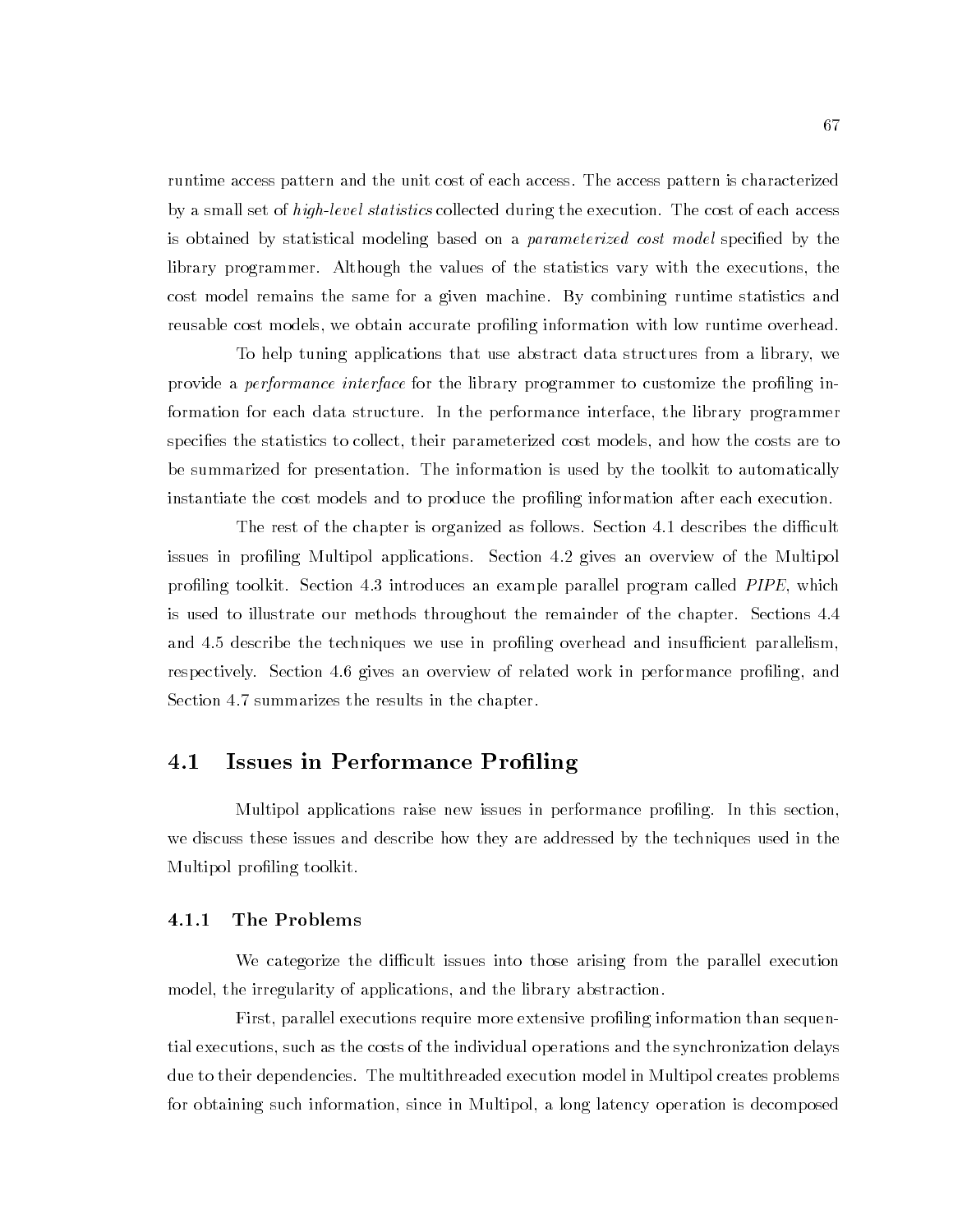into a sequence of fibers. The fibers are scheduled individually and therefore must be profiled separately, which increases the profiling overheads. The decomposition of operations into bers also obscures the proling information on the operations themselves.

Second, irregular parallel programs often use concurrent data structures with unpredictable access patterns. The cost of each type of accesses needs to be determined in order to characterize the cost of the data structure. Unlike timing standalone procedures, it is difficult to accurately time concurrent data structure accesses.

Finally, the library imposes an abstraction barrier between the application and the data structures. Most available profiling tools are faced with the dilemma of providing too much information and thus breaking the abstraction barrier, or providing insufficient information and thus preventing performance tuning.

#### 4.1.2 Our Approach

The three features of our approach are:

- Profiling both the costs and the dependencies of data structure accesses.
- Measuring high-level statistics instead of absolute running time.
- Preserving the library abstraction with a customizable performance interface.

First, we provide mechanisms for profiling the time spent in each data structures and the amount of idle time caused by dependencies between data structures. The combination of both types of profiling information provides more insights into the performance inefficiencies in the execution and the optimization techniques for resolving them.

Second, we characterize parallel executions using a set of high-level statistics instead of the absolute running time. The statistics are combined with their cost models to produce the final profiling output after each execution. High-level statistics are easier to insert than direct timer calls, which have to be carefully placed to ensure well-formedness and accuracy in profiling multithreaded applications. They also incur lower runtime overhead, because one statistic can be used to represent the costs of multiple fibers or functions. Although the statistics must be combined with their cost models to produce useful profiling information, the cost models can be built off-line using benchmark executions and reused by many applications.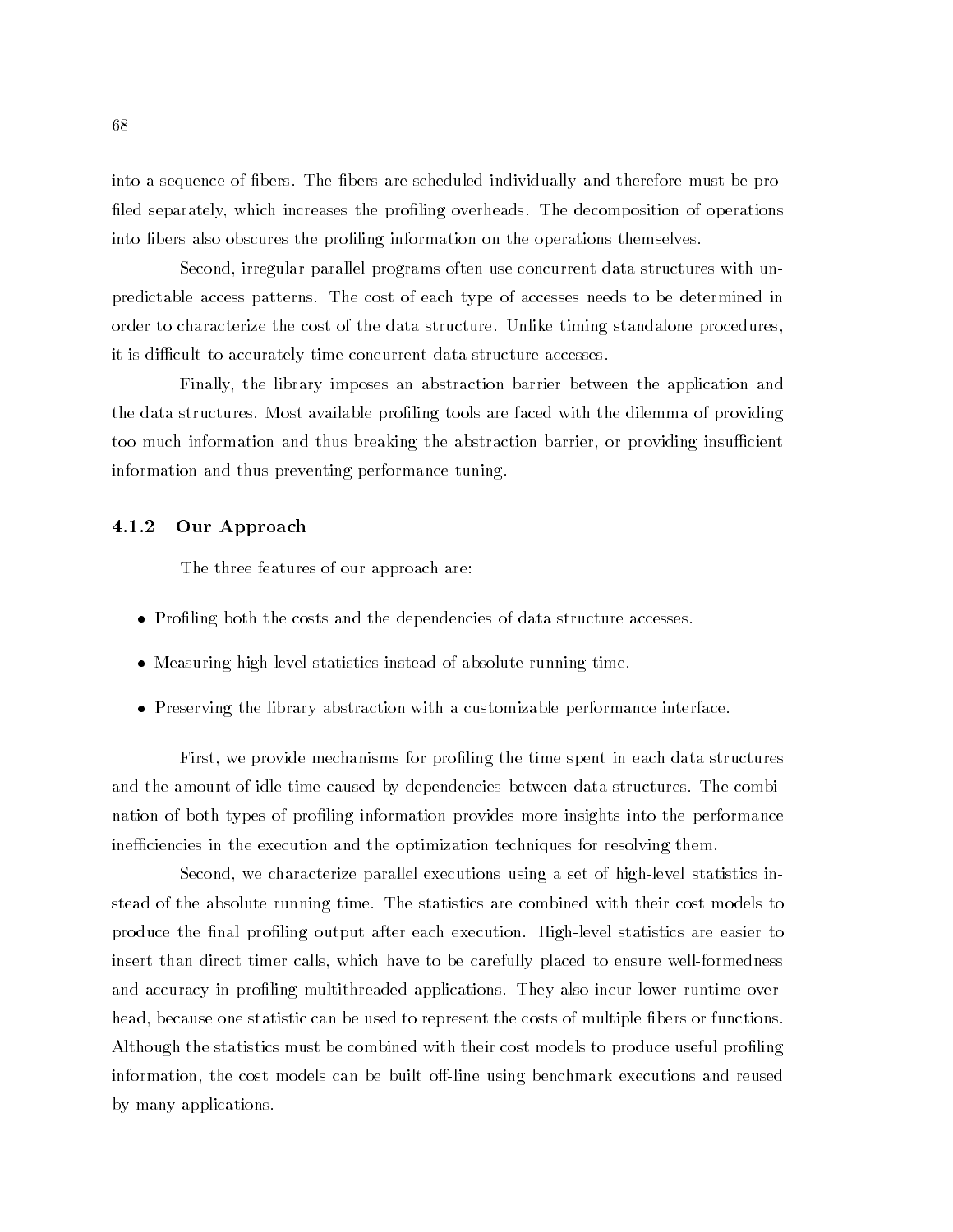Finally, instead of providing a fixed set of profiling information, we provide a performance interface for the library programmer to customize the profiling information for each data structure. The profiling information can be made independently of the implementation of the data structures, so the library can be developed and optimized separately from the applications. The use of a performance interface allows the library programmer to provide useful proling information while preserving the library abstraction.

Many of the key features in the proling toolkit are enabled by the design of the Multipol runtime layer, especially the non-blocking semantics of Multipol fibers. The nonblocking semantics exposes all idle processor cycles to the runtime layer, so that it can accurately prole the amount of idle time and its distribution among the synchronization events. Isolating idle cycles is also important for the reusability of the cost models, because the amount of idle time spent in an operation may be workload dependent, while its other costs are predictable.

## 4.2 Overview of Mprof

Mprof is used to manage the following activities: program instrumentation, benchmarking, and modeling. The Multipol library lies in the center of all activities. In addition to the data structure source code, the library contains the following information: a performance interface for each data structure consisting of its parameterized cost models and statistics to measure, a database of performance proles from benchmark executions, and a set of instantiated cost models. Figure 4.1 depicts the organization of the library.

The flow of the activities is illustrated in Figure 4.2. First, the library programmer specifies the performance interface for each data structure using a simple language provided by the toolkit. The interface is transformed into a set of C functions for manipulating the statistics. The library programmer then instruments the source code using these functions. Mprof also uses these functions to instantiate the parameterized cost models and produce the profiling output.

Next, the library programmer designs benchmark programs to exercise the data structures. A program can be used as a benchmark if all its program components have a performance interface. The benchmark programs are executed, and their measurements are recorded in the profile database for use in instantiating the cost models. The measurements include the values of the statistics for each data structure and the total execution time of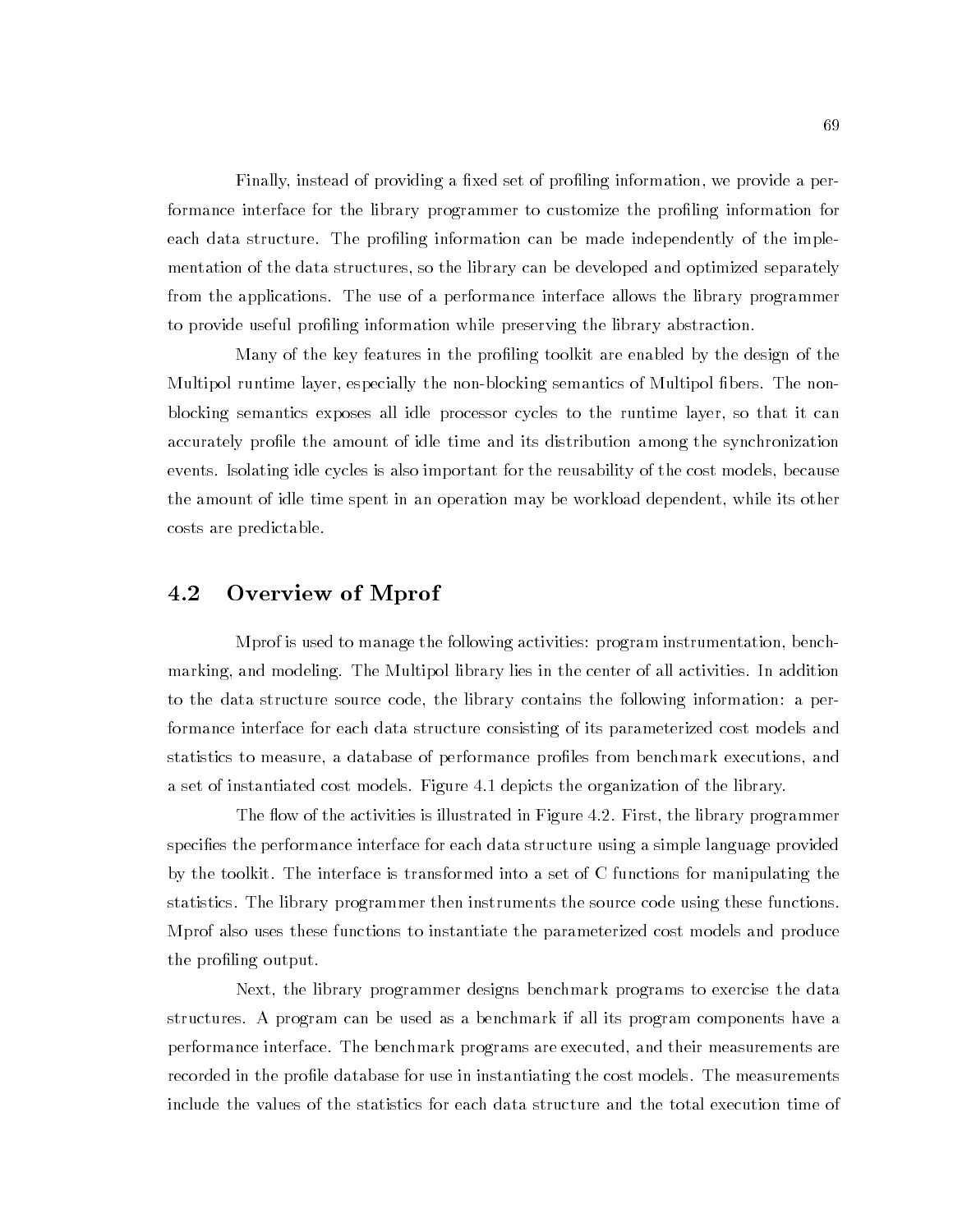## **Data structure 0: Runtime system**



Figure 4.1: Organization of the Multipol library.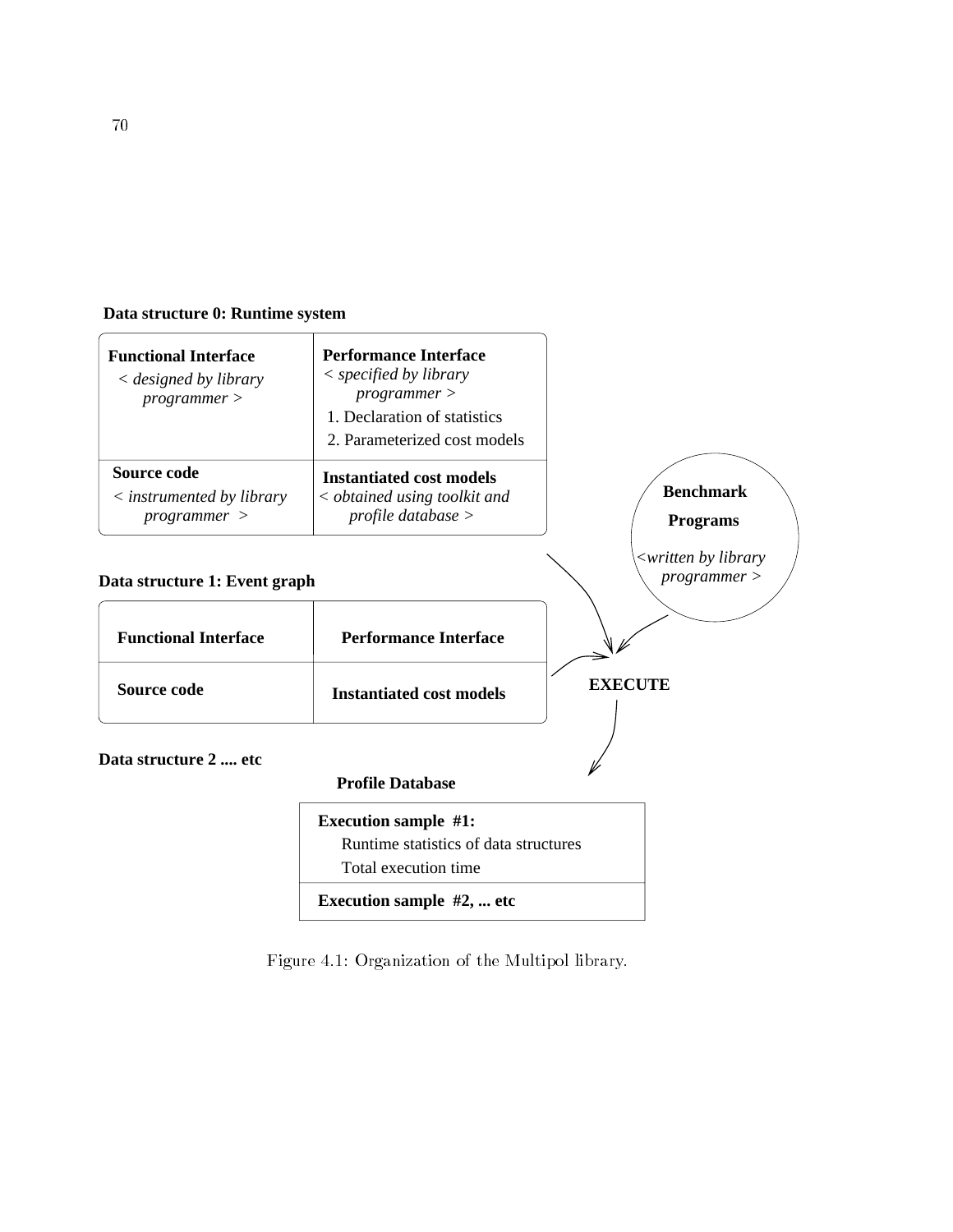

Figure 4.2: Performance profiling activities.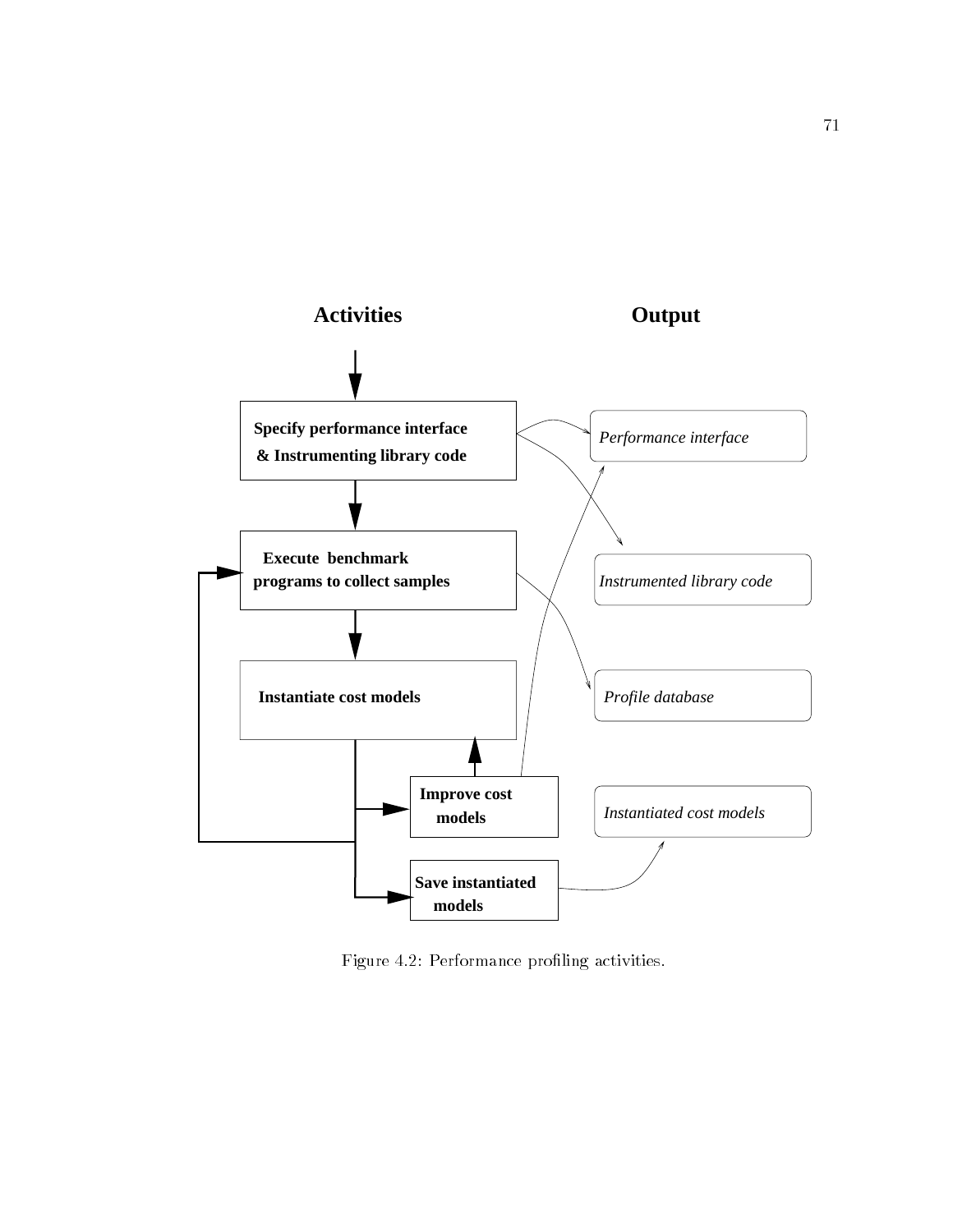

Figure 4.3: Structure of the PIPE program.

the program.

After sufficient samples are obtained, the library programmer starts the modeling step of the toolkit to automatically instantiate the cost models. The cost models in the performance interface are parameterized, and the parameters are set by the modeling tool to match the samples in the prole database. The modeling tool provides feedback on about the quality of the calibrated cost models. If the library programmer is sufficiently confident of the models, they are saved for use in actual profiling. Otherwise, the library programmer improves the cost models and repeat the modeling session or obtain more samples by executing more benchmarks. The toolkit provides a simple scripting language for managing the modeling activities.

## 4.3 An Example Parallel Program  $-$  PIPE

We use a small parallel program called PIPE to illustrate our performance proling methods. The PIPE program uses the event graph data structure to exploit pipeline parallelism. It resembles the kernel of the CSWEC program described in Chapter 2. In this example, the graph forms a simple path of  $P$  nodes, each of which is assigned to a unique processor as shown in Figure 4.3. All nodes except the root node repeat the following three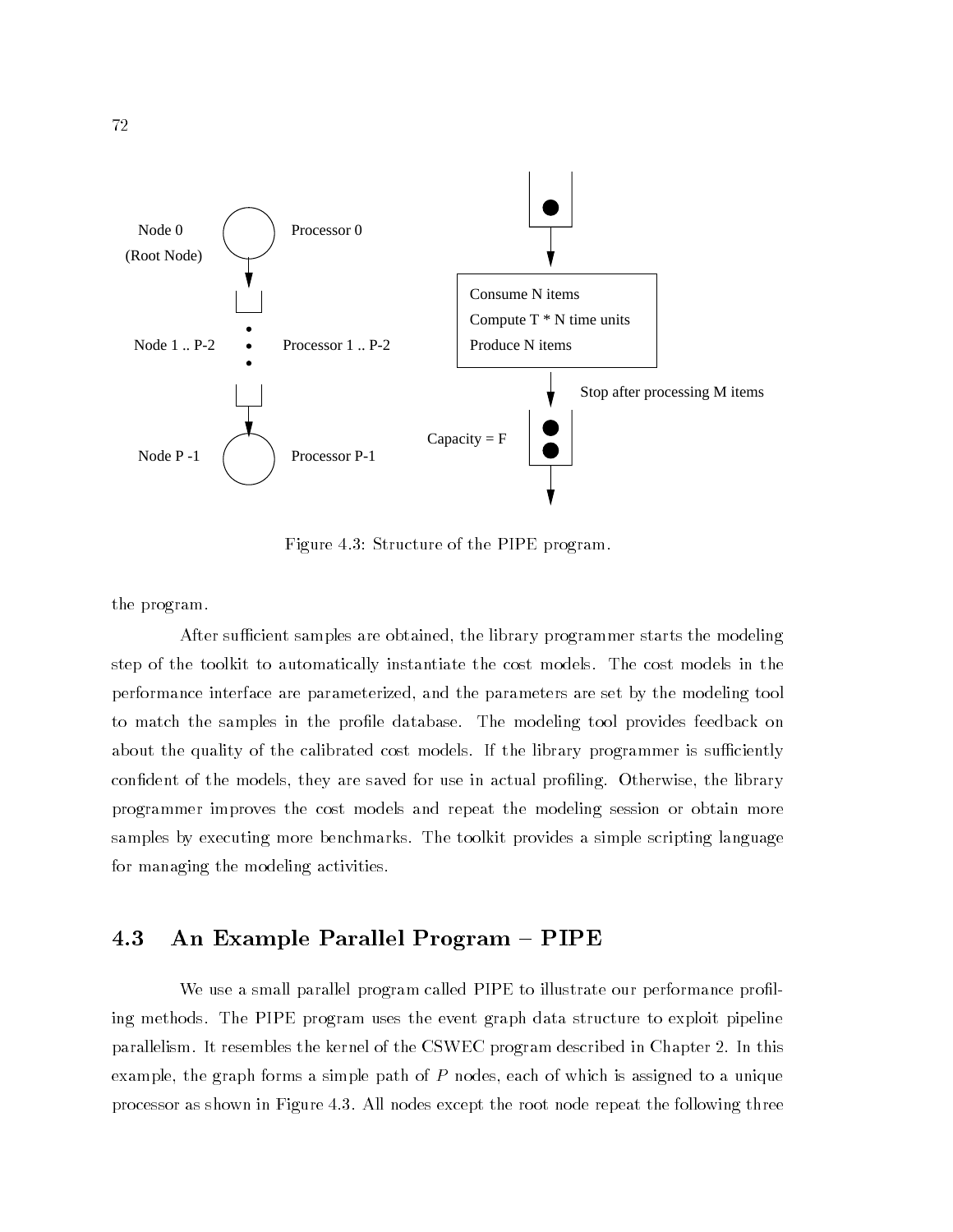```
repeat
    while (fewer than N items removed by current iteration) {
        [ wait for new items ]
        remove items (up to N items) from graph
    }
    perform (N * T) units of computation
    issue produce
    [ wait for produce to complete ]
until (M items processed)
```
produce:

consume:

```
repeat
    [ enqueue a new item to graph ]
until N items enqueued
```
Figure 4.4: Pseudo code of the PIPE program. The long latency operations are enclosed in square brackets.

steps: remove n incoming items, compute for T  $\vee$  . this anne, when then the disperse names it is a The root node simply lls the pipeline by enqueueing <sup>N</sup> items after every <sup>T</sup> - <sup>N</sup> units of computation. The capacity of the event graph is set to  $F$ . The program stops after M items exit the pipeline.

Figure 4.4 shows the pseudo code executed for each graph node. A consume thread is created for each node. The thread awaits and removes new items from the incoming edge, performs the computation, and then calls the split-phase operation *produce* to enqueue new items. The consume thread blocks until the produce operation has successfully enqueued all items.

The value  $N$  determines the burstiness of the pipeline traffic, which has to do with the best setting of  $F$ . There is also a tradeoff between the latency and the overhead of the communication layer. A high degree of message aggregation reduces overhead, but may increase the latency of propagating items and thus reduce parallelism.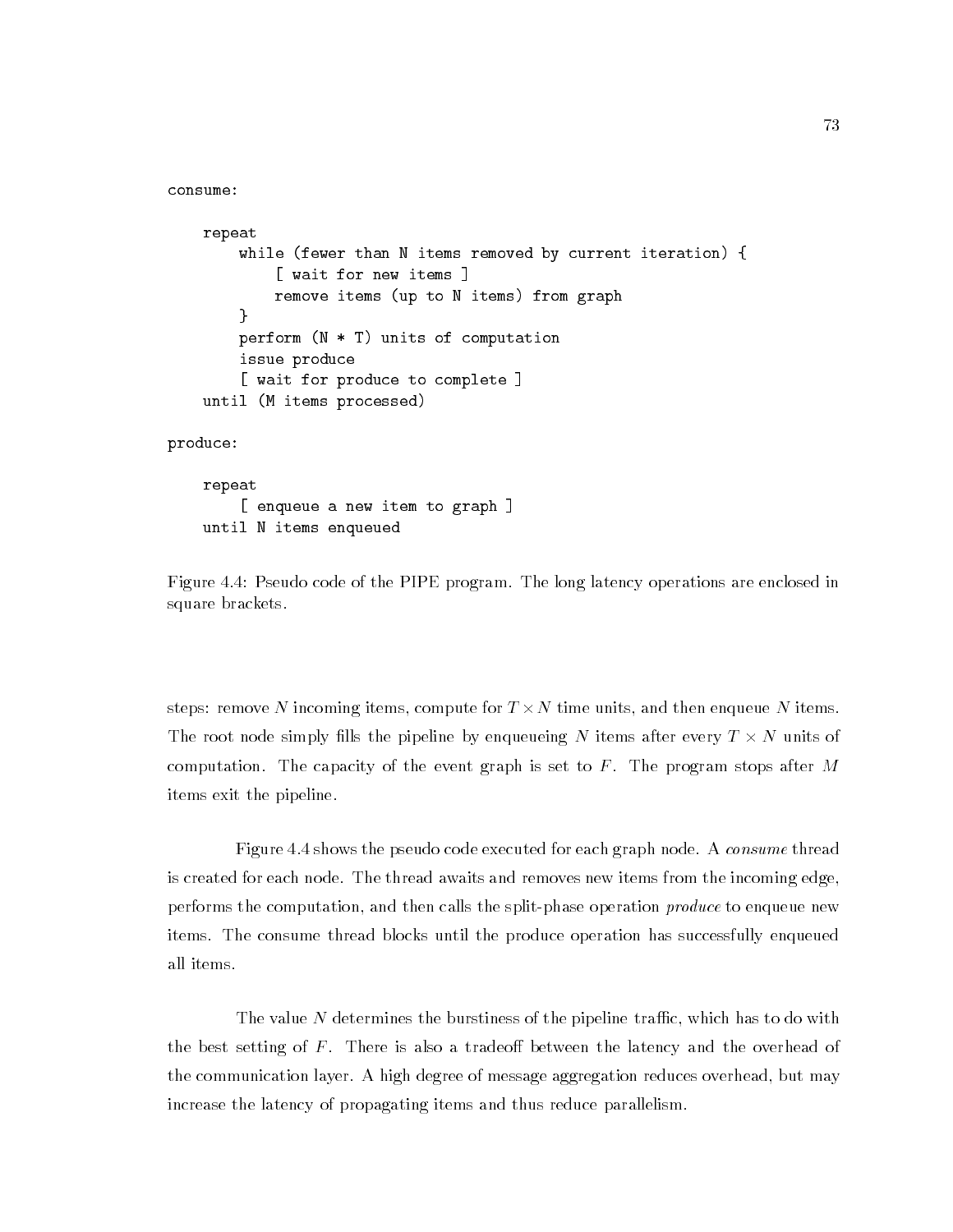## 4.4 Measuring the Costs of Data Structures

In this section, we describe the techniques we use in measuring the costs of the data structures. We discuss how high-level statistics can be used to characterize costs, how to obtain their cost models, and how to summarize the profiling output in an implementation independent manner to preserve the library abstraction.

The techniques described in this chapter are not limited to the Multipol data structures; they can be used in proling any code module constructed from the Multipol bers, such as the Multipol runtime layer. For convenience of discussion, we use the term data structure to refer to a generic code module.

#### 4.4.1 Characterizing Costs with High-level Statistics.

The behavior of irregular parallel programs can often be characterized by a small set of high-level statistics. For example, the total computation per node in the PIPE program can be characterized by the statistics  $T, N$ , and M described in Section 4.3; the time spent in the runtime layer can be characterized by statistics on the thread and the communication layers; the time spent in the event graph data structure can be characterized by the size of the data item, the connectivity structure of the graph, and the pattern of accesses such as the number of operations. Such high-level statistics can be collected inexpensively because they occur relatively infrequently in the execution. They also provide more insights for tuning, because they summarize the costs of high-level ob jects or operations. The programmer determines the set of statistics to collect, which is a tradeoff between accuracy and overhead – the more complete the statistics are, the more accurately they characterize the behavior of the program and the higher the cost of instrumentation and measurement.

Mprof provides a simple language for specifying the statistics to collect for a data structure. Figure 4.5 shows the part of the performance interface that declares the statistics for the PIPE program.<sup>1</sup> Each statistic has a symbolic name and a one-line comment on its meaning. The interface is transformed by Mprof into C functions, which the programmer manually inserts in the source code.<sup>2</sup> There are functions to create, set, and increment the values of the statistics.

The high-level statistics are not detailed enough for making performance tradeoffs.

<sup>&</sup>quot;In reality, the performance interface for each data structure is stored in a different file.

<sup>&</sup>lt;sup>2</sup>The transformation is done with Tcl scripts [Ous94].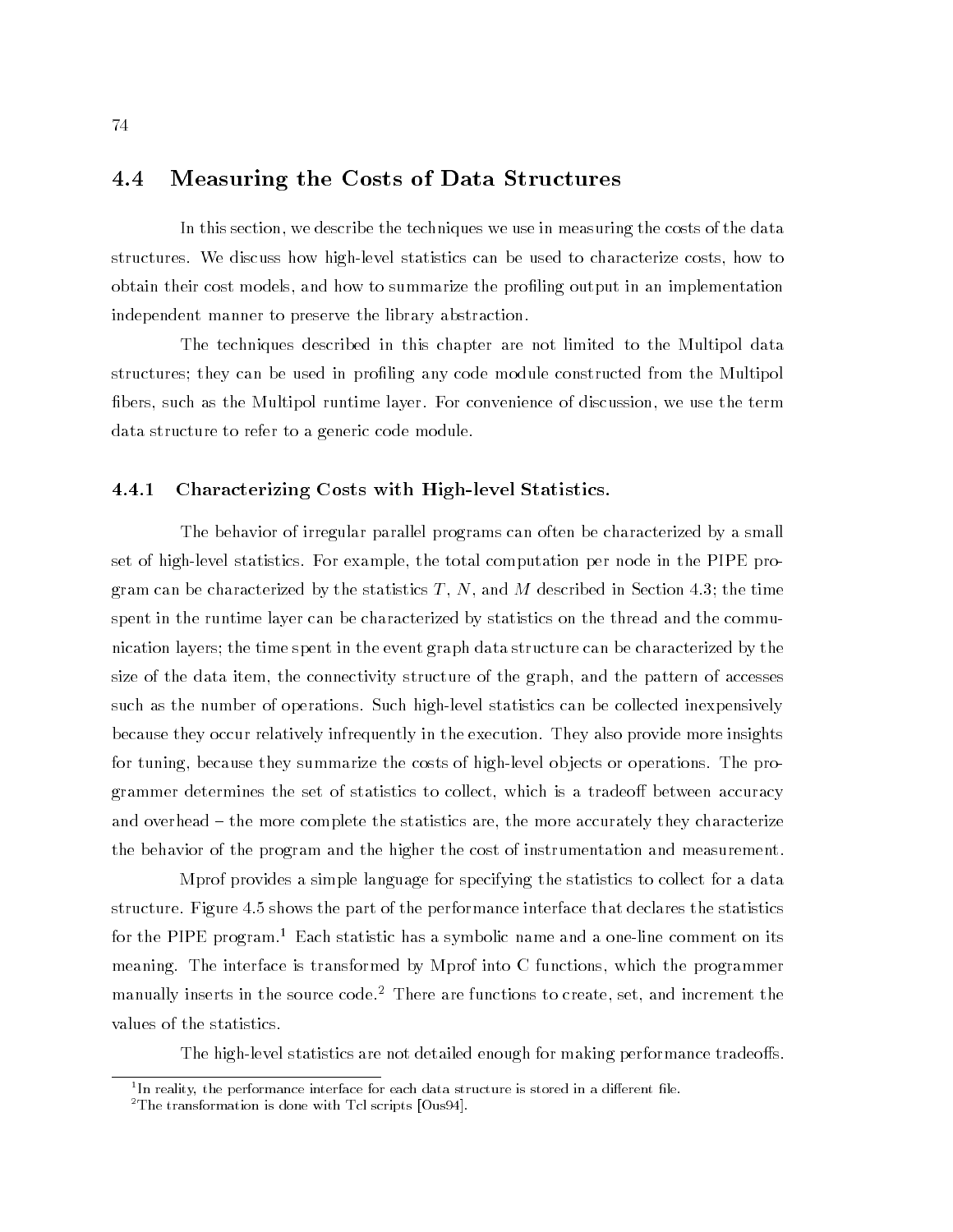```
# Declare statistics for "pipe"
                     -- Partitions per processor (= 1)
\mathbf{P}T -- Computation
N -- Size of a enqueue or dequeue batch
M
                     -- Total number of items produced
# Declare statistics for "rts"
P
                     -- Partitions per processor (= 1)
ThreadAlloc
                     -- Number of threads allocated
ThreadEnable -- Number of threads enabled
ThreadDisp -- Number of threads dispatched
ThreadContext -- Total size of thread contexts
IdleCycle -- Number of idle scheduling cycles
MsgSent -- Number of data messages.
FlowMsgSent -- Number of flow control messages.
ByteSent -- Total number of bytes in the messages.
FastMsgSent -- Number of fast messages.
RemoteOp -- Number of remote communication events.
ByteCopy -- Number of bytes in local communication.
# Declare statistics for "graph"
P
                     -- Partitions per processor (= 1)
EdgeCap -- Capacity
Node -- Number of nodes on this processor
Edge -- Number of edges on this processor
NOp -- Number of accesses and queries
NBlock -- Number of suspended accesses
NMsg -- Number of internal messages
EnqSize -- Bytes of data enqueued
DeqSize -- Bytes of data dequeued
```
Figure 4.5: High-level statistics for the PIPE program. The figure shows parts of the performance interfaces of the program's computational kernel (pipe), the runtime layer (rts), and the event graph data structure (graph).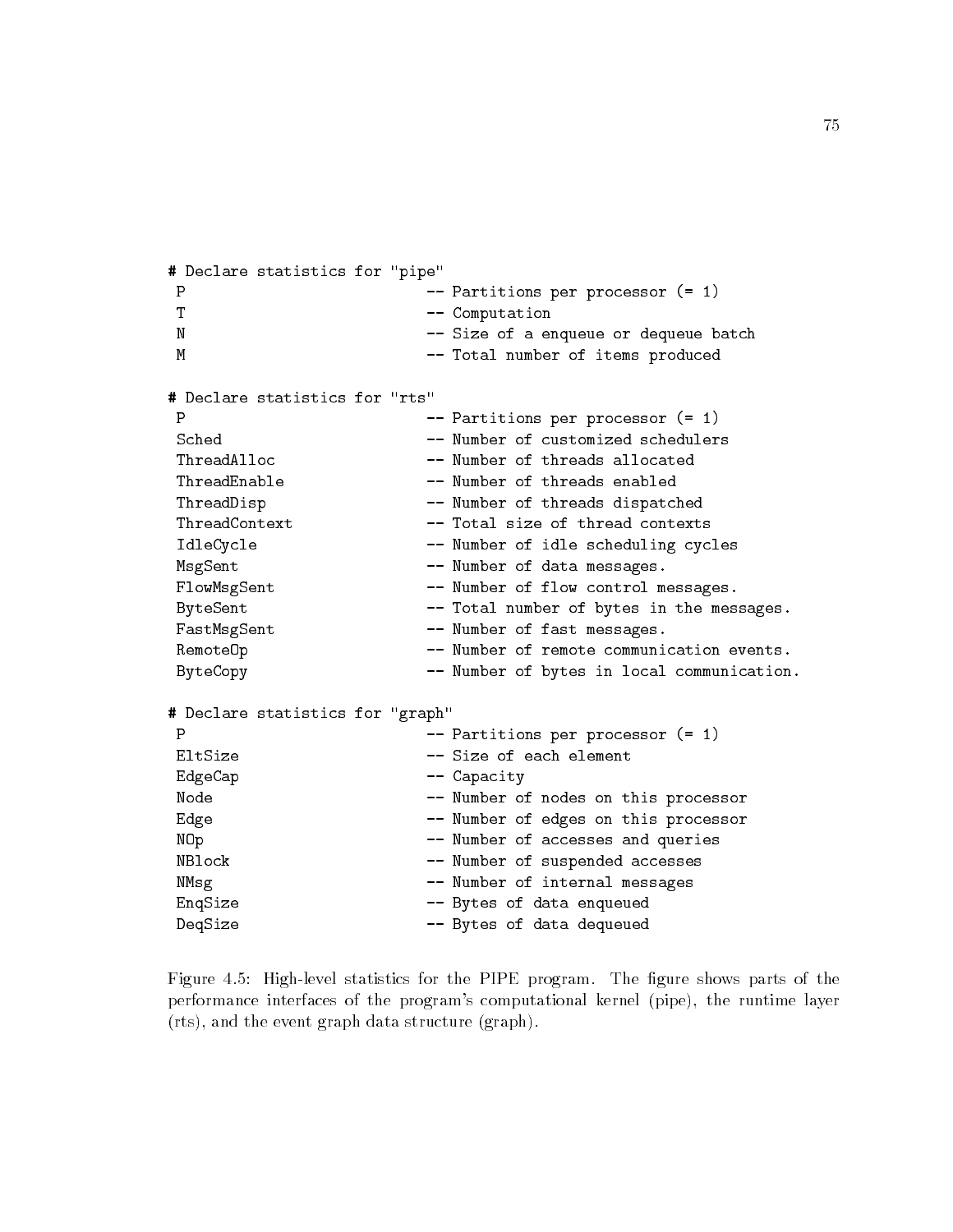For example, two messages of 4 bytes are not necessarily cheaper than 1 message of 1000 bytes. Therefore, these statistics must be converted into the absolute running time of their corresponding operations. The conversion is performed using the parameterized cost models supplied by the programmer, which are to be instantiated against measurements from benchmark executions. Although the statistics must be dynamically collected, their cost models remain largely static on the same platform, due to the non-blocking semantics of Multipol fibers. For example, the number of messages generated by an application varies with the workload, but the cost of sending a fixed size message (excluding the network latency) is roughly the same on the same machine.<sup>3</sup>

The library programmer's task is to find the parameterized cost models for each data structure on a given machine. For example, the cost model of sending a  $n$ -byte message  $\max_{i=1}$  be defined as  $c_{1}$  +  $c_{2}$   $\land$   $m_{i}$  where  $c_{1}$  and  $c_{2}$  are the parameters to be instantiated. Unlike standalone procedures, for data structure access functions, it is usually impossible to obtain the cost model by devising a benchmark that exercises only a particular type of access. For example, the PIPE program, although very simple in construction, consists of three interacting modules: the Multipol runtime layer, the event graph data structure, and the computational kernel of the program. Therefore, we use an equation solving method to instantiate the parameters in the cost models based on profiling data from multiple executions. In the sections that follow, we describe the meaning of the cost models and how Mprof instantiates them.

### 4.4.2 Specifying the Cost Models

Assuming that the running time of a benchmark program is completely characterized by the time spent in its data structures, we can set up the equations for instantiating the cost models as follows. Let  $E$  be the set of all samples in the profile database. Let  $D^\circ$  be the set of data structures used in the sample  $e,$  which has a total running time of  $t^*$ . Let  $s^{\scriptscriptstyle \vee}_d$  be the set of statistics collected for the data structure  $a$  in the sample  $e$ . Let  $f_d(s_d)$  be the parameterized cost model that computes the time spent in the data structure d, given the set of measured statistics  $s_d$ . We can then derive the following equations from the profile database:

 $\rm{^{3}The}$  cost of sending a fixed size message may vary with the workload if the network interface is blocking.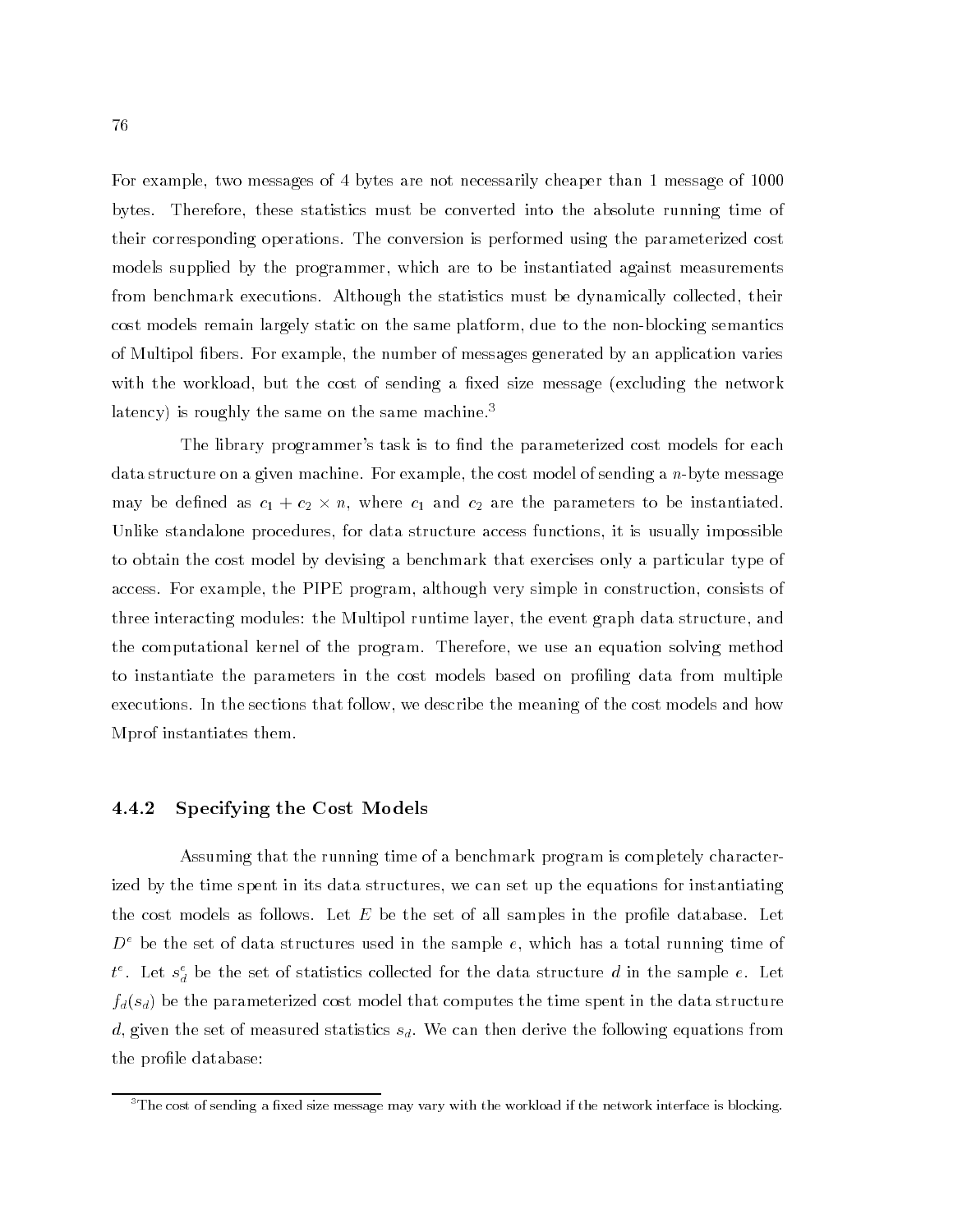$$
\forall e \in E, \left[ t^e = \sum_{\forall d \in D^e} f_d(s_d^e) \right] \tag{4.1}
$$

The cost model can be further refined to provide more details on the costs of the data structure accesses. We use the term *access category* to denote a collection of accesses. functions, or any user-defined entities in a data structure. The cost model can be refined to give the cost of each access category as follows. Let Od be the set of access categories in the data structure d. Let fd;o compute the time spent in the access category o, given the measured statistics  $s_d$ . We have

$$
f_d(s_d) = \sum_{\forall o \in O_d} f_{d,o}(s_d) \tag{4.2}
$$

Equations 4.1 and 4.2 provide a method for obtaining the cost models by executing benchmarks and solving equations. Ideally, if the total number of free parameters in the model is  $N$ , they can be solved perfectly using  $N$  samples from the profile database. However, the models are merely approximations, and there may be errors in measuring the running time, so the equations may be inconsistent. Therefore, we seek a "best-effort" cost model that best fits the samples in the profile database.

Let x be some setting of the model parameters, and let  $\iota_{\tilde x}$  be the running time of the sample  $e$  indicated by the cost model with setting x. A feasible criterion for assessing the quality of the cost model is its sum of square errors (SSE) on the samples:

$$
SSE = \sum_{e \in E} (t_x^e - t^e)^2 \tag{4.3}
$$

Direct use of SSE gives more weights to samples with long running times. To give equal weights to all samples, the samples can be normalized with respect to their running time before the model instantiation process begins.<sup>4</sup>

The "best" model is then the one with the minimum SSE. If we assume the measurement error is a normally distributed random variable with zero mean, the model that minimizes SSE is also the maximum likelihood estimator of the true model. The normal distribution assumption is intuitively attractive because, according to the central limit theorem, the sum of many small, independent random variables (e.g., system effects) roughly

 $4T_0$  be precise, each term in the cost model is divided by the total running time of the sample.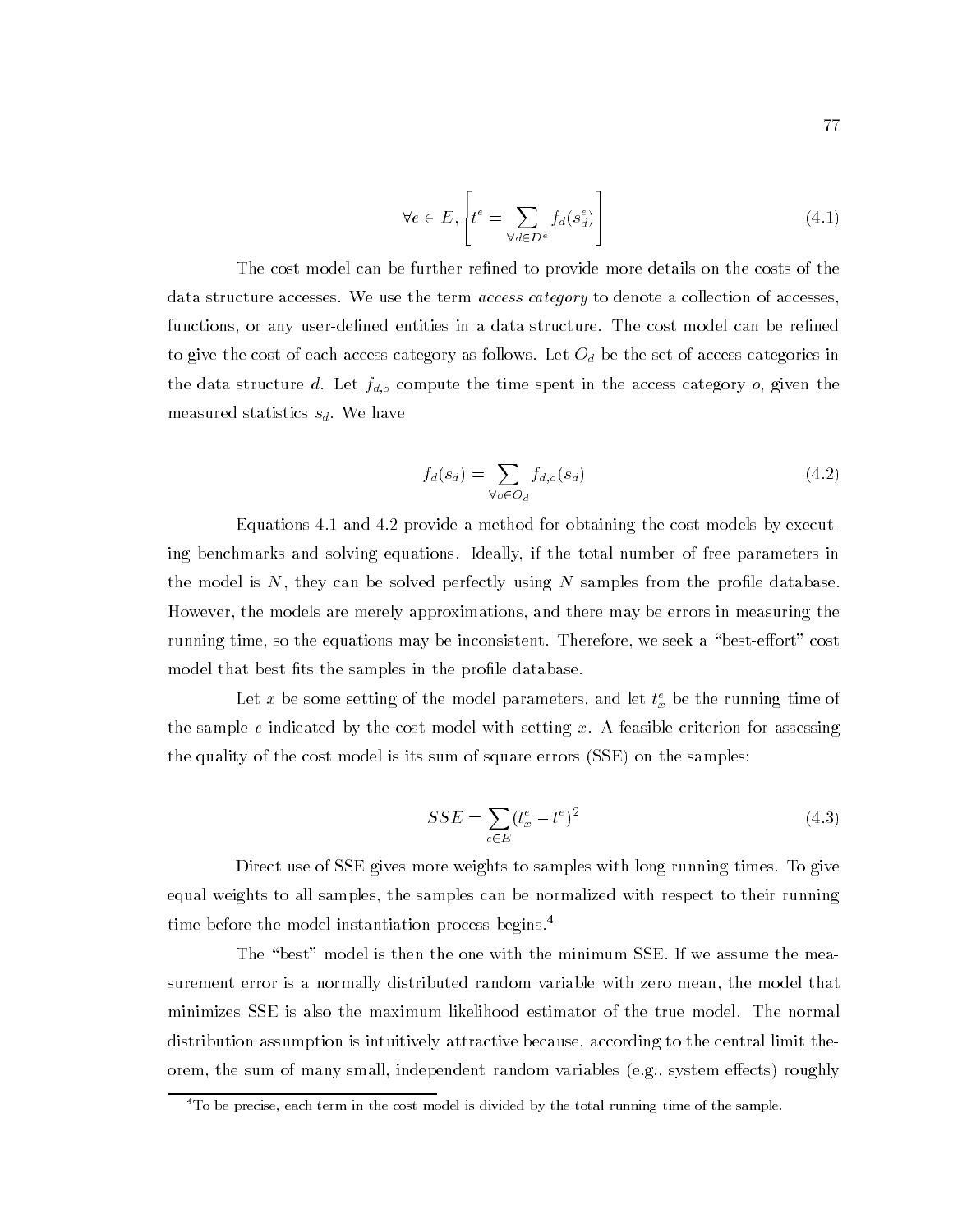```
# Declare terms for "pipe"
Comp -- Units of computation per node.
   { Comp = M * T; }
# Declare access categories and their terms for "pipe"
STARTUP -- Start-up cost
   {P}
COMP
                        -- Computation cost
   { Comp }
```
Figure 4.6: Cost models for the PIPE computational kernel

follows a normal distribution. We adopt this statistical interpretation of the samples because it gives us more detailed information about the quality of the cost models.

The method of finding the minimum SSE model has much to do with the characteristics of the functions comprising the model. When the model is a linear function of its free parameters, the best parameter settings can found by many well-known numerical  $\alpha$ lgorithms. We use the family of linear functions for  $f_d$  and  $f_{d,0}$ , not only because they are easier to solve, but also because we intend to interpret each free parameter as the unit cost of some operation, which is usually multiplied by a scalar indicating its frequency and then summed with the costs of other operations, and both of these are linear operators on the parameters.

Figures 4.6, 4.7 and 4.8 show the part of the performance interface that species the parameterized cost models for the PIPE program and its data structures. The first section of each figure contains the declaration and definition of *terms*. The declaration of each term consists of its symbolic name and a one-line comment describing its meaning. The definition of each term can be an arbitrary C function of the data structure's declared statistics, such as those defined in Figure 4.5. The terms are linear components of the costs of the access categories, which are defined in the second section. Each access category has a symbolic name, a one-line comment describing its meaning, and a list of terms that comprise its cost. The costs represented by the access categories must be mutually exclusive, and no term can appear in more than one access category.

Each term is associated with a distinct free parameter that denotes its unit cost. The cost of each access category is the sum of the products of its terms and parameters, and

```
78
```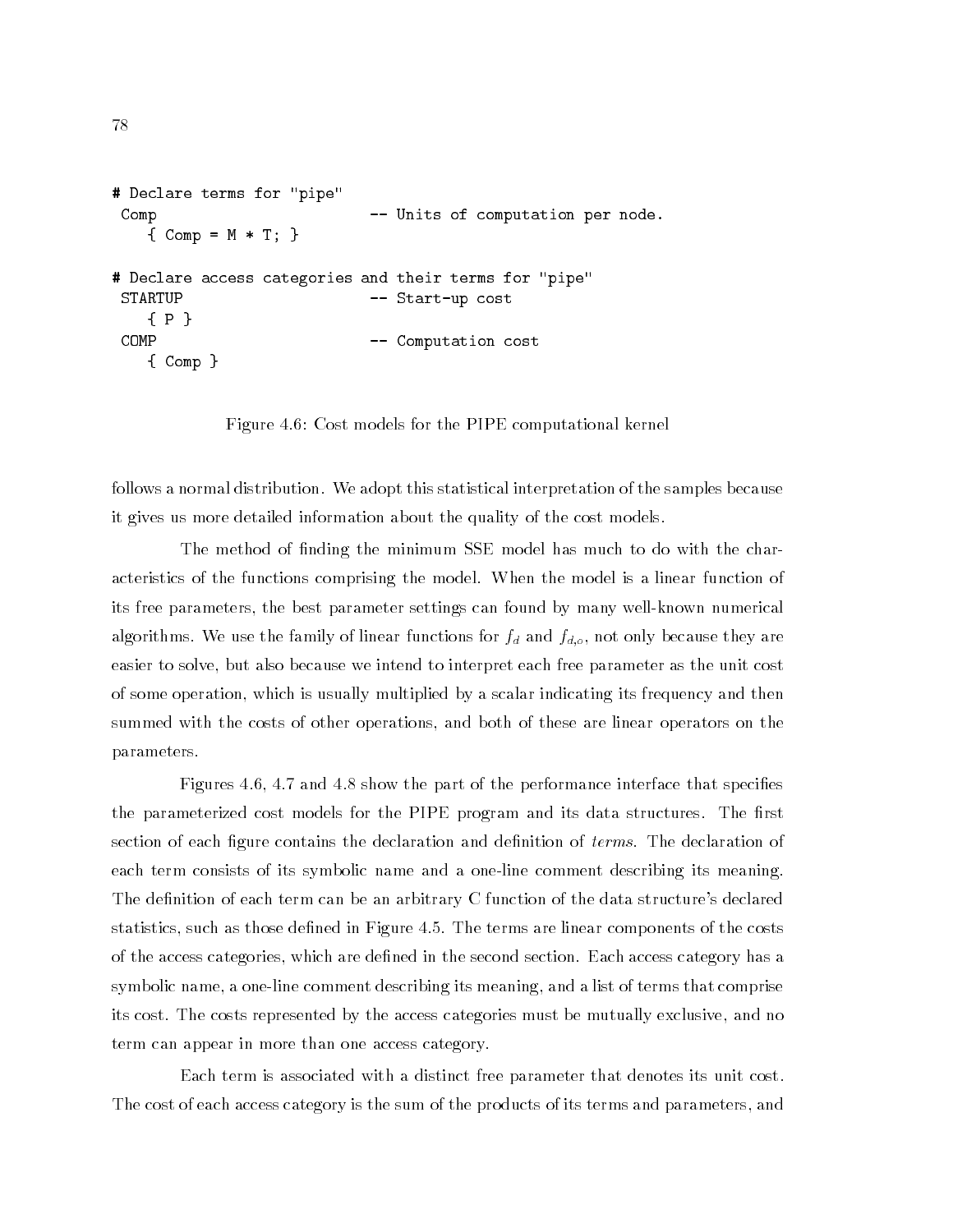```
# Declare terms for "rts"
Thread
                       -- Thread costs
   { Thread = ThreadAlloc + ThreadEnable + ThreadDisp; }
Idle -- Idle time
   { Idle = IdleCycle * Sched; }
Msg -- Messages
   { Msg = MsgSent + FlowMsgSent; }
# Declare access categories and their terms for "rts"
STARTUP
                       -- Start up cost
   {P}
THREAD -- Thread costs
   { Thread ThreadContext }
IDLE
                       -- Idle time
   { Idle }
COMM_ALPHA -- Communication startup costs
   { RemoteOp Msg FastMsgSent }
COMM_BETA -- Inverse communication bandwidth
   { ByteSent }
COMM_LOCAL -- Local communication
   { ByteCopy }
```
Figure 4.7: Cost models for the runtime layer

```
# Declare terms for "graph"
Op - Costs of control
  {Dp = NOp + NBlock + NMsg; }Data -- Costs of data movement
  { Data = EnqSize + DeqSize; }
# Declare access categories and their terms for "graph"
STARTUP -- Start up cost
  {P}
0P
                     -- Control cost
  { Op }
DATA -- Data movement cost
  { Data }
```
Figure 4.8: Cost models for the event graph data structure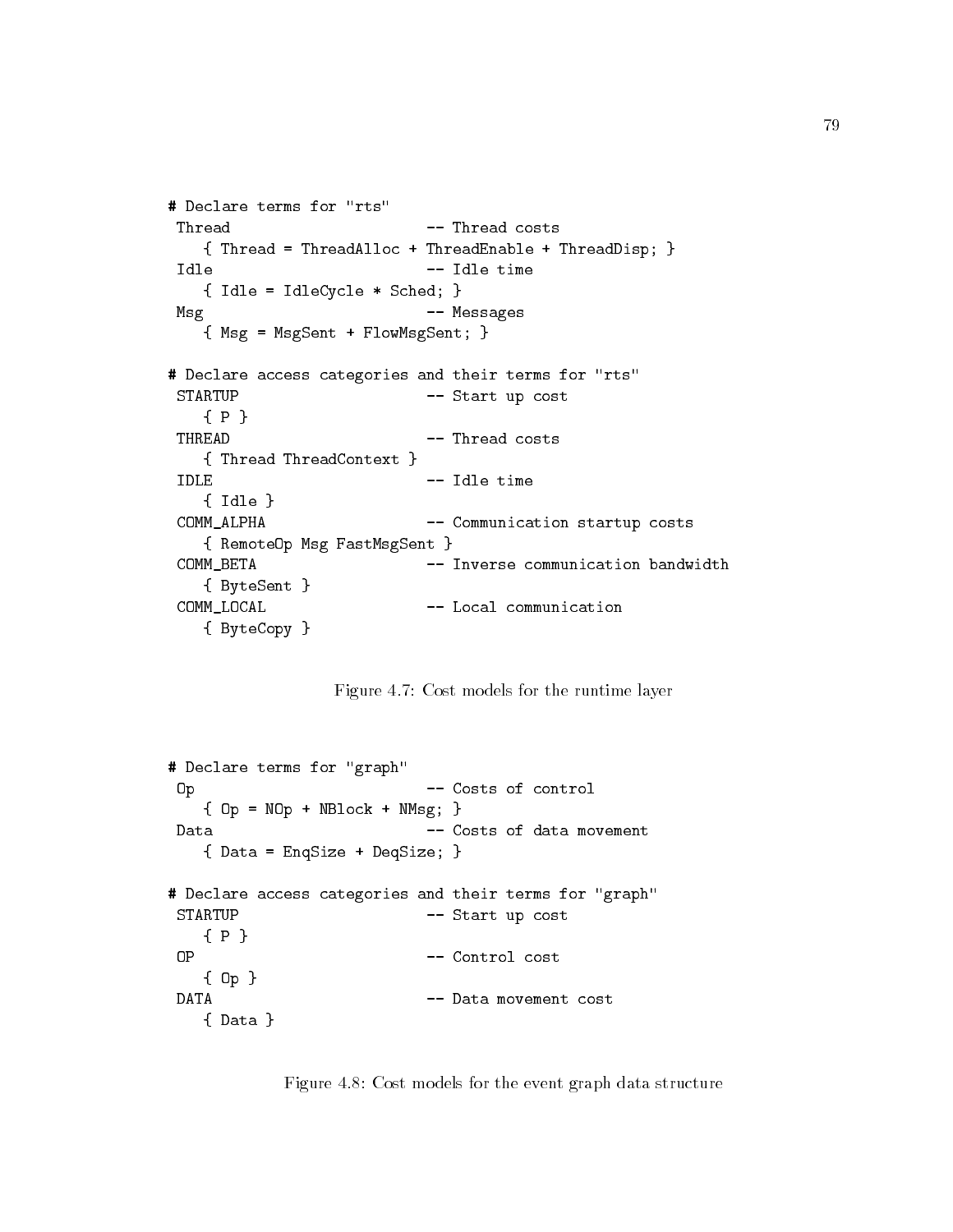the cost of the data structure is the sum of the costs of all its access categories. Formally, let Rd;o be the set of terms for the access category <sup>o</sup> of the data structure d, cr be the free parameter associated with the term <sup>r</sup> in Rd;o, and fr be the function represented by the term  $r$ , we have

$$
f_{d,o}(s_d) = \sum_{r \in R_{d,o}} c_r * f_r(s_d)
$$
\n(4.4)

Only the costs of the access categories are presented to the application programmer. The access categories, which are customized by the library programmer, provide highlevel profiling information that is independent of the implementation of the data structure. For example, in Figure 4.7, the THREAD category summarizes the costs of the thread system, while the COMM\_ALPHA and COMM\_BETA categories summarize the start-up overheads and the per-byte cost of communication, respectively. The cost models can be improved during the instantiation step without invalidating the samples in the profile database, as long as the set of high-level statistics remain the same.

In the next section, we describe our choice of algorithm for solving the system of equations, and how feedback from the solutions can be used to improve the quality of the parameterized cost models.

## 4.4.3 Instantiating the Cost Models

We also the Singular Value Decomposition include  $(8.1D)$  to find the best cr  $p_{\parallel}$  if  $\pm$   $(1.2E)$ . The method is robust in the presence of linearly dependent terms and nearly identical samples. Linearly dependent terms do not contribute to the expressiveness of the model, and should be merged into fewer terms. For example, the thread related statistics are merged into the same term Thread to simplify the model, because they are usually linearly dependent. Nearly identical samples occur quite often because it is difficult to design experiments that always produces new combinations of statistics. Such samples lead to numerical problems when solving the model equations. Fortunately, the SVD method has internal mechanisms for filtering out such samples.

Developing the right models and experiments is not an easy task. It is often a repetitive process, using the programmer's knowledge of the source code as well as feedback from the model instantiation tool. Using the statistical meaning of SSE, Mprof provides the following feedback about the quality of fit: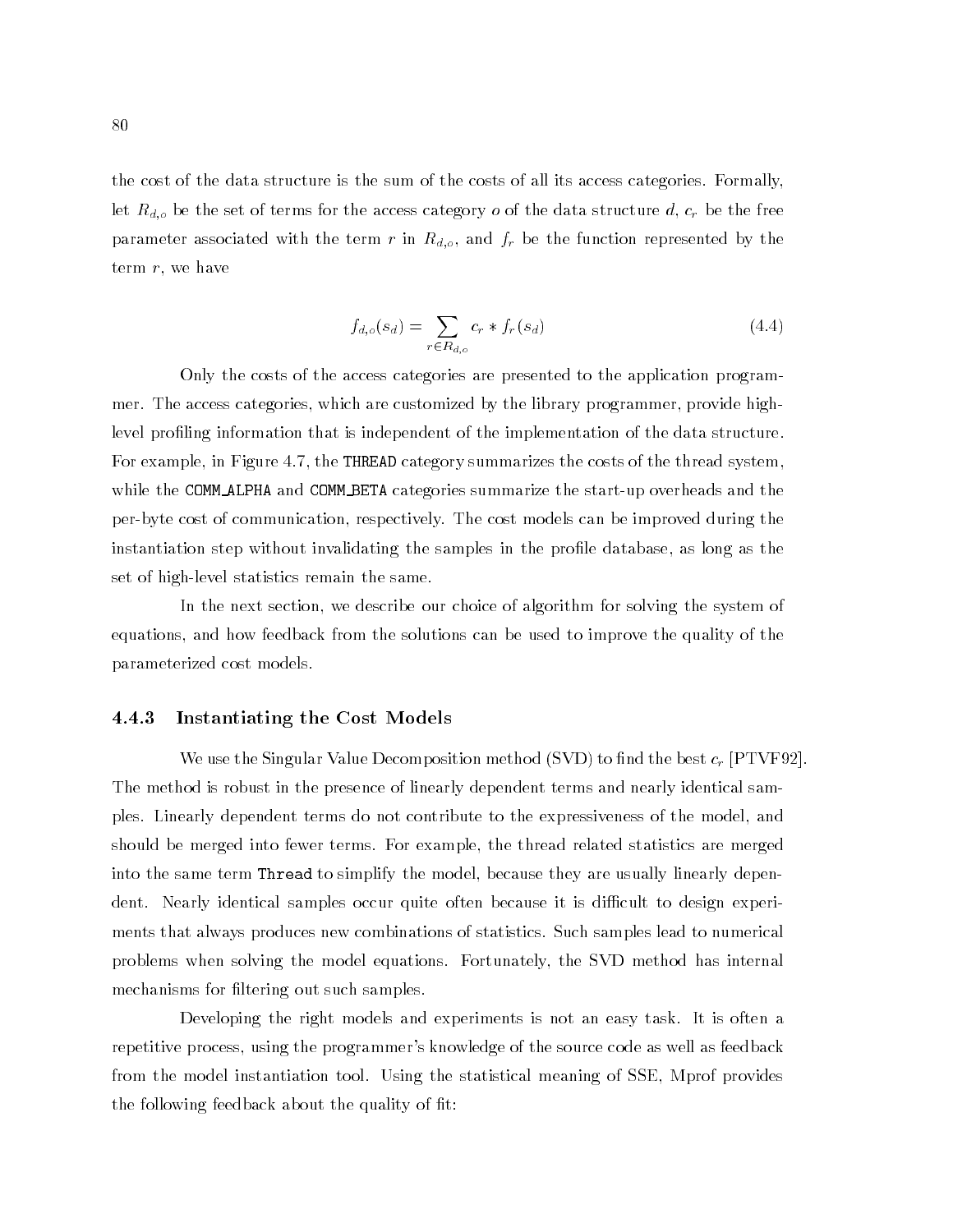- The sum of square errors of the fit. Assuming unit variance of the measurement errors, the SSE follows a  $\chi^2$  distribution with  $n - m$  degrees of freedom, where n is the number of samples and  $m$  the number of free parameters. Although direct use of the  $\chi^2$  probability is difficult, we can use it to compare the quality of different instantiations of the cost models.
- The mean relative error (MRE) of the fit [Bre94]. MRE is defined as the geometric mean of the error ratios  $(1+|t_x^*-t^*|/t^*)$  over all samples. It gives the expected error of the fitted model on new samples, assuming the samples in the profile database represent the "common" workload.
- The singular values from the SVD algorithm. The number of non-zero singular values represents the rank of the model equations. If it is less than the number of free parameters, more experiments must be performed to fully instantiate the model.
- The confidence intervals of the fitted parameters. The  $90\%$  confidence interval for the tted parameter <sup>c</sup> with mean uc and variance vc (estimated from the samples) is  $u_c + -\sqrt{v_c} \times t[0.95; n-m]$ , where  $t[0.95; n-m]$  is the 95% quantile of the Student's Tdistribution with  $n-m$  degree of freedom [Jai91]. If the conndence interval contains 0, the parameter is not significantly different from zero, and the corresponding term should be omitted from the model.

The statistical approach to modeling the performance of parallel programs has been taken by other researchers such as Brewer [Bre94] and Crovella [Cro94]. However, their work targeted standalone procedures and a fixed set of overhead categories, and they did not address the composition of concurrent data structures. Also, their applications are regular, bulk-synchronous programs whose performance can be predicted prior to the computation. We target the class of irregular applications whose behavior depends on the input data, and our work addresses post-mortem performance analysis instead of performance prediction.

#### 4.4.4 An Example: Instantiating the Cost Models of the PIPE program

The toolkit provides a simple scripting language to help the programmer manage the instantiation process. Figure 4.9 shows a example script for modeling the PIPE

In practice, we use the unit normal distribution to approximate the T-distribution, assuming sufficiently than large samples  $(n - m > 30)$ . The 95% quantile is thus 1.645.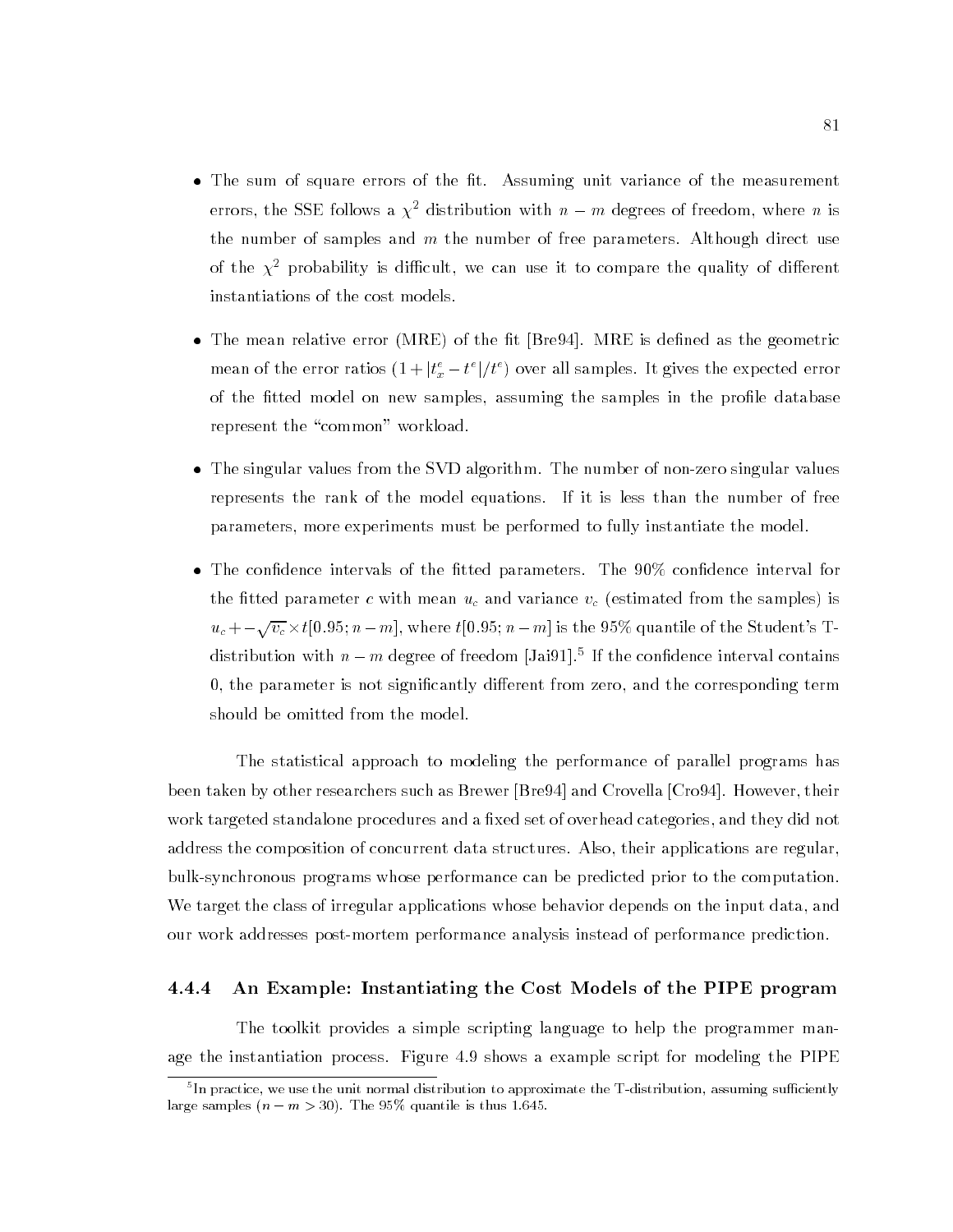```
FitDatabase:
              "stats-cm5-p4.db"
FitDatabase: "stats-cm5-p32.db"
TestDatabase:
              "stats-cm5-p16.db"
                                   Thread ThreadContext Idle
ImportParameter: Rts "cm5.model"
ImportParameter: Rts "cm5.model" RemoteOp Msg FastMsgSent
ImportParameter: Rts "cm5.model" ByteSent ByteCopy
IgnoreTerm: Rts P
```
Figure 4.9: Sample script for instantiating the cost models of the PIPE program and the event graph data structure.

program and the graph data structure on the CM5. The scripting language contains the following primitives: FitDatabase, TestDatabase, ImportParameter, and IgnoreTerm. The FitDatabase and TestDatabase directives specify the prole databases containing the samples and the test cases, respectively. The ImportParameter directive instructs Mprof to load from a file the parameter values that have been instantiated in a previous modeling session. In this example, we have instantiated the cost models of the runtime layer in a previous session, and the resulting parameter values are stored in the file cm5.model. Therefore, we use these stored values instead of recomputing them. The IgnoreTerm directive instructs Mprof to ignore certain terms in setting up the equations. In this example, we decided to eliminate the runtime layer start-up cost term, because we found in a previous session that it did not contribute to the quality of the cost models.

Figure 4.10 shows the results of the instantiation process. The sample database contains 64 executions of the program on 4 and 32 processors, and the test database contains 32 executions on 16 processors. The fitted model achieves a MRE of  $0.64\%$  over 64 samples, and 0.78% over 32 test cases (the distribution of errors is shown in Figure 4.11). The singular values indicate that the rank of the equations is 4, which is less than 5, the number of free parameters. The insufficiency in rank implies that there is redundancy or inconsistency in the equations. By examining the condence intervals, we discovered that the singularity was caused by the start-up costs, which are not significantly different from 0. Removing these two parameters from the models led to a rank of 4 for 4 terms and eliminated the problem.

The model instantiation process can be repeated after more proling data is avail-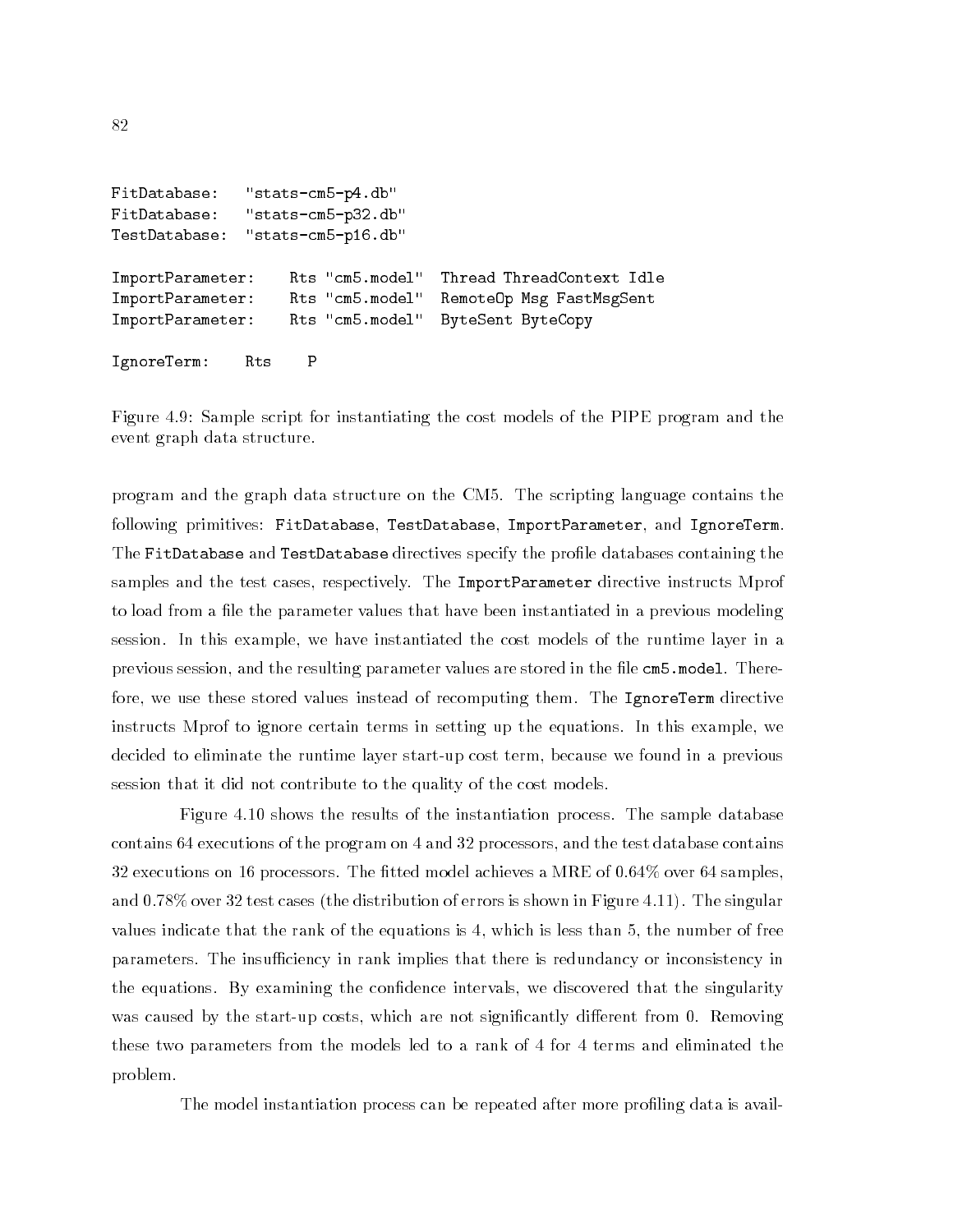```
Chi-square: 0.011286
Singular values: 619696.111767 264664.578557 26991.463260 0.000000 6.533606
Sample MRE: 0.637338%
Test MRE: 0.779667%
pipe:P: 0.000862786 +- 0.0128065
pipe:Comp: 4.55768e-06 +- 1.5201e-07
graph:P: 0.00595816 +- 0.00391284
graph:Op: 1.40086e-05 +- 8.42826e-07
graph:Data: 1.52405e-07 +- 4.41832e-08
```
Figure 4.10: Results of the instantiation session. The tool gives general feedback on the quality of the cost models, as well as the fitted parameter values and their  $90\%$  confidence intervals.

able or further improvements are made on the cost models. When the library programmer is sufficiently confident of the models (judging by the coverage of the experiments and the model error), the models are saved for use in profiling real executions. Mprof transforms the instantiated models into C functions that are linked into the Multipol library to provide timing information on the executions.

Figure 4.12 shows the profiling output for three PIPE executions on the CM5 which differ only in their degrees of message aggregation  $(10,000, 1000,$  and 0 bytes, respectively). The estimated running times of the access categories are summed over all 32 processors. The results show the tradeoff between overhead and latency - lowering the degree of aggregation reduces the amount of idle time (indicated by IDLE), but increases the other overheads such as the communication start-up cost (indicated by COMM\_ALPHA) and flow control costs (indicated partly by THREAD, COMM BETA, and OP). Aggregating 1000 bytes achieves a good balance of overhead and latency, a result that is also supported by other experiments of message aggregation for the PIPE program. The results also show that the estimated running time from the cost models tracks the actual running time reasonably well  $-$  the estimation error is  $4.8\%, 5.2\%,$  and  $4.6\%,$  respectively.

We have described the techniques we use for profiling the costs of data structure accesses, which provides insight into the overhead of the parallel implementation. In the next section, we describe our approach to profiling dependencies between data structure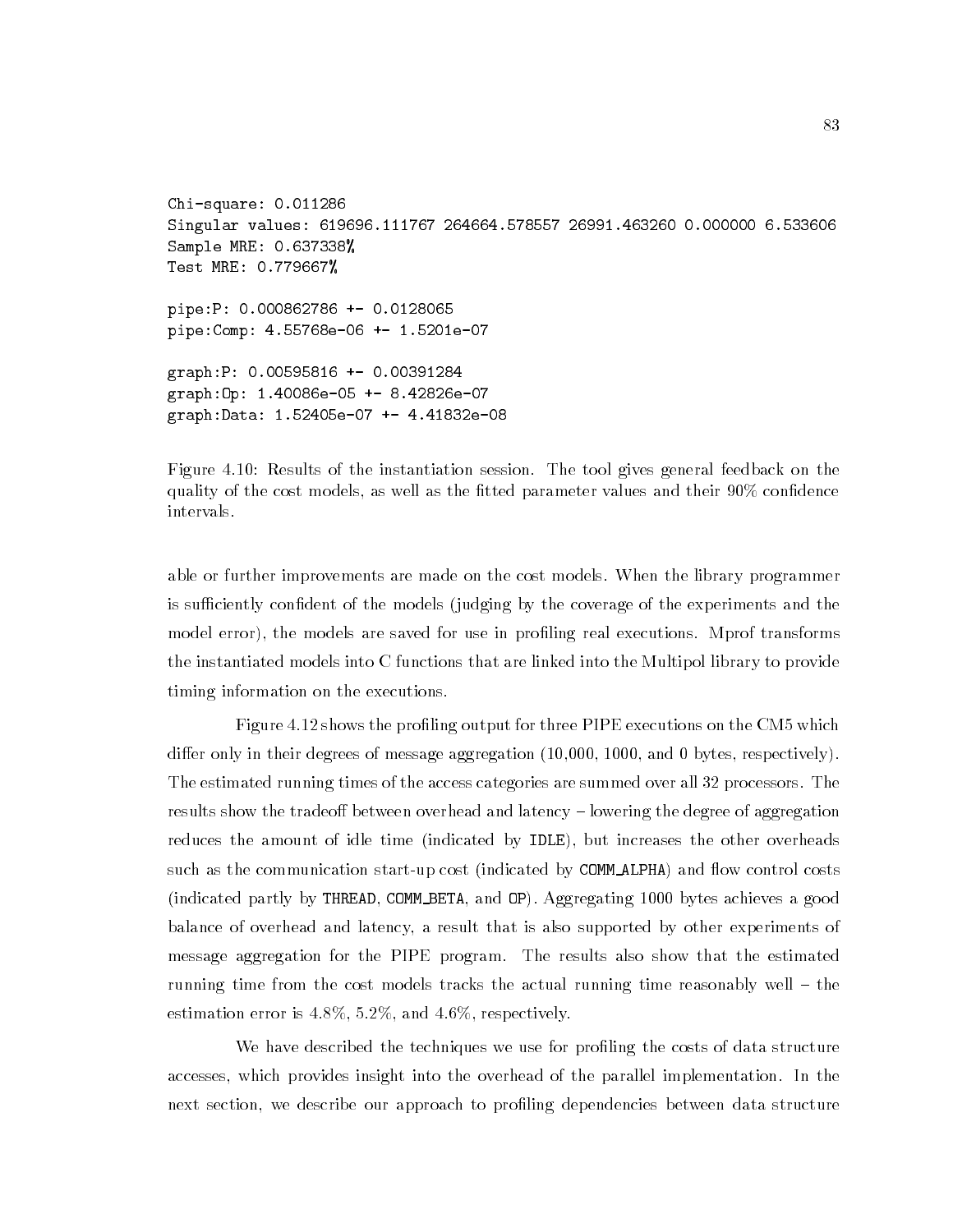

Figure 4.11: Distribution of model errors. The percent errors are obtained by applying the fitted model to the samples and the test cases.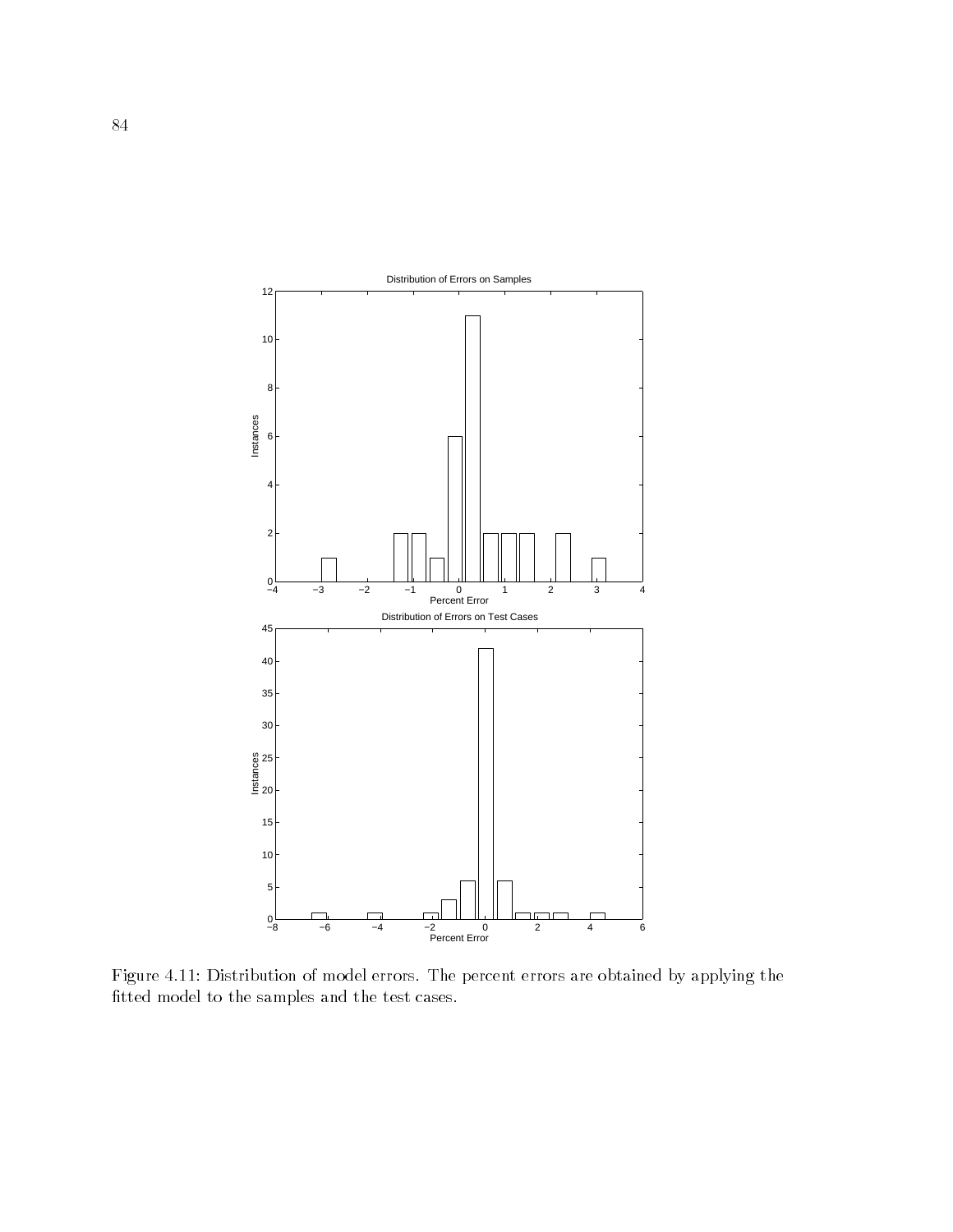```
% pipe-cm5 32 10000 10 100 15 100 10000
*** Cost Profile ***
Id 0: THREAD= 38.287 IDLE=187.911 COMM_ALPHA= 7.146 COMM_BETA= 51.635
Id 3: COMP=149.078
Id 1: ACCESS= 15.382 DATA= 4.713
Time: Model= 454.151, Total= 433.928
% pipe-cm5 32 10000 10 100 15 100 1000
*** Cost Profile ***
Id 0: THREAD= 45.912 IDLE=147.729 COMM_ALPHA= 10.317 COMM_BETA= 53.037
Id 3: COMP=149.078
Id 1: ACCESS= 16.539 DATA= 4.713
Time: Model= 427.325, Total= 406.569
% pipe-cm5 32 10000 10 100 15 100 0
*** Cost Profile ***
Id 0: THREAD= 97.915 IDLE=126.807 COMM_ALPHA= 42.902 COMM_BETA= 59.666
Id 3: COMP=149.078
Id 1: ACCESS= 21.024 DATA= 4.713
Time: Model= 502.105, Total= 480.787
```

```
Figure 4.12: PIPE executions on a 32-node CM5. The command line arguments are the
number of processors, M, N, T, F, the size of each element, and the degree of aggregation.
The times are summed over all 32 processors.
```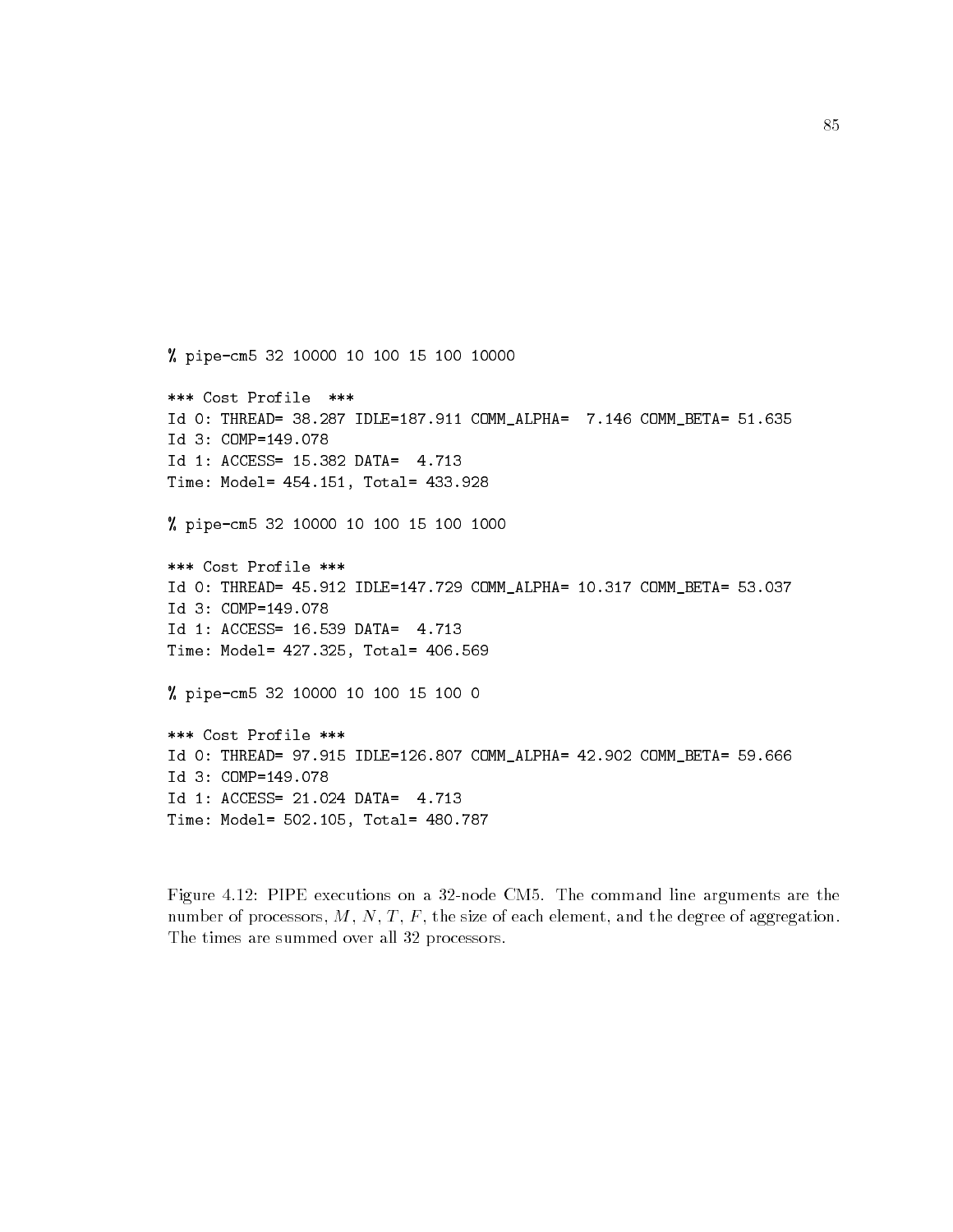accesses for detecting performance inefficiency due to insufficient parallelism.

#### Identifying the Dependences between Data Structures 4.5

Unlike standalone parallel algorithms, the dependencies among data structures cannot always be put in simple forms. Data structures are like components in reactive systems – they react to events in their environment. For example, the PIPE program has different types of dependencies, namely the data dependencies among the consume threads between adjacent nodes, the resource dependencies of the enqueue operations on the dequeue operations, and other dependencies due to split-phase calls. The synchronization pattern is data-dependent and cannot be predicted in advance.

The previous section described the techniques for profiling overhead, the first major source of performance inefficiency. The second major source of performance inefficiency arises from the dependencies between data structures. In this section, we describe the techniques used in Mprof in proling dependencies. Mprof not only detects the existence of dependencies, but also computes their contribution to the total idle time. It also provides an abstraction mechanism for the library programmer to summarize the profiling information of a large number of synchronization events.

We start by presenting two metrics for characterizing dependencies, *observed la*tency and critical path latency. Observed latency exposes all potential dependencies whose optimization may lead to performance improvements, while critical path latency exposes only those dependencies that directly contribute to the idle time. We then use the PIPE program as an example to show how the metrics help identify the sources of dependencies and provide insights into optimizations.

#### $4.5.1$ Definition of Observed Latency

The *observed latency* of a split-phase access or a thread is defined as the processor idle time from the time it begins to the time it completes. In multithreaded executions, split-phase accesses have a negative effect on performance only if their latency cannot be

 ${}^6A$  split-phase access is always implemented as a thread. Therefore, we do not distinguish between the terms "access" and "thread" for the rest of the section. An access is an abstract concept unknown to the runtime layer, whereas a thread is a runtime layer abstraction whose properties can be measured automatically.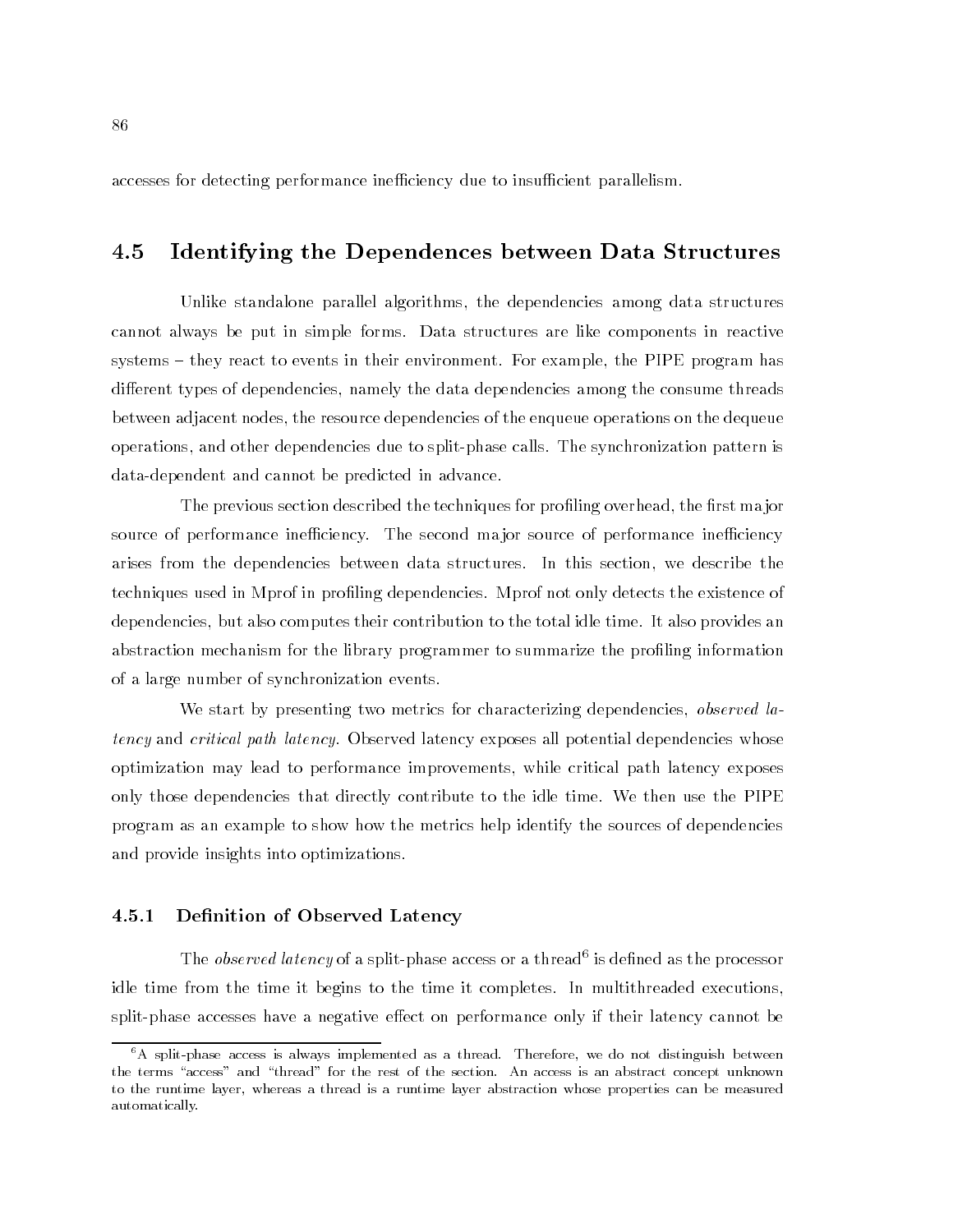

Figure 4.13: Definition of observed latency.

overlapped with other computation. The observed latency measures exactly the part of unoverlapped latency to expose problematic accesses.

Figure 4.13 illustrates the definition of observed latency. The figure shows two split-phase accesses that are pipelined for latency hiding. The total latency of each access is the time between its request and reply phases. The observed latency of both accesses is the amount of processor idle time during their lifetime when no threads are available for execution.

Observed latency is charged to every access whose lifetime contains the latency. Intuitively, it exposes all accesses whose reduction in latency is likely to reduce the total running time, assuming such an optimization does not cause other overheads. The programmer can use this information to identify the candidates for optimization. For example, for the execution in Figure 4.13, the observed latency metric exposes both OP1 and OP2 as potential targets for further optimization.

Observed latency is also charged to the synchronization event that contributes to the latency. A synchronization event is an ordered pair of accesses where the first access enables the second for execution, or equivalently, the second access awaits certain condition posted by the first. The programmer can use this information to traverse the chains of dependencies and identify the source of inefficiency.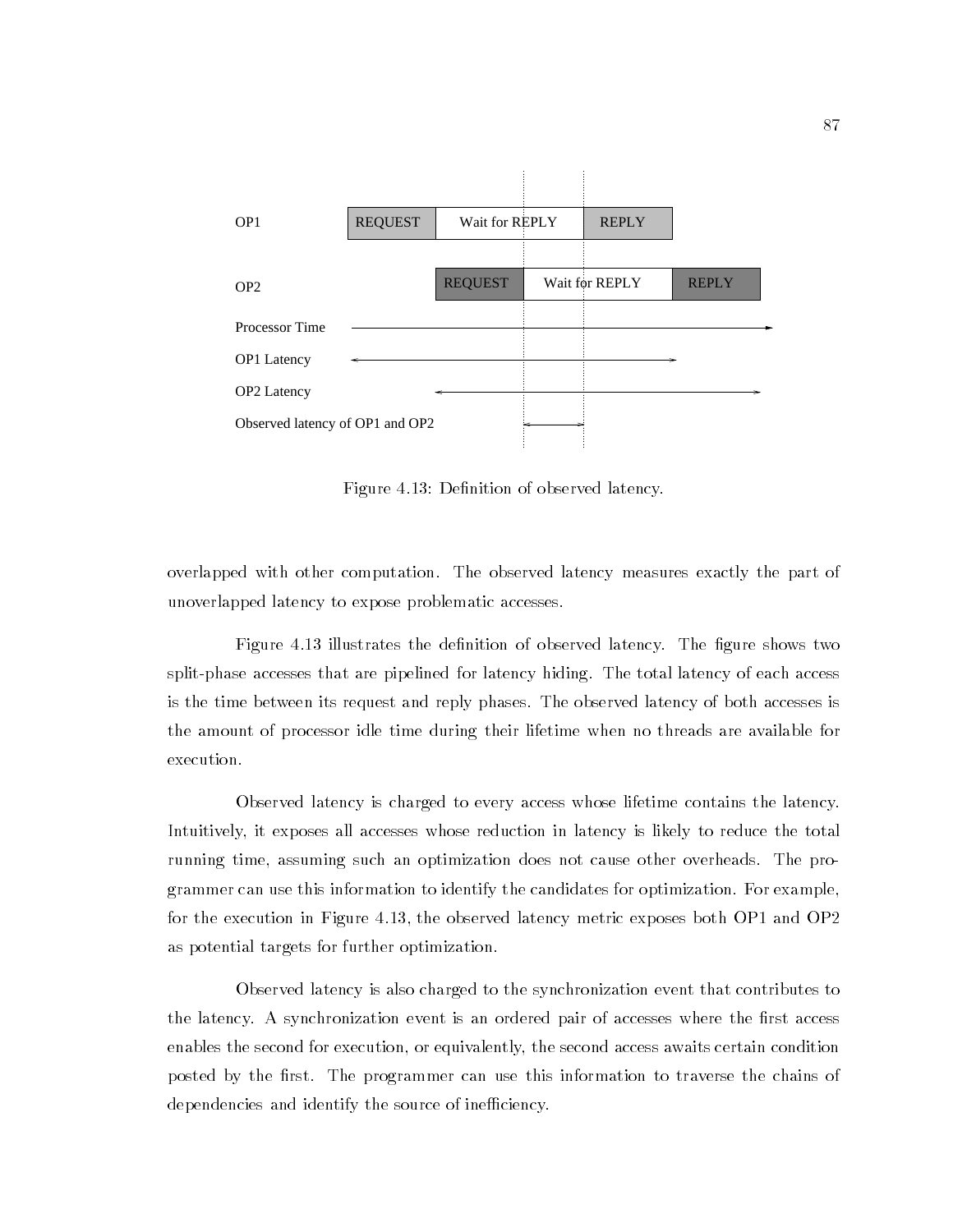

Figure 4.14: Definition of critical path latency.

#### 4.5.2 Definition of Critical Path Latency

The critical path latency of a split-phase access is like its observed latency, except the critical path latency is incurred only if the access is the first to resume execution after a period of idle time. The metric exposes the accesses that \directly" contribute to the processor idle time. Figure 4.14 illustrates the denition of critical path latency. In this example, OP1 has a nonzero critical path latency, while OP2 has 0 critical path latency. OP1 directly contributes to the amount of processor idle time corresponding to its critical path latency, because it lies on the critical delay path in the execution.

Intuitively, the critical path latency exposes the accesses that contribute to the delay in the critical path of the execution. Unlike observed latency, the idle time is charged to exactly one access. Therefore, critical path latency is easier to interpret than observed latency, because it uniquely identies the problematic access for each period of idle time.

Critical path latency is dependent on the local scheduling policies used in the execution as well as the available parallelism in the application. It merely points out one of the many possible paths of delay. Other long latency accesses that are not on the particular delay path may be left undetected, although their optimization may also reduce the total running time. For example, the operation OP2 has 0 critical path latency, but reducing its latency may also reduce the processor idle time. Therefore, critical path latency should be used in combination with observed latency to thoroughly profile dependencies. As with observed latency, critical path latency is also charged to the synchronization events to expose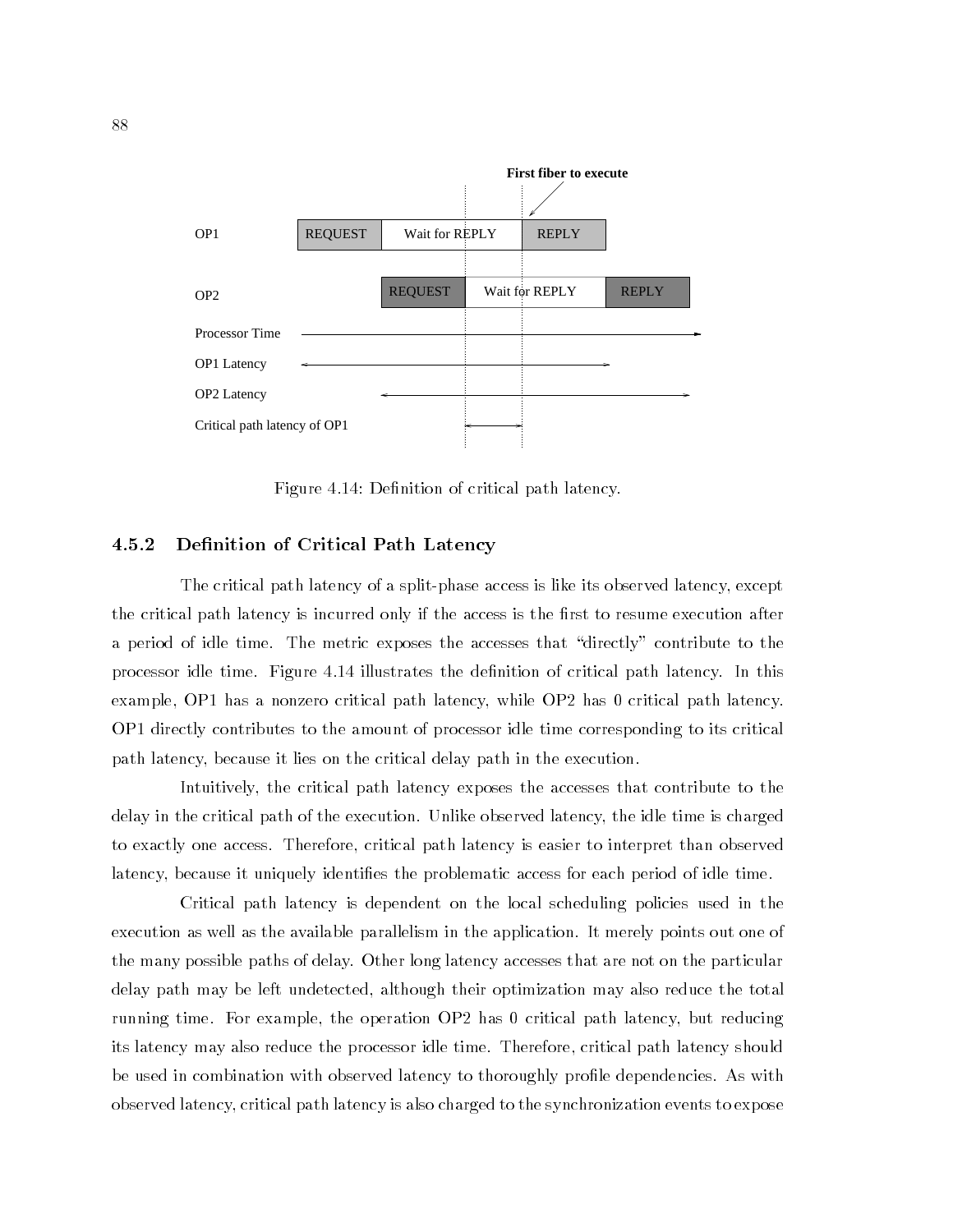them for tuning.

#### 4.5.3 Measuring Latency

The non-blocking semantics of Multipol bers exposes all idle time in the number of idle scheduler cycles. With a minimal amount of bookkeeping on these idle cycles, we can exactly measure observed latency and critical path latency.

 $T$  we integer counters  $C_{\text{full}}$  and  $C_{\text{full}}$  are used by each processor to record, respectively, the total number of idle cycles and the number of idle cycles that have been charged to a thread. The runtime layer also records the identity of the executing thread. When a thread is created, the value of  $C_{\text{total}}$  is recorded in its control block. When a thread is enabled, the identity of the executing thread (that is, its enabling thread) is also recorded in its control block.

When a thread executes, the dierence between the current value of Ctotal and the value in its control block is charged to its observed latency. The difference is also charged to the synchronization event formed with its enabling thread. Note that value of  $C_{\text{full}}$  is the same when the thread is enabled as when the thread executes, because there can be no enabled thread in an idle scheduler cycle. Therefore, the difference is the exact amount of idle time the thread observes.

To compute the critical path latency of a thread, we simply take the difference between the current values of Ctotal and Ccharged. The dierence is also charged to the corresponding synchronization event. We charge the critical path latency to a thread only if it waits for a synchronization event, that is, only if it has a non-zero observed latency. This ensures that critical path latency is not all charged to remotely invoked bers, which provides little insight for tuning. After the critical path latency is computed, the value of  $\sim$   $_{\rm{C}}$   $_{\rm{C}}$  is set to the value of  $\sim$   $_{\rm{C}}$   $_{\rm{C}}$  is avoid of idea  $\sim$  multiple to multiple threads.

A real application may generate too many threads and synchronization events to be profiled separately. Therefore, our profiling toolkit provides primitives for grouping threads into *access categories* (as in profiling costs of accesses), and Mprof records dependencies only at the level of access categories. We call this process abstraction of the dependence profile. When a thread executes, it declares the identity of its corresponding access category, which is used in place of its own identity for profiling dependencies. Because the identity is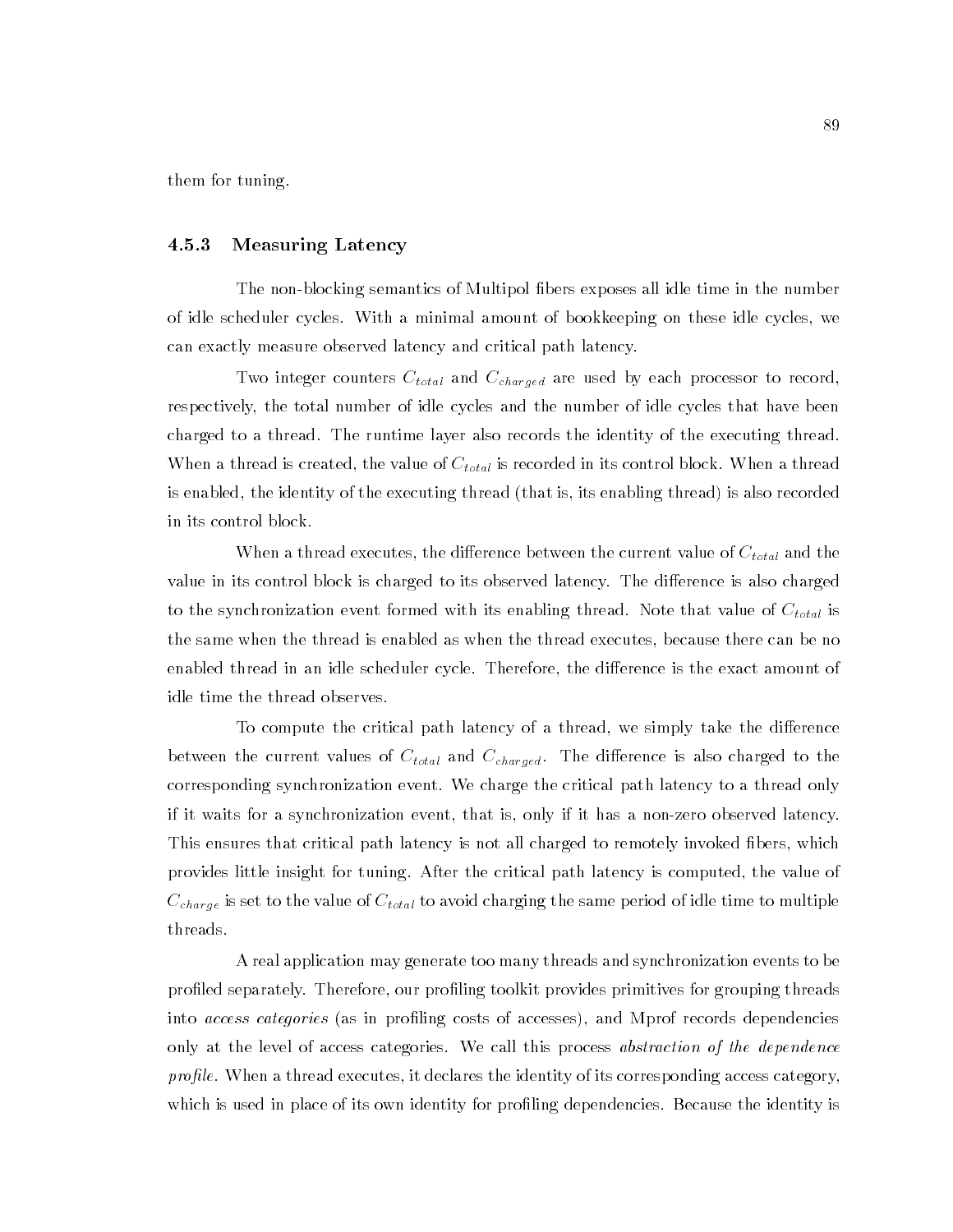dynamically declared, the observed latency and the critical path latency related to a thread cannot be computed prior to its execution.

We use the PIPE program to illustrate the abstraction process. The program itself is naturally decomposed into the consume category and the produce category, which corresponds to the consume thread and the produce operation in Figure 4.4, respectively. Operations on the event graph data structure are put into two access categories: ENQ and DEQ. The ENQ category includes threads to wait for the buffer space, ship new items over the network, and inform the receiving nodes of the arrival. The DEQ category includes threads to wait for new items, remove the items, and inform the sending node of the availability of the buffer space. Other unclassified threads such as those created by the runtime system itself are not profiled.

#### 4.5.4 Optimizing the PIPE Program

We now show how the profiling information can be used in analyzing and optimizing the PIPE program. We start by identifying the operations that have long observed latency and critical path latency. We then use their synchronization events to traverse the chains of dependencies and locate the source of inefficiency.

We focus on optimizing the PIPE execution with 1000 bytes of message aggregation, the best configuration found from profiling overheads in Figure 4.12. The profiling information produced by the runtime layer is shown in Figure 4.15. For each access category whose dependencies are proled, Mprof shows its total observed latency and critical path latency (in seconds). These are decomposed into the latencies associated with the category's synchronization events.

The category with the longest latency is consume, which is the main program thread. By examining its observed latency, we can trace backwards from the synchronization events on consume and find two problematic event sequences:  $ENQ \rightarrow DEQ \rightarrow \text{cosume}$ , and  $DEQ \rightarrow ENQ \rightarrow$  produce  $\rightarrow$  consume. Event sequence 1 is due to data dependencies between the pipeline stages. Event sequence 2 is due to the resource dependencies in the event graph data structure's flow-control protocol. The critical latency shows that both data dependencies and resource dependencies are responsible for the idle time in the execution.

The data dependencies can be partly resolved with message aggregation, whose effect was shown in Figure 4.12. We now concentrate on fixing the resource dependencies.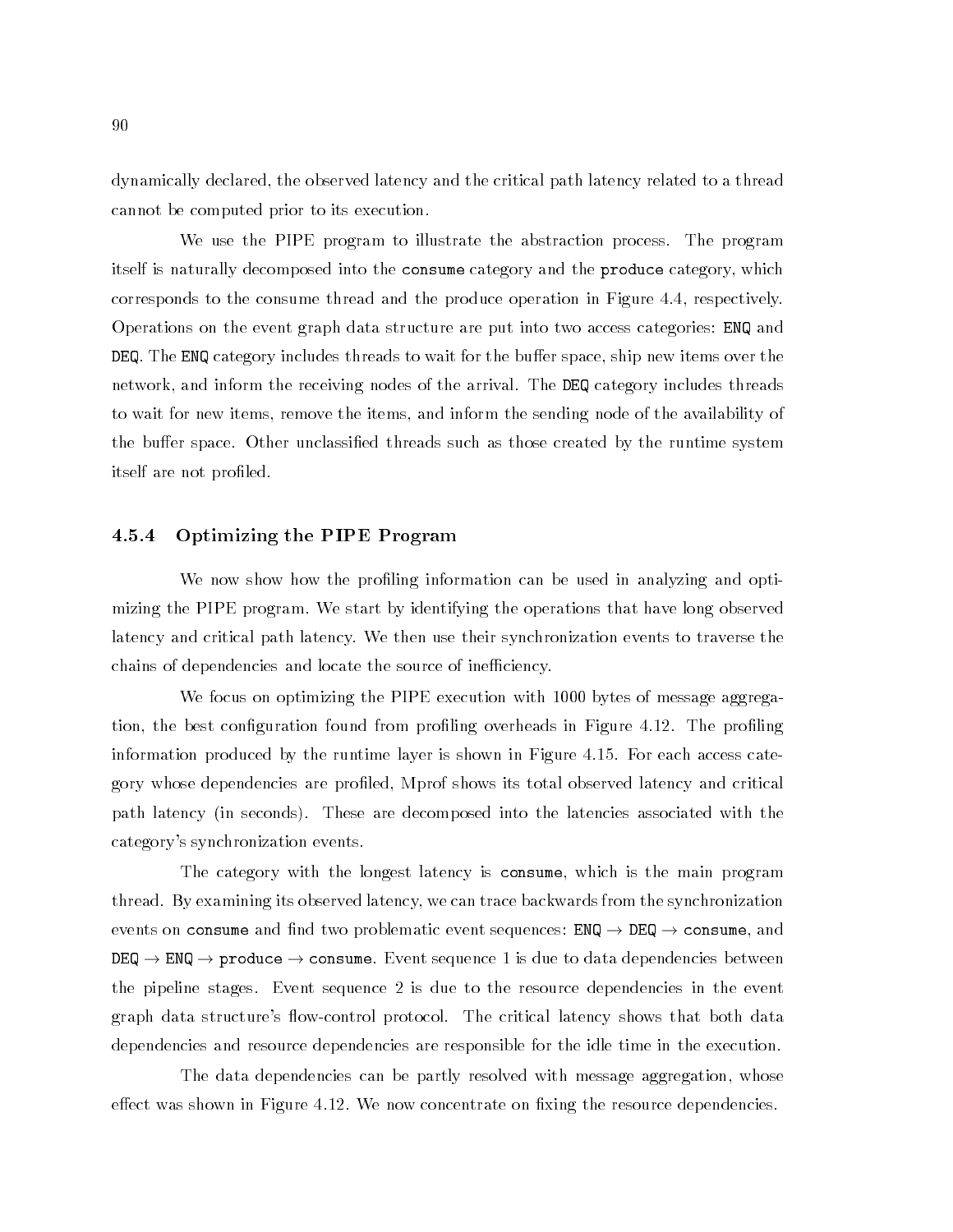```
% pipe-cm5 32 10000 10 100 15 100 1000
*** Cost Profile ***
Id 0: THREAD= 45.912 IDLE=147.729 COMM_ALPHA= 10.317 COMM_BETA= 53.037
Id 3: COMP=149.078
Id 1: ACCESS= 16.539 DATA= 4.713
Time: Model= 427.325, Total= 406.569
*** Observed Latency ****
ENQ1 = 47.337 -- DEQ1: 47.337
DEQ1 = 92.700 -- ENQ1: 92.700
produce3 = 47.337 -- ENQ1: 47.337
consume3 = 134.063 -- DEQ1: 92.700 produce3: 41.363
*** Critical Latency ****
ENQ1 = 47.337 -- DEQ1: 47.337
DEQ1 = 92.700 -- ENQ1: 92.700
```
Figure 4.15: Profiling the dependencies in the PIPE execution.

#### 4.5.4.1 Increasing edge capacity

We can easily remove resource dependencies by allocating a large number of buffers in the event graph data structure. Figure 4.16 shows the result of the execution when the capacity is increased from 15 to 1000. The increase in capacity reduces the running time by  $24\%$ , and the flow control event sequence has practically disappeared. The remaining 1.723 seconds of resource dependencies is possibly from processor 0, which does not have a consume thread. The idle time caused by data dependencies is also reduced by the elimination of resource dependencies, because their latency are mutually dependent in the PIPE program.

#### $4.5.4.2$ Software Pipelining

For applications with large event graphs such as the CSWEC program, increasing edge capacity may not always be possible. Therefore, instead of eliminating the flow control dependencies, we try to hide their latency using a technique called *software pipelining*, which is also used in advanced compilers for exploiting instruction-level parallelism [Lam87, Joh91].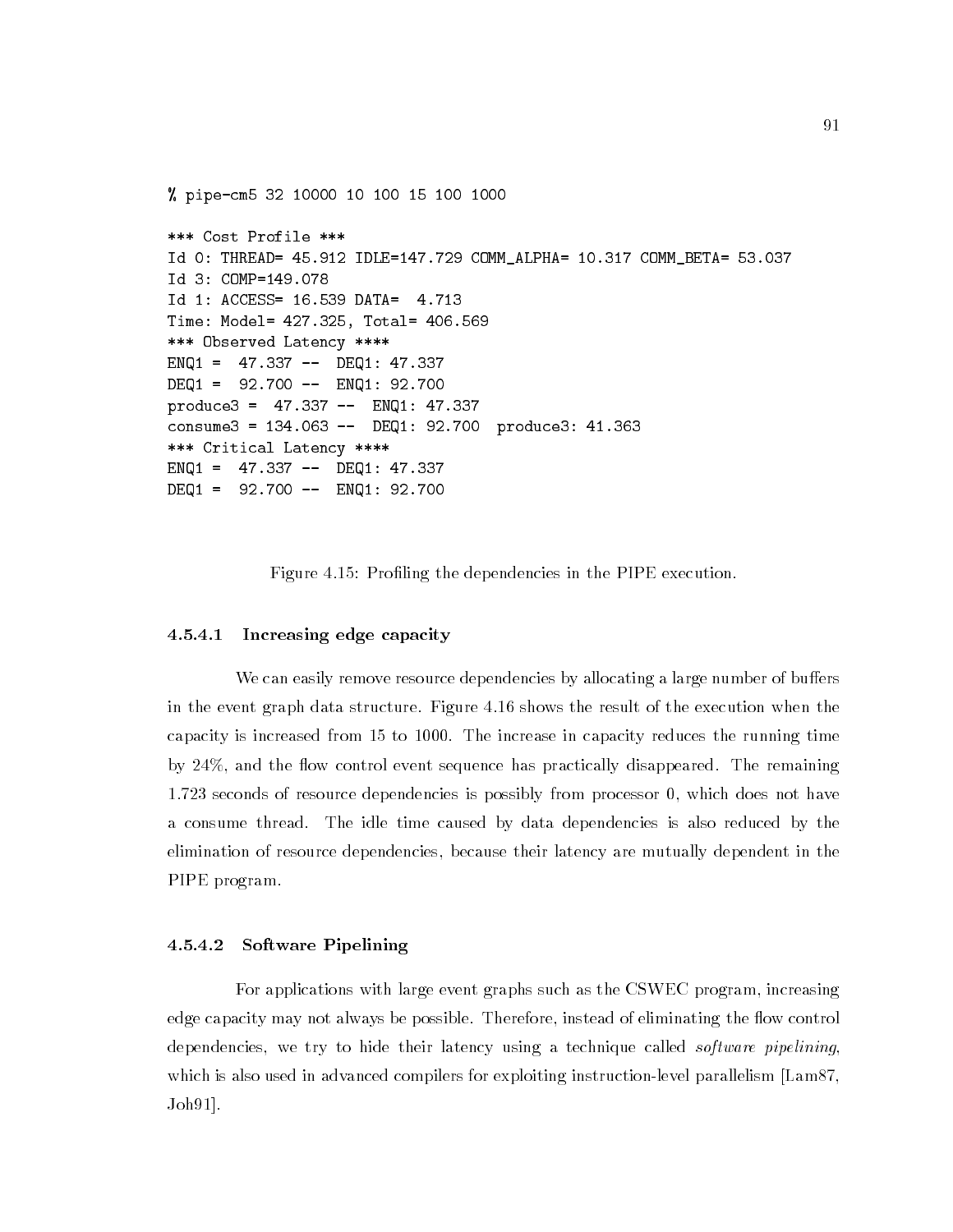% pipe-cm5 32 10000 10 100 1000 100 1000 \*\*\* Cost Profile \*\*\* Id 0: THREAD= 38.905 IDLE= 51.779 COMM\_ALPHA= 6.753 COMM\_BETA= 52.388 Id 3: COMP=149.078 Id 1: ACCESS= 15.518 DATA= 4.713 Time: Model= 319.134, Total= 307.305 \*\*\* Observed Latency \*\*\*\* ENQ1 = 1.723 -- DEQ1: 1.723 DEQ1 = 37.503 -- ENQ1: 37.503  $\text{produce3 = } 1.723 -- ENQ1:$ 1.723 consume3 = 37.503 -- DEQ1: 37.503 \*\*\* Critical Latency \*\*\*\* ENQ1 = 1.723 -- DEQ1: 1.723 DEQ1 = 37.503 -- ENQ1: 37.503

Figure 4.16: Effect of increasing event graph capacity on the PIPE program. The running time is decreased by 24%.

We observe that the computation in iteration  $i$  is independent of the produce operation in iteration  $i - 1$ , although the enqueue operations must be performed in order as required by the semantics of the event graph data structure. Therefore, we can pipeline different iterations as long as we insert sufficient synchronization primitives to enforce the order of the produce operations. Figure 4.17 shows such an implementation of the PIPE program, where the latency of the produce operation can be partially overlapped with the computation in the next iteration.

Figure 4.18 shows the results of the new program. Surprisingly, the running time is increased by 6%. Although the consume operation waits less frequently for the produce operation, as indicated by the observed latency of their synchronization event, both of their latencies have increased.

One possible explanation of this effect is the delay in propagating messages. Messages smaller than the specified aggregation size are not forced out to the network until the processor is idle. Therefore, keeping the processor busy for a longer period of time may actually reduce parallelism, due to the tight dependencies between the pipeline stages. As a result, the benefit of software pipelining is completely offset by the increase in message latency. The performance result indicates that a different tradeoff must be made between

92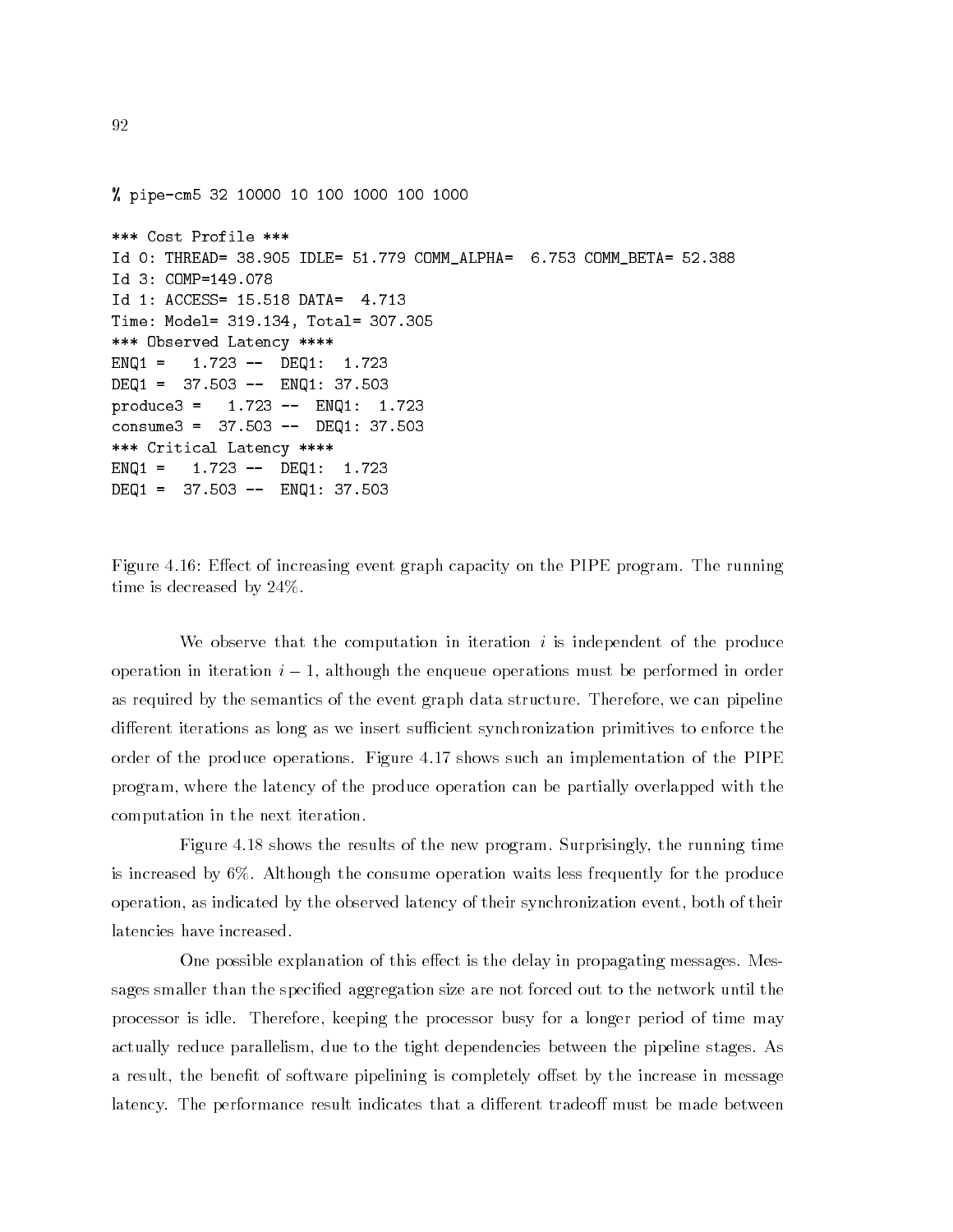```
consume:
    repeat
        while (fewer than N items removed by current iteration) {
            [ wait for new items ]
            remove items (up to N items)
        ł.
        }
        perform (N * T) units of computation
        [ wait for previous produce to complete ]
        issue produce
    until (M items processed)
```

```
produce:
```

```
< same as the non-pipelined version >
```
Figure 4.17: Software pipelining implementation of the PIPE program.

```
% pipe-swp-cm5 32 10000 10 100 15 100 1000
*** Cost Profile ***
Id 0: THREAD= 46.586 IDLE=167.977 COMM_ALPHA= 10.152 COMM_BETA= 53.341
Id 3: COMP=149.078
Id 1: ACCESS= 16.990 DATA= 4.713
Time: Model= 448.838, Total= 429.008
*** Observed Latency ****
ENQ1 = 79.898 -- DEQ1: 79.898
DEQ1 = 121.554 -- ENQ1:121.554
produce3 = 79.898 -- ENQ1: 79.898
consume3 = 152.208 -- DEQ1:121.554 produce3: 30.653
*** Critical Latency ****
ENQ1 = 57.342 -- DEQ1: 57.342DEQ1 = 101.695 -- ENQ1:101.695
```
Figure 4.18: Effect of software pipelining. The running time is increased by  $6\%$ .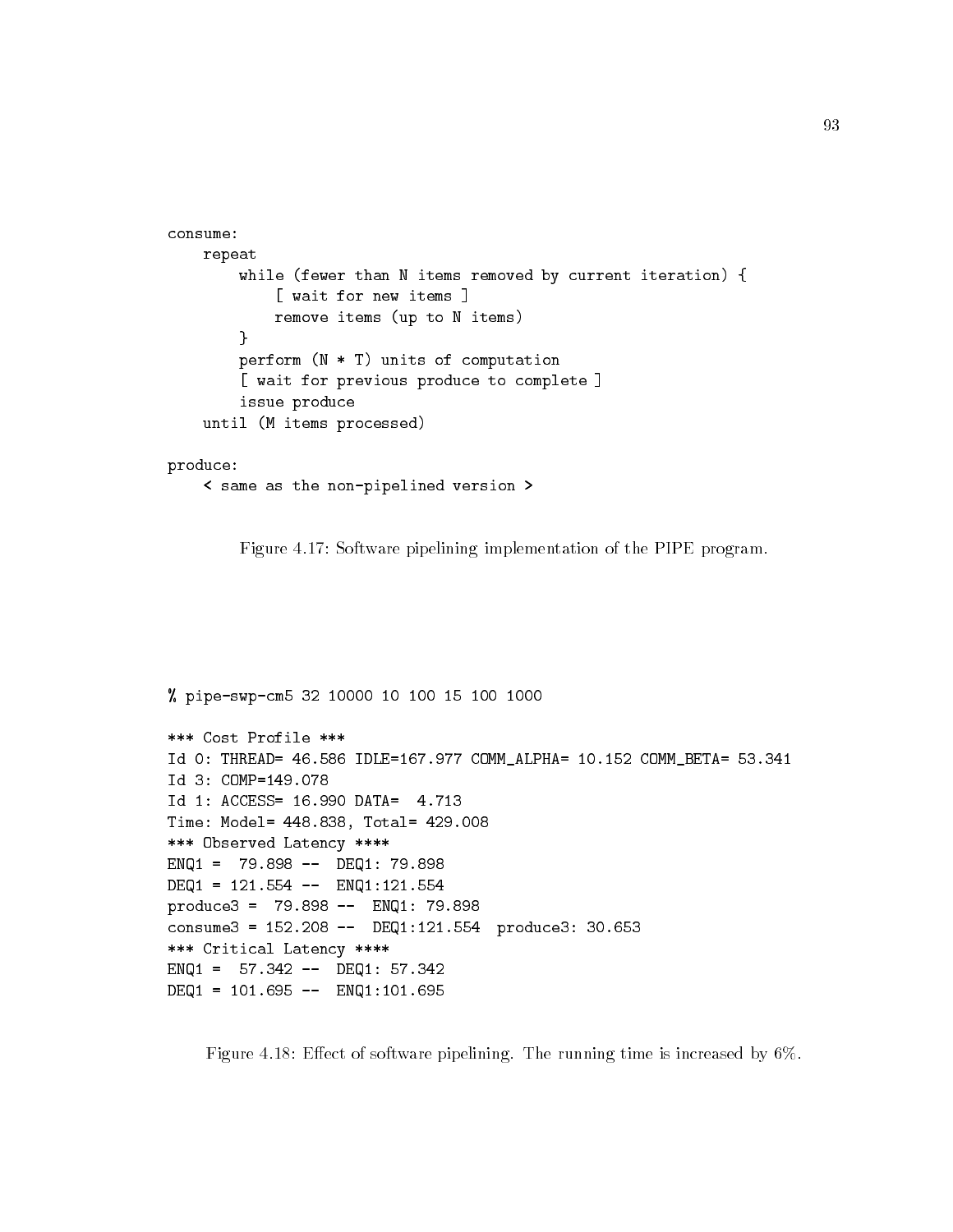% pipe-flush-cm5 32 10000 10 100 15 100 1000 \*\*\* Cost Profile \*\*\* Id 0: THREAD= 45.757 IDLE= 90.608 COMM\_ALPHA= 12.377 COMM\_BETA= 52.902 Id 3: COMP=149.078 Id 1: ACCESS= 16.118 DATA= 4.713 Time: Model= 371.552, Total= 354.731 \*\*\* Observed Latency \*\*\*\* ENQ1 = 18.982 -- DEQ1: 18.982  $DEQ1 = 62.669 -- ENQ1: 62.669$ produce3 = 18.982 -- ENQ1: 18.982 consume3 = 77.398 -- DEQ1: 62.669 produce3: 14.728 \*\*\* Critical Latency \*\*\*\* PE31: ENQ1 = 18.982 -- DEQ1: 18.982 PE31: DEQ1 = 62.669 -- ENQ1: 62.669

Figure 4.19: Effect of selectively flushing messages. The running time is decreased by 13.5%.

the latency of the produce operation and the latency of the messages.

#### 4.5.4.3 Selective Flushing of Messages

The results from the software pipelining implementation led us to another possible optimization based reducing the delays in message delivery. Instead of using a uniform aggregation size throughout the execution, we can dynamically adjust the aggregation size by flushing messages at selected points of the program. The best place to flush messages is immediately before the computation of each node, because the processor may remain busy for an arbitrary amount of time in the computation, causing messages to be queued for a long time.

Figure 4.19 shows the result of the optimization. The running time is improved by 13.5% relative to the original implementation, due to the reduction in the latency of both data dependencies and resource dependencies.

#### 4.6 **Related Work**

Many performance proling tools have been developed for event tracing and visualization. They include PICL/ParaGraph [GHPW90], Pablo [RAN+ 93], and Vista [Hal95].

94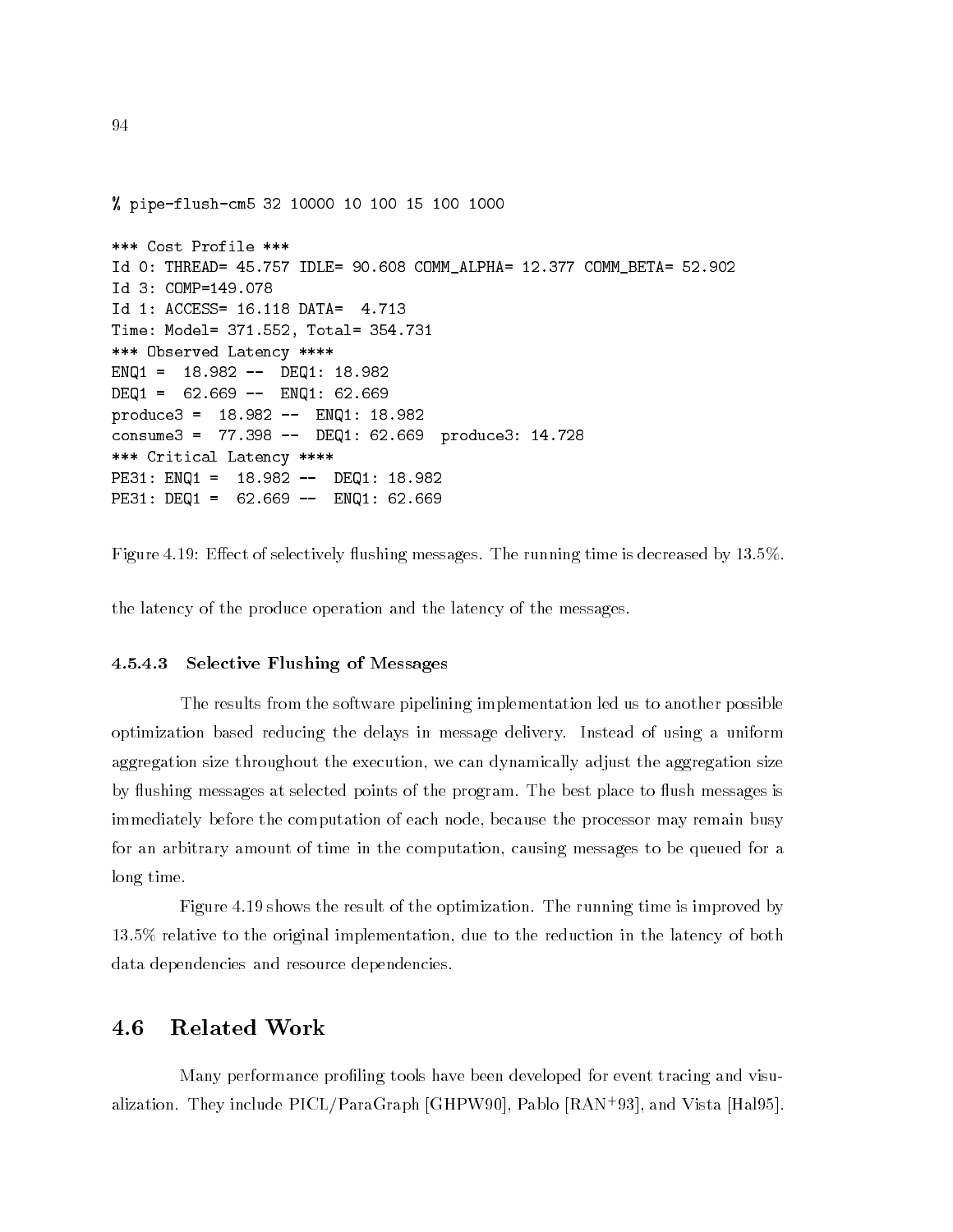These tools collect a trace of communication activities and other user-defined events from the execution and use the trace to generate multiple views of the program's activities over time. Such tools feature large quantities of low-level profiling information. In comparison, Mprof produces proling information immediately after the execution without requiring a trace file. Furthermore, Mprof provides high-level profiling information instead of raw event traces. However, Mprof provides summary information about the entire execution, and it cannot provide information about a particular time period in the execution.

Instrumentation and sampling methods are popular alternatives to event tracing. Research in this area includes Paradyne [MCC+ 95] and the work by Crovella and LeBlanc [CL93]. The Paradyne toolkit instruments the program binaries to collect performance statistics. It allows the programmer to specify conditions to dynamically control the degree of instrumentation. Uninstrumented code can be used for program components that do not contribute to performance inefficiencies. The binary instrumentation approach has the least programming overhead for performance profiling, but it is platform-dependent, and it incurs higher overhead because it collects too much low-level information. In comparison, Mprof requires the programmer to instrument the source code, but the instrumented code has less overhead because Mprof uses high-level statistics instead of direct timer calls. Mprof also provides more information on the interaction of different data structures than the Paradyne toolkit.

Crovella and LeBlanc used a set of performance predicates to detect performance inefficiencies. A designated processor periodically samples the values of a set of global status variables such as the amount of work in the system and the status of each processor. The values of the variables are used to determine the truth of the performance predicates, which are statements about the state of the system such as the presence of load imbalance. The frequency of occurrences of such predicates can be used to identify signicance performance inefficiencies. Their work was restricted to shared memory platforms where global variables can be updated and probed with low overhead, and they did not address the interaction of data structures.

The statistical approach to performance modeling has been taken by Brewer [Bre94] and Crovella [Cro94] in predicting the performance of bulk-synchronous programs. As in Mprof, they assume the cost models are linear combinations of terms. Brewer used statistical models to predict the performance of different implementations of the same procedure. The prediction is used to select the best implementation for a given input. In addition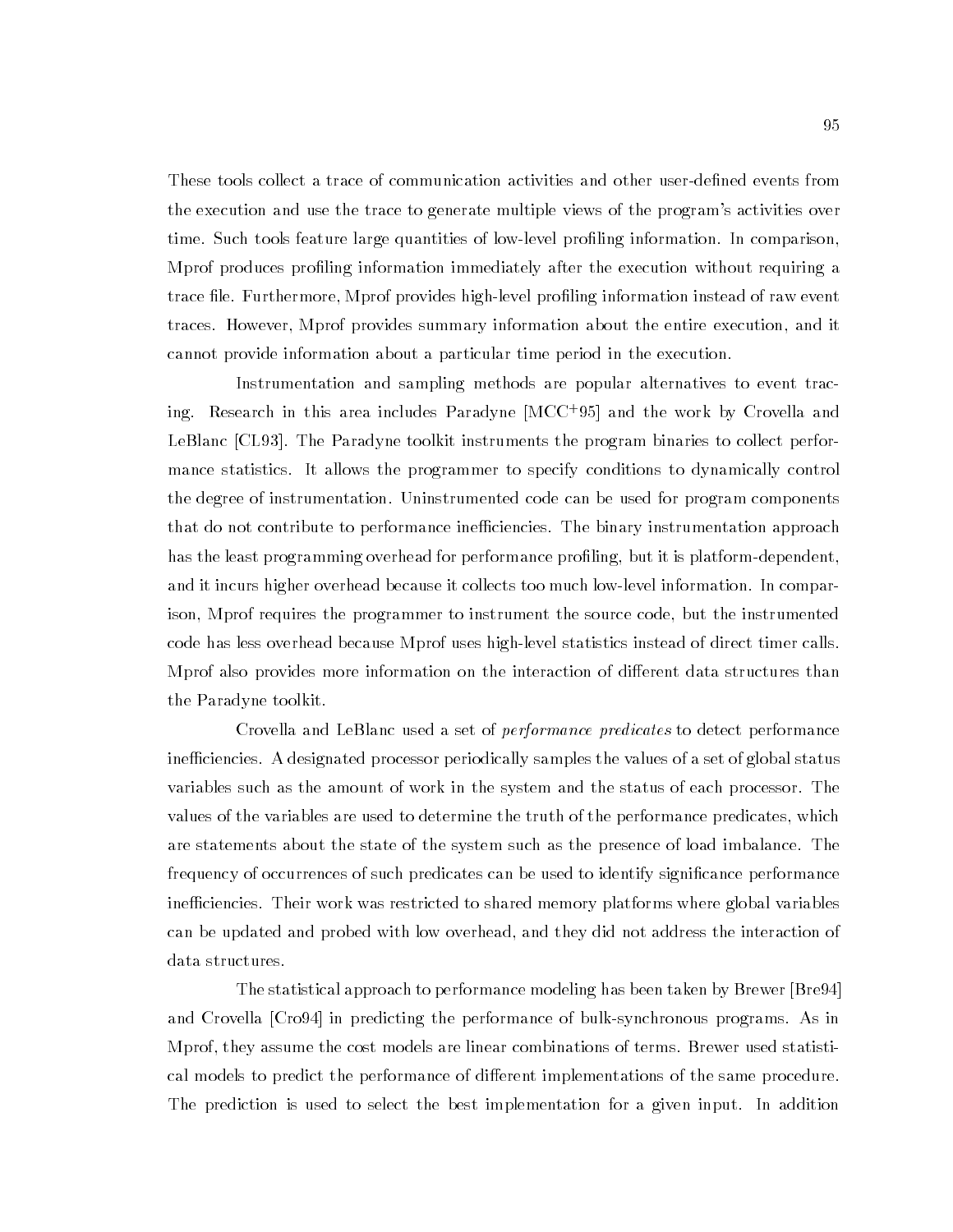to choosing implementations, Brewer also used numerical methods to automatically tune the selected implementation. Crovella used statistical models to predict the "lost cycles" in a program, which are overhead categories such as the amount of idle time caused by load imbalance. He also developed various tools to help the programmer improve the cost models. The major difference between their toolkits and Mprof is that they model the performance of standalone procedures, but not concurrent data structures. Crovella showed limited reuse of the cost models when the new program consists of simple sequential or parallel compositions of existing programs, but he did not address the irregular composition of data structures. On the other hand, their toolkits provide performance prediction, while Mprof only provides post-mortem performance proles. To make performance prediction possible, the statistics in their cost models cannot be computed values.

Hollingsworth [HM92] compared several performance metrics for detecting problematic program components which include the *critical path* metric [YM88] and the NPT metric [AL90]. The critical path metric measures the amount of time spent by each procedure in the longest running path of the execution. The NPT metric measures the amount of "normalized" execution time for each procedure, where the time is normalized with respect to the amount of available parallelism at the time of measurement. The metric assigns more importance to procedures that cause serial bottlenecks in the execution. Both the critical path metric and the NPT metric contain idle cycles as well as busy cycles. In comparison, Mprof reports on the busy cycles (overhead) and the idle cycles (insufficient parallelism) separately. The former is given by the cost of accesses, and the later by the observed latency and the critical path latency of the accesses.

#### $4.7$ Summary

Profiling the performance of Multipol applications presents many challenges. The multithreaded execution model in Multipol makes it difficult to use direct measurement methods such as inserting timer calls, because an operation may be decomposed into multiple fibers that execute at different times. Automatic instrumentation methods also cannot be applied, because they break the library abstraction by providing profiling information about the implementation details of the data structures, such as the running times of the internal functions.

Mprof resolves these problems by collecting user-dened statistics that characterize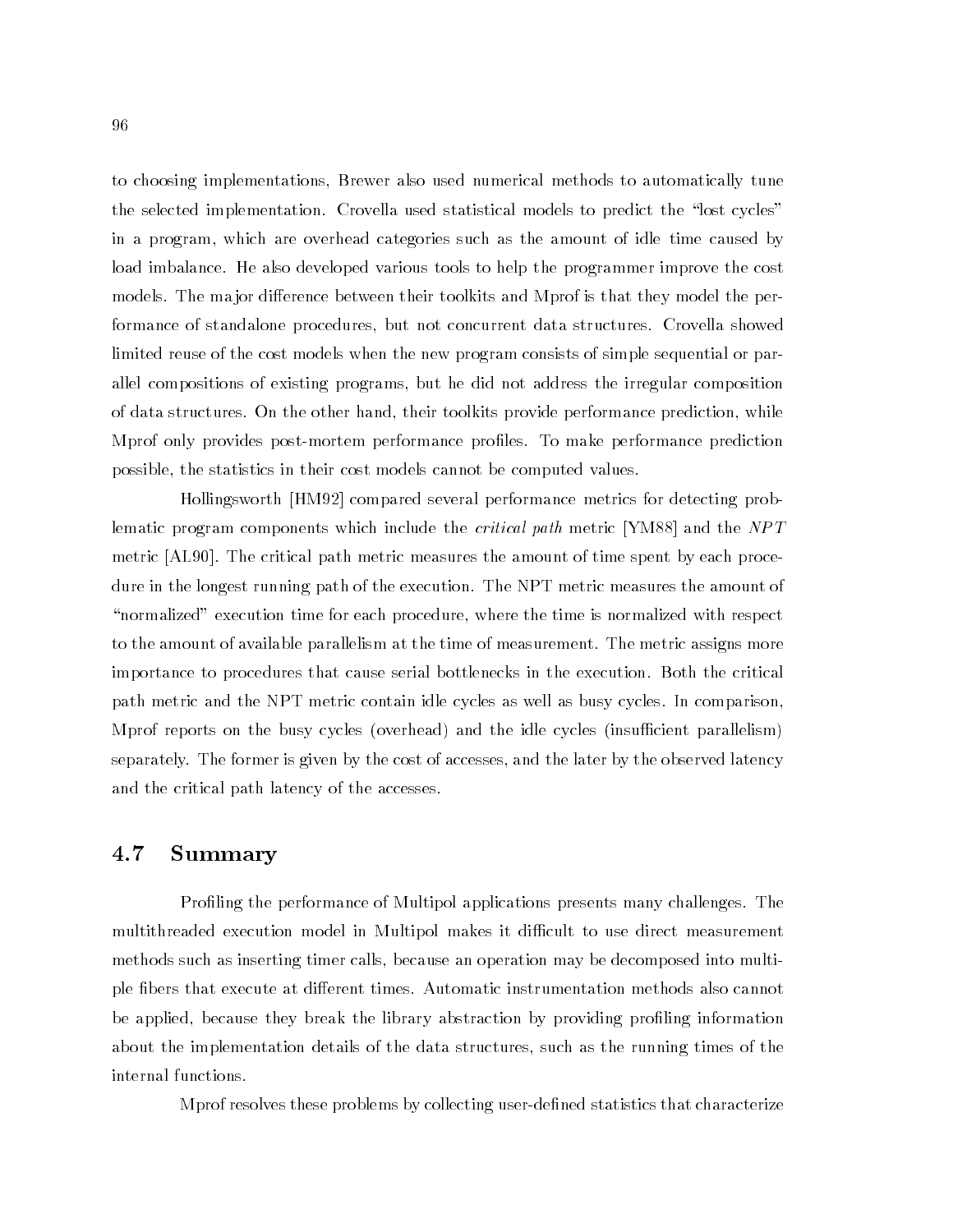the costs of high-level operations. The statistics are combined with reusable cost models to provide accurate profiling information with low overhead. The cost models are automatically instantiated by the Mprof toolkit using data from benchmark executions, and they can be reused by many applications because all Multipol computations are built from non-blocking bers. Mprof also provides a performance interface for the library programmer to customize the profiling information and thereby preserve the library abstraction.

In addition to measuring library and runtime overhead, Mprof also detects insuf ficient parallelism in the application. It uses two metrics, observed latency and critical path latency, which identify problematic synchronization events in the execution. The non-blocking semantics of Multipol bers permits the toolkit to accurately measure these metrics.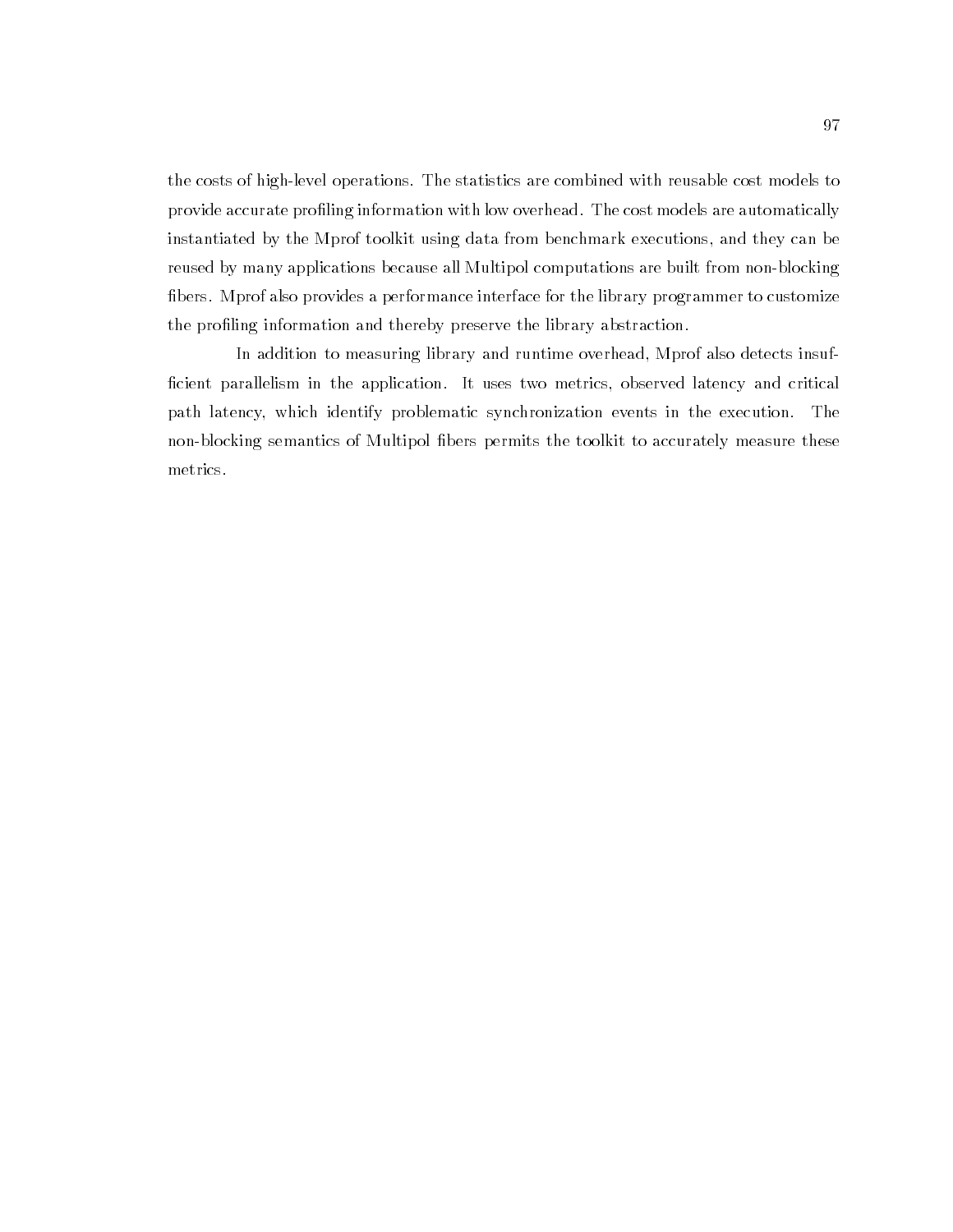## Chapter <sup>5</sup>

## Performance Results

The previous chapters describe the Multipol runtime library and profiling support for building irregular applications. In this chapter, we conduct experiments to evaluate the effectiveness of our approach. We use the five applications from Chapter 2 to assess the performance of the Multipol runtime library. We also show how these applications can be analyzed and optimized using the profiling information provided by Mprof. Section 5.1 describes the analysis and optimization of Multipol applications, and Section 5.2 summarizes the optimization techniques and the performance of the applications

### 5.1 Performance Analysis and Optimization

For each application, we analyze its performance profile, locate the performance inefficiencies, and apply suitable optimization techniques to improve performance. We assume the parallel executions use the maximum number of processors in the system, which is 32 for the CM5 and 8 for the Paragon and SP1. We also quote performance results for a 8 processor Sparc cluster when available. The speedup of the parallel execution is taken with respect to the sequential execution that uses the same program on one processor, because the sequential implementations of the programs are either unavailable, or they do not show consistent performance gain over the parallel implementation (such as the CSWEC program [WY95]).

We start with the initial implementations of the applications, which use the following configuration of the Multipol runtime library:

The runtime layer attempts to aggregate 1K bytes of data for each physical message.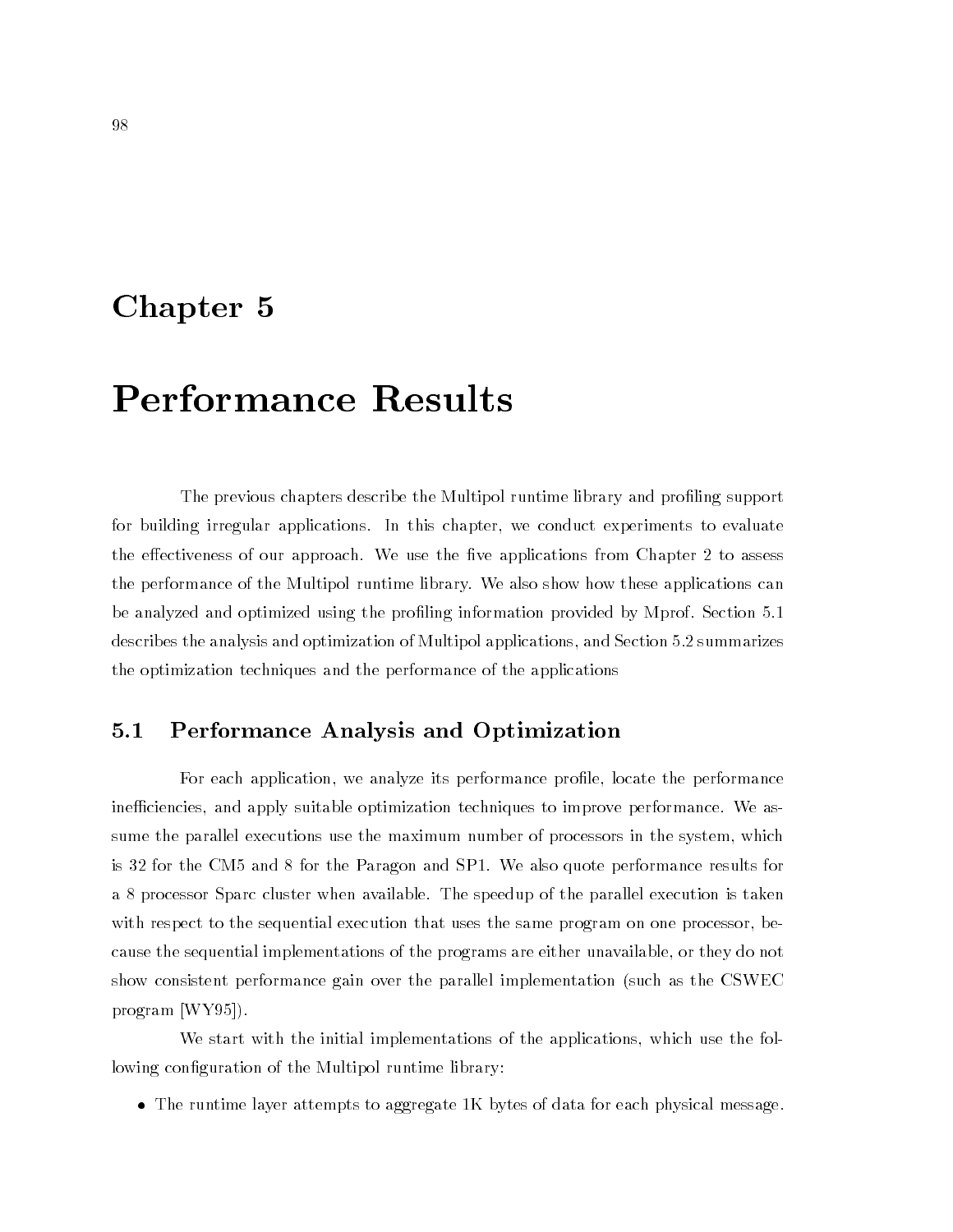- The runtime layer uses small messages and small preemptive messages for the communication events whenever applicable (see Section 3.3.3).
- The task stealer data structure uses the urgent scheduler for scheduling task migration threads. All other data structures use the FIFO scheduler for their accesses.

We use the profiling information from Mprof to locate the performance inefficiencies. The performance prole of an execution includes the overhead of the thread layer, the communication start-up overhead, and the data transfer overhead. The performance profile also includes the observed latency and the critical path latency of the data structure accesses, which we use to identify the synchronization events that contribute significantly to the processor idle time. The overheads and latencies are estimated by Mprof using the instantiated cost models of the runtime layer for the CM5, Paragon, and SP1. After locating the performance inefficiencies, we apply the corresponding optimization techniques and assess their performance impact.

#### 5.1.1 The EM3D program

We run the EM3D program with two different settings of the bipartite graph: 10% and 20% remote edges. A graph with 0% remote edges (the best case input, although unrealistic) is also used for comparison. Each processor has 1000 graph nodes with 20 outgoing edges. The processors are logically arranged as a linear array, and each edge may adjoin nodes that are at most 3 processors away. The computation is performed for 100 iterations, and the results exclude the construction and preprocessing of the bipartite graph. The performance of the initial implementation is shown in Figure 5.1.

The running times of the program with 0% remote edges are 6.84, 4.10, and 1.45 seconds for the CM5, Paragon, and SP1, respectively. The Paragon achieves the least efficiency loss relative to the best case (0% remote edges), which is 37% and 25% for 10% and  $20\%$  remote edges, respectively. The CM5 and the SP1 suffers efficiency loss of more than 85% when 10% of the edges are remote. Increasing the percentage of remote edges to  $20\%$  also has greater impact on the CM5 and the SP1, raising their efficiency loss to more than 140%.

The performance degradation comes from the computation and communication overheads for validating the bipartite graph and the idle time caused by the barriers between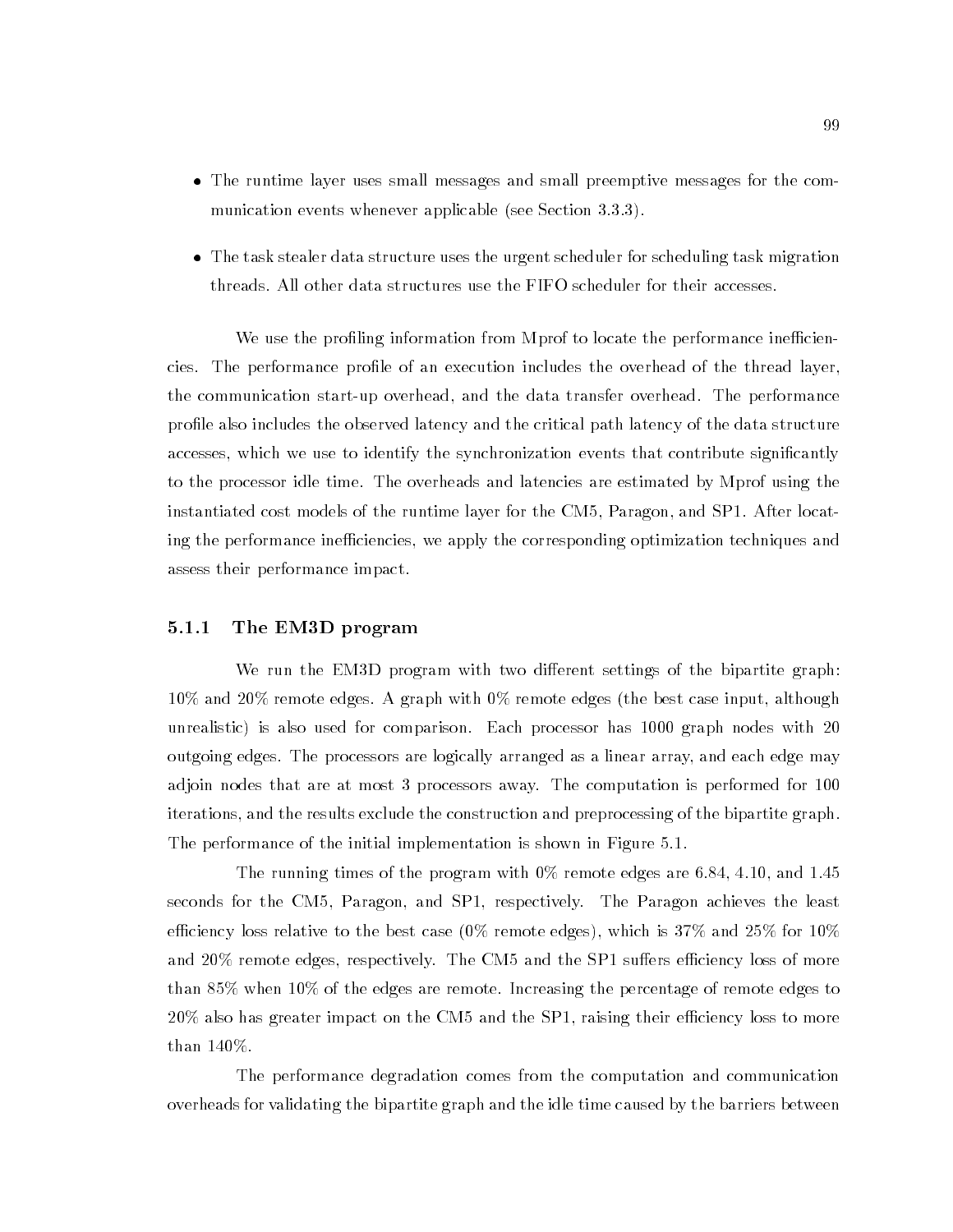|         | $10\%$ Remote Edges |      |               |                        |                           |            |
|---------|---------------------|------|---------------|------------------------|---------------------------|------------|
| Machine | Time                |      | Runtime Layer |                        | Synchronization           | Efficiency |
|         | Total               | Idle | Threads       | Communication          | Events                    | Loss       |
| CM5     | 12.9                | 1.87 | 0.07          | 0.13<br>1.63           | barrier)<br>1.79<br>1.79  | 86%        |
| Paragon | 5.14                | 0.45 | 0.08          | $\langle 0.11$<br>0.43 | barrier)<br>0.40<br>0.40  | 25\%       |
| SP1     | 2.72                | 0.17 | 0.04          | 0.55<br>0.18           | 0.16<br>(barrier)<br>0.16 | 88%        |
|         |                     |      |               | 20% Remote Edges       |                           |            |
| Machine | Time                |      |               | Runtime Layer          | Synchronization           | Efficiency |
|         | Total               | Idle | Threads       | Communication          | Events                    | Loss       |
| CM5     | 16.6                | 1.44 | 0.07          | 0.13<br>2.80           | 1.33<br>1.33<br>barrier)  | 143\%      |
| Paragon | 5.61                | 0.46 | 0.08          | 0.43<br>0.15           | 0.40<br>0.40<br>barrier)  | 37%        |
| SP1     | 3.97                | 0.51 | 0.04          | 0.93<br>0.18           | 0.50<br>0.50<br>barrier)  | 174\%      |

Figure 5.1: Performance profiles of the EM3D program. The times (in seconds) are averaged over all processors in the system. The communication overheads are the message start-up overhead and the data transfer overhead. The long latency events are annotated with their observed latencies and critical path latencies. The efficiency loss is the slowdown relative to the graph with no cross-processor edges (0% remote).

phases (named "barrier" in the figure). The program performs better on the Paragon, because the Paragon has a higher communication bandwidth, which is demonstrated by its lower data transfer overhead. The communication overhead cannot be reduced by message aggregation because each processor exchanges at most one bulk message with any remote processor in a phase, leaving no room for aggregation. The barriers are also required to enforce the data dependencies between phases. Because the bipartite graph data structure has performed most of the important optimizations, we do not find any further optimization for this program.

We note that the Split-C implementation of the EM3D program is slightly faster than the Multipol implementation on the CM5. This is possibly because the Split-C implementation does not have the overhead of multithreading, and it makes use of the CM5 control network for fast barrier synchronizations. The Multipol runtime layer does not provide accesses to the CM5 control network because it is machine-dependent, and its interface is blocking, which is inconsistent with the fiber semantics.

#### 5.1.2 The Tripuzzle program

We use a initial board containing 7 rows of pegs with an empty position in the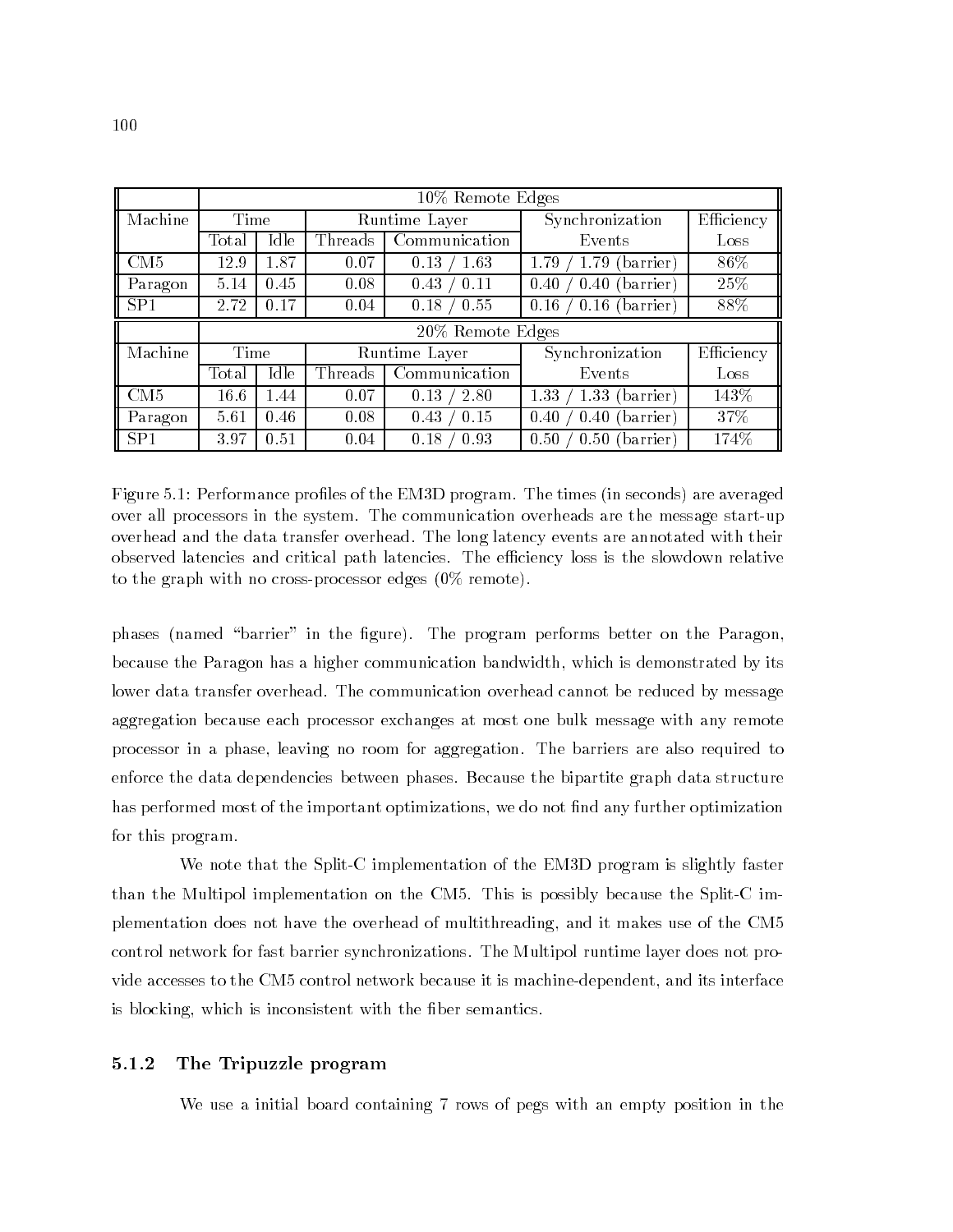| Machine                      |       | sequential   Parallel Time |      |         | Runtime Layer | Synchronization    |
|------------------------------|-------|----------------------------|------|---------|---------------|--------------------|
|                              | Time  | Total                      | Idle | Threads | Communication | Events             |
| $\overline{\phantom{1}}$ CM5 | 122.9 | 7.69                       | 2.10 | 0.86    | 0.14          | $1.91/1.91$ (sync) |
| Paragon                      | 66.9  | $17.60\,$                  | 6.81 | 1.71    | 0.91<br>1.70  | $6.70/6.70$ (sync) |
| SP1                          | 40.2  | 9.66                       | 2.11 | 1.22    | 0.43<br>1.64  | $2.09/2.09$ (sync) |

Figure 5.2: Performance profiles of the initial implementation of the Tripuzzle program. The times (in seconds) are averaged over all processors in the system. The communication overheads are the message start-up overhead and the data transfer overhead. The long latency events are annotated with their observed latencies and critical path latencies.

| Execution                                 |      | CM5   Paragon   SP1 |      |
|-------------------------------------------|------|---------------------|------|
| FIFO Scheduler, 1K byte aggregation       | 7.69 | -17.6               | 9.66 |
| Preemptive Scheduler, 1K byte aggregation | 6.55 | 16.4                |      |
| Preemptive Scheduler, 4K byte aggregation | 5.59 | 14.1                | 7.90 |

Figure 5.3: Running time of the Tripuzzle program.

middle of the 5th row. The performance of the initial implementation is shown in Figure 5.2. The program achieves speedups of 16, 3.8, and 4.2 on the CM5, Paragon, and SP1, respectively. The major loss of efficiency results from the latency for draining all hash table insert accesses. The other overheads include the thread and communication layer overheads for accessing remote partitions of the hash table. The communication overhead may be reduced by using a higher degree of message aggregation. To reduce the thread overhead, we examine the source code for the hash table data structure and locate the threads that may be scheduled by the preemptive scheduler while preserving atomicity (see Section 3.2.4 for details on the preemptive scheduler). We make minor modifications to the data structure and the application so that the preemptive scheduler can be used for all insert accesses without compromising atomicity. Figure 5.3 summarizes the performance results.

Exploiting the scheduling semantics reduces the running time by 10% in certain cases. Increasing the degree of message aggregation further reduces the running time by more than 10% due to the reduction in both the communication start-up overhead and the thread overhead for handling the messages. Combining these optimizations, the best implementation of the Tripuzzle program achieves speedup of 22 on the CM5, 4.7 on the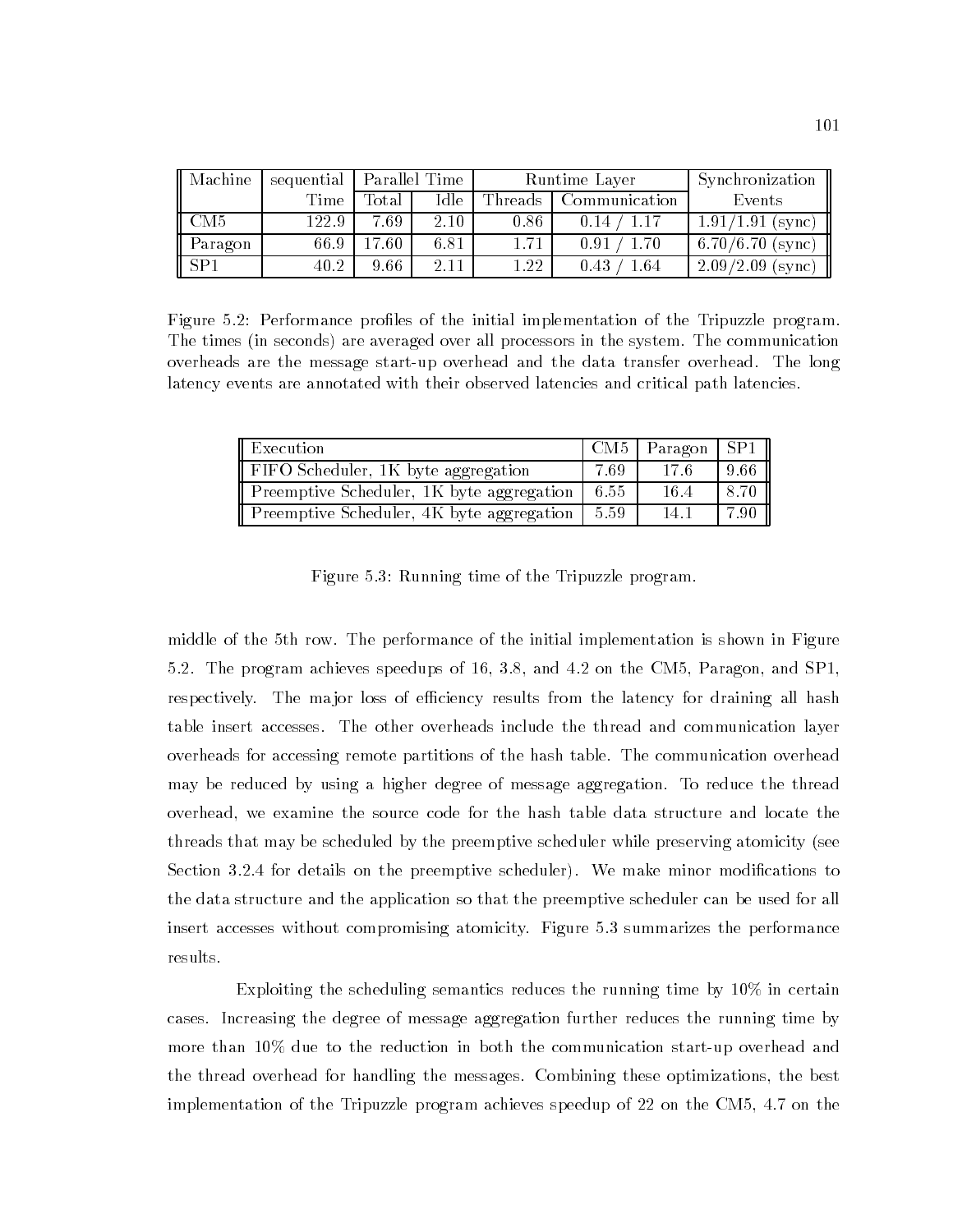|         | Task Stealing |       |               |                                           |  |
|---------|---------------|-------|---------------|-------------------------------------------|--|
| Machine | sequential    |       | Parallel Time | Synchronization Events                    |  |
|         | Time          | Total | Idle          |                                           |  |
| CM5     | 43.5          | 2.77  | 1.47          | $1.38/1.37$ (term), $0.68/0.01$ (remove)  |  |
|         |               |       |               |                                           |  |
| Paragon | 10.9          | 4.11  | 2.80          | $2.62/2.05$ (term), $2.12/0.20$ (remove), |  |
|         |               |       |               | $0.40/0.38$ (fetch)                       |  |
| SP1     | 12.3          | 4.63  | 2.70          | $2.70/0.05$ (term), $0.89/0.87$ (remove)  |  |
|         |               |       |               | $1.79/1.66$ (fetch)                       |  |
|         | Task Pushing  |       |               |                                           |  |
|         |               |       |               |                                           |  |
| Machine | sequential    |       | Parallel Time | Synchronization Events                    |  |
|         | Time          | Total | Idle          |                                           |  |
| CM5     | 43.5          | 3.22  | 1.88          | $1.78/0.48$ (term), $1.09/0.83$ (remove), |  |
|         |               |       |               | $0.49/0.47$ (fetch)                       |  |
| Paragon | 10.9          | 2.91  | 1.50          | $1.31/0.17$ (term), $0.39/0.36$ (remove), |  |
|         |               |       |               | $0.83/0.78$ (fetch)                       |  |
| SP1     | 12.3          | 2.84  | 1.15          | $1.14/0.10$ (term), $0.20/0.16$ (remove), |  |

Figure 5.4: Performance profiles of the initial implementation of the Eigenvalue program. The times (in seconds) are averaged over all processors in the system. The runtime layer overheads are omitted due to their insignicance. The long latency events are annotated with their observed latencies and critical path latencies.

Paragon, and 5.1 on the SP1.

### 5.1.3 The Eigenvalue program

We use a 1000 by 1000 random matrix as input to the Eigenvalue program. Two load balancing strategies are compared: task stealing and task pushing. Figure 5.4 shows the performance of the initial implementation. For task stealing, the observed latency of the operations show that both the termination detection operation (named \term" in the figure) and the removal of tasks (named "remove") contribute significantly to the idle time. Fetching remote tasks (named "fetch") also contributes to the idle time, but to a lesser extent on the CM5 and the Paragon, because task stealing attempts to preserve locality. Critical path latency is not as useful as observed latency for the Eigenvalue program, because critical path latency is primarily charged to the termination detection operation, which always runs in the background and overlaps with all other accesses. The performance of the task stealing version may be improved by reducing the task removal latency using a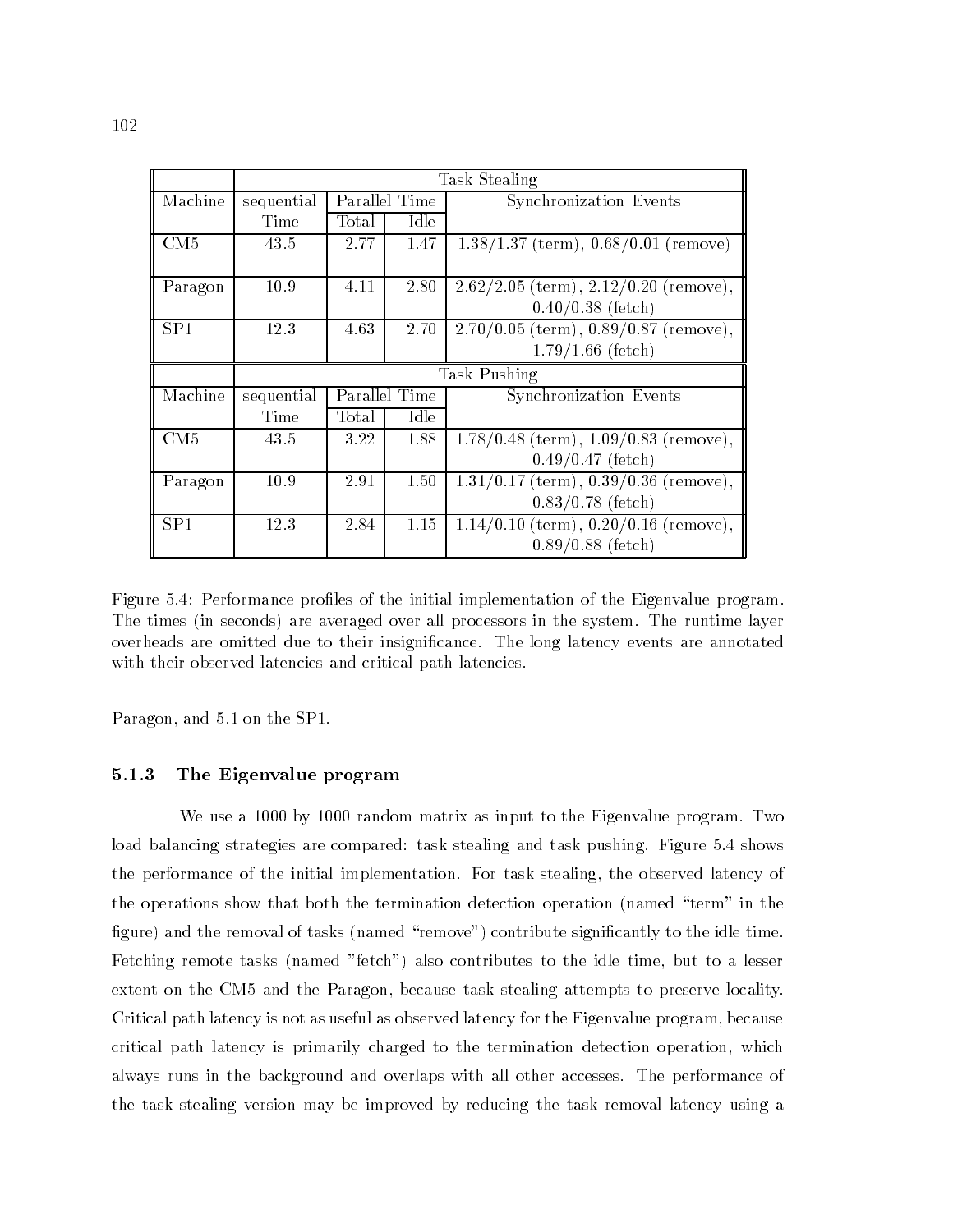| Execution                         | CM <sub>5</sub> | Paragon | SP <sub>1</sub> |
|-----------------------------------|-----------------|---------|-----------------|
| Stealing, initial implementation  | 2.77            | 4 1 1   | 4.63            |
| $+$ no aggregation                | 2.77            | 2.32    | 2.68            |
| Pushing, initial implementation   | 3.22            | 2.91    | 2.84            |
| $+$ no fetches and no aggregation | 3.19            | 1.89    | 2.06            |

Figure 5.5: Running time of the Eigenvalue program.

lower degree of message aggregation, since the communication overheads are insignificant and can be traded for the reduction in latency.

For task pushing, fetching remote tasks contributes significantly to the idle time. because task pushing destroys the locality of tasks. we observe that for task pushing, there is no advantage in using pointers to the intervals (instead of the intervals themselves) for the task pools, since most tasks migrate exactly once. Therefore, we can eliminate the remote fetches by using the intervals for the tasks and letting the task stealer data structure send the intervals directly to their destination processors. For task stealing, it is generally a good idea to use pointers for tasks and migrate the data required by the tasks on demand, since tasks may move more than once.

Figure 5.5 shows the results of the optimizations. The optimizations work better on the Paragon and SP1 than on the CM5, possibly because the parallelism in the program is not sufficient to keep the 32 processors on the CM5 busy. Task stealing performs worse than task pushing on the Paragon and the SP1 because the small protocol messages generated by task stealing cannot be propagated as efficiently as on the CM5, which has lower communication overhead and latency. Overall, the optimized implementation achieves speedups of 14.6, 4.70 and 4.59 for task stealing, and speedups of 15.6, 5.77, and 5.97 for task pushing, on the CM5, Paragon, and SP1, respectively.

We note that the number of tasks generated by the program varies with the machine. The CM5 and SP1 generate the same number of intervals, but the Paragon generates fewer intervals. This is due to differences in the floating point arithmetic.

### 5.1.4 The Phylogeny Program

We use an input with 50 characters and 14 species. Each processor creates a combine thread to combine the failure stores whenever its local task pool runs out of task.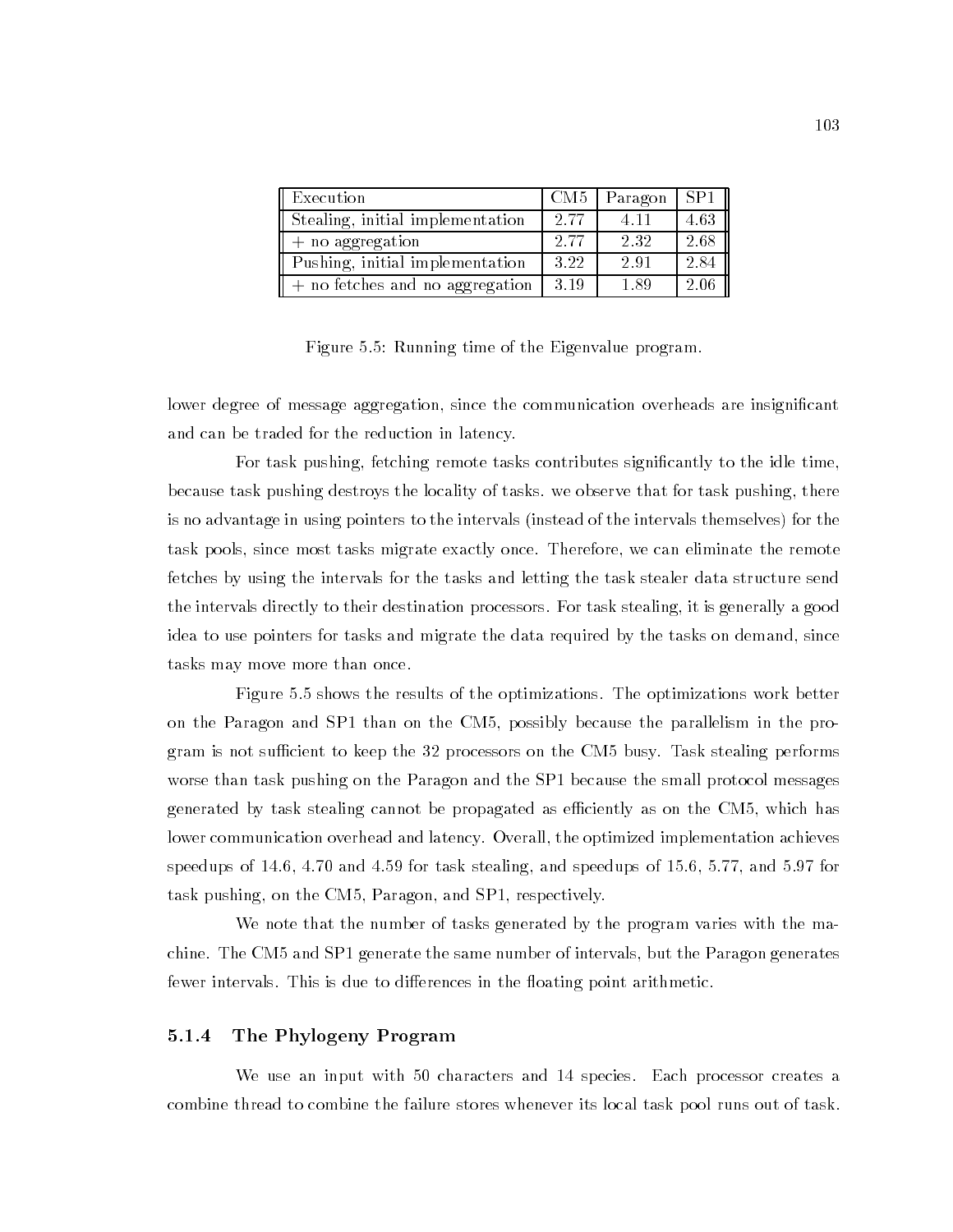|         | Task Stealing |               |      |                 |                         |
|---------|---------------|---------------|------|-----------------|-------------------------|
| Machine | sequential    | Parallel Time |      | R untime System |                         |
|         | Time          | Total         | Idle |                 | Threads   Communication |
| CM5     | 1089          | 137.6         | 37.5 | 0.79            | 0.32<br>1.66            |
| Paragon | 516           | 151.75        | 77.5 | 0.69            | 0.00<br>0.04            |
| SP1     | 308           | 50.3          | 4.22 | 0.67            | 0.31<br>0.29            |

| Machine         | Task Stealing: Synchronization Events                         |
|-----------------|---------------------------------------------------------------|
| CM5             | $30.8/30.4$ (fetch), $1.05/0.96$ (remove), $5.43/5.38$ (comb) |
| Paragon         | $2.07/2.07$ (fetch), $74.0/73.1$ (remove), $1.21/1.16$ (comb) |
| SP <sub>1</sub> | 6.10/2.73 (fetch), $0.37/0.26$ (remove), $1.90/1.00$ (comb)   |

|                     | Task Pushing |               |       |                 |               |
|---------------------|--------------|---------------|-------|-----------------|---------------|
| Machine             | sequential   | Parallel Time |       | R untime System |               |
|                     | Time         | Total         | Idle  | Threads         | Communication |
| $\sqrt{\text{CM5}}$ | 1089         | 434.4         | 170.9 | 3.03            | 1.30<br>1.75  |
| Paragon             | 516          | 305.1         | 119.6 | 5.83            | 1.80<br>12.9  |
| $\sqrt{\text{SP1}}$ | 308          | 156.9         | 49.0  | 3.87            | 1.28<br>4.34  |

| Machine                      | Task Pushing: Synchronization Events                          |
|------------------------------|---------------------------------------------------------------|
| $\overline{\phantom{a}}$ CM5 | $95.1/95.1$ (fetch), $33.3/28.6$ (remove), $46.8/46.8$ (comb) |
| $\parallel$ Paragon          | $103/103$ (fetch), $13.2/9.71$ (remove), 6.61/6.61 (comb)     |
| $\overline{\vert$ SP1        | $43.3/43.3$ (fetch), $3.7/3.7$ (remove), $34.8/1.95$ (comb)   |

Figure 5.6: Performance profiles of the initial implementation of the Phylogeny program. The times (in seconds) are averaged over all processors in the system. The communication overheads are the message start-up overhead and the data transfer overhead. The long latency events are annotated with their observed latencies and critical path latencies.

We compare two load balancing strategies: task stealing and task pushing. Figure 5.6 shows the performance profile of the initial implementation.

The speedups for the task stealing implementation are 7.9 on the CM5, 3.4 on the Paragon, and 6.1 on the SP1. On the CM5 and the SP1, the speedups are mainly limited by the latency of fetching remote tasks (named "fetch" in the figure). Removing tasks (named "remove") and combining the failure stores (named "combine") incur less idle time. On the Paragon, the speedup is limited by the latency for removing tasks, which is caused by load imbalance. The latencies of removing and fetching tasks may be reduced by lowering the degree of message aggregation.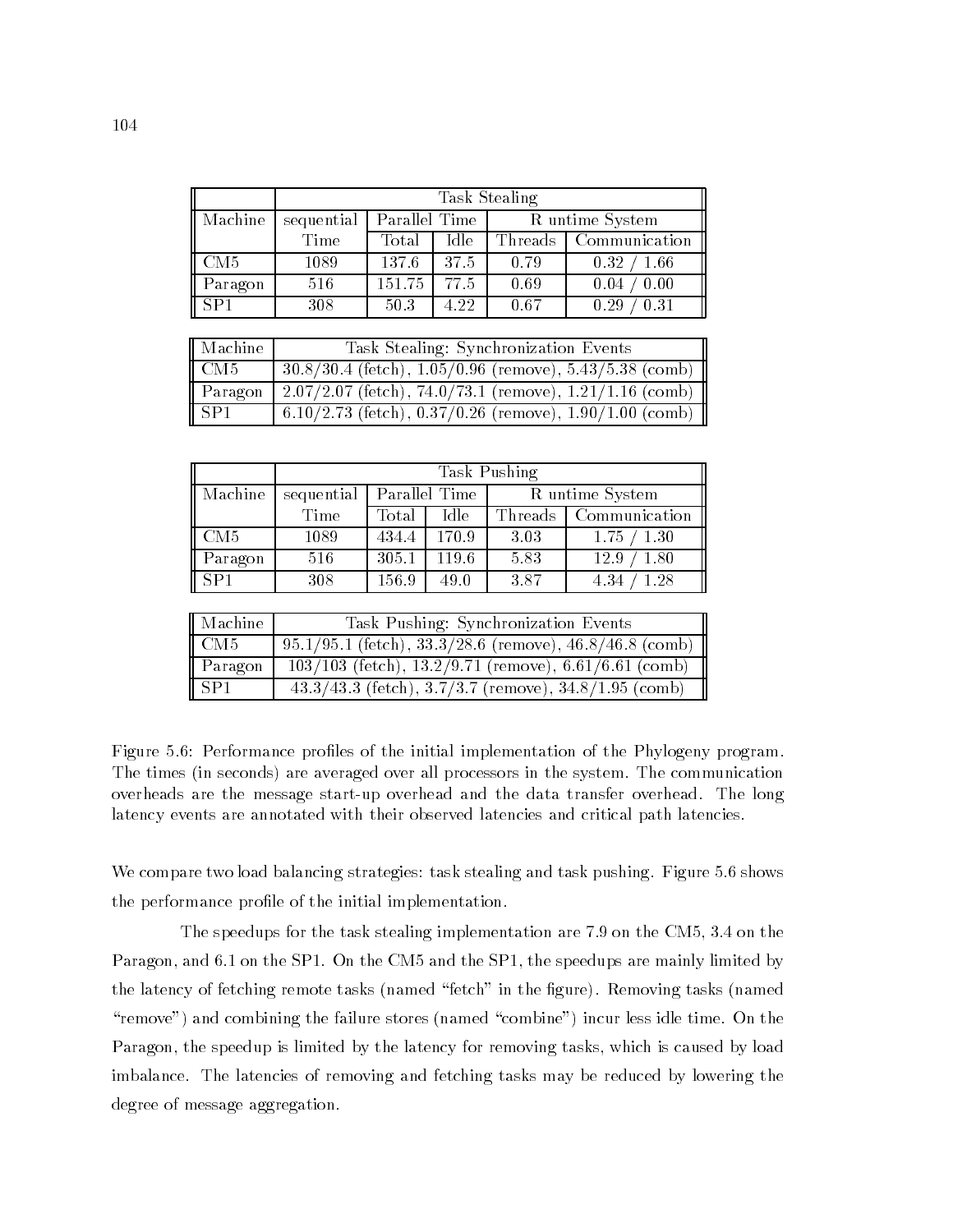| Optimizations          |         | $CM5$   Paragon   SP1 |      |
|------------------------|---------|-----------------------|------|
| Initial implementation | - 137.6 | 151.8                 | 50.2 |
| $+$ no aggregation     | 112.3   | 164.0                 | 50.0 |

Figure 5.7: Running time of the Phylogeny program

The speedups for the task pushing implementation are considerably worse than the task stealing implementation. The lack of locality caused by task pushing not only increases the number of remote task fetches, but also decreases the opportunities for pruning the search space and consequently increases the amount of redundant computation. On average, the task pushing version generates 50% to 100% more tasks than the task stealing version.

Figure 5.7 shows the performance of the optimized task stealing implementation. Disabling message aggregation improves the running time by almost 20% for the CM5, but it slightly slows down the Paragon execution and has no obvious effect on the SP1. We did not perform the optimizations on the task pushing version, because task stealing is clearly the better load balancing strategy to use.

The Split-C implementation of the Phylogeny program [JY95] showed better speedup than the Multipol implementation on the CM5. We noticed that the performance of the Multipol implementation is very sensitive to the load balancing and scheduling parameters. We think its performance can be improved with further tuning in scheduling.

### 5.1.5 The CSWEC Program

We assess the performance of the CSWEC program using two input circuits: a 32-bit register file, called REGFILE, and an unknown circuit from the ISCAS benchmark suite, called C2670. The REGFILE circuit features 32 very large subcircuits among a total of 325 subcircuits, so its speedup is essentially limited to 32. The C2670 circuit contains 2033 subcircuits of roughly equal size. The capacity of the event graph is set to 64. Figure 5.8 shows the performance of the initial implementation. For the REGFILE circuit, the program achieves speedups of 26.4, 7.73, and 7.15 on the CM5, Paragon, and SP1, respectively. The speedup on the CM5 is less than ideal due to the idle time caused by load imbalance (named "term" in the figure), insufficient capacity (named "resource"), and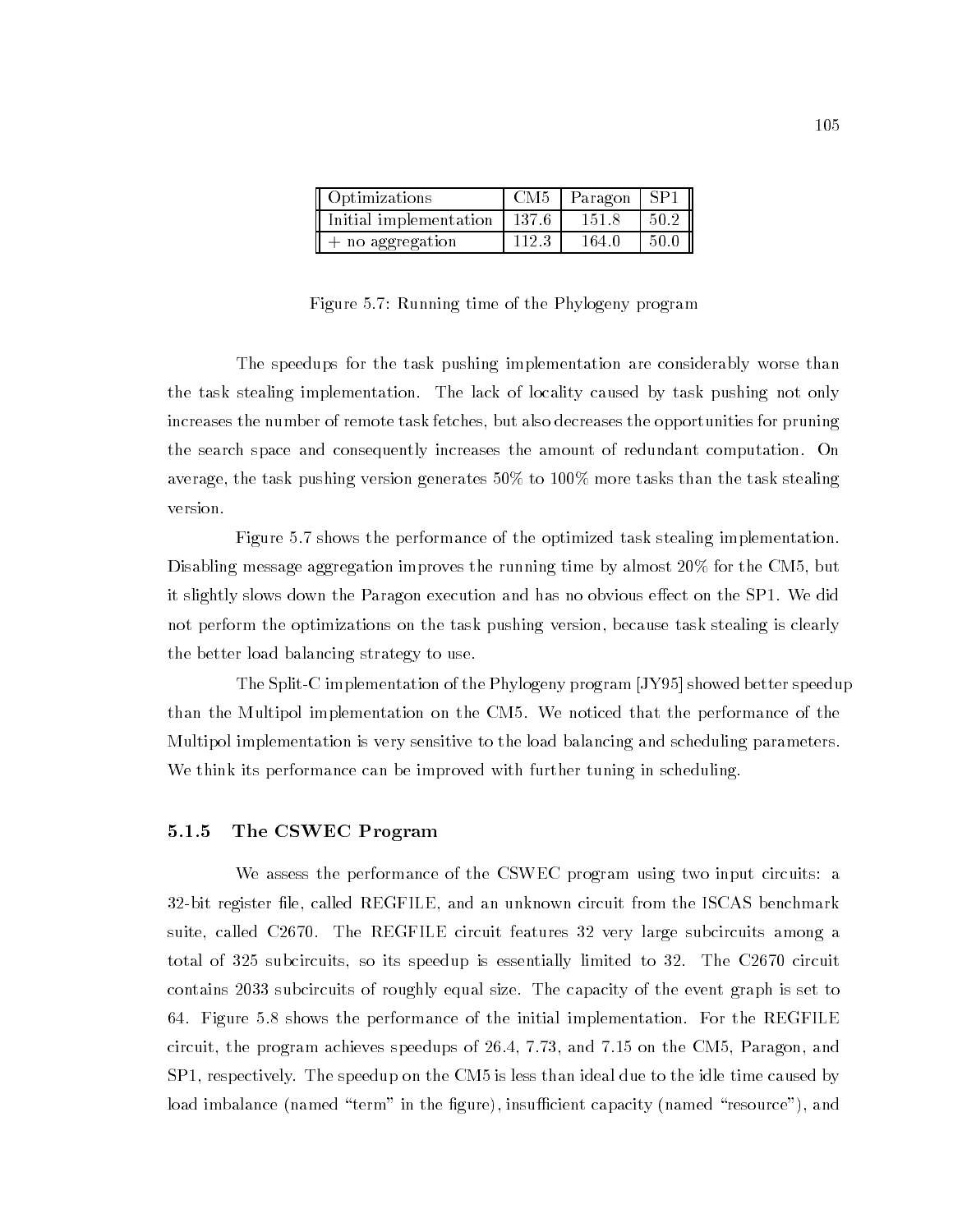|                              | The REGFILE Circuit |               |      |               |                            |
|------------------------------|---------------------|---------------|------|---------------|----------------------------|
| Machine                      | sequential          | Parallel Time |      | Runtime Layer |                            |
|                              | Time                | Total         | Idle | Threads       | Communication              |
| $\overline{\phantom{1}}$ CM5 | 515                 | 19.5          | 4.18 | 0.20          | 0.02 / 0.10                |
| Paragon                      | 396                 | 51.2          | 1.82 | 0.55          | $^{\prime}~0.18$<br>0.11 / |
| $I$ SP1                      | 214                 | 29.9          | 2.24 | 0.36          | 0.05<br>0.15               |

| Machine | The REGFILE Circuit: Synchronization Events                    |
|---------|----------------------------------------------------------------|
| l CM5-  | $0.8/0.8$ (term), $3.21/0.58$ (resource), $10.4/2.78$ (data)   |
| Paragon | $0.20/0.20$ (term), $0.76/0.05$ (resource), $6.32/1.51$ (data) |
| . SP1   | $0.11/0.11$ (term), $5.88/0.10$ (resource), $18.1/2.01$ (data) |

|                     | The C2670 Circuit |               |      |               |               |  |  |  |
|---------------------|-------------------|---------------|------|---------------|---------------|--|--|--|
| Machine             | sequential        | Parallel Time |      | Runtime Layer |               |  |  |  |
|                     | Time              | Total         | Idle | Threads       | Communication |  |  |  |
| $\sqrt{\text{CM5}}$ | 990               | 42.9          | 8.84 | 4.17          | 0.52 / 3.32   |  |  |  |
| Paragon             | 28172             | 248           | 63.5 | 18.3          | 8.5<br>8.0    |  |  |  |
| $\vert$ SP1         | 361               | 62.3          | 2.07 | 10.03         | 6.75<br>1.70  |  |  |  |

| Machine                 | The C2670 Circuit: Synchronization Events                     |
|-------------------------|---------------------------------------------------------------|
| $\overline{\text{CM5}}$ | $0.46/0.46$ (term), $52.5/1.53$ (resource), $185/6.59$ (data) |
| $\parallel$ Paragon     | $0.42/0.42$ (term), $1843/5.4$ (resource), $1175/57.6$ (data) |
| $\overline{\vert$ SP1   | $24.5/0.36$ (resource), $47.0/1.62$ (data)                    |

Figure 5.8: Performance profiles of the initial implementation of the CSWEC program. The times (in seconds) are averaged over all processors in the system. The communication overheads are the message start-up overhead and the data transfer overhead. The long latency events are annotated with their observed latencies and critical path latencies.

data dependencies (named "data"). The Paragon and the SP1 achieves higher efficiency because they have only 8 processors, and parallelism in the circuit is sufficient to keep all 8 processors busy.

The performance of the program for the C2670 circuit is less regular. The program achieves speedups of 23.1 on the CM5 and 5.79 on the SP1. However, the speedup on the Paragon is over 100. This is due to paging in the single-processor case, when the memory required for the simulation exceeds the physical memory of the machine. In this case, the profiling information provided by Mprof is not accurate, because it fails to model the performance of the virtual memory system. On the CM5 and the SP1, the performance is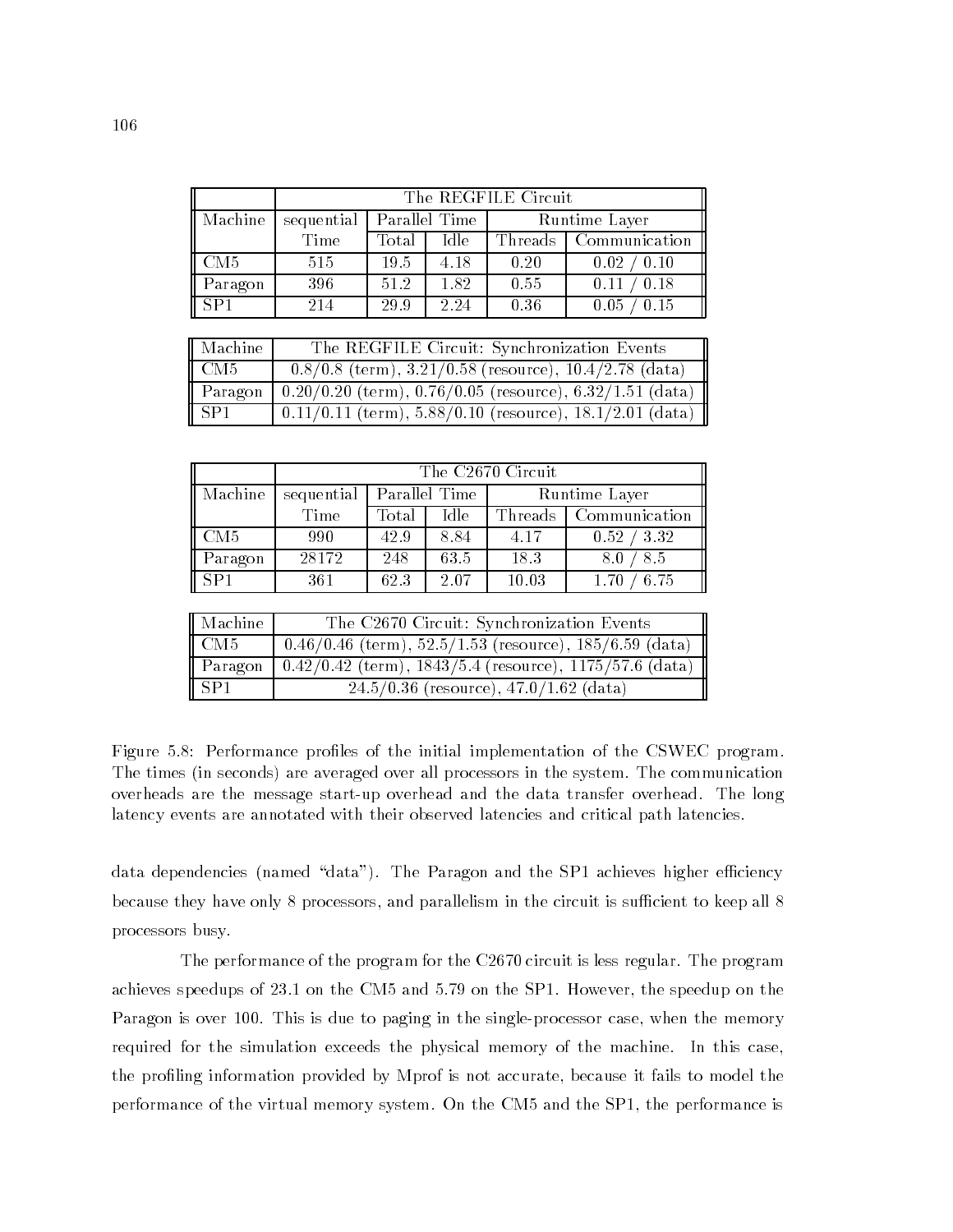limited by the overhead of the thread and communication layers as well as the idle time due to dependencies. The thread overhead may be reduced if the preemptive scheduler is used for the event graph accesses. As in the Tripuzzle program, we examine the source code of the event graph data structure and the CSWEC program and make minor changes to use the preemptive scheduler. The communication overhead may be improved by increasing message aggregation, but at the cost of increasing access latency.

Figure 5.9 shows the results of the optimizations for the C2670 circuit. Exploiting the scheduling semantics improves performance by almost 10% in certain cases. Increasing the degree of message aggregation improves performance on the CM5 and the SP1, but not on the Paragon. The performance degradation on the Paragon results from the increase in idle time, which is already high in the initial implementation. These results agree with the results from our prior work on the CSWEC program  $[WY95]$ <sup>1</sup>, which shows that the optimal degree of message aggregation varies with the platform. For the C2670 circuit, the best implementation of the program achieves speedups of 26.8, 117 (super-linear due to paging), and 7.3 for the CM5, Paragon, and SP1, respectively.

The performance of the program may be further improved by increasing the capacity of the event graph. Figure 5.10 shows the results from our prior work on the effect of memory allocation on the CSWEC program. The effect of increasing capacity is dependent on the input and the machine configuration. In general, a large capacity improves performance by increasing concurrency, and consequently reduces the number of null messages that have to be sent to avoid deadlock. The increase in concurrency also provides more threads for hiding latency, as well as more opportunities for message aggregation. The results show that C2670 is less sensitive to the initial increase of capacity than REGFILE, because it has more subcircuits and therefore more parallelism. A large capacity, however, may degrade the performance of the memory hierarchy because it requires more memory. This is demonstrated by the running time of C2670 on Paragon, which increases by a factor of 3 when the edge capacity is too large.

 $1$ The experiment settings in the paper are slightly different from the settings here in the version of the runtime layer used and the amount of memory allocated to the simulation.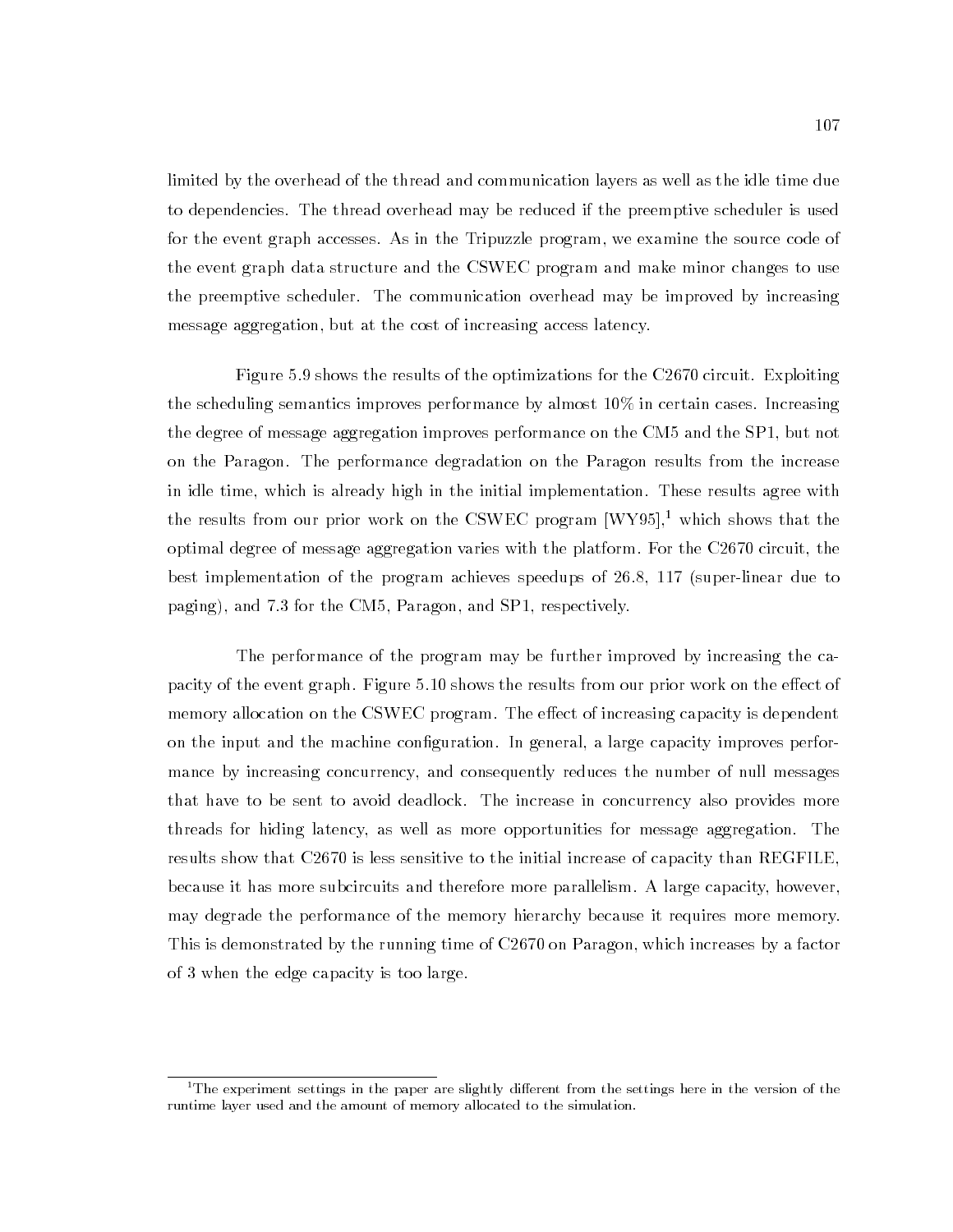| Optimizations                | CM <sub>5</sub> | <sub>1</sub> Paragon | $^{\circ}$ SP1 |
|------------------------------|-----------------|----------------------|----------------|
| Initial implementation       | 42.9            | 248                  | 62.3           |
| $+$ preemptive scheduler     | 38.3            | 241                  | 56.7           |
| + more aggregation (4K byte) | 36.9            | 245                  | -49.5          |

Figure 5.9: Running time of the CSWEC program on the C2670 circuit.

#### **Summary**  $5.2$

In this chapter, we used information from Mprof to identify performance bottlenecks in the Multipol applications and then applied the following optimizations:

- Exploiting scheduler semantics to reduce the thread layer overhead (Tripuzzle and CSWEC).
- Reducing synchronization events by sending data instead of fetching data, thereby avoiding a roundtrip message (Eigenvalue).
- Decreasing message aggregation to reduce access latency (Eigenvalue and Phylogeny).
- Increasing message aggregation to reduce overhead (CSWEC).
- $\bullet$  Preserving locality in task stealing to increase the effectiveness of pruning and thereby reduce the amount of redundant work (Phylogeny).

The best performance of the applications is summarized in Figures 5.11 and 5.12. The EM3D program is not included because the program uses different random graphs for different number of processors. We note that the different machine characteristics require different optimizations. For example, task stealing performs better than task pushing on the CM5, but not on the Paragon and SP1, which do not handle small messages efficiently. Increasing message aggregation for the CSWEC program improves performance on the CM5 and the SP1, because it reduces the communication overhead, but not on the Paragon, where the performance is limited by the access latency. The optimal degree of message aggregation also changes with the workload. The profiling information provided by Mprof helps identify the performance inefficiencies and the appropriate optimization techniques to use.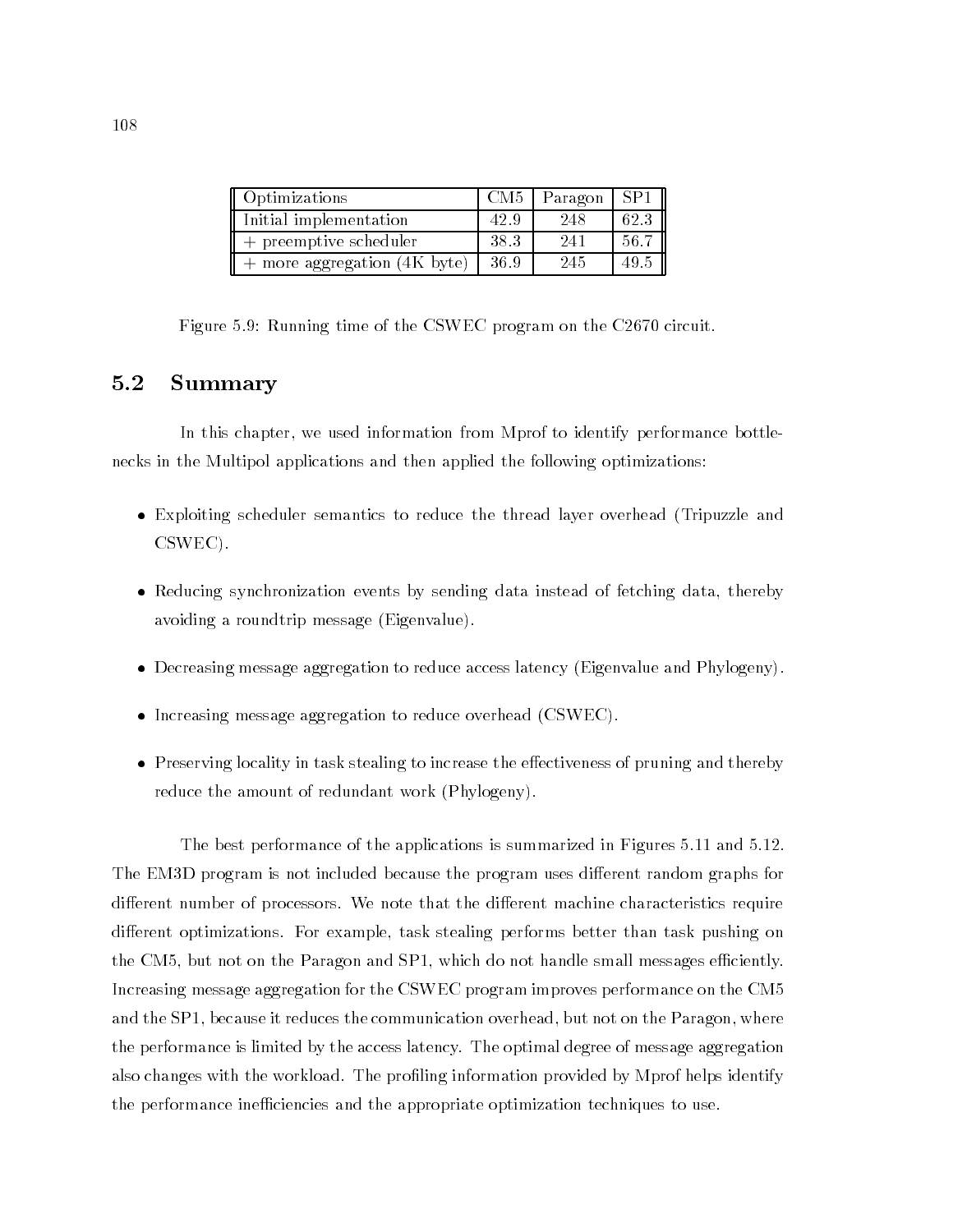

**Effect of Graph Capacity on REGFILE**

Figure 5.10: Impact of graph capacity on the performance of the CSWEC program. All running times are normalized with respect to the running time with the least capacity.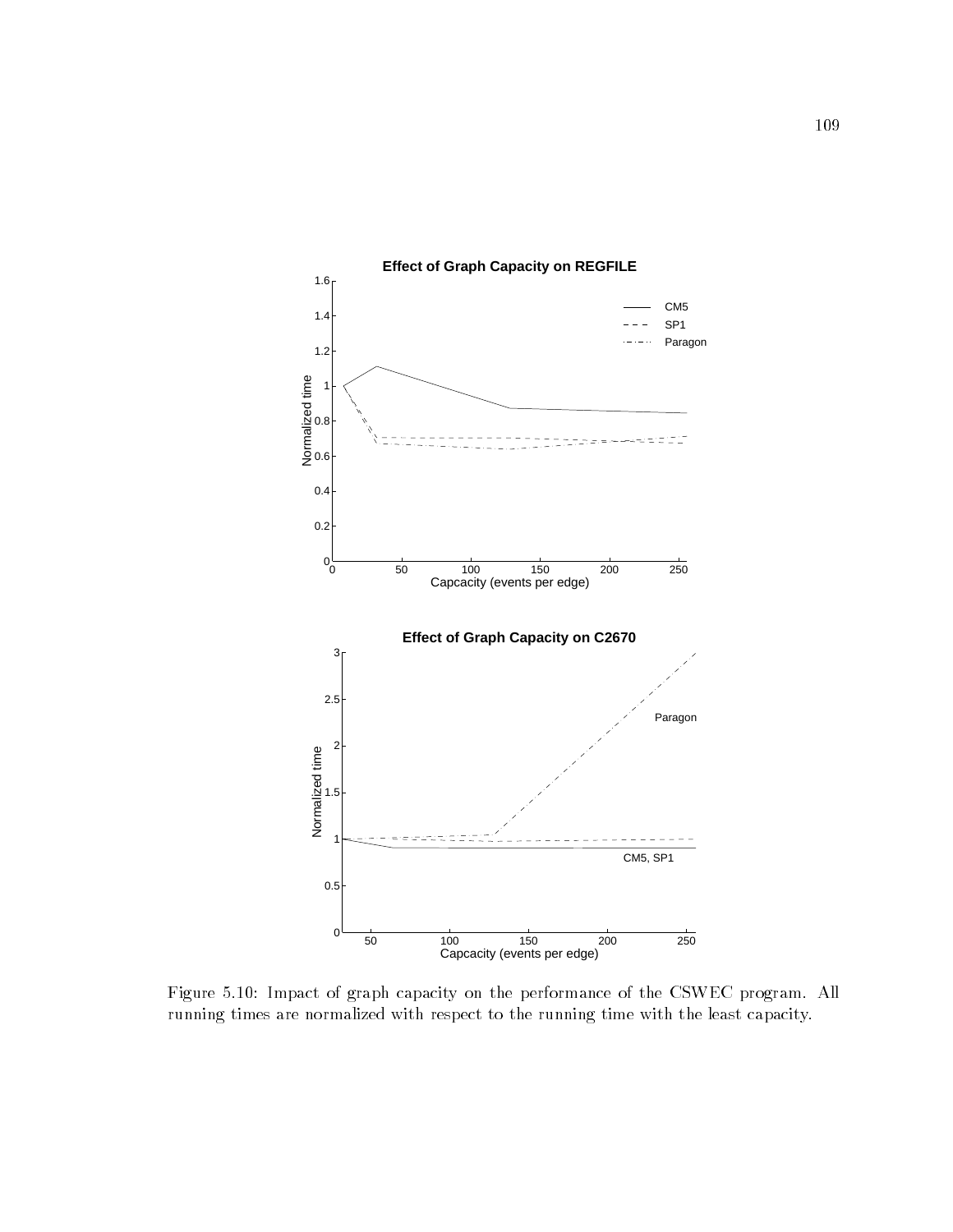| Program                     | Platform (Number of Processors) |               |     |         |
|-----------------------------|---------------------------------|---------------|-----|---------|
|                             | $\rm CM5$<br>(32                | Paragon<br>81 |     | Cluster |
| Tripuzzle                   | 22.0                            |               | 5.1 | NА      |
| Eigenvalue                  | 14.6                            | 5.8           | 6.0 | NА      |
| Phylogeny                   | 9.7                             | 34            | 6.1 | NA      |
| $\parallel$ CSWEC (REGFILE) | 23.6                            | 7.7           | 72  | 6.0     |
| $\parallel$ CSWEC (C2670)   | 26.8                            |               | 7.3 | 3.0     |

Figure 5.11: Speedups of the Multipol applications

The good performance achieved by the Multipol applications on multiple platforms indicates that the Multipol library and runtime layer are performance portable. Performance portability is achieved through the use of a multithreaded execution model, the optimized communication layer, and the flexibility in customizing the implementation parameters such as the scheduling policy, the load balancing strategy, and the degree of message aggregation.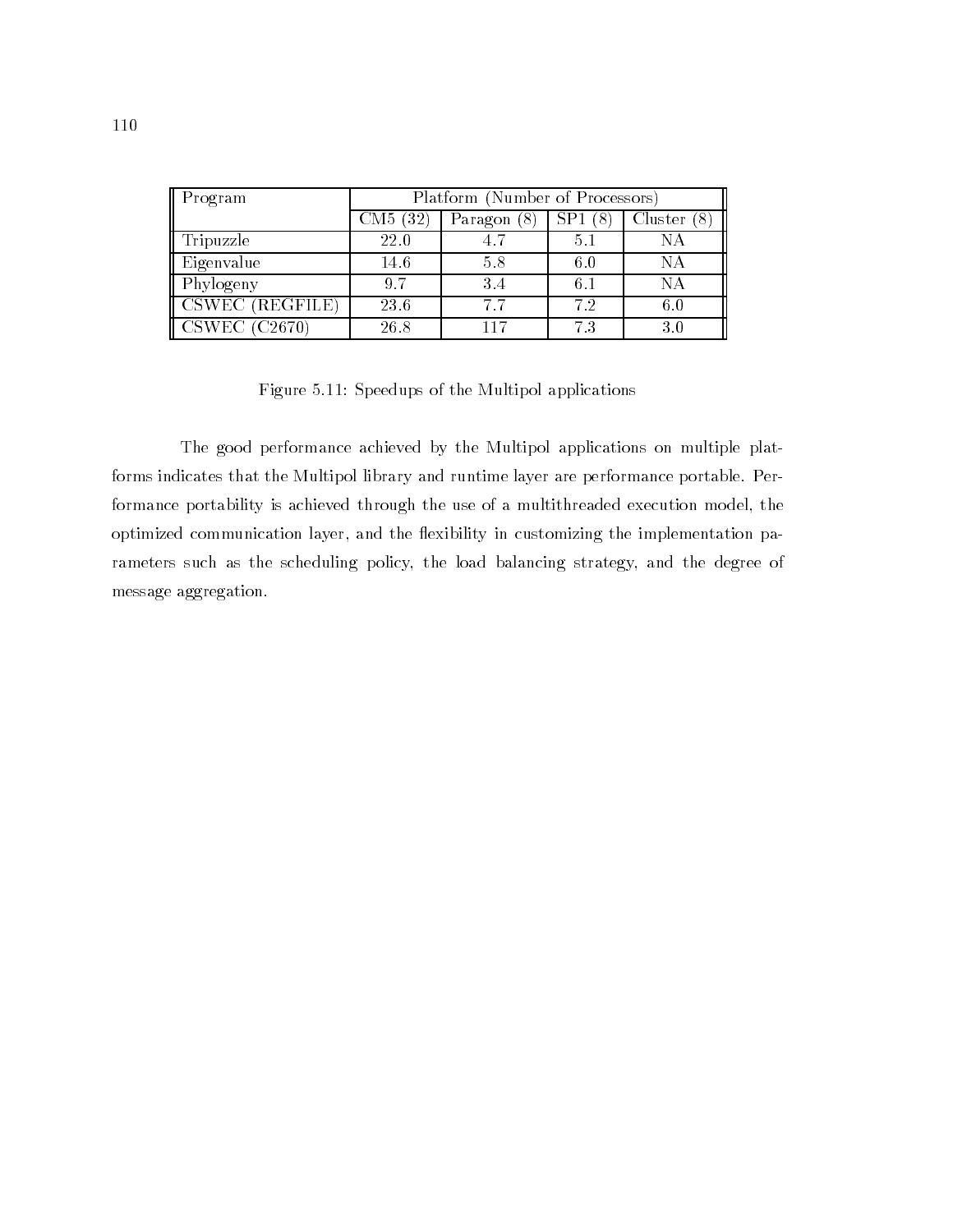

Figure 5.12: Speedup curves of the Multipol applications. The implementation of the storecombining algorithm of Phylogeny requires that the number of processors be a power of two. The Paragon speedup of CSWEC on the C2670 circuit is not reported, because the sequential execution has poor performance due to paging.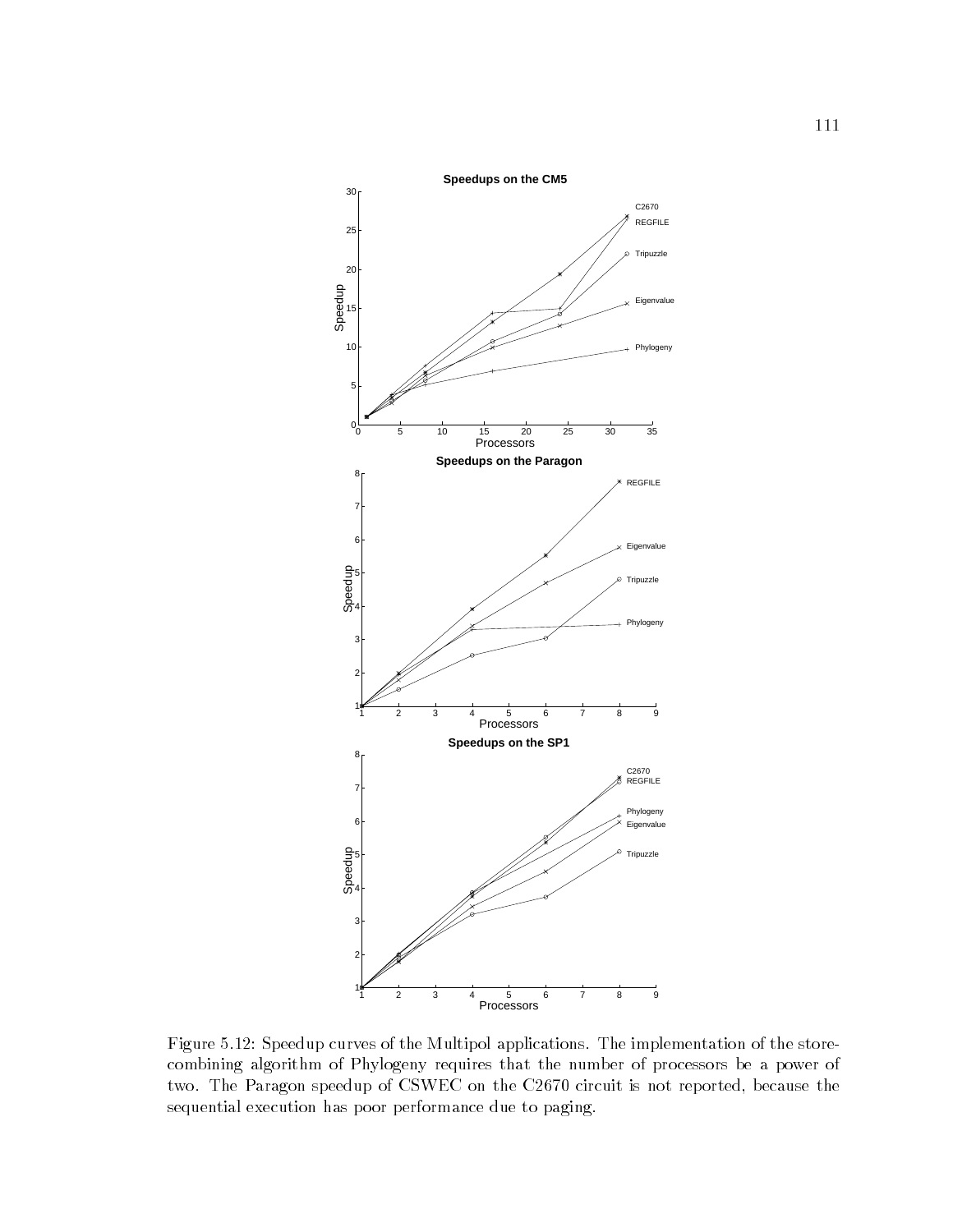### Chapter <sup>6</sup>

## Summary and Conclusions

Our work addressed three important issues in developing irregular applications: programming abstraction, runtime infrastructure, and performance profiling.

We studied the programming abstractions used by several irregular applications and their distributed data structures from the Multipol library, and we described the interfaces of these data structures and their implementation techniques. We also used the application workload to quantitatively characterize the irregularities that arise in parallel programs. The study led to insights into the runtime infrastructure for building irregular applications.

We developed the Multipol runtime layer to support irregular applications on distributed memory platforms. The runtime layer provides a multithreaded execution model and portable communication and synchronization abstractions. It can be easily customized to match the requirements of a particular application and machine. The runtime layer also performs extensive optimizations such as dynamic message aggregation to reduce overhead.

To help the programmer tune the performance of irregular parallel programs, we developed a performance profiling toolkit called Mprof. Mprof provides high-level profiling information that can be customized for each data structure. In addition to measuring the cost of operations from the library and runtime layer, Mprof also identifies problematic synchronization events to detect insufficient parallelism. The design of the runtime layer enables Mprof to accurately profile the executions with low overhead.

Finally, we evaluated the effectiveness of the Multipol performance tools using the Multipol applications. We showed how proling information from Mprof can be used to identify performance inefficiencies and how the corresponding optimizations reduce these in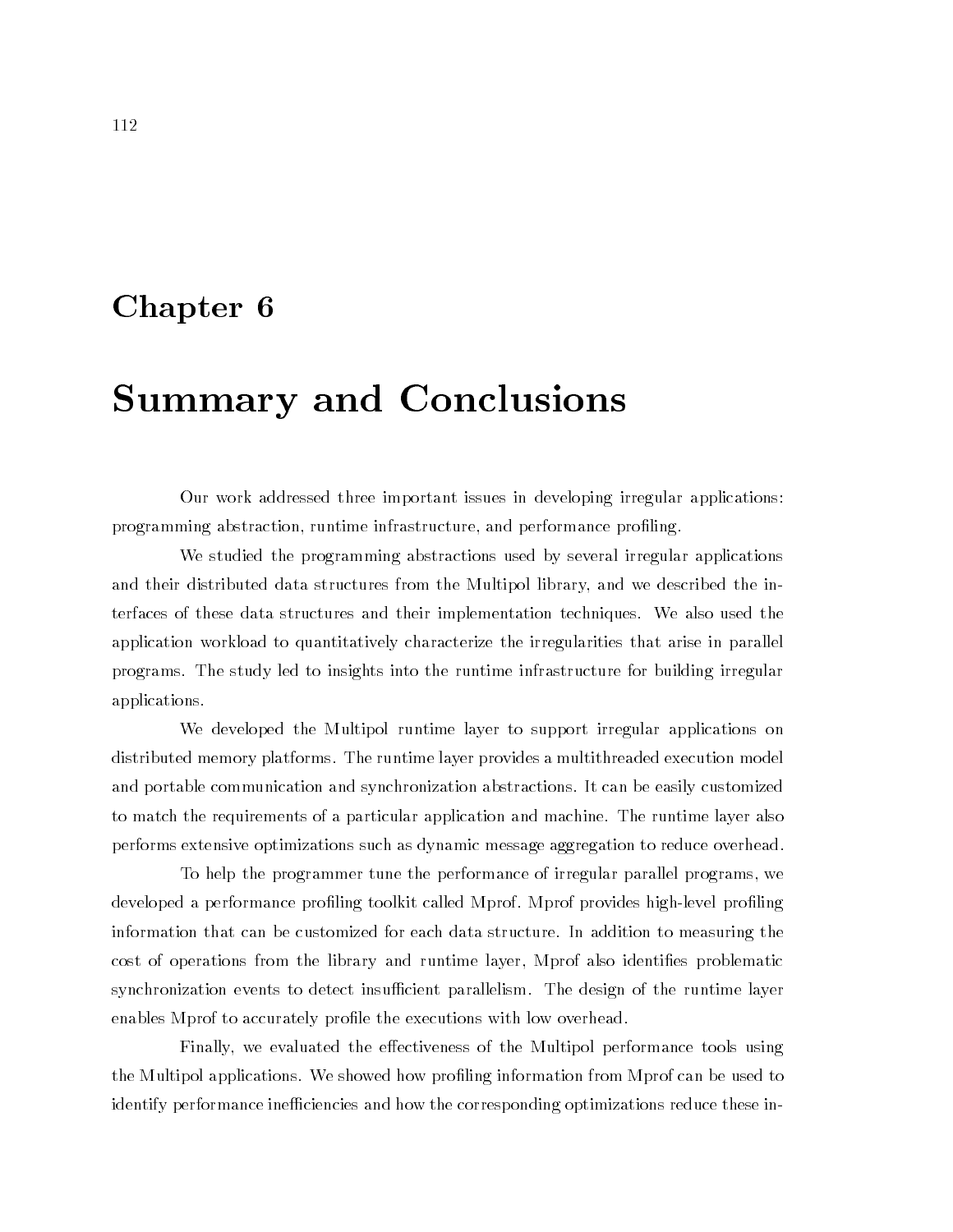efficiencies. The applications exhibit high performance on three different platforms, thereby demonstrating the performance portability of the library and runtime layer.

### 6.1 Future Work

The performance tools we built for Multipol provide a framework for further research on the programming and tuning of irregular parallel applications. In the paragraphs that follow, we describe extensions of our work and suggest future research directions.

The atomicity of Multipol bers facilitates concurrency control, scheduling, and performance profiling, but large-granularity fibers may adversely affect performance. For example, once a speculative fiber starts executing, it cannot be preempted by a high priority ber. Therefore, the programmer is burdened with task of decomposing long-running threads into bers with reasonable granularities. Better linguistic support and compilation tools would ease the programming task. The prototype compiler developed by Jones and Papavassiliou [JP95] is the first step towards such a goal.

The reusability of the cost models depends on the availability of a non-blocking communication interface on the machine so that the overhead of sending a message of a given size can be approximated by a fixed value. With CMAML active messages, for example, this property does not hold, because the sender may be blocked for an arbitrarily long time if the network is congested. Our conclusion from this work is that a non-blocking communication interface is essential for latency hiding and performance portability.

Our performance models do not account for the effects of the memory hierarchy, such as paging and caching. For standalone procedures, detailed models can be developed to take these effects into account, because when the procedures run, they have exclusive access to memory resources. In contrast, when data structures are composed the memory resources are shared, and their access cost depends on the interaction of the data structures. Because each performance interface describes a data structure in isolation, it cannot be used to characterize the access cost of memory resources. Modeling the performance of the memory hierarchy in the presence of interacting program modules is a difficult research problem whose importance is not limited to parallel programming.

Our framework would benet from more detailed models of all Multipol data structures, whereas this dissertation only includes a detailed model for the runtime layer. Ultimately, our performance interface could be extended to describe performance problems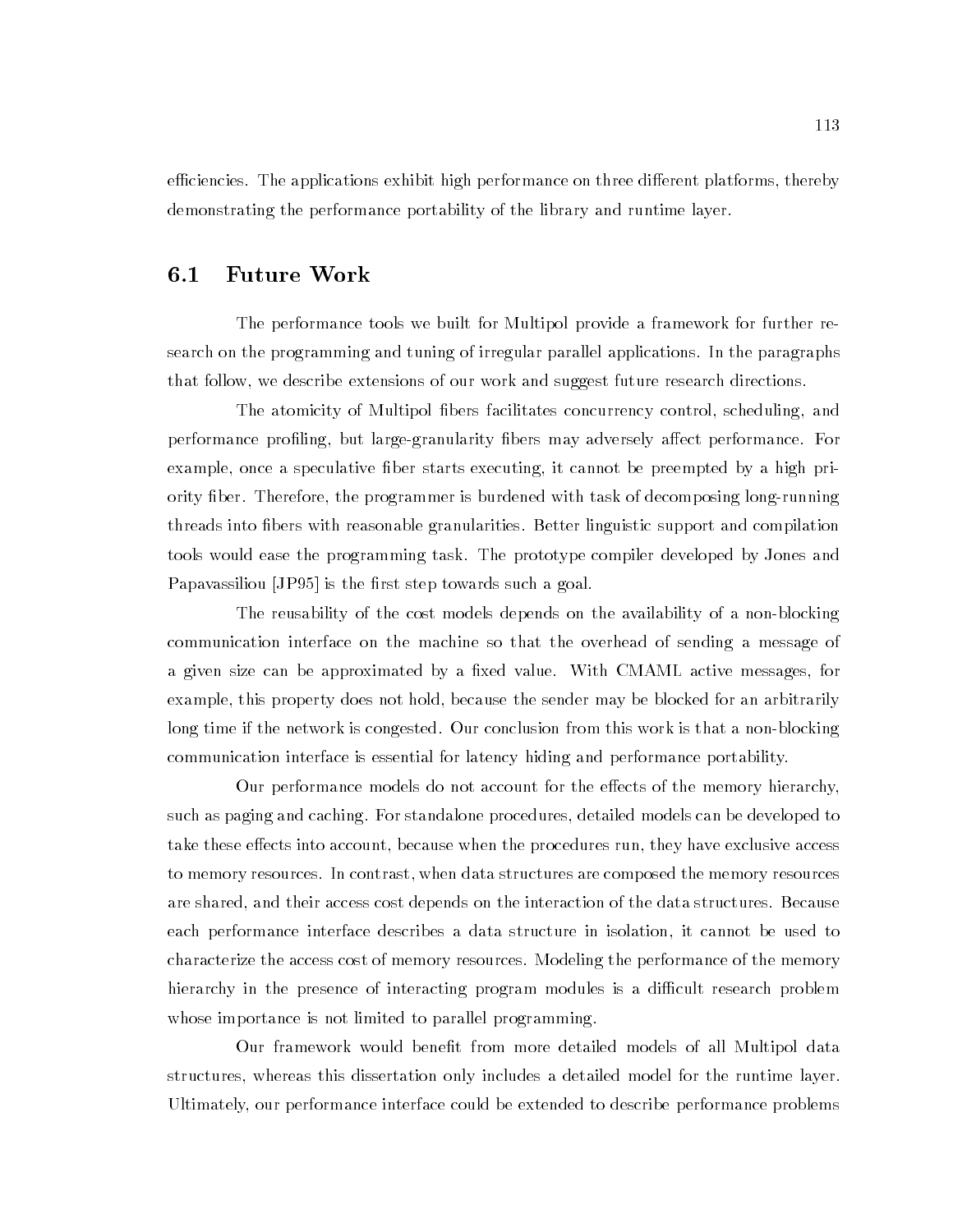specific to a data structure and the optimization techniques for resolving them. For example, the runtime layer could use information from the performance interface to dynamically adjust the degree of message aggregation based on the profiling data from Mprof. The extended performance interface would document the library programmer's intuition about optimizing the data structure and is the first step towards automatic performance tuning.

#### $6.2$ **Contributions**

Our work produced a comprehensive study of irregular parallel applications and three integrated software components for building them: a data structure library, a runtime layer, and a performance profiling toolkit. We summarize our contributions in each area.

Irregular applications: We studied several nontrivial applications to quantitatively characterize the irregularities in parallel programs. The study covered a wide spectrum of irregular problems. We also implemented the CSWEC application, which is the most irregular application described in the dissertation. Our CSWEC implementation achieved high efficiency on all the platforms we examined.

**Data structure library:** We developed the task stealer and the event graph data structures. The task stealer data structure has been used by many applications including the Eigenvalue program and the Phylogeny program; it is useful for applications with severe load imbalance such as divide-and-conquer and branch-and-bound problems. The event graph data structure is used by the CSWEC program, and is applicable to any discrete event simulation problem.

Runtime layer: We designed and implemented the Multipol runtime layer. We devised mechanisms for implementing split-phase operations and application-specific scheduling policies. We also developed a novel mechanism for taking distributed snapshots, the snapshot data structure, which is used by all the data structures described in this dissertation. In the implementation of the communication layer, we demonstrated the use of automatic message aggregation for trading off parallelism and communication bandwidth.

**Performance profiling:** We developed the Mprof performance profiling toolkit which detects both overhead and insufficient parallelism in irregular parallel programs. We ap-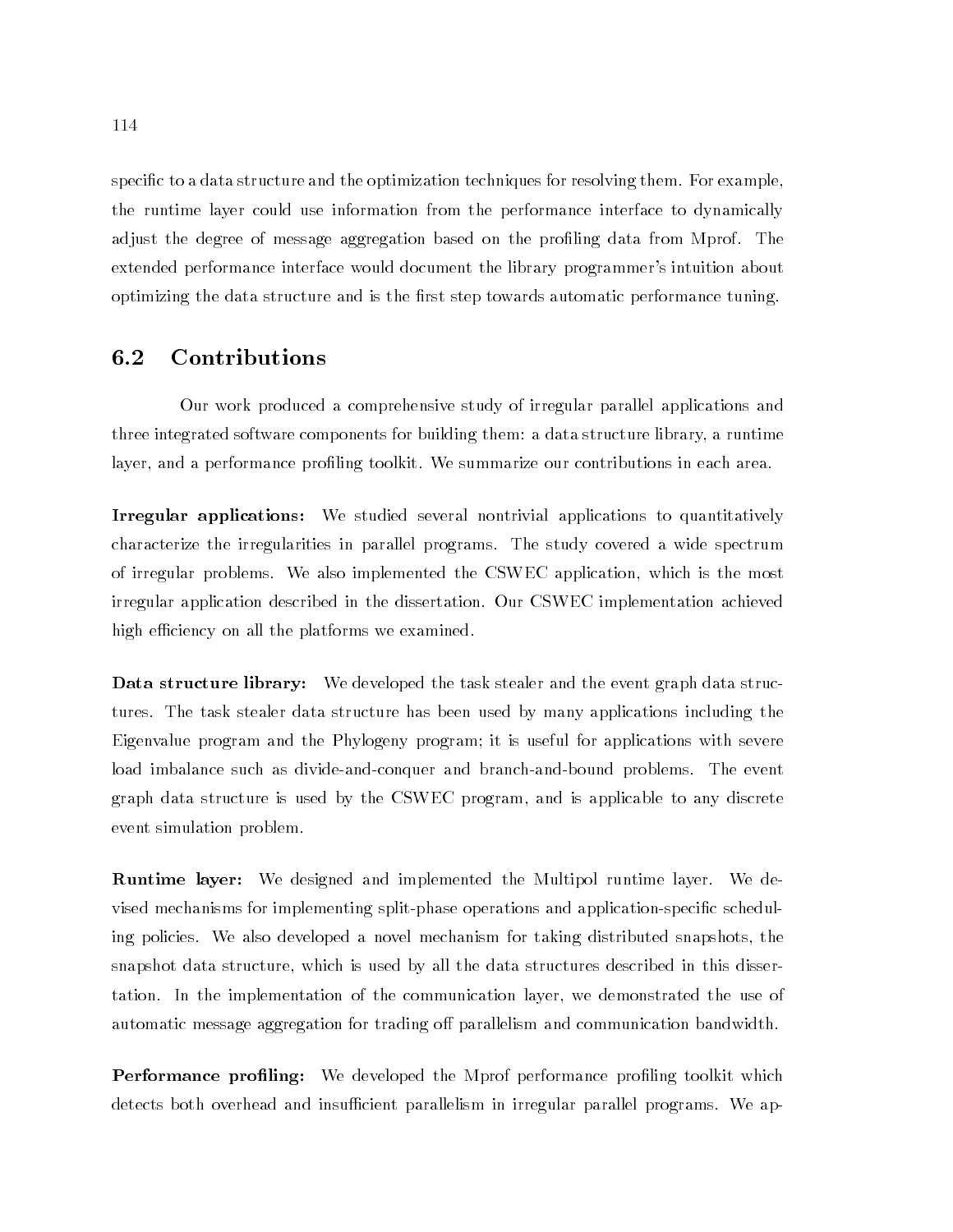plied statistical techniques in modeling the performance of concurrent data structures, and we devised two new metrics, observed latency and critical path latency, which can be used to identify problematic synchronization events. The toolkit exploits the atomicity of bers to accurately measure these metrics. We also developed a performance interface for customizing the profiling information to preserve the library abstraction.

The Multipol library, runtime layer, and profiling toolkit provide a unique environment for implementing and optimizing irregular applications. They give programmers a set of reusable abstractions and performance analysis tools for developing portable programs on distributed memory platforms.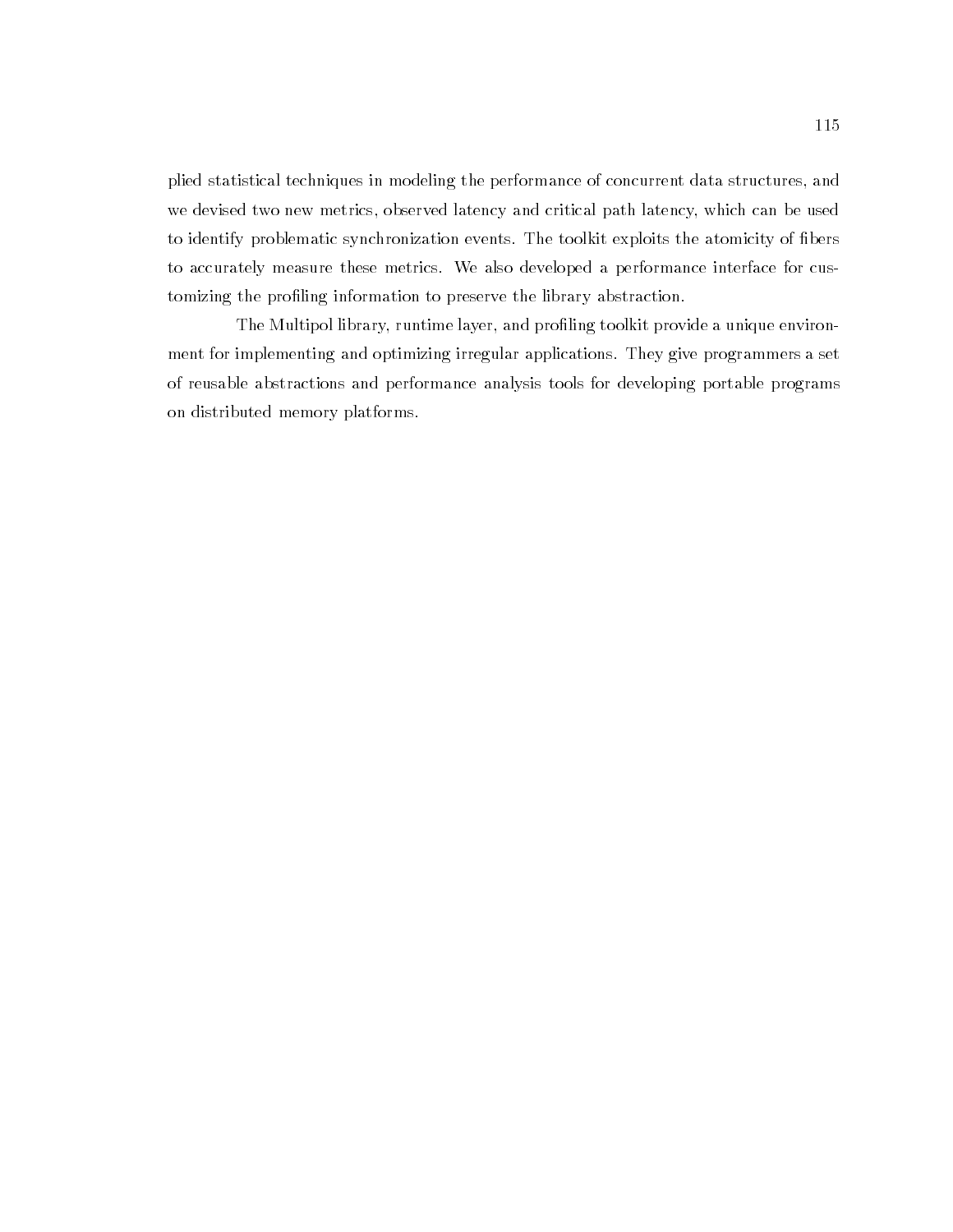# Bibliography

- $[ABB+92]$ E. Anderson, Z. Bai, C. Bischoff, James Demmel, Jack J. Dongarra, J. Du Croz, A. Greenbaum, S. Hammarling, A. McKenney, S. Ostrouchev, and D. Sorenson. LAPACK Users' Guide. SIAM, 1992.
- [ABC<sup>+</sup> 88] Frances E. Allen, Michael Burke, Philippe Charles, Ron Cytron, and Jeanne Ferrante. An overview of the PTRAN analysis system for multiprocessing. Journal of Parallel and Distributed Computing, 5(5):617-640, October 1988.
- [AL90] T. Anderson and E. Lazowska. Quartz: A tool for tuning parallel program performance. In Proc. 1990 ACM SIGMETRICS Conference on the Measurement and Modeling of Computer Systems, May 1990.
- $[BCF+95]$ 95] N. J. Baden, D. Cohen, R. E. Felderman, A. E. Kulawik, C. L. Seitz, J. N. Seizovic, and W. K. Su. Myrinet - a gigabit-per-second local-area network. IEEE-Micro, 15, February 1995.
- [BDG+ 91] A. Beguelin, J. Dongarra, A. Geist, R. Manchek, and V. Sunderam. A users' guide to PVM parallel virtual machine. Technical Report ORNL/TM-11826, Oak Ridge National Laboratory, Oak Ridge, TN, July 1991.
- $[BJK+95]$ 95] Robert D. Blumofe, Christopher F. Joerg, Bradley C. Kuszmaul, Charles E. Leiserson, Keith H. Randall, and Yuli Zhou. Cilk: An efficient multithreaded runtime system. In Principles and Practice of Parallel Programming, 1995.
- [BL94] Robert D. Blumofe and Charles E. Leiserson. Scheduling multithreaded computations by work stealing. In Proceedings of the 35th Annual Symposium on Foundations of Computer Science (FOCS '94), pages 356-368, Santa Fe, New Mexico, November 1994.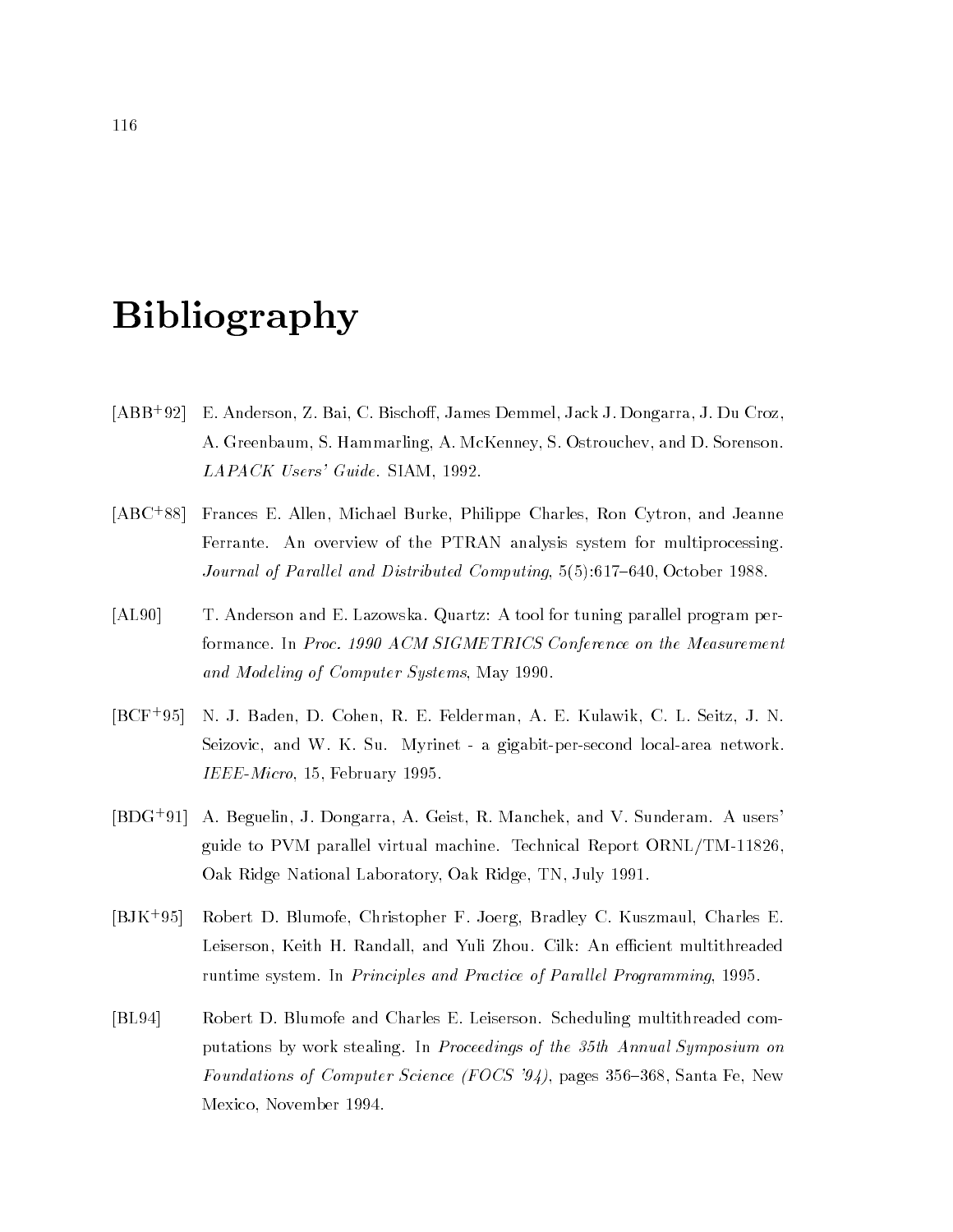- [BRB90] K.S. Brace, R.L. Rudell, and R.E. Bryant. Efficient implementation of a BDD package. In 27th ACM/IEEE Design Automation Conference, Orlando, FL, June 1990.
- [Bre94] Eric Brewer. Portable High-Performance Supercomputing: High-Level Platform-Dependent Optimization. PhD thesis, Department of Electrical Engineering and Computer Science, Massachusetts Institute of Technology, September 1994.
- [BSS91] H. Berryman, J. Saltz, and J. Scroggs. Execution time support for adaptive scientific algorithms on distributed memory multiprocessors. Concurrency: Practice and Experience, pages  $159-178$ , June 1991.
- [CDG<sup>+</sup> 93] David E. Culler, Andrea Dusseau, Seth Copen Goldstein, Arvind Krishnamurthy, Steven Lumetta, Thorsten von Eicken, and Katherine Yelick. Parallel programming in Split-C. In Supercomputing '93, pages  $262-273$ , Portland, Oregon, November 1993.
- [CDPW92] J. Choi, J. Dongarra, R. Pozo, and D. Walker. ScaLAPACK: A scalable linear algebra library for distributed memory concurrent computers. In Symposium on the Frontiers of Massively Parallel Computation, McLean, VA, October 1992.
- [CKK+ 94] David Culler, Kim Keeton, Cedric Krumbein, Lok Tin Liu, Alan Mainwaring, Rich Martin, Steve Rodrigues, Kristin Wright, and Chad Yoshikawa. The generic active message interface specication. Technical report, Computer Science Division, University of California, Berkeley, 1994.
- [CL85] K. M. Chandy and L. Lamport. Distributed snapshots: Determining global states of distributed systems. ACM Transactions on Computer Systems, 1985.
- [CL93] M. Crovella and T. LeBlanc. Performance debugging using parallel performance predicates. In 3rd ACM/ONR Workshop on Parallel and Distributed Debugging, May 1993.
- [CLMY96] David Culler, Lok T. Liu, Richard Martin, and Chad Yoshikawa. LogP performance assessment of fast network interfaces. IEEE Micro, 1996.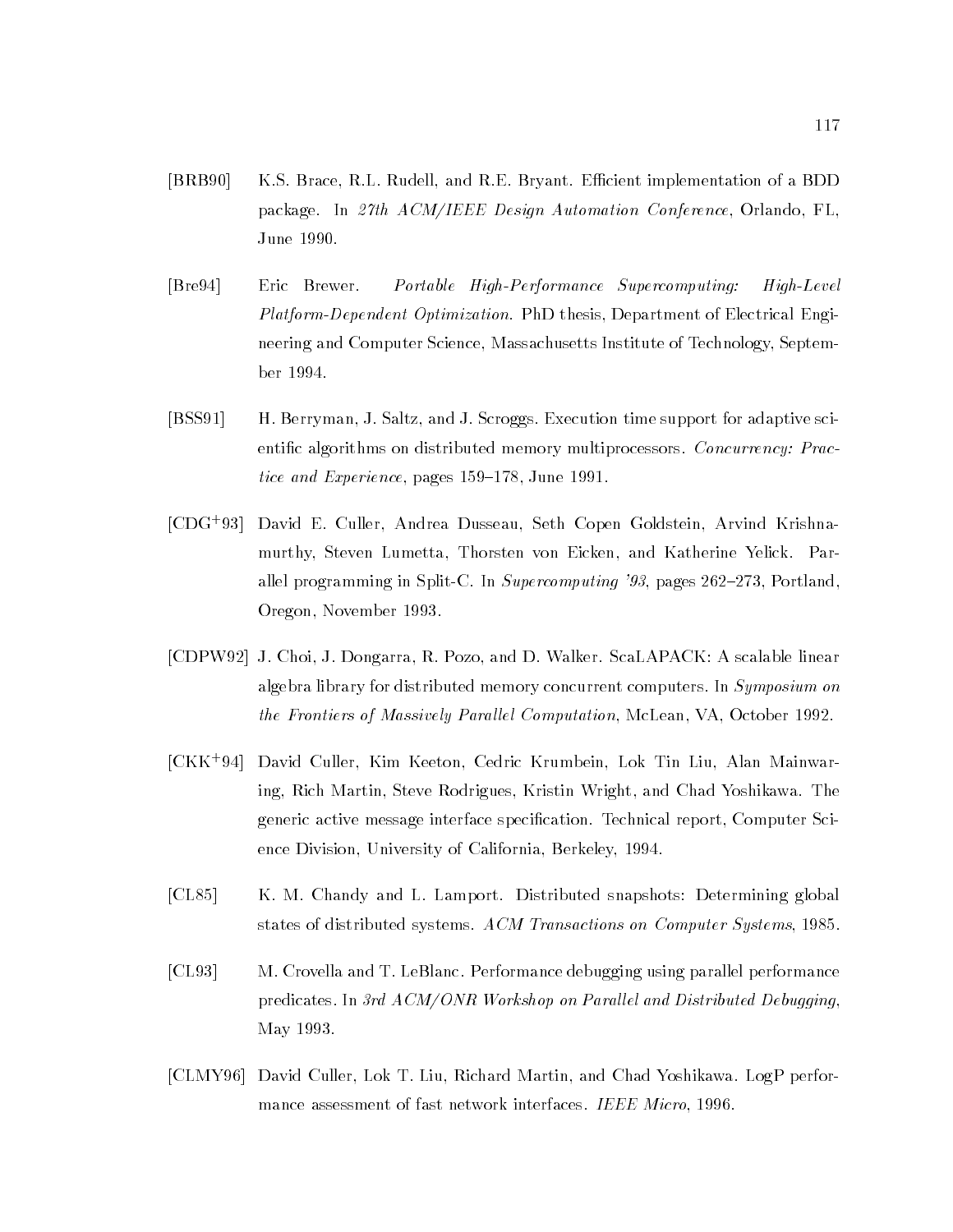- [CM81] K. M. Chandy and J. Misra. Asynchronous distributed simulation via a sequence of parallel computations. Communications of the ACM, 24(11), April 1981.
- [CMF92] Thinking Machines Corporation. CM Fortran Reference Manual, December 1992.
- [CR95] Martin C. Carlisle and Anne Rogers. Software caching and computation migration in Olden. In Proceedings of the 5th ACM SIGPLAN Symposium on Principles and Practice of Parallel Programming, July 1995.
- [Cro94] M. Crovella. *Performance Prediction and Tuning of Parallel Programs.* PhD thesis, Computer Science Department, University of Rochester, August 1994.
- [CRY94] Soumen Chakrabarti, Abhiram Ranade, and Katherine Yelick. Randomized load balancing for tree-structured computation. In *Proceedings of the Scalable* High Performance Computing Conference, Knoxville, TN, May 1994.
- $[CSS+91]$ 91] D. Culler, A. Sah, K. Schauser, T. von Eicken, and J. Wawrzynek. Fine-grain parallelism with minimal hardware support: A compiler-controlled threaded abstract machine. In Proc. of 4th Int. Conf. on Architectural Support for Programming Languages and Operating Systems, Santa-Clara, CA, April 1991.
- [CY93] Soumen Chakrabarti and Katherine Yelick. Implementing an irregular application on a distributed memory multiprocessor. In ACM SIGPLAN Symposium on Principles and Practice of Parallel Programming, San Diego, California, May 1993.
- [DDR94] J. Demmel, I. Dhillon, and H. Ren. On the correctness of parallel bisection in floating point. Technical Report UCB//CSD-94-805, UC Berkeley Computer Science Division, March 1994.
- [Dem89] James Demmel. LAPACK: A portable linear algebra library for supercomputers. In Proceedings of the 1989 IEEE Control Systems Society Workshop on Computer-Aided Control System Design, Tampa, FL, Dec 1989.
- $[DHU+93]$ R. Das, Y. Hwang, M. Uysal, J. Saltz, and A. Sussman. Applying the CHAOS/PARTI library to irregular problems in computational chemistry and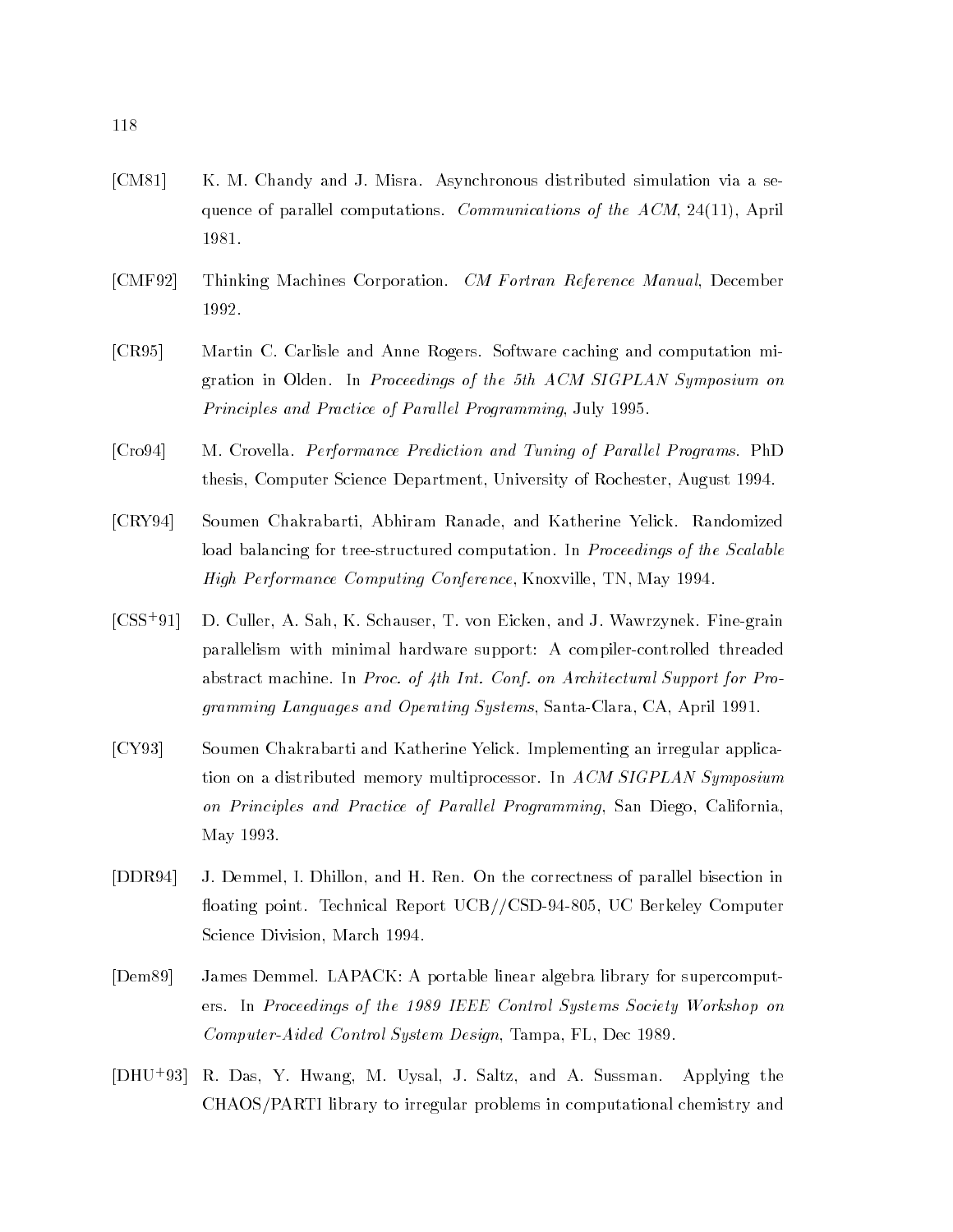computational aerodynamics. In Proceedings of the Scalable Parallel Libraries Conference, Starkville, MS, 1993.

- [DUSH94] Ra ja Das, Mustafa Uysal, Joel Saltz, and Yuan-Shin Hwang. Communication optimizations for irregular scientific computations on distributed memory architectures. Journal of Parallel and Distributed Computing, September 1994.
- [FKOT91] Ian Foster, Carl Kesselman, Robert Olson, and Steve Tuccke. Nexus: An interoperability toolkit for parallel and distributed computer systems. Technical Report ANL/MCS-TM-189, Argonne National Laboratory, 1991.
- [For94] Message Passing Interface Forum. MPI: A message-passing interface standard. Technical Report Computer Science Department Technical Report CS-94-230, University of Tennessee, Knoxville, TN, May 5 1994. Also appeared in the International Journal of Supercomputing Applications, Volume 8, Number 3/4, 1994.
- [Fox92] G. C. Fox. Hardware and software architectures for irregular problems. Unstructured Scientific Computation on Scalable Multiprocessors, 1992.
- [GHPW90] G. A. Geist, M. T. Heath, B. W. Peyton, and P. H. Worley. A user's guide to PICL: A portable instrumented communication library. Technical Report ORNL/TM-11616, Oak Ridge National Laboratory, October 1990.
- [GSC95] Seth C. Goldstein, Klaus E. Schauser, and David E. Culler. Enabling primitives for compiling parallel languages. In Third Workshop on Languages, Compilers, and Run-Time Systems fo r Scalable Computers, Rensselaer Polytechnic Institute, NY, May 1995.
- [Hal95] Robert H. Halstead Jr. Understanding the performance of parallel symbolic programs. In Proceedings of the Parallel Symbolic Languages and Systems Workshop, Beaune France, October 1995.
- [Hig92] High Performance Fortran Forum. High Performance Fortran Language Specification, Version  $0.4$ , 1992.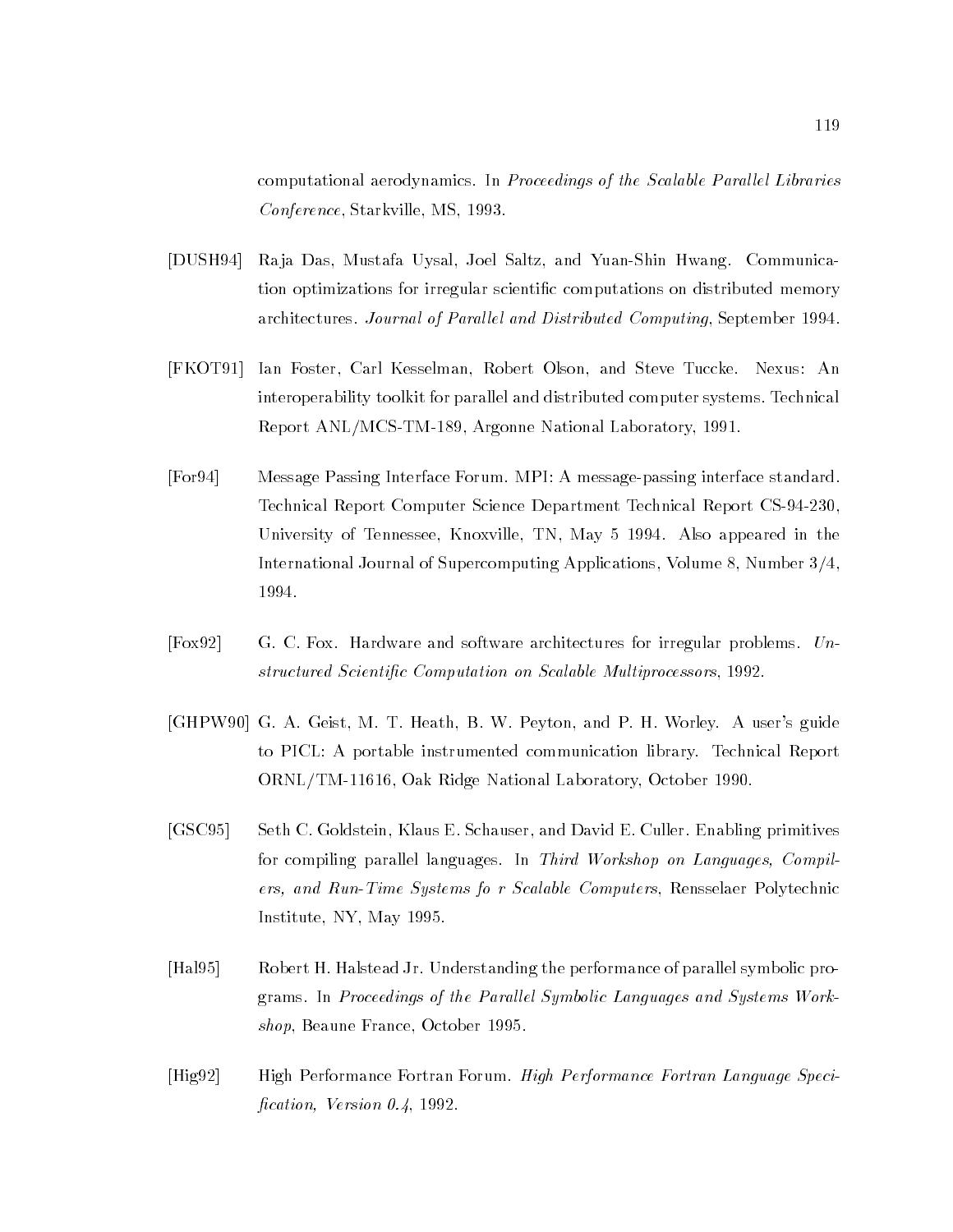- [HKT91] Seema Hiranandani, Ken Kennedy, and Chau-Wen Tseng. Compiler optimizations for Fortran D on MIMD distributed-memory machine. Supercomputing, pages 86-100, November 1991.
- [HM92] Jeffrey K. Hollingsworth and Barton P. Miller. Parallel program performance metrics: A comparison and validation. In Supercomputing '92, Minneapolis, 1992.
- [Ho94] Kinson Ho. *High-level Abstractions for Symbolic Parallel Programming (Parallel* Lisp Hacking Made Easy). PhD thesis, Computer Science Division, University of California at Berkeley, 1994.
- [Jai91] Raj Jain. The Art of Computer Systems Performance Analysis. John Wiley and Sons, Inc., 1991.
- [Jef85] D. R. Jefferson. Virtual time. ACM Transactions on Programming Languages and Systems,  $7(3)$ , July 1985.
- [Joh91] M. Johnson. Superscalar Microprocessor Design. Prentice-Hall, 1991.
- [Joh93] K. L. Johnson. Private communication. Available via anonymous ftp from cag.lcs.mit.edu as /pub/tuna/tripuz-entry, November 1993.
- [JP95] J. Jones and V. Papavassiliou. A compiler for Multipol. Pro ject report for CS264: Implementation of Programming Languages, 1995.
- [JY95] J. Jones and K. Yelick. Parallelizing the phylogeny problem. In Supercomputing '95, December 1995.
- [KAP95] K. Keeton, T. Anderson, and D. Patterson. LogP quantied: The case for low-overhead local area networks. In Proceedings of Hot Interconnects III: A Symposium on High Performance Interconnects, Stanford, CA, August 1995.
- [KB95] Scott R. Kohn and Scott B. Baden. A parallel software infrastructure for structured adaptive mesh methods. In Proceedings of Supercomputing '95, San Diego, CA, December 1995.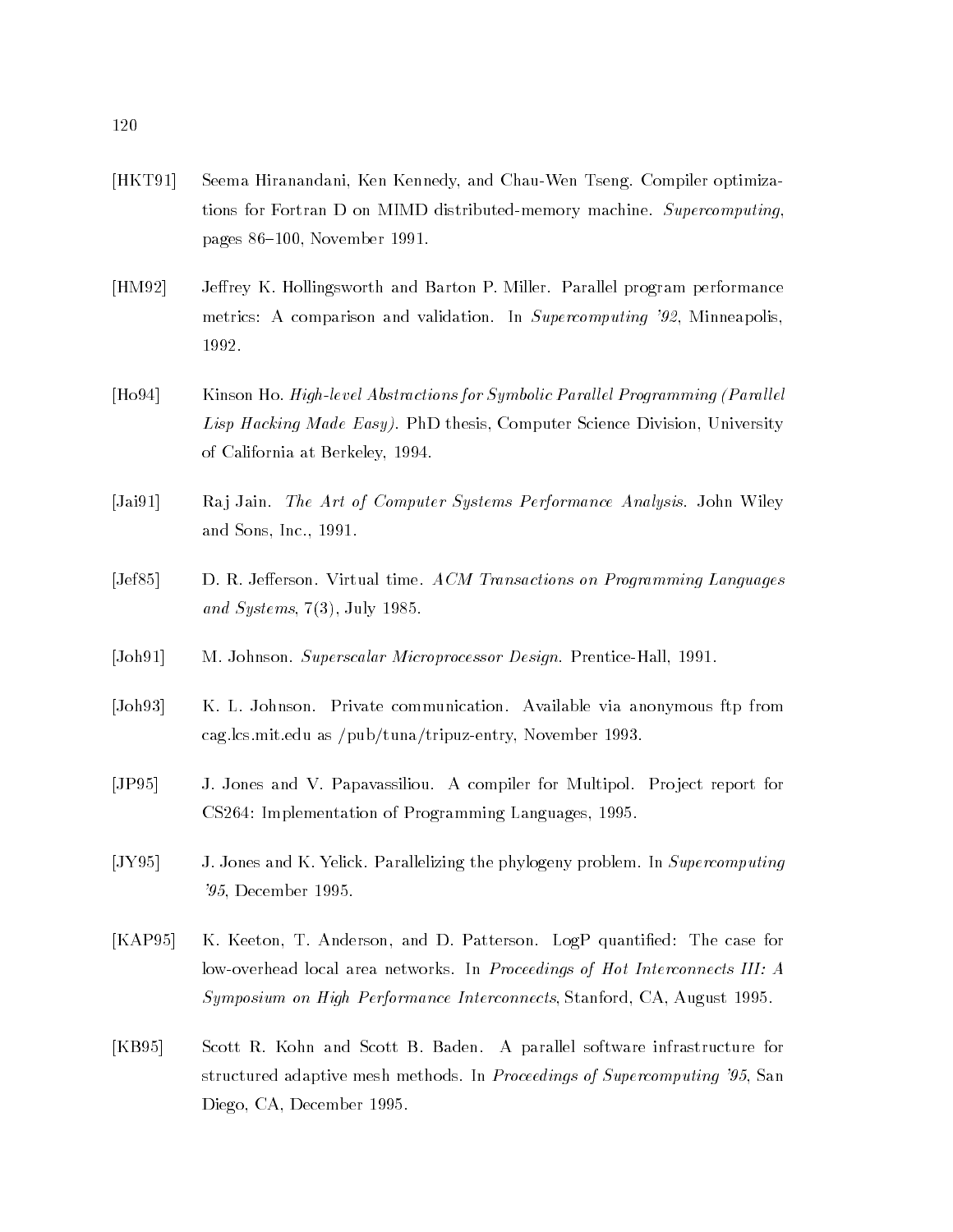- [KK93] L. V. Kale and Sanjeev Krishnan. Charm++ : A portable concurrent ob ject oriented system based on C++. In Proceedings of the Conference on Object Oriented Programming Systems, Languages and Applications, September 1993.
- $[LAD+92]$ 92] Charles E. Leiserson, Zahi S. Abuhamdeh, David C. Douglas, Carl R. Feynman, Mahesh N. Ganmukhi, Jeffrey V. Hill, W. Daniel Hillis, Bradley C. Kuszmaul, Margaret A. St. Pierre, David S. Wells, Monica C. Wong, Shaw-Wen Yang, and Robert Zak. The network architecture of the Connection Machine CM-5. In ACM Symposium on Parallel Algorithms and Architectures, June 1992.
- [Lam87] Monica S. Lam. A Systolic Array Optimizing Compiler. PhD thesis, School of Computer Science, Carnegie Mellon University, May 1987.
- [LC95] Lok T. Liu and David E. Culler. Evaluation of the Intel Paragon on active message communication. In Proceedings of Intel Supercomputer Users Group Conference, June 1995.
- [LMSK91] Shen Lin, M. Marek-Sadowska, and E.S. Kuh. SWEC: A stepwise equivalent conductance timing simulator for CMOS VLSI circuits. In Proceedings of the European Conference on Design Automation, Amsterdam, Netherlands, February 1991.
- [Lun94] Steve Luna. Implementing an efficient portable global memory layer on distributed memory multiprocessors. Master's thesis, Computer Science Division, University of California at Berkeley, 1994.
- [MCC<sup>+</sup> 95] Barton P. Miller, Mark D. Callaghan, Jonathan M. Cargille, Jerey K. Hollingsworth, R. Bruce Irvin, Karen L. Karavanic, Krishna Kunchithapadam, and Tia Newhall. The Paradyn parallel performance measurement tools. IEEE Computer, November 1995.
- [MKH91] E. Mohr, D. A. Kranz, and R. H. Halstead Jr. Lazy task creation: a technique for increasing the granularity of parallel programs. IEEE Transaction on Parallel and Distributed Systems, 1991.
- $[MSH<sup>+</sup>95]$ S. Mukherjee, S. Sharma, M. Hill, J. Larus, A. Rogers, and J. Saltz. Efficient support for irregular applications on distributed-memory machines. In Pro-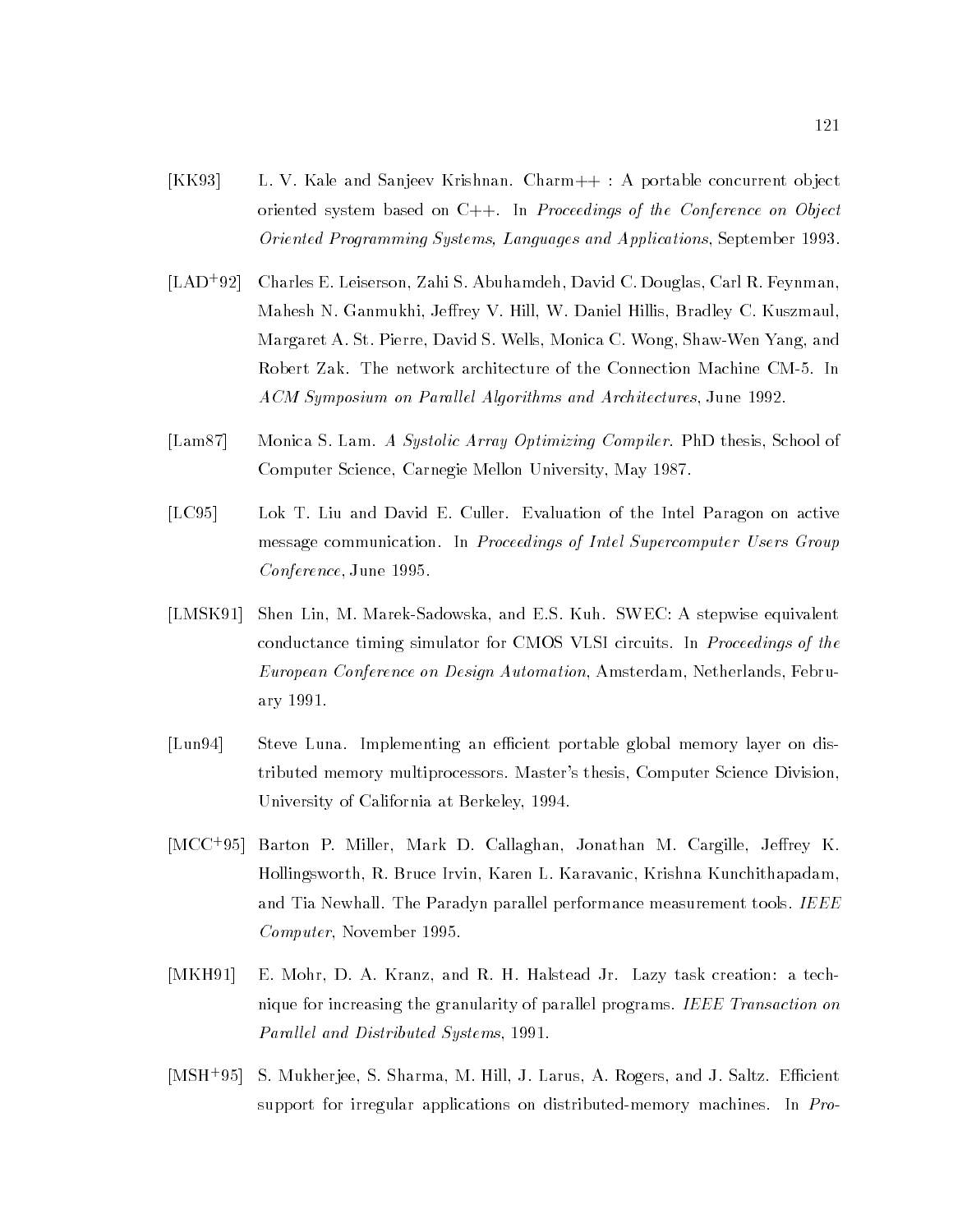ceedings of the Fifth ACM SIGPLAN Symposium on Principles and Practice of Parallel Programming, July 1995.

- [Ous94] John K. Ousterhout. Tcl and the Tk Toolkit. Addison-Wesley Publishing Company, 1994.
- $[PGH+90]$ Constantine Polychronopoulos, Milind B. Girkar, Mohammad R. Haghighat, Chia L. Lee, Bruce P. Leung, and Dale A. Schouten. The structure of Parafrase-2: An advanced parallelizing compiler for C and Fortran. In Languages and Compilers for Parallel Computing. MIT Press, 1990.
- [PTVF92] W. H. Press, S. A. Teukolsky, W. T. Vetterling, and B. P. Flannery. Numerical Recipes in C. Cambridge University Press, 1992.
- [RAN+ 93] Daniel A. Reed, Ruth A. Aydt, Roger J. Noe, Phillip C. Roth, Keith A. Shields, Bradley Schwartz, and Luis F. Tavera. Scalable performance analysis: The Pablo performance analysis environment. In Proceedings of the Scalable Parallel Libraries Conference, 1993.
- [SK91] Wei Shu and L. V. Kale. Chare kernel a runtime support system for parallel computations. Journal of Parallel and Distributed Computing, March 1991.
- [vECGS92] Thorsten von Eicken, David E. Culler, Seth Copen Goldstein, and Klaus Erik Schauser. Active messages: a mechanism for integrated communication and computation. In International Symposium on Computer Architecture, 1992.
- [WHJ+ 95] Deborah A. Wallach, Wilson C. Hsieh, Kirk Johnson, M. Frans Kaashoek, and William E. Weihl. Optimistic active messages: A mechanism for scheduling communication with computation. In Proceedings of the 5th ACM SIGPLAN Symposium on Principles and Practice of Parallel Programming, 1995.
- [WY93] Chih-Po Wen and Katherine Yelick. Parallel timing simulation on a distributed memory multiprocessor. In *International Conference on CAD*, Santa Clara, CA, November 1993. An earlier version appeared as UCB Technical Report CSD-93-723.